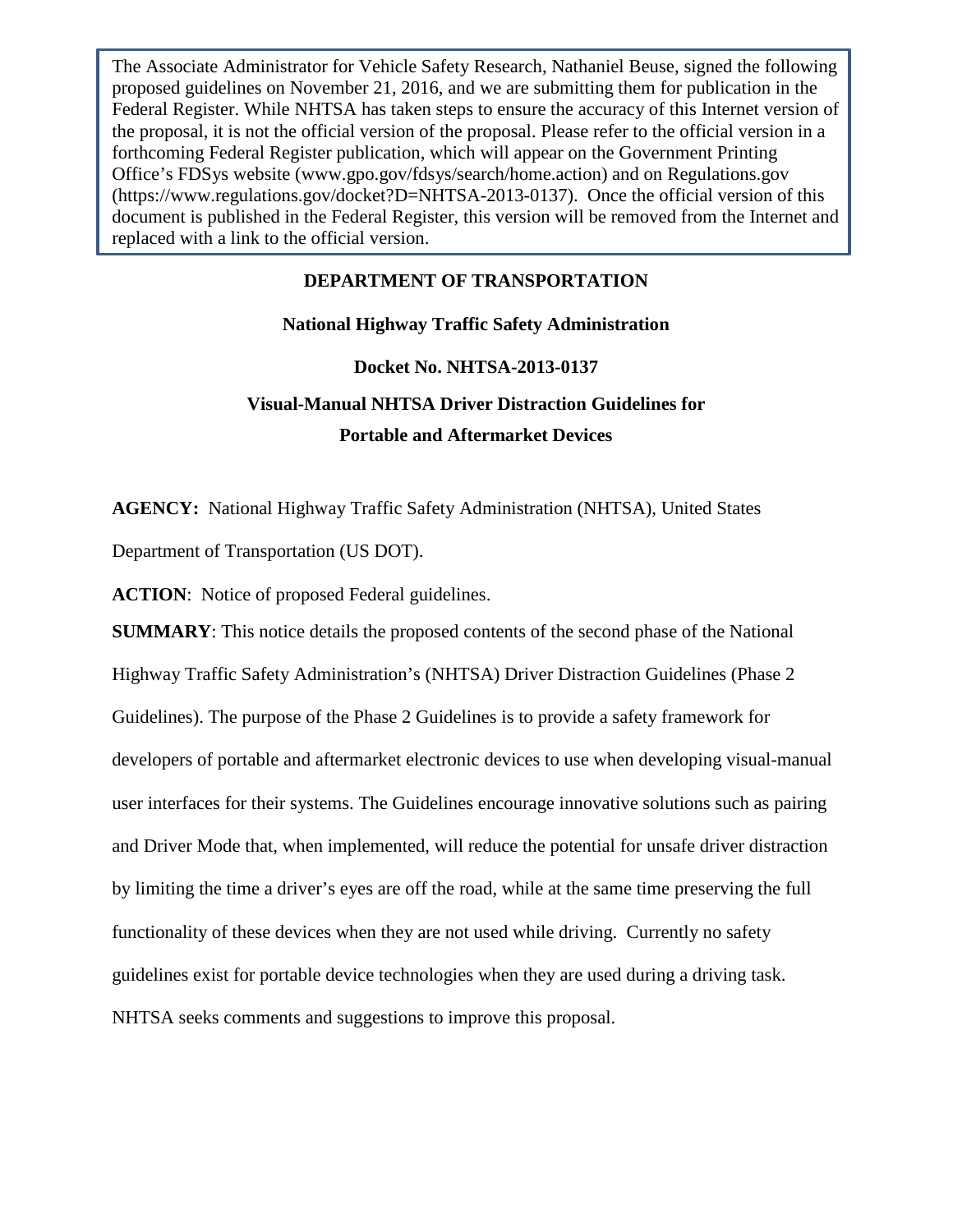**DATES:** You should submit your comments early enough to be received not later than

**[INSERT DATE 60 DAYS AFTER DATE OF PUBLICATION IN THE FEDERAL REGISTER]**.

**ADDRESSES**: You may submit comments to the docket number identified in the heading of this document by any of the following methods:

- Federal eRulemaking Portal: Go to  $\frac{http://www.regularions.gov.}$  Follow the online instructions for submitting comments.
- Mail: Docket Management Facility: U.S. Department of Transportation, 1200 New Jersey Avenue S.E., West Building Ground Floor, Room W12-140, Washington, D.C. 20590-0001
- Hand Delivery or Courier: 1200 New Jersey Avenue S.E., West Building Ground Floor, Room W12-140, between 9 a.m. and 5 p.m. ET, Monday through Friday, except Federal holidays.
- Fax: 202-493-2251.

Instructions: All submissions must include the agency name and docket number. Note that all comments received will be posted without change to [http://www.regulations.gov,](http://www.regulations.gov/) including any personal information provided. Please see the Privacy Act discussion below. We will consider all comments received before the close of business on the comment closing date indicated above. To the extent possible, we will also consider comments filed after the closing date.

Docket: For access to the docket to read background documents or comments received, go to [http://www.regulations.gov](http://www.regulations.gov/) at any time or to 1200 New Jersey Avenue, SE, West Building Ground Floor, Room W12-140, Washington, DC 20590, between 9 a.m. and 5 p.m., Monday through Friday, except Federal Holidays. Telephone: (202) 366-9826.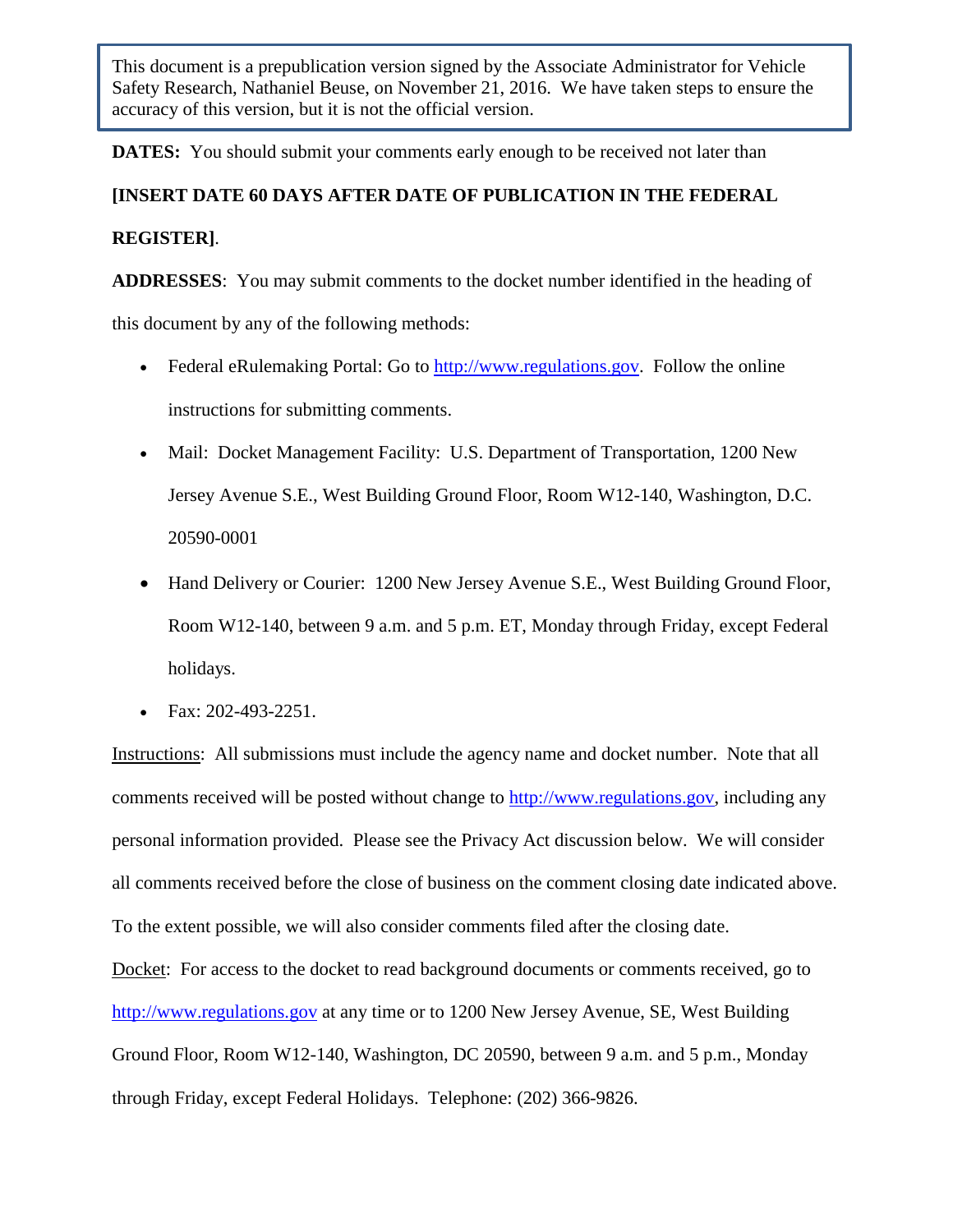Privacy Act: Anyone is able to search the electronic form of all comments received into any of our dockets by the name of the individual submitting the comment (or signing the comment, if submitted on behalf of an association, business, labor union, etc.). You may review the US DOT's complete Privacy Act Statement in the **Federal Register** published on April 11, 2000, (Volume 65, Number 70; Pages 19477–78) or you may visit [http://www.dot.gov/privacy.html.](http://www.dot.gov/privacy.html) Confidential Business Information: If you wish to submit any information under a claim of confidentiality, you should submit three copies of your complete submission, including the information you claim to be confidential business information, to the Chief Counsel, NHTSA, at the address given under FOR FURTHER INFORMATION CONTACT. In addition, you should submit two copies, from which you have deleted the claimed confidential business information, to Docket Management at the address given above. When you send a comment containing information claimed to be confidential business information, you should include a cover letter setting forth the information specified in our confidential business information regulation (49 CFR Part 512).

**FOR FURTHER INFORMATION CONTACT:** For technical issues, you may contact Dr. Chris Monk, phone: (202) 366-5195, or chris.monk@dot.gov. Dr. Monk's mailing address is: National Highway Traffic Safety Administration, 1200 New Jersey Avenue SE, Washington, DC, 20590.

**SUPPLEMENTARY INFORMATION:** The final version of the Phase 2 Guidelines will not have the force and effect of law and will not be a regulation. Therefore, NHTSA is not required to provide notice and an opportunity for comment. NHTSA is doing so, however, to ensure that the final Phase 2 Guidelines benefit from the input of all knowledgeable and interested members of the public.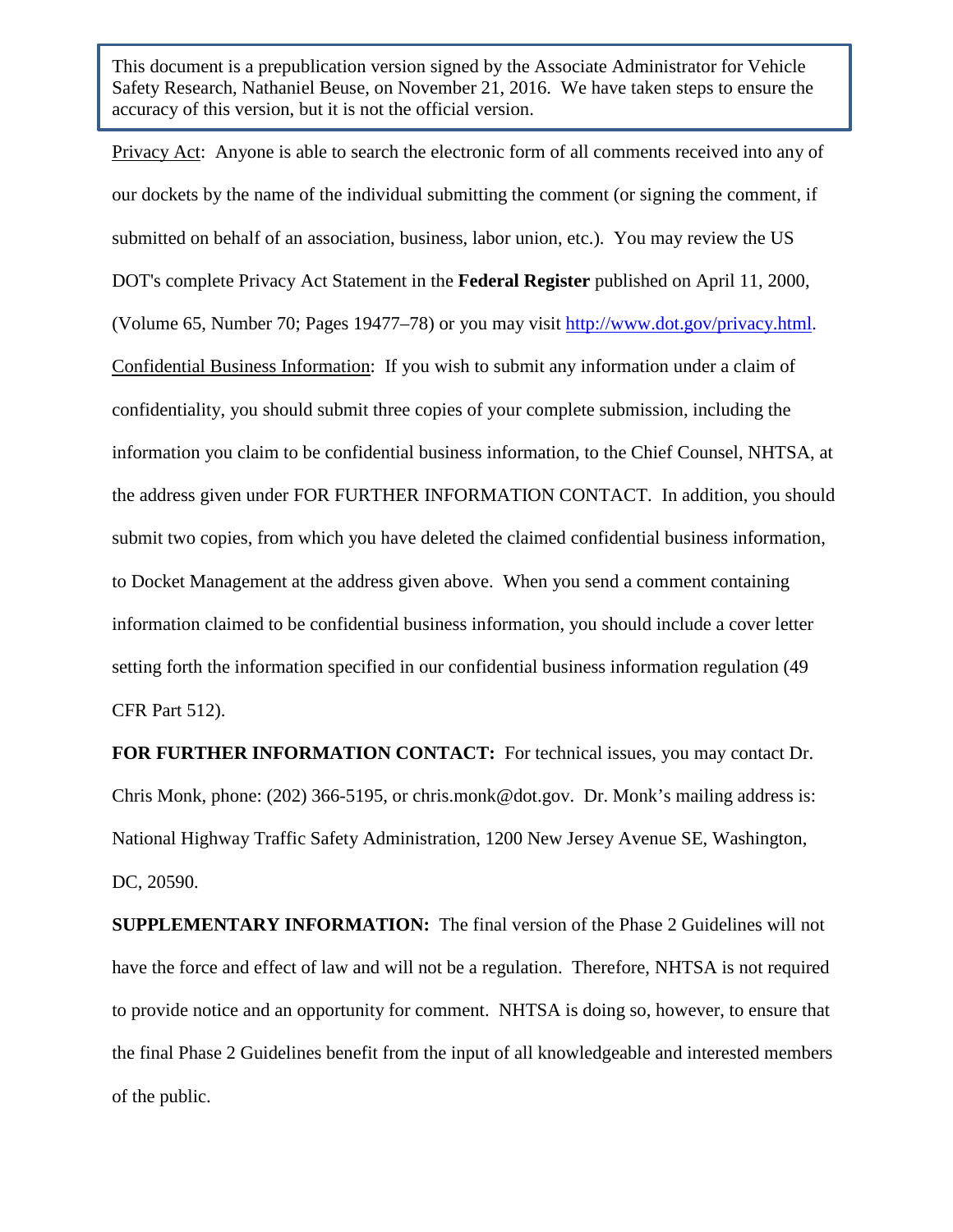## **TABLE OF CONTENTS**

- I. Executive Summary
	- A. The Driver Distraction Safety Problem
	- B. What is Driver Distraction?
	- C. NHTSA's Efforts to Reduce Driver Distraction
	- D. The Proposed NHTSA Guidelines for Portable and Aftermarket Devices
	- E. Major Differences between the Proposed Phase 2 and Phase 1 NHTSA Guidelines
	- F. Phase 2 Outreach Efforts
- II. Background
	- A. Overview
	- B. Definition and Scope of Driver Distraction
	- C. Prevalence of Portable Device Use while Driving
	- D. Driver Distraction Safety Problem
	- E. Driver Distraction and Portable Devices
		- 1. Crash Data
		- 2. Crash Risk Associated with Portable Device Use
	- F. Overview of Efforts to Combat Driver Distraction
	- G. Efforts by States to Address Distracted Driving Involving the Use of Portable Devices
	- H. Education and Public Awareness Efforts
		- 1. Government Programs and Efforts
		- 2. Industry Programs and Efforts
	- I. Design Guideline Efforts
		- 1. NHTSA's Phase 1 Visual-Manual Driver Distraction Guidelines
		- 2. Efforts by Industry to Address Driver Distraction from Portable Devices
		- 3. Public Meeting on the Phase 2 Distraction Guidelines
- III. Distraction Guidelines for Portable and Aftermarket Devices
	- A. Scope
		- 1. Devices/Device Interfaces
		- 2. Tasks
	- B. Overview of the Phase 2 Guidelines
	- C. Pairing
		- 1. Pairing Recommendations
		- 2. Privacy and Data Sharing for Paired Devices
		- 3. Cybersecurity for Paired Devices
	- D. Driver Mode
		- 1. Driver Mode Recommendations
		- 2. Driver Mode Activation
	- E. Aftermarket Devices
- IV. Expected Effects of the Phase 2 Guidelines
	- A. Estimated Time for Conformance
	- B. NHTSA Monitoring of Portable and Aftermarket Conformance with the Guidelines
- V. Authority to Issue the Phase 2 Guidelines
- VI. Public Participation
- VII. National Technology Transfer and Advancement Act of 1995 (NTTAA)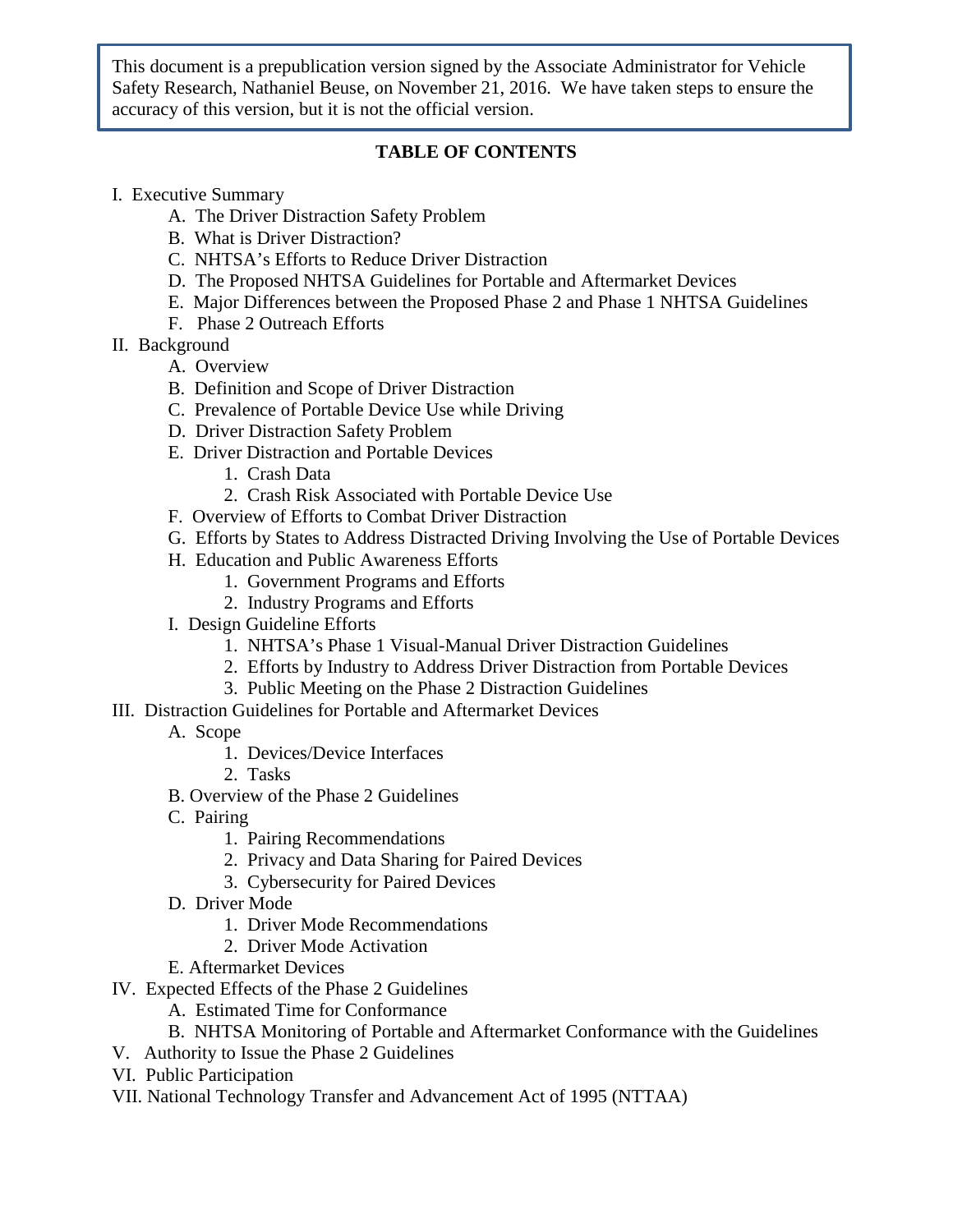#### **I. Executive Summary**

#### **A. The Driver Distraction Safety Problem**

In 20[1](#page-4-0)5,<sup>1</sup> 10 percent of the 35,092 traffic fatalities involved one or more distracted drivers, and these distraction-affected crashes resulted in 3,477 fatalities, an 8.8 percent increase from the 3,197 fatalities in [2](#page-4-1)014.<sup>2</sup> Of the 5.6 million non-fatal, police-reported crashes in 2014 (the most recent year for which detailed distraction-affected crash data is available), 16 percent were distraction-affected crashes, and resulted in 424,000 people injured.

The crash data indicate that visual-manual interaction (an action that requires a user to look away from the roadway and manipulate a button or interface) with portable devices, particularly cell phones, is often the main distraction for drivers involved in crashes. In 2014, there were [3](#page-4-2)85 fatal crashes that involved the use<sup>3</sup> of a cell phone, resulting in 404 fatalities. These crashes represent 13 percent of the distraction-affected fatal crashes or 1.3 percent of all fatal crashes.<sup>[4](#page-4-3)</sup> The data also indicate that there were a number of fatal crashes that involved the use of a device or object brought into the vehicle (some of which may also have been crashes that involved the use of a cell phone). This catch-all category includes crashes that involved the use of portable devices, such as navigation devices, in addition to other types of objects (e.g.,

<span id="page-4-0"></span><sup>&</sup>lt;sup>1</sup> NHTSA. (2016). *Traffic Safety Facts Research Note: 2015 Motor Vehicle Crashes: Overview* (DOT HS 812 318). Available at https://crashstats.nhtsa.dot.gov/Api/Public/ViewPublication/812318 (last accessed on 10/4/16).

<span id="page-4-1"></span><sup>&</sup>lt;sup>2</sup> NHTSA. (2016). *Traffic Safety Facts Research Note: Distracted Driving 2014* (DOT HS 812 260) (hereinafter "*Traffic Safety Facts Research Note: Distracted Driving 2014*"). Available at

https://crashstats.nhtsa.dot.gov/Api/Public/ViewPublication/812260 (last accessed on 10/4/16). 2014 data are the most recent data available.<br><sup>3</sup> Use of a cell phone includes talking on or listening to a cell phone, dialing or texting on a cell phone, and other

<span id="page-4-2"></span>cell-phone-related activities.<br><sup>4</sup> Other types of distraction-affected crashes include those caused by daydreaming, eating or drinking, smoking, and

<span id="page-4-3"></span>conversing with a passenger. See NHTSA. (2016). *Traffic Safety Facts Research Note: Distracted Driving 2014.*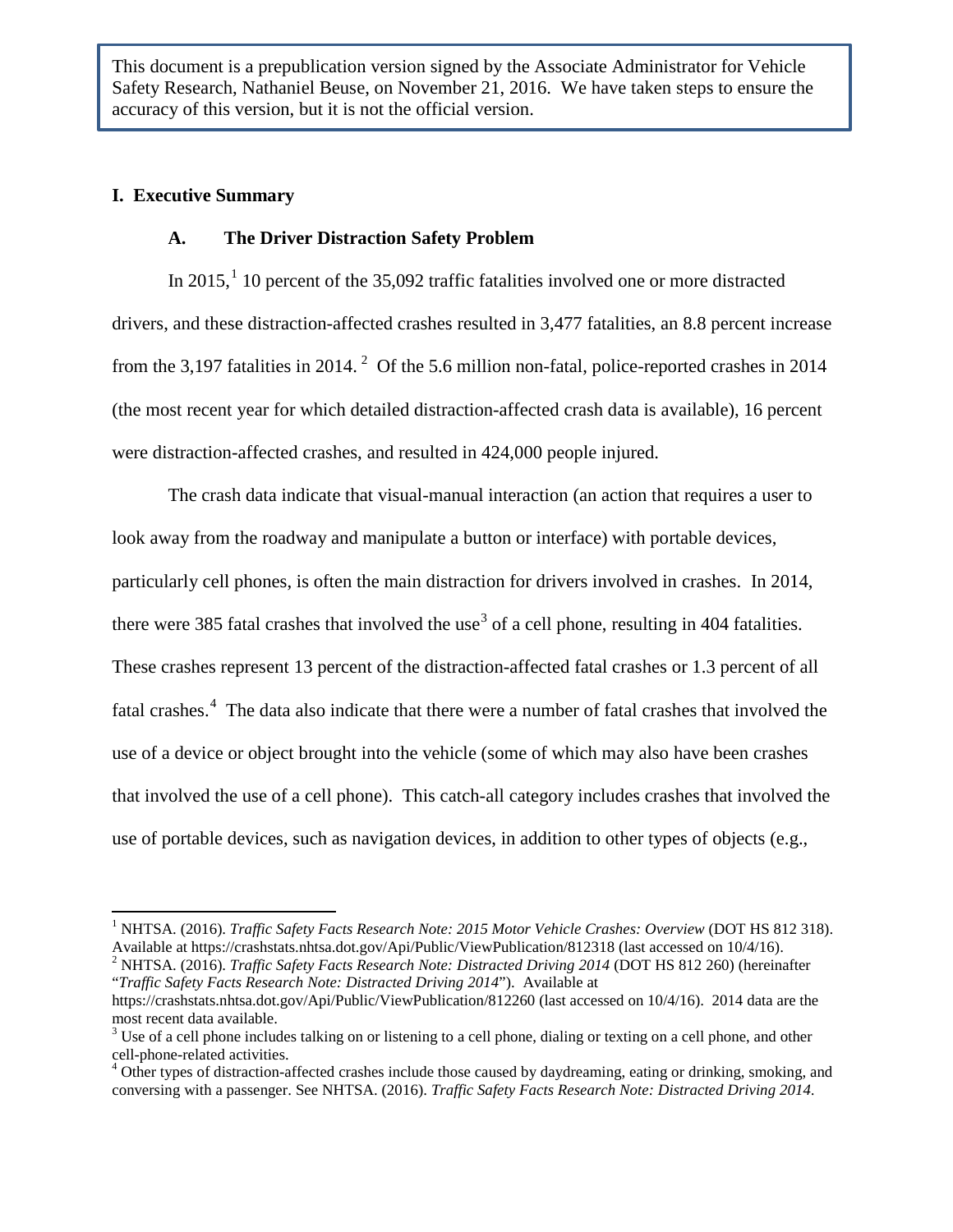cigarette lighters). Of the 967,000 distraction-affected crashes in 2014, 7 percent (or 1.1 percent of all crashes) involved the use of cell phones and resulted in 33,000 people injured.<sup>[5](#page-5-0)</sup>

## **B. What is Driver Distraction?**

Driver distraction is a specific type of inattention that occurs when drivers divert their attention away from the driving task to focus on another activity. This distraction can come from electronic devices, such as texting or emailing on cell phones or smartphones, and more traditional activities such as interacting with passengers, eating, or events external to the vehicle. Driver distraction can affect drivers in different ways, and can be broadly categorized into the following types:

- Visual distraction: Tasks that require the driver to look away from the roadway to visually obtain information;
- Manual distraction: Tasks that require the driver to take one or both hands off the steering wheel to manipulate a control, device, or other non-driving-related item;
- Cognitive distraction: Tasks that require the driver to avert their mental attention away from the driving task.

Tasks can involve one, two, or all three of these distraction types.

NHTSA is aware of the effect that these types of distraction can have on driving safety, particularly visual-manual distraction. At any given time, an estimated 542,073drivers are using hand-held cell phones while driving.<sup>[6](#page-5-1)</sup> Moreover, when sending or receiving a text message with a hand-held phone, the total time that a driver's eyes are focused off the road is 23 seconds on

<span id="page-5-1"></span><span id="page-5-0"></span><sup>5</sup> *Id*. 6 NHTSA. (2016). *Traffic Safety Facts Research Note: Driver Electronic Device Use in 2015.* (DOT HS 812 326). Available at https://crashstats.nhtsa.dot.gov/Api/Public/ViewPublication/812326 (last accessed on 10/4/16).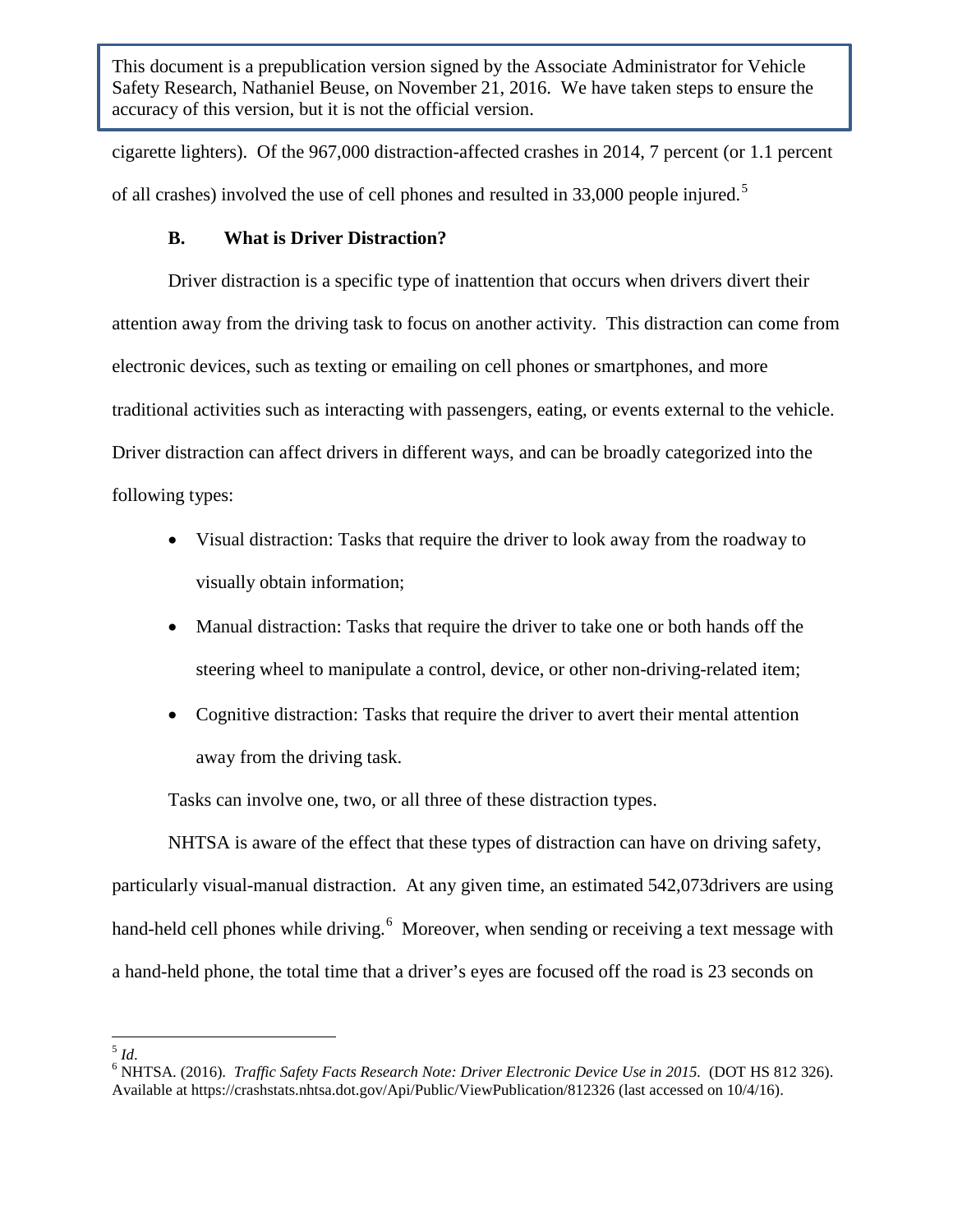average.<sup>[7](#page-6-0)</sup> This means while traveling at 55 mph, a driver's eyes are off the road for more than a third of a mile for every text message sent or received.

#### **C. NHTSA's Efforts to Reduce Driver Distraction**

As an agency committed to reducing deaths, injuries, and economic losses resulting from motor vehicle crashes, NHTSA has initiated, and continues to work toward eliminating crashes attributable to driver distraction. Most prominently, NHTSA and the United States Department of Transportation (US DOT) have encouraged efforts by states and other local authorities to pass laws prohibiting hand-held use of portable devices while driving. NHTSA, in conjunction with industry, local governments, and various public interest groups, has also taken numerous steps to educate the public about the dangers of distracted driving.

However, until distracted driving is eliminated, the agency must work in the real-world where many drivers continue to use their portable devices and other in-vehicle systems in unsafe ways while driving. Thus, NHTSA has also worked on how to mitigate the distraction that may be caused by these new technologies. In April 2010, NHTSA called for the development of voluntary guidelines addressing driver distraction caused by in-vehicle systems and portable devices. [8](#page-6-1) This sentiment was reinforced by the US DOT's and NHTSA's June 2012 "Blueprint for Ending Distracted Driving."<sup>[9](#page-6-2)</sup> The blueprint is a comprehensive approach to the distraction problem. The three steps outlined in the blueprint include: enacting and enforcing tough state laws on distracted driving, addressing technology, and better educating young drivers. All three

<span id="page-6-1"></span><span id="page-6-0"></span><sup>7</sup> Fitch, G., et al. (2013). *The Impact of Hand-Held and Hands-Free Cell Phone Use on Driving Performance and*  Safety-Critical Event Risk (DOT HS 811 757). Washington, DC: National Highway Traffic Safety Administration.<br><sup>8</sup> NHTSA. (2010). Overview of the National Highway Traffic Safety Administration's Driver Distraction Program (DOT HS 811 299). Available at http://www.nhtsa.gov/staticfiles/nti/distracted\_driving/pdf/811299.pdf (last

<span id="page-6-2"></span>accessed on 10/4/16).<br><sup>9</sup> NHTSA. (2012). *Blueprint for Ending Distracted Driving* (DOT HS 811 629). Available at:

http://www.distraction.gov/downloads/pdfs/blueprint-for-ending-distracted-driving.pdf (last accessed on 10/4/16).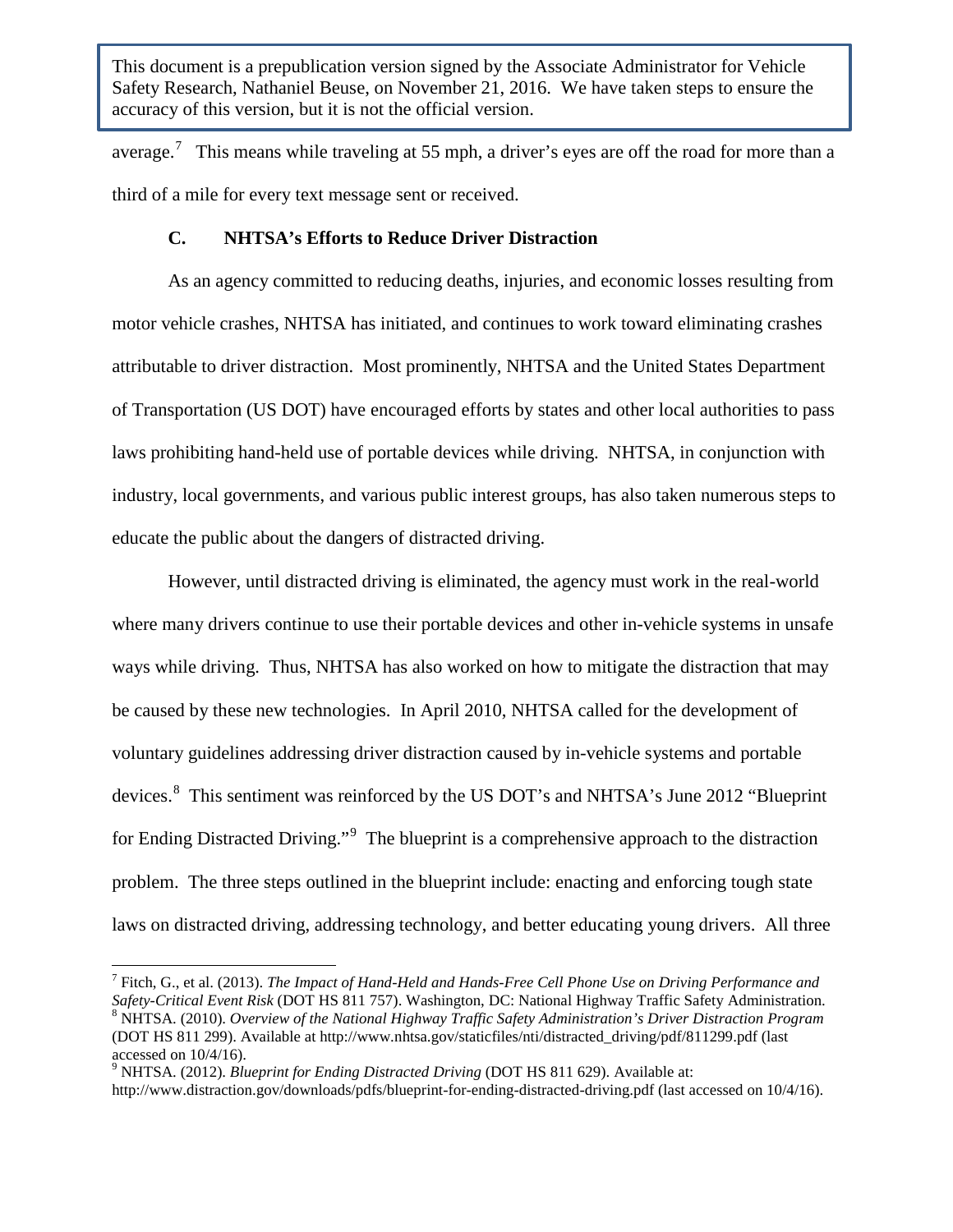components are necessary to address the distraction issue. The Distraction Guidelines focus on step two by addressing technology.

The development of non-binding, voluntary guidelines for in-vehicle and portable devices is being implemented in three phases. The Phase 1 Driver Distraction Guidelines (Phase 1 Guidelines), released in 2013, cover visual-manual interfaces of electronic devices installed in vehicles as original equipment  $(OE)$ .<sup>[10](#page-7-0)</sup> The Phase 2 Driver Distraction Guidelines (Phase 2 Guidelines), which are the subject of this notice, would apply to visual-manual interfaces of portable and aftermarket devices.

While NHTSA is proposing the Phase 2 Guidelines, it is important to note that the agency continues to support state efforts to prohibit hand-held use of portable devices while driving. In proposing the Phase 2 Guidelines, NHTSA stresses that it does not encourage the hand-held use of portable devices while driving. While NHTSA acknowledges that there are many available technology solutions, state laws, and consumer information campaigns designed to help reduce distracted driving, the agency believes that an important way to help mitigate the real-world risk posed by driver distraction from portable devices is for these devices to have limited functionality and simplified interfaces when they are used by drivers while driving. This is especially true because some of these devices are intended to be used while driving and others have applications that are clearly meant to be used by drivers to complete the driving task. These Guidelines are, therefore, intended to reduce the potential distraction associated with hand-held portable and aftermarket device use while driving. The agency believes these Guidelines will provide a framework for portable device and application developers to take into account real-

<span id="page-7-0"></span> $^{10}$  78 FR 24817 (Apr. 26, 2013). Available at [https://www.federalregister.gov/articles/2013/04/26/2013-](https://www.federalregister.gov/articles/2013/04/26/2013-09883/visual-manual-nhtsa-driver-distraction-guidelines-for-in-vehicle-electronic-devices) [09883/visual-manual-nhtsa-driver-distraction-guidelines-for-in-vehicle-electronic-devices](https://www.federalregister.gov/articles/2013/04/26/2013-09883/visual-manual-nhtsa-driver-distraction-guidelines-for-in-vehicle-electronic-devices) (last accessed on 10/4/16).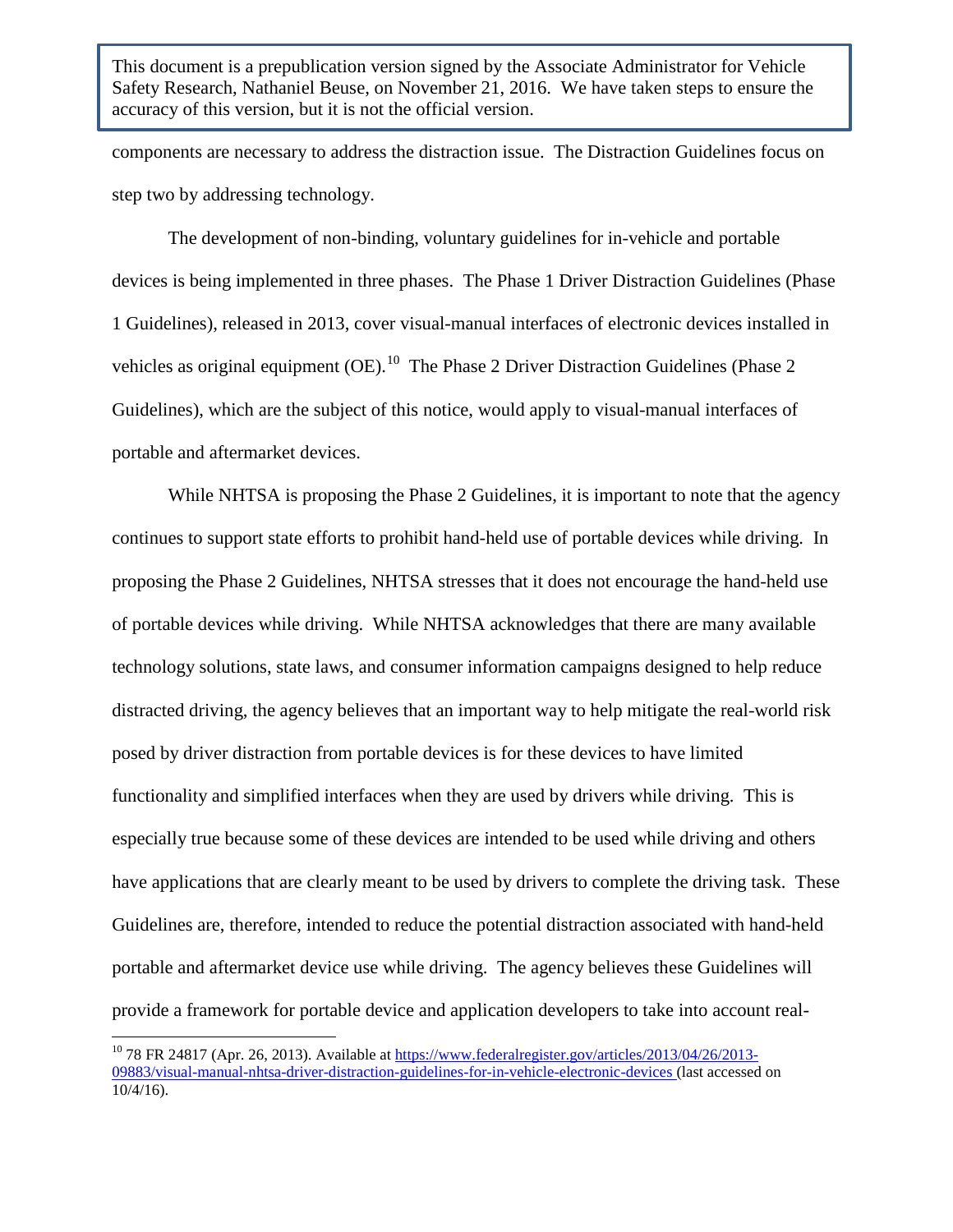world device use by consumers when driving. In addition, the agency notes that applications that are meant to be used by drivers while driving are likely to continue to be developed and made available.

While these Guidelines help manufacturers develop portable and aftermarket devices while keeping safe driving in mind, it remains the driver's responsibility to ensure the safe operation of the vehicle and to comply with all state traffic laws. This includes, but is not limited to laws that ban texting and/or the use of hand-held devices while driving. NHTSA and the US DOT support and will continue to support State and Federal efforts to combat distracted driving.

#### **D. The Proposed NHTSA Guidelines for Portable and Aftermarket Devices**

This notice announces the proposed Phase 2 Guidelines for Portable and Aftermarket Devices. The Phase 1 Guidelines for OE in-vehicle interfaces, discussed in detail below, provide the foundation for the proposed Phase 2 Guidelines. Phase 1 provided specific recommendations for minimizing the distraction potential from OE in-vehicle interfaces that involve visual-manual interaction. Particularly, the Phase 1 Guidelines are focused on recommending acceptance criteria for driver glance behavior where single average glances away from the forward roadway are 2 seconds or less and where the sum of the durations of all individual glances away from the forward roadway are 12 seconds or less while performing a testable task, such as selecting a song from a satellite radio station.

To the extent practicable, the Phase 2 Guidelines apply the Phase 1 recommendations to the visual-manual interfaces of portable devices (e.g., smartphones, tablets, and navigation devices) and aftermarket devices (i.e., devices installed in the vehicle after manufacture). Because there are both similarities and differences between OE interfaces and portable devices, the Phase 2 Guidelines primarily focus on portable devices. Due to the functional similarities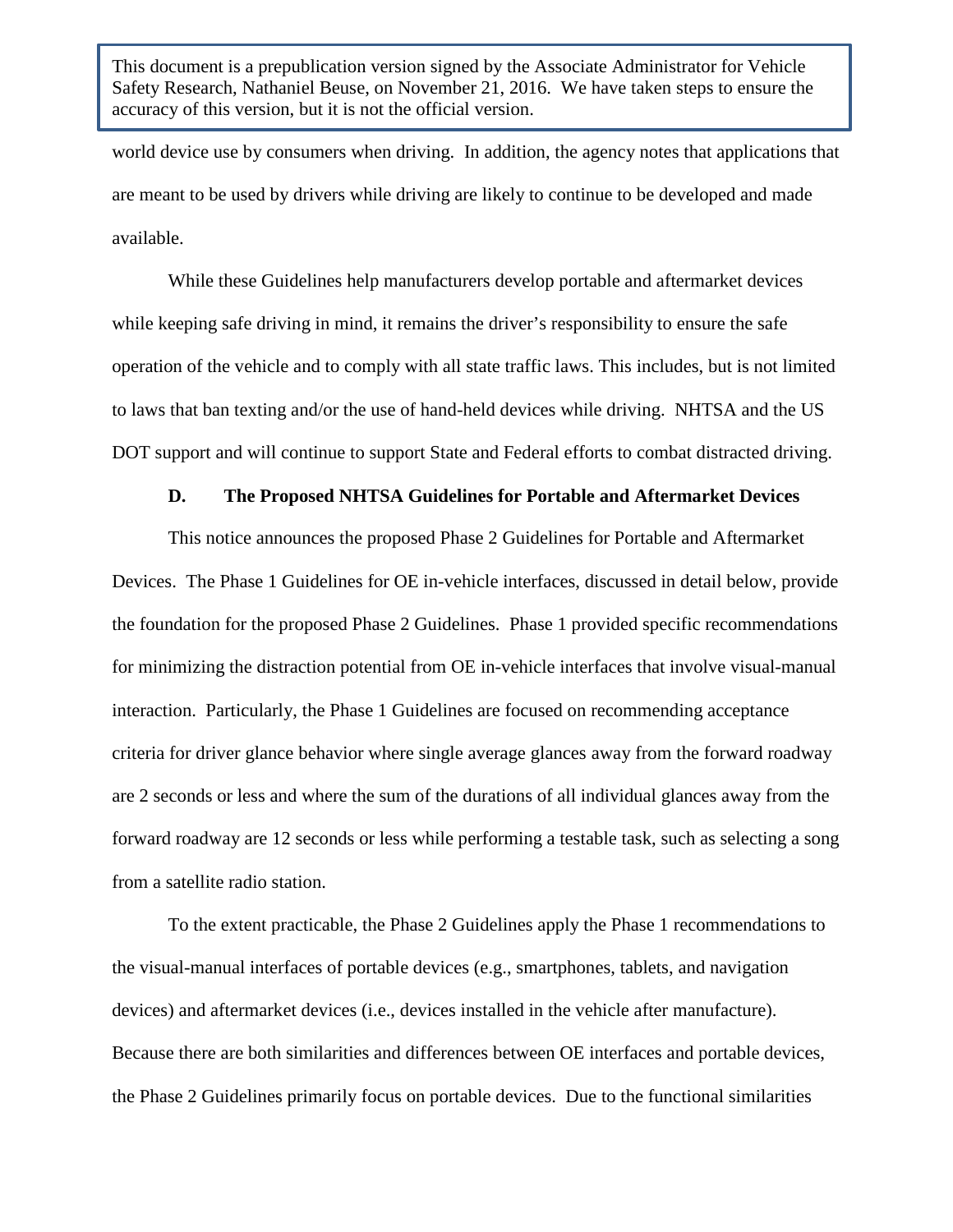between aftermarket devices and OE systems, the Phase 2 Guidelines direct manufacturers to the Phase 1 Guidelines.

The proposed Phase 2 Guidelines present two concurrent approaches for mitigating distraction associated with the use of portable and aftermarket devices by drivers. First, the proposed Guidelines recommend that portable and OE in-vehicle systems be designed so that they can be easily paired to each other and operated through the OE in-vehicle interface. Assuming that the OE in-vehicle interface conforms to the Phase 1 Guidelines, pairing would ensure that the tasks performed by the driver while driving meet the time-based, eye-glance task acceptance criteria specified in the Phase 1 Guidelines. Pairing would also ensure that certain activities that would inherently interfere with the driver's ability to safely control the vehicle would be locked out while driving (i.e., the "per se lock outs" referred to in the Phase 1 Guidelines). Those per se lock outs include:

- Displaying video not related to driving;
- Displaying certain graphical or photographic images;
- Displaying automatically scrolling text;
- Manual text entry for the purpose of text-based messaging, other communication, or internet browsing; and
- Displaying text for reading from books, periodical publications, web page content, social media content, text-based advertising and marketing, or text-based messages.

NHTSA encourages all entities involved with the engineering and design of pairing technologies to jointly develop compatible and efficient processes that focus on improving the usability and ease of connecting a driver's portable device with their in-vehicle system.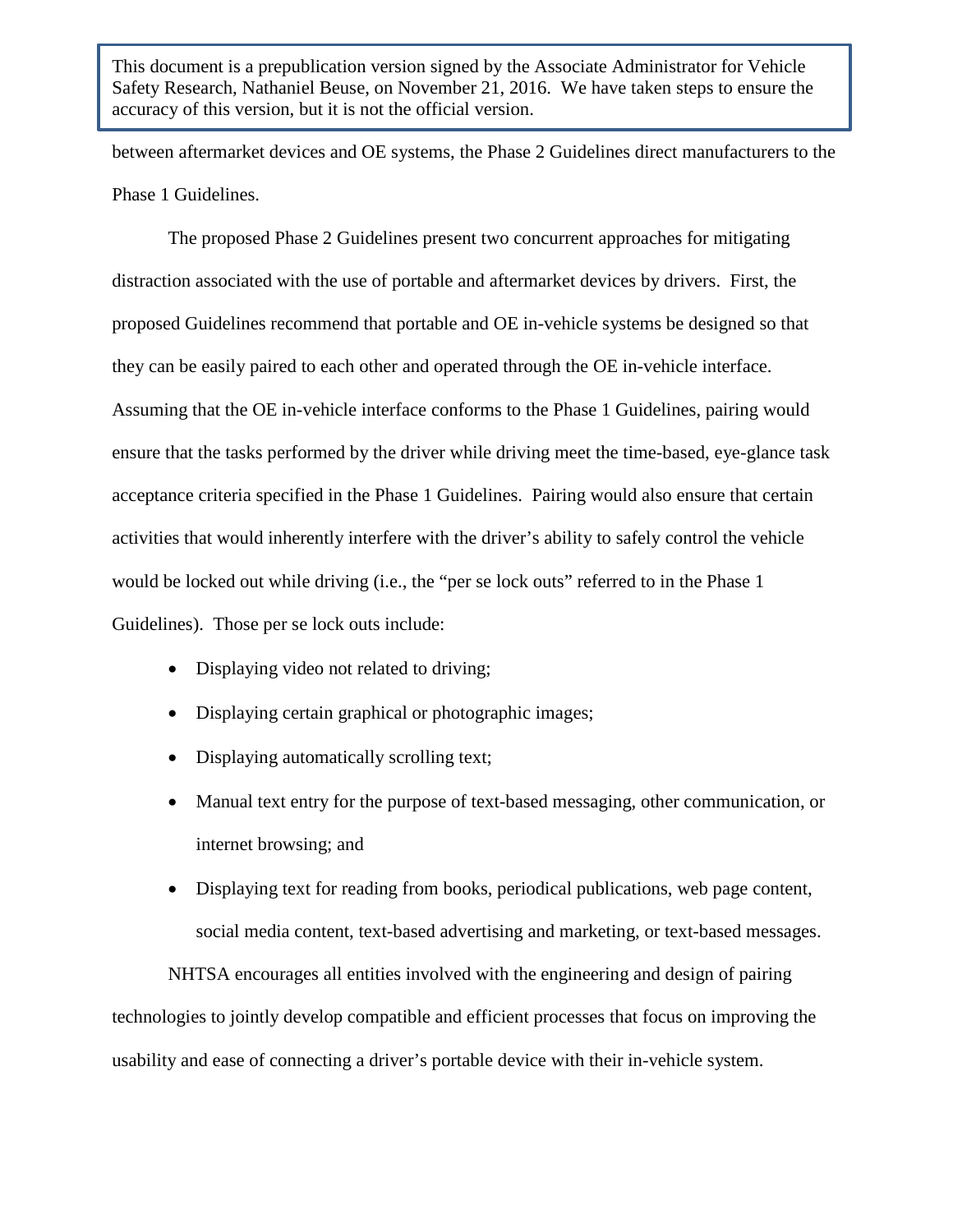The second approach recommended by the proposed Phase 2 Guidelines is that portable devices that do not already meet the NHTSA glance and per se lock out criteria when being used by a driver should include a Driver Mode that is developed by industry stakeholders (i.e., Operating System or handset makers).

The Driver Mode should present an interface to the driver that conforms with the Phase 1 Guidelines and, in particular, locks out tasks that do not meet Phase 1 task acceptance criteria or are among the per se lock outs listed above. The purpose of Driver Mode is to provide a simplified interface when the device is being used unpaired while driving, either because pairing is unavailable or the driver decides not to pair. The Guidelines recommend two methods of activating Driver Mode depending on available technology. The first option, and the one encouraged by the agency, is to automatically activate the portable device's Driver Mode when: (1) the device is not paired with the in-vehicle system, and (2) the device, by itself, or in conjunction with the vehicle in which it is being used, distinguishes that it is being used by a driver who is driving. The driver mode does not activate when the device is being used by a non-driver, e.g., passenger.  $^{11}$  $^{11}$  $^{11}$ 

NHTSA has learned that technologies to detect whether a driver or passenger is using a device have been developed but are currently being refined such that they can reliably detect whether the device user is the driver or a passenger and are not overly annoying and impractical.<sup>12</sup> Accordingly, the agency is proposing a second means of activation—manual

<span id="page-10-0"></span> $11$  For purposes of this notice, "passenger" is a subset of "non-driver." Non-drivers include not only personal vehicle passengers, but also people riding mass transit, bicycling, and the like. When referring to the specific type of vehicles this guidance is aimed at—light vehicles—the notice will often refer to those occupants as drivers and passengers and the technology that distinguishes between drivers and passengers in light vehicles as driverpassenger distinction technology.

<span id="page-10-1"></span><sup>&</sup>lt;sup>12</sup> For further discussion of driver-passenger distinction technologies, see *infra* Section I.3.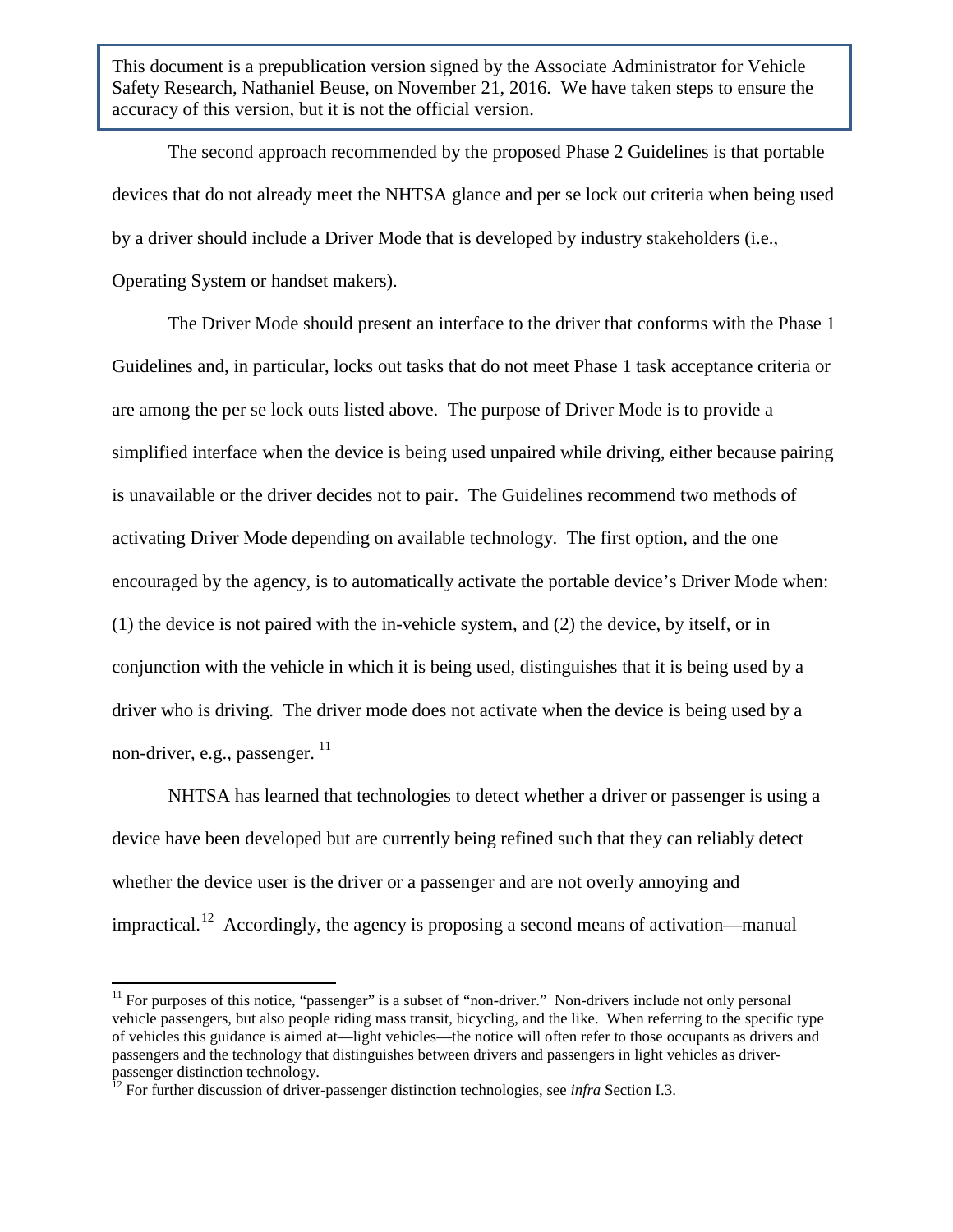activation of Driver Mode—meaning that Driver Mode is activated manually by the user. The agency foresees this being a temporary option in the Phase 2 Guidelines until driver-passenger distinction technology is more mature, refined, and widely available. The agency is optimistic such technology can be implemented as soon as practicable.

Additionally, the Phase 2 Guidelines include recommendations for aftermarket devices those devices that are intended to be permanently installed in the vehicle, which were not addressed in Phase 1. The proposed Phase 2 Guidelines suggest that aftermarket devices meet the same task acceptance criteria and other relevant recommendations as specified for OE interfaces in Phase 1.

Due to the close relationship between the Phase 1 and Phase 2 Guidelines, the agency is considering combining the two phases into a single document when the Phase 2 Guidelines are finalized. The agency requests comment on whether a single combined document would be easier for industry to use and the public at large to reference, or whether separate documents would be simpler.

Because these proposed Guidelines are voluntary and nonbinding, they will not require action of any kind, and for that reason they will not confer benefits or impose costs. Nonetheless, and as part of its continuing research efforts, NHTSA welcomes comments on the potential benefits and costs that would result from voluntary compliance with the Guidelines.

**E. Major Differences between the Proposed Phase 2 and Phase 1 NHTSA Guidelines**

The Phase 1 Guidelines recommend that interfaces and tasks determined to be more distracting than a specified level should not be accessible to the user while the user is driving. Similarly, conformance with the proposed Phase 2 Guidelines would result in drivers interacting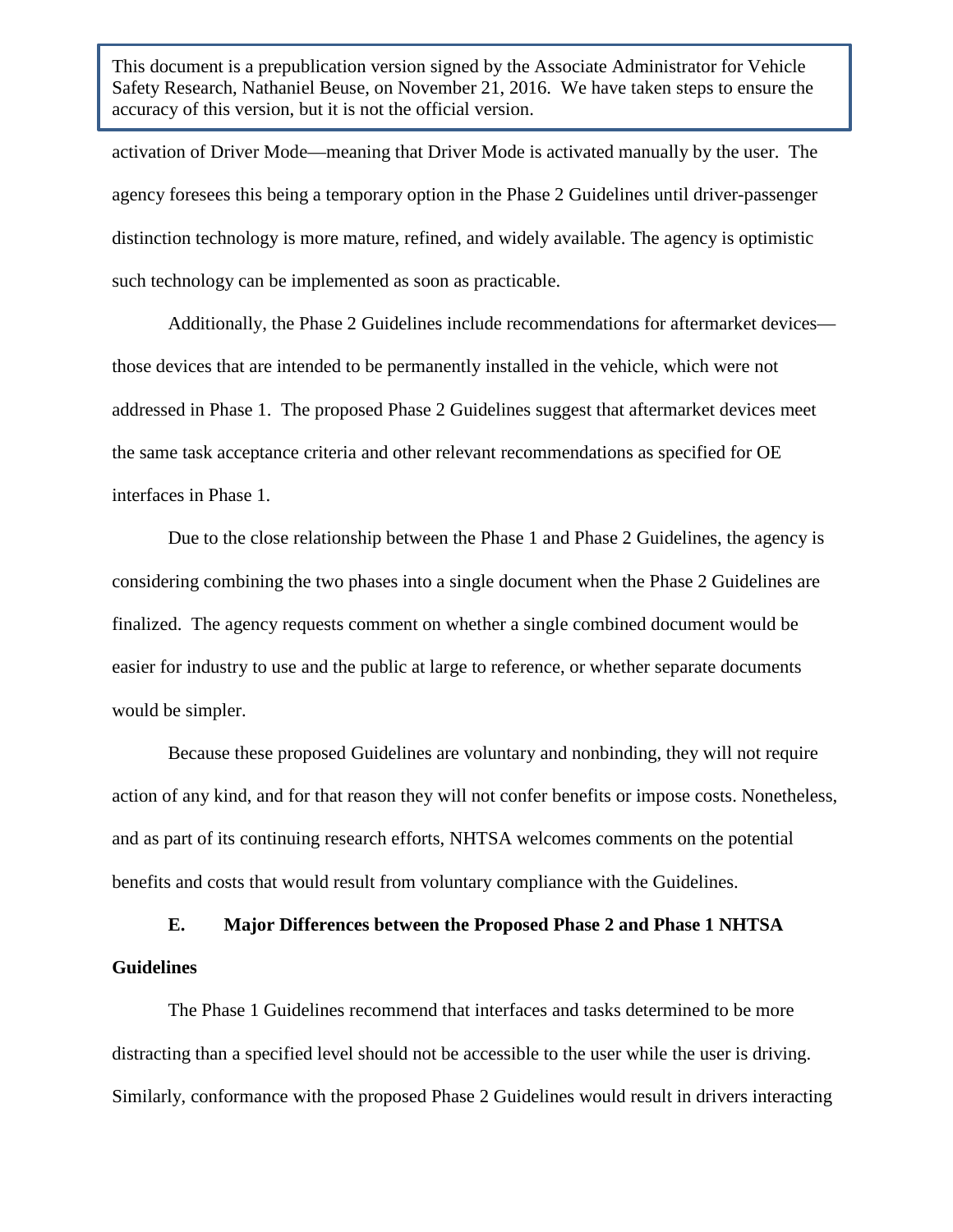with their paired portable devices through Phase 1-conforming OE, built-in interfaces. In many cases, it is up to the driver to pair his or her device with the vehicle's interface or, as in the case with many older vehicles, the vehicle does not have the capability to pair with a portable device, so the Phase 2 Guidelines also recommend that the portable device be put in Driver Mode for use while driving instead of the portable device's default interface.

There are several distinctions between portable devices and in-vehicles systems that result in different considerations between the Phase 1 and Phase 2 Guidelines. The first distinction is that many portable devices are designed with the intent of being used in a variety of contexts that may or may not include driving, whereas OE in-vehicle interfaces are designed specifically for use while driving (unless specific functions are inaccessible when the vehicle is in motion). As a result, it is important that the Phase 2 Guidelines account for the need to reliably identify when a portable device is in fact being used by the driver of a moving vehicle.

A second distinction between portable devices and in-vehicle systems is that the portable devices may be used by other vehicle occupants in locations where the driver cannot see or access the device, e.g., by a passenger in the back seat. In contrast, all of the interaction with the OE in-vehicle interface occurs in the vehicle, and the location of the interface (and whether the driver can access it) is known to the vehicle manufacturer when the interface is designed and installed.[13](#page-12-0) These differences between the portable device and OE in-vehicle interface can be overcome with technological solutions, as described in greater detail below, potentially allowing for a Driver Mode that activates when the portable device is used by a driver while driving. This would allow for the device to be used in its full capacity in non-driving situations. Therefore,

<span id="page-12-0"></span> $13$  The Phase 1 Guidelines explicitly exclude OE in-vehicle devices that cannot reasonably be reached or seen by the driver.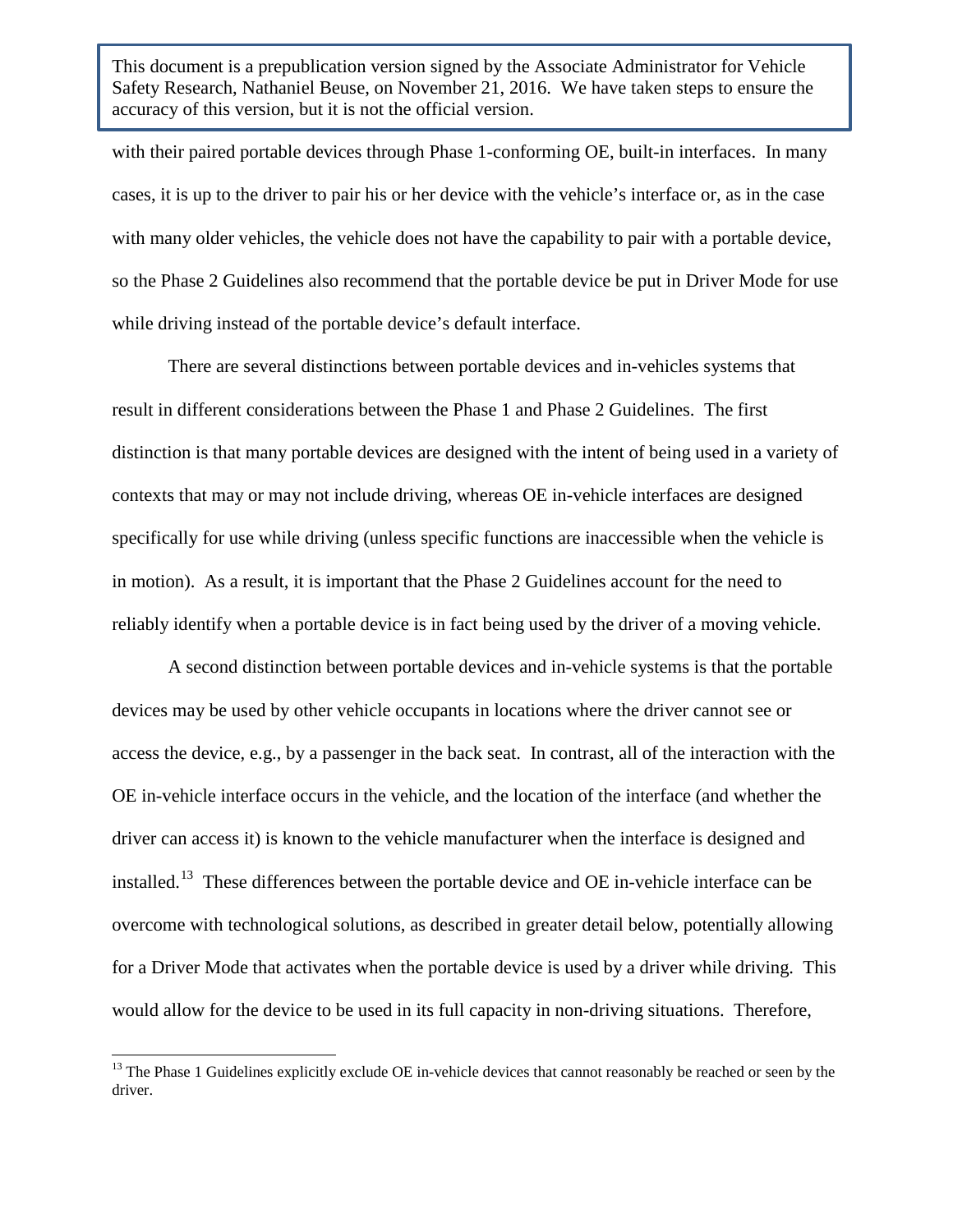NHTSA encourages the development and implementation of technologies that can distinguish between drivers and passengers.

A third distinction between portable devices and in-vehicle systems is that, if not paired with the in-vehicle system, portable devices can be placed and/or mounted in a variety of different locations in the vehicle. There is also variability in the placement of an aftermarket device – although to a lesser extent than for portable devices, since aftermarket devices are confined to the available locations on the vehicle, such as inside the center stack or on top of the dashboard. NHTSA has elected not to include recommendations concerning whether or where a portable device should be mounted in this proposed set of guidelines, but we seek comment on whether we should include them at a later date and whether there are already other entities/programs that provide advice on where to mount devices safely.

A fourth distinction is that the user-interface experience with portable devices can be different from built-in and installed aftermarket systems due to a wide range of device characteristics (e.g., smaller screens on portable devices). In addition, users often use their thumbs to interact with touchscreens on hand-held portable devices, whereas the index finger is more commonly used with built-in and installed aftermarket systems. While these differences in device characteristics may affect a driver's interaction with the device, NHTSA believes it is unnecessary to address design issues at the characteristic level for the Phase 2 Guidelines, because, regardless of their specific features, portable devices will be used while within reach of the driver and viewed at a downward viewing angle. Rather, NHTSA maintains its focus on the Phase 1 test procedures and acceptance criteria in Phase 2 for paired and unpaired portable devices, as well as installed aftermarket devices.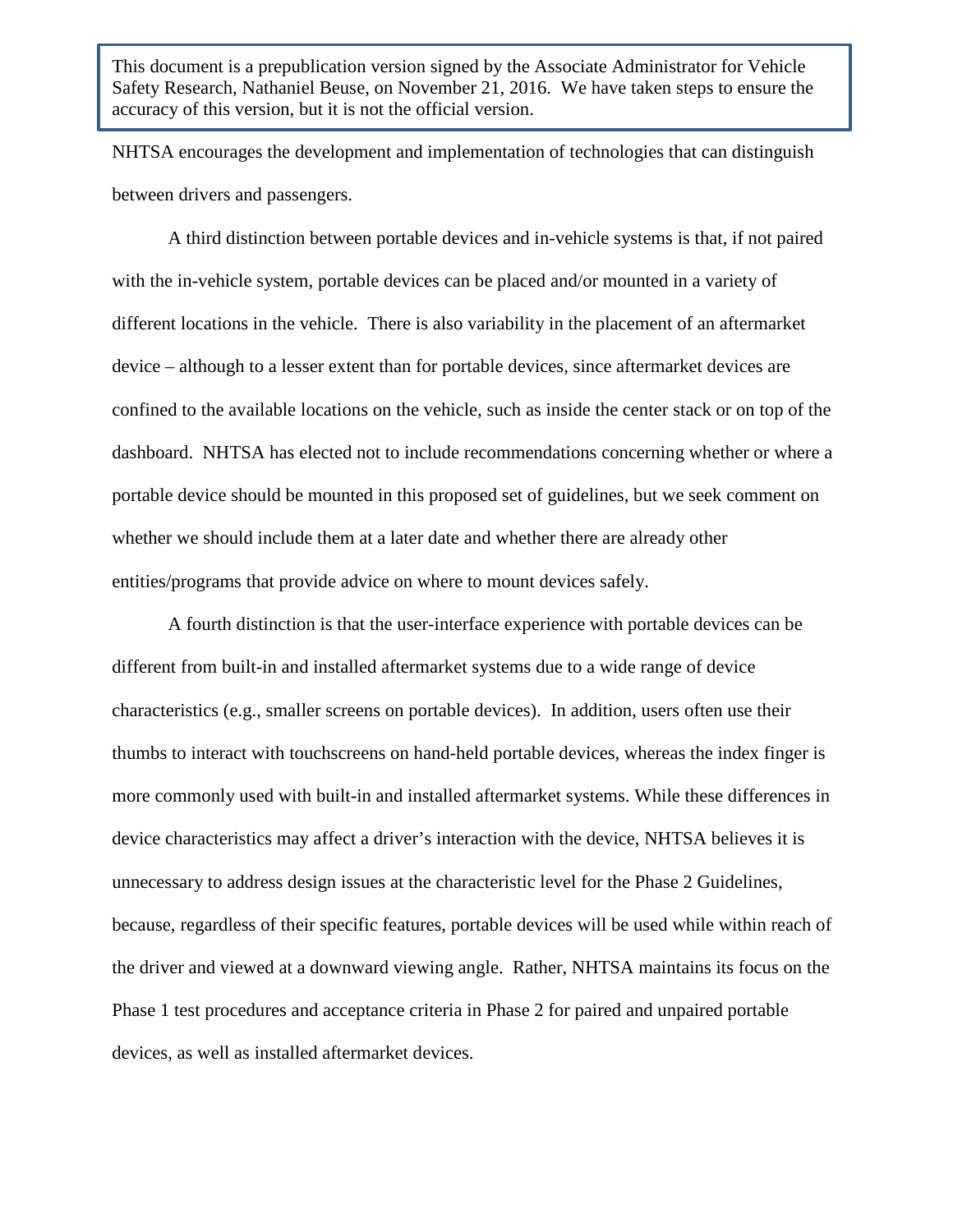The variability of potential locations for portable and aftermarket devices has implications for testing procedures to determine conformance with our recommendations concerning Driver Mode. Specifically, the proposed Phase 2 Guidelines' test procedure for when the device is in Driver Mode includes recommendations about the placement of the portable electronic devices during testing. In order to address the issues mentioned above regarding the variability of the portable device's location and driver's access to its screen, the proposed test procedure recommends that unpaired portable devices be tested in a mounted location that is easy for the driver to reach and is based on driver viewing angle specified in Phase 1. NHTSA has included a general recommended testing location for unpaired portable devices but seeks comment on whether a location could be specified that would not result in infinite possibilities or be too particular to any one device or vehicle.

For aftermarket devices that are intended to be permanently installed in the vehicle, the proposed test procedure recommends that they be tested in the installation location prescribed by the device manufacturer.

#### **F. Phase 2 Outreach Efforts**

NHTSA is committed to reducing deaths and injuries resulting from motor vehicle crashes from distraction by encouraging the development of devices that can be safer if used while driving. As part of the ongoing process of harmonizing with industry standards and practices, NHTSA hosted a public meeting on March 12, 2014, to bring together vehicle manufacturers and suppliers, portable and aftermarket device manufacturers, portable and aftermarket device operating system providers, cellular service providers, industry associations, application developers, researchers, and consumer groups to discuss technical issues regarding the agency's development of the Phase 2 Driver Distraction Guidelines for portable and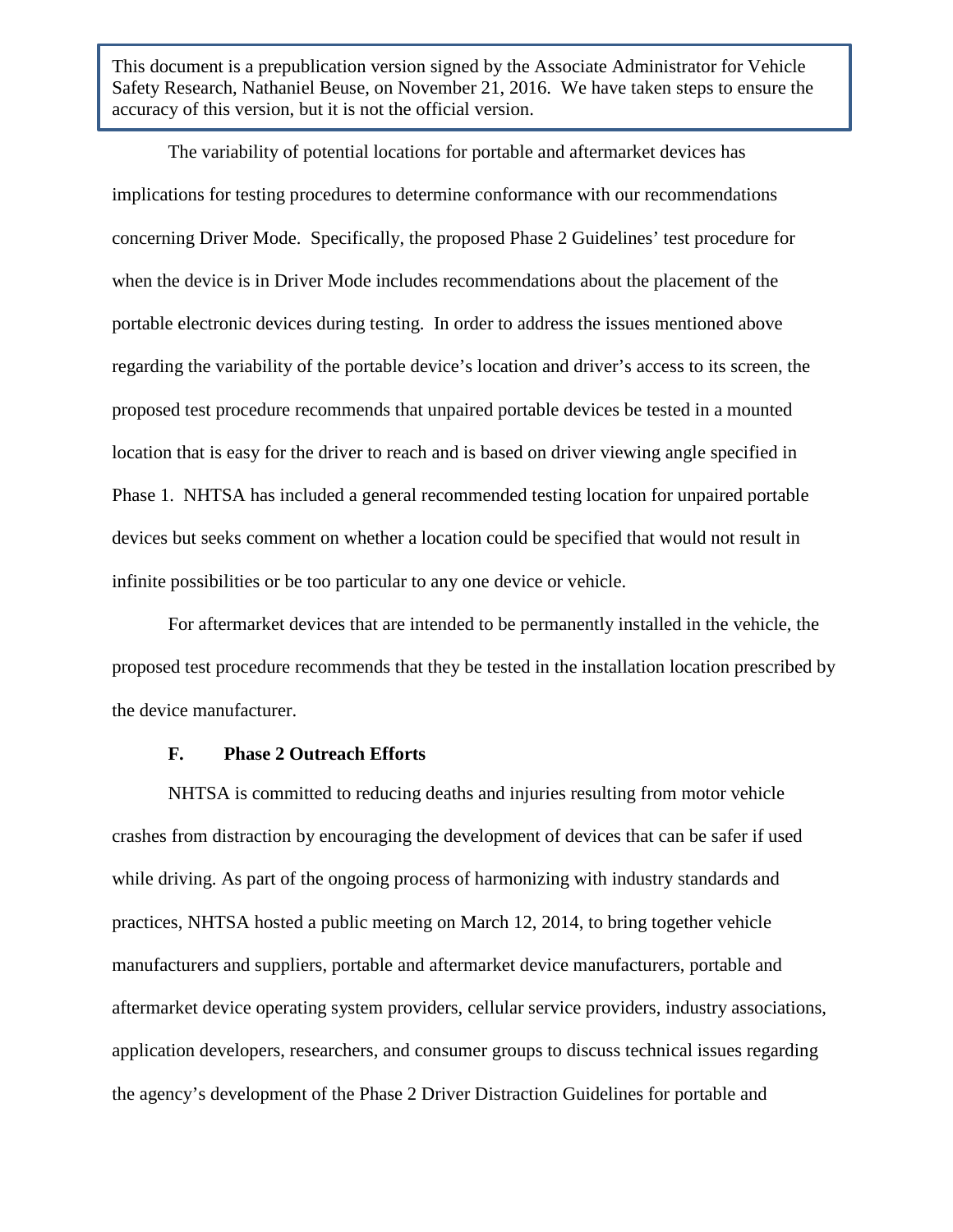aftermarket devices. NHTSA held the public meeting to ensure the stakeholders' interests were communicated and considered in the development of the Phase 2 Guidelines. NHTSA has met with portable and aftermarket device manufacturers through the Consumer Technology Association  $(CTA)^{14}$  $(CTA)^{14}$  $(CTA)^{14}$  working group as well as individual meetings as part of an ongoing effort to enhance the cooperation and coordination of the Distraction Guidelines. Likewise, NHTSA participated in U.S. Senator John (Jay) D. Rockefeller's "Over-Connected and Behind the Wheel: A Summit on Technological Solutions to Distracted Driving" on February 6, 2014. Sen. Rockefeller, chair of the Senate Committee on Commerce, Science, and Transportation, hosted the summit to address potential technological solutions for minimizing driver distraction. NHTSA has also met with majority and minority staff members from several House and Senate Committees, including the House Energy and Commerce Committee, the House Transportation and Infrastructure Committee, the House Appropriations Committee, the Senate Commerce Committee, and the Senate Appropriations Committee, in July 2014 to provide background on the Phase 2 Guidelines and answer questions.

## **II. Background**

#### **A. Overview**

Driver distraction is a safety problem in the United States. The latest crash and fatality data implicate driver distraction in 10 percent of fatal crashes, 18 percent of injury crashes, and 16 percent of all motor vehicle traffic crashes in 2014. [15](#page-15-1) The 2014 data show that cell phones were directly linked to 385 fatal crashes (resulting in 404 fatalities), which is 13 percent of all

<span id="page-15-1"></span><span id="page-15-0"></span><sup>&</sup>lt;sup>14</sup> Following NHTSA's Phase 2 Guidelines public meeting but before the issuance of this notice, the Consumer Electronics Association changed its name to the Consumer Technology Association. This notice will refer to that entity as the Consumer Technology Association or CTA unless the name is used in a publication title or citation. <sup>15</sup> *Traffic Safety Facts Research Note: Distracted Driving 2014*.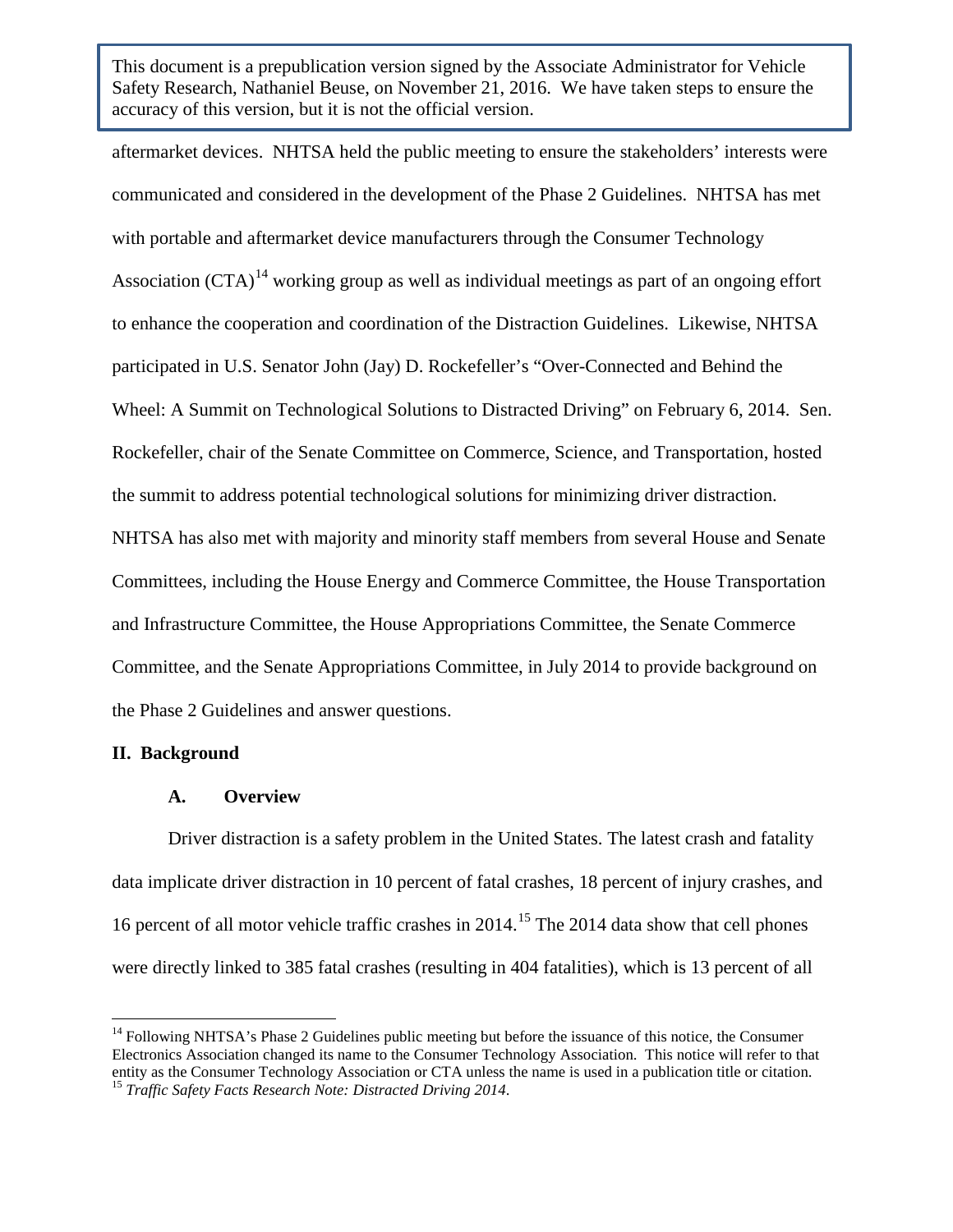distraction affected crashes and 1.3 percent of all fatal crashes.<sup>[16](#page-16-0)</sup> The following sections outline the definition of driver distraction, the prevalence of portable device use in motor vehicles, and the crash and crash risk data associated with distraction from all devices in general and portable device use specifically. This section also outlines the various efforts from the US DOT, industry, and safety advocates to combat the distraction problem. These efforts include improving our understanding of the distraction problem, the implementation of legislation and enforcement approaches, driver education and public awareness campaigns, and guidelines for industry to develop less distracting devices and driver-vehicle interfaces.

## **B. Definition and Scope of Driver Distraction**

Driver distraction is a specific type of inattention that occurs when drivers divert their attention away from the driving task to focus on another activity. These distractions can come from electronic devices, such as navigation systems and cell/smartphones, and from more conventional activities, such as viewing sights or events external to the vehicle, interacting with passengers, and/or eating. These distracting tasks can affect drivers in different ways, and can be broadly categorized into the following types:

- Visual distraction: Tasks that require the driver to look away from the roadway to visually obtain information;
- Manual distraction: Tasks that require the driver to take one or both hands off the steering wheel to manipulate a control, device, or other non-driving-related item;

<span id="page-16-0"></span><sup>&</sup>lt;sup>16</sup> Because of the way crash data is reported and collected, there are limitations on how distraction-affected crashes, including those involving cell phone use, are represented. For an explanation of potential reasons for underreporting, please see *Traffic Safety Facts Research Note: Distracted Driving 2014* at 5-6.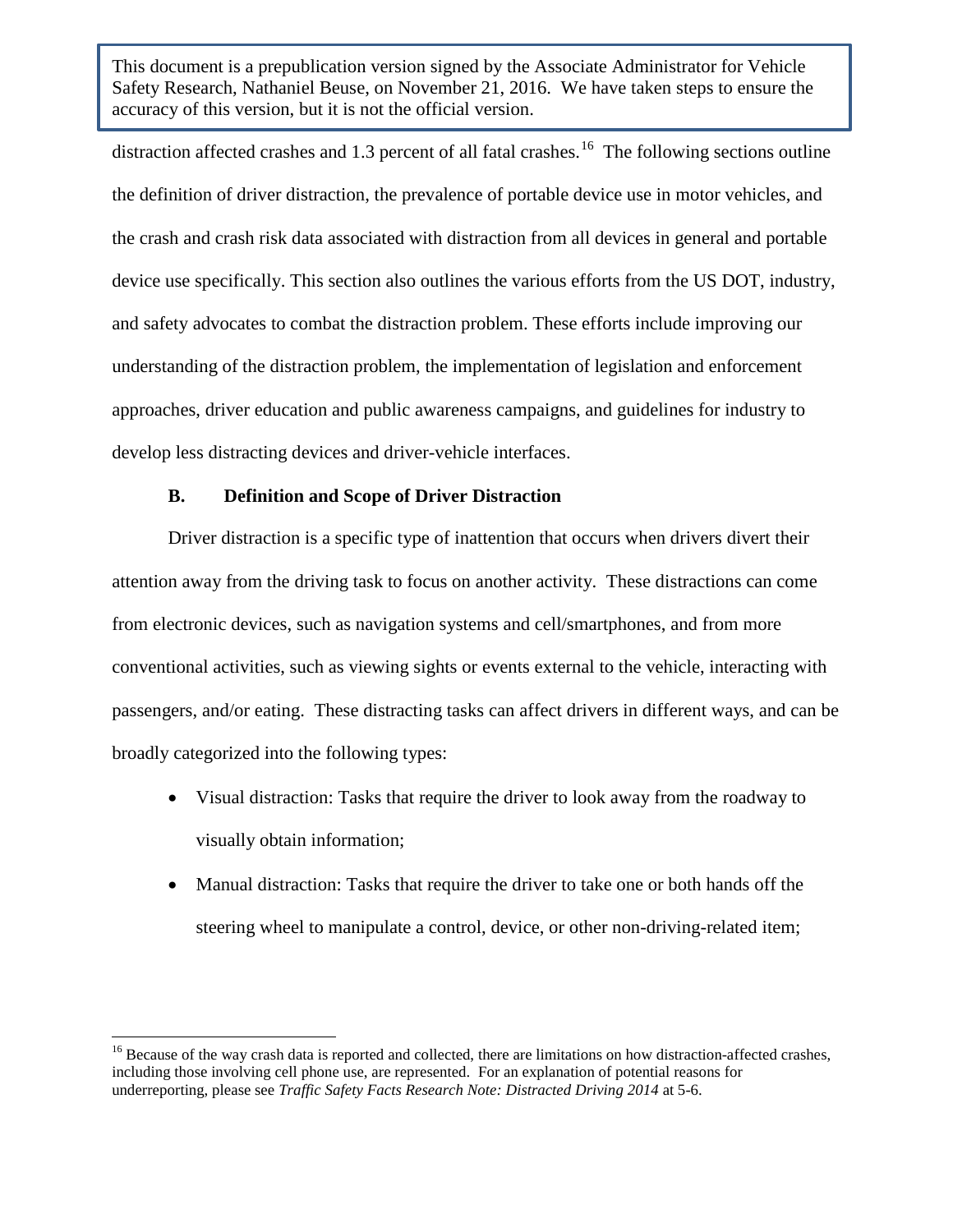• Cognitive distraction: Tasks that require the driver to avert their mental attention away from the driving task.

Any given task can involve one, two, or all three of these types of distraction. NHTSA is aware of the effect that these types of distraction can have on driving safety, particularly visualmanual distraction.

The impact of distraction on driving is determined from multiple criteria, the type and level of distraction, and the frequency and duration of task performance. Even if performing a task results in a low level of distraction, a driver who engages in it frequently, or for long durations, may increase the crash risk to a level comparable to that of a more difficult task performed less often.

## **C. Prevalence of Portable Device Use while Driving**

NHTSA is concerned about the role of portable electronic devices in distracted driving crashes. NHTSA has been monitoring drivers' use of portable devices through its National Occupant Protection Use Survey (NOPUS), $^{17}$  $^{17}$  $^{17}$  which involves the direct observation of driver electronic device use at probabilistically-sampled intersections. The most recent available NOPUS data from 2015 showed that 2.2 percent of drivers were observed manipulating handheld devices, 3.8 percent of drivers were observed holding cell phones to their ears while driving, and 0.6 percent of drivers were observed speaking into visible headsets while driving. Notably, the percentage of drivers visibly manipulating hand-held devices has nearly quadrupled from 0.6 percent in 2009 to 2.2 percent in 2015, whereas the percentage of drivers holding cell phones decreased from 5 percent in 2009 to 3.8 percent in 2015. The percentage of drivers speaking into

<span id="page-17-0"></span><sup>&</sup>lt;sup>17</sup> NHTSA. (2016). *Traffic Safety Facts Research Note: Driver Electronic Device Use in 2015*(DOT HS 812 326). Available at https://crashstats.nhtsa.dot.gov/Api/Public/ViewPublication/812326 (last accessed on 10/4/16).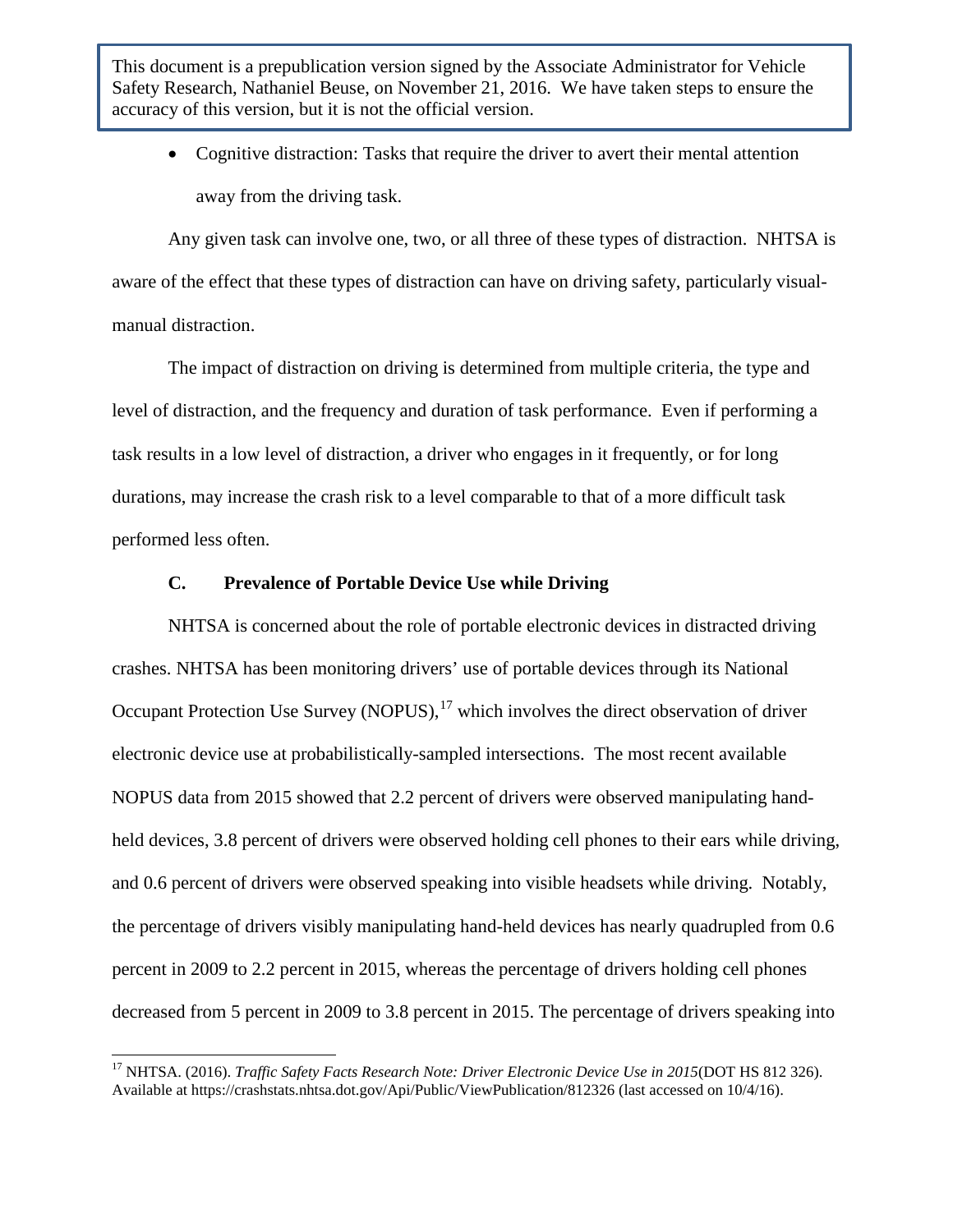visible headsets has fluctuated from 0.6 percent in 2009, to as high as 0.9 percent in 2010, and as low as 0.4 percent in 2014.

Surveys of drivers indicate even higher rates of portable device use while driving. According to a 2012 survey published by NHTSA,<sup>[18](#page-18-0)</sup> 14 percent of drivers reported reading text messages and email while driving at least some of the time, and 10 percent of drivers reported sending text or email messages while driving at least some of the time. In addition, almost half of drivers reported answering their cell phone when driving at least some of the time, and more than half of drivers who reported answering their phones while driving said they will continue to drive while talking on the phone. The survey further indicated that almost a quarter of drivers reported that they are at least sometimes willing to make a cell phone call while driving. As will be seen, these visual-manual distraction activities are associated with increased crash and nearcrash risk.

NHTSA's 2013 Cell Phone Naturalistic Driving Study<sup>[19](#page-18-1)</sup> found that 28 percent of the calls and 10 percent of the text messages in the participant cell phone records overlapped with periods of driving. In terms of visual-manual task duration while interacting with the cell phone, dialing on a hand-held cell phone lasted 12.4 seconds (s), on average, while pushing a button to begin a hands-free cell phone call (either with an aftermarket "portable" hands-free device or with a OE built-in, hands-free connection) took significantly less time (averages were 2.9 s and 4.6 s, respectively). Texting interactions lasted 36.4 s, on average (Min =  $0.3$  s, Max =  $450.1$  s), while driving at speeds above 8 km/h (approximately 5 mph). The study also assessed call duration as

<span id="page-18-0"></span><sup>&</sup>lt;sup>18</sup> Schroeder, P., Meyers, M., & Kostyniuk, L. (2013). *National Survey on Distracted Driving Attitudes and Behaviors* – 2012 (DOT HS 811 729). Washington, DC: National Highway Traffic Safety Administration.  $^{19}$  Fitch. G., et al. (2013). The Impact of Hand-Held and Hands-Free Cell Phone Use on Driving Performance and

<span id="page-18-1"></span>*Safety-Critical Event Risk* (DOT HS 811 757). Washington, DC: National Highway Traffic Safety Administration.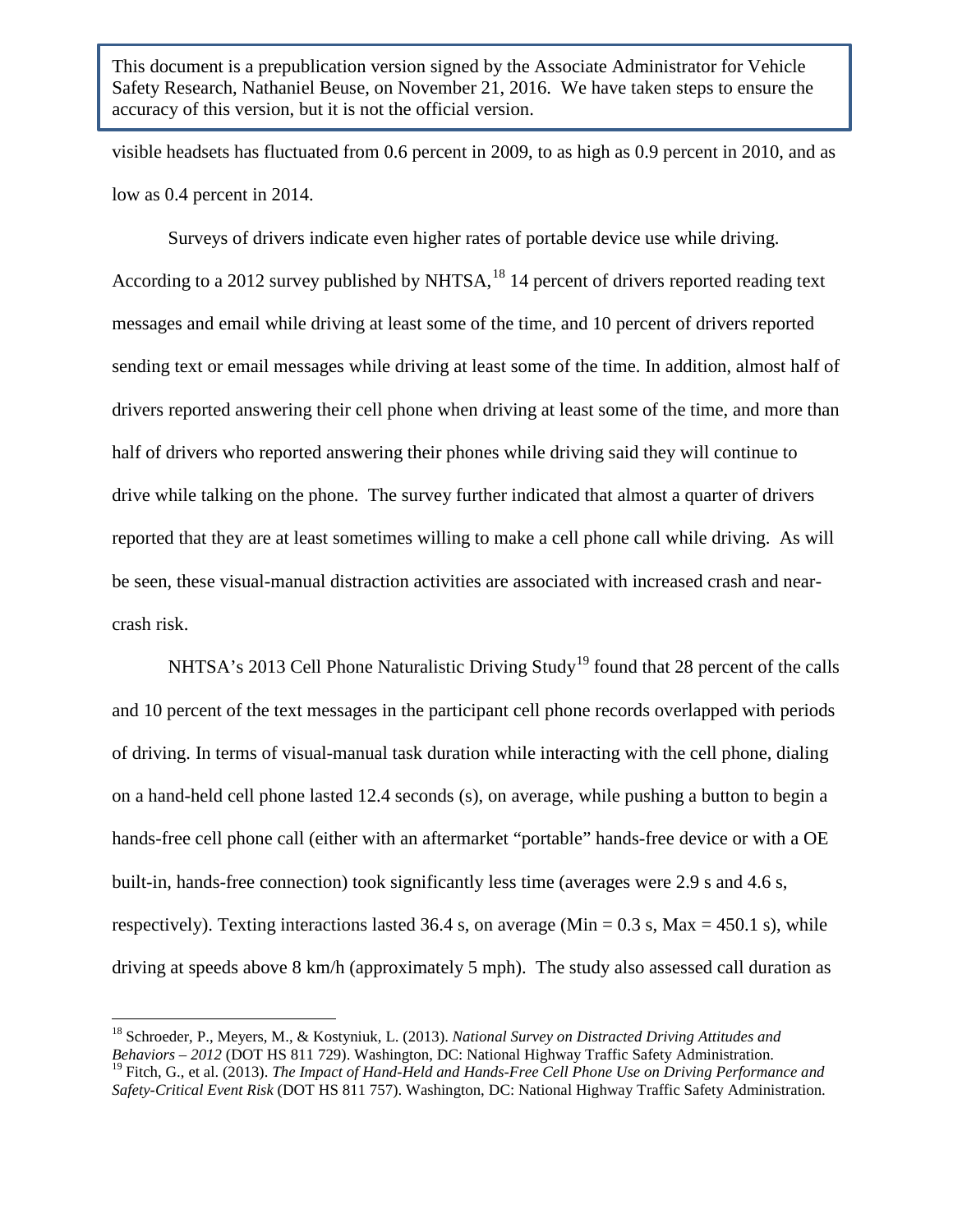a function of hand-held, portable hands-free (e.g., aftermarket headset), and integrated hands-free (e.g., wireless connection to vehicle system). When driving at speeds above 8 km/h (approximately 5 mph), drivers talked longer on portable hands-free cell phones (4.96 min on average) than on integrated hands-free cell phones (3.78 minutes on average) or hand-held cell phones (3.00 min on average). However, the study found no differences in the number of text messages made per minute as a function of hand-held, portable hands-free, and integrated handsfree cell phones.

In a more recent survey by the AAA Foundation for Traffic Safety, $^{20}$  $^{20}$  $^{20}$  which focused on driving habits during the 30 days prior to the survey, 34.7 percent of drivers reported reading a text or email messages while driving, and 25.8 percent of drivers reported typing or sending text or email messages while driving. Additionally, 67.1 percent of drivers reported talking on a cell phone (of any kind, including while using a wireless connection and speaker phone) while driving during this period. These data show that many drivers continue to engage in visualmanual distraction activities with their portable devices while driving. This is concerning because research by NHTSA and others suggests that visual-manual manipulation of devices while driving dramatically increases crash risk.

The portable device market generally consists of portable devices including smartphones, tablets, navigation devices, and portable music players (e.g., mp3 players). The aftermarket device market generally consists of products that are installed in a vehicle after its initial purchase, such as car stereos and navigation systems. Access to content (such as music and

<span id="page-19-0"></span><sup>&</sup>lt;sup>20</sup> Hamilton, B., Arnold, L., & Tefft, B. (2013). Distracted Driving and Perceptions of Hands-Free Technologies, AAA Foundation for Traffic Safety, Available at <https://www.aaafoundation.org/sites/default/files/2013%20TSCI%20Cognitive%20Distraction.pdf> (last accessed on 10/4/16).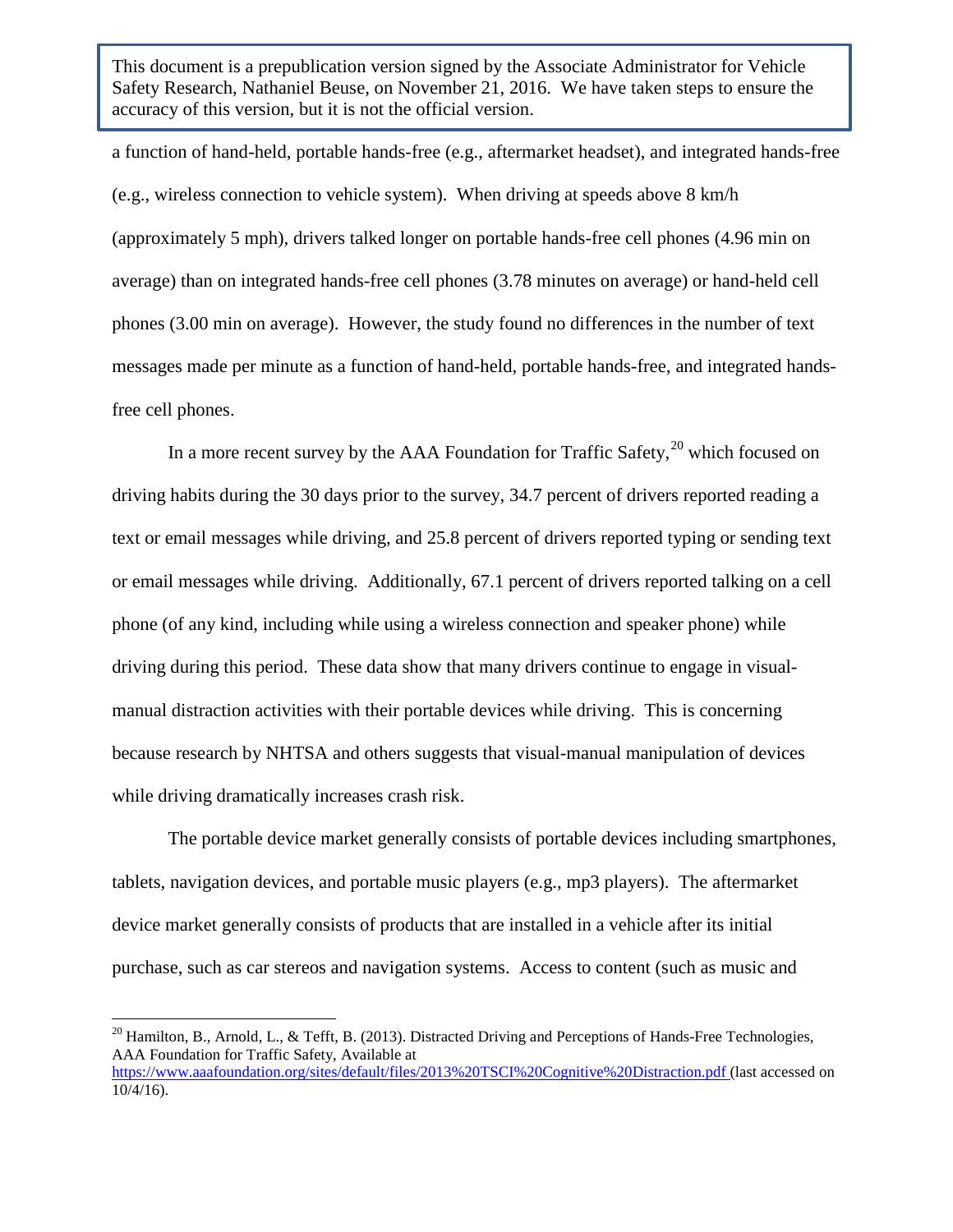podcasts) has greatly increased over recent years, as have the capabilities of these devices and the public's desire to stay connected through them while driving. Accordingly, the scope of stakeholders has grown to include automotive OE manufacturers, handset (e.g., smartphone) manufacturers, application (app) developers, wireless carriers, and software operating system providers. Through various meetings with these wide-ranging stakeholders, NHTSA recognizes the complexity of this stakeholder "ecosystem" and that distraction guidelines are currently not available for designing portable device user interfaces for safe use while driving. As a result, the Distraction Guidelines will provide a uniform safety framework for these stakeholders when integrating or developing their products for driving use.

## **D. Driver Distraction Safety Problem**

The significant safety impact of distracted driving is evident from NHTSA's crash data, which comes from the Fatality Analysis Reporting System  $(FARS)^{21}$  $(FARS)^{21}$  $(FARS)^{21}$  and the National Automotive Sampling System (NASS) General Estimates System (GES).<sup>22</sup> In 2014,<sup>[23](#page-20-2)</sup> 10 percent of all fatal crashes involved one or more distracted drivers,  $^{24}$  $^{24}$  $^{24}$  and these distraction-affected crashes<sup>[25](#page-20-4)</sup> resulted in 3,197 fatalities.<sup>26</sup> This number increased 8.8 percent to 3,477 fatalities in 2015.<sup>[27](#page-20-6)</sup> Of the 6 million non-fatal, police-reported crashes in 2014, 16 percent (967,000) were distraction-affected crashes and resulted in 431,000 people injured. Tables 1 and

<span id="page-20-0"></span><sup>&</sup>lt;sup>21</sup> FARS is a census of all fatal crashes that occur on the roadways of the United States of America. It contains data on all fatal crashes occurring in all 50 states as well as the District of Columbia and Puerto Rico.

<span id="page-20-1"></span> $22$  NASS GES contains data from a nationally-representative sample of police-reported crashes. It contains data on police-reported crashes of all levels of severity, including those that result in fatalities, injuries, or only property damage. National numbers of crashes calculated from NASS GES are estimates.<br>
<sup>23</sup> Traffic Safety Facts Research Note: Distracted Driving 2014.<br>
<sup>24</sup> 3,000 distracted drivers were involved in these fatal crashes.<br>
<sup>25</sup> A d

<span id="page-20-3"></span><span id="page-20-2"></span>

<span id="page-20-4"></span>

<span id="page-20-5"></span>

<span id="page-20-6"></span>Available at https://crashstats.nhtsa.dot.gov/Api/Public/ViewPublication/812318 (last accessed on 10/4/16).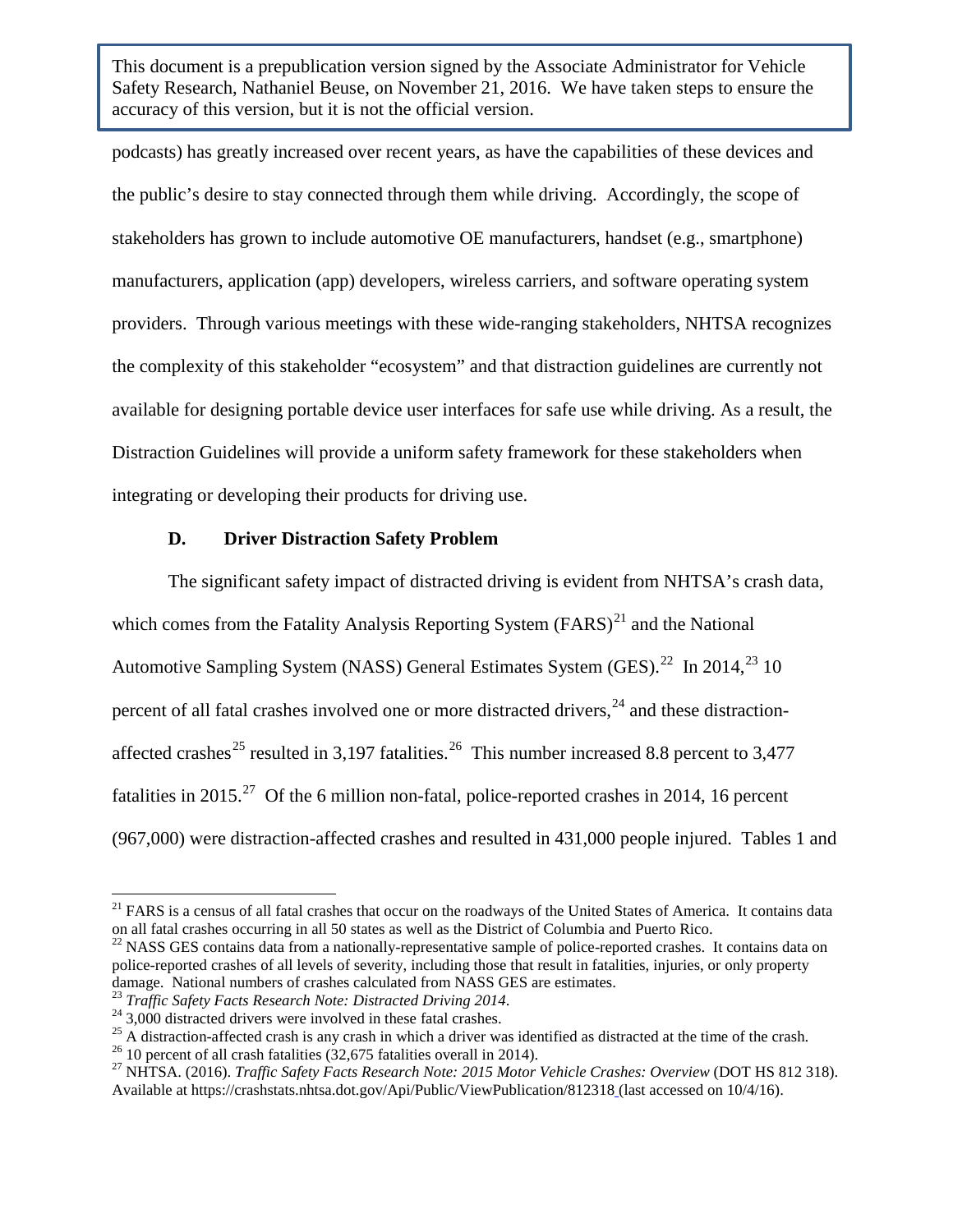2 quantify the effects of distraction on fatal crashes from 2010 to 2014[28](#page-21-0) and non-fatal crashes from 2007 through  $2014$ <sup>[29](#page-21-1)</sup> These data show that distraction-affected fatalities and crashes continue to be a concern, and that NHTSA's ongoing efforts to address driver distraction from multiple approaches, including through its Guidelines, are warranted.

## **Table 1 – Fatal Crashes Involving Distraction**<sup>23</sup> **2010– 2014 (FARS)**

|      | <b>Fatal Crashes</b> |                                                             | <b>Fatalities</b> |                                                                                               | <b>Drivers Involved in</b><br><b>Distraction-Affected Crashes?</b> |                                                                |  |
|------|----------------------|-------------------------------------------------------------|-------------------|-----------------------------------------------------------------------------------------------|--------------------------------------------------------------------|----------------------------------------------------------------|--|
| Year | <b>Overall</b>       | Distraction-<br><b>Affected</b><br>(% of Total)<br>Crashes) | <b>Overall</b>    | In<br>Distraction-<br><b>Affected</b><br><b>Crashes</b><br>(% of Total<br><b>Fatalities</b> ) | <b>Overall</b>                                                     | <b>Distracted</b><br><b>Drivers</b><br>(% of Total<br>Drivers) |  |
| 2010 | 30.296               | $2,993(10\%)$                                               | 32,885            | $3,092(9\%)$                                                                                  | 44,440                                                             | 2,912 (7%)                                                     |  |
| 2011 | 29,867               | 3,047 (10%)                                                 | 32,367            | 3,331 (10%)                                                                                   | 43.668                                                             | 3,085(7%)                                                      |  |
| 2012 | 31,006               | $3,098(10\%)$                                               | 33,782            | 3,328 (10%)                                                                                   | 45.337                                                             | 3,119(7%)                                                      |  |
| 2013 | 30,203               | 2,910 (10%)                                                 | 32,894            | $3,154(10\%)$                                                                                 | 44.574                                                             | 2,959 (7%)                                                     |  |
| 2014 | 29,989               | 2,955 (10%)                                                 | 32.675            | $3.179(10\%)$                                                                                 | 44,583                                                             | 3,000 (7%)                                                     |  |

## **Table 2 – Non-Fatal Police Reported Crashes Involving Distraction**<sup>23</sup> **2007 – 2014 (GES)**

|      | <b>Non-Fatal Crashes</b> |                                                            | People Injured |                                                                                  |                                                                                                           |  |
|------|--------------------------|------------------------------------------------------------|----------------|----------------------------------------------------------------------------------|-----------------------------------------------------------------------------------------------------------|--|
| Year | <b>Overall</b>           | Distraction-<br><b>Affected</b><br>(% of Total<br>Crashes) | <b>Overall</b> | In Distraction-<br><b>Affected Crashes</b><br>$\frac{6}{6}$ of Total<br>Injured) | <b>Cell Phone Use</b><br>(% of People<br><b>Injured</b> in<br>Distraction-<br><b>Affected</b><br>Crashes) |  |

<span id="page-21-0"></span> $^{28}$  Because of changes made in 2010 to the coding of distracted driving in FARS, distraction-affected crash data from FARS for 2010 through 2014 cannot be compared to distracted-driving-related data from FARS from previous years.

<span id="page-21-1"></span><sup>&</sup>lt;sup>29</sup> The coding of distracted driving in FARS and NASS GES was unified beginning in 2010. Although this resulted in a coding change for FARS, NASS GES coding did not change. Accordingly, NASS GES data from 2007 through 2014 can be compared.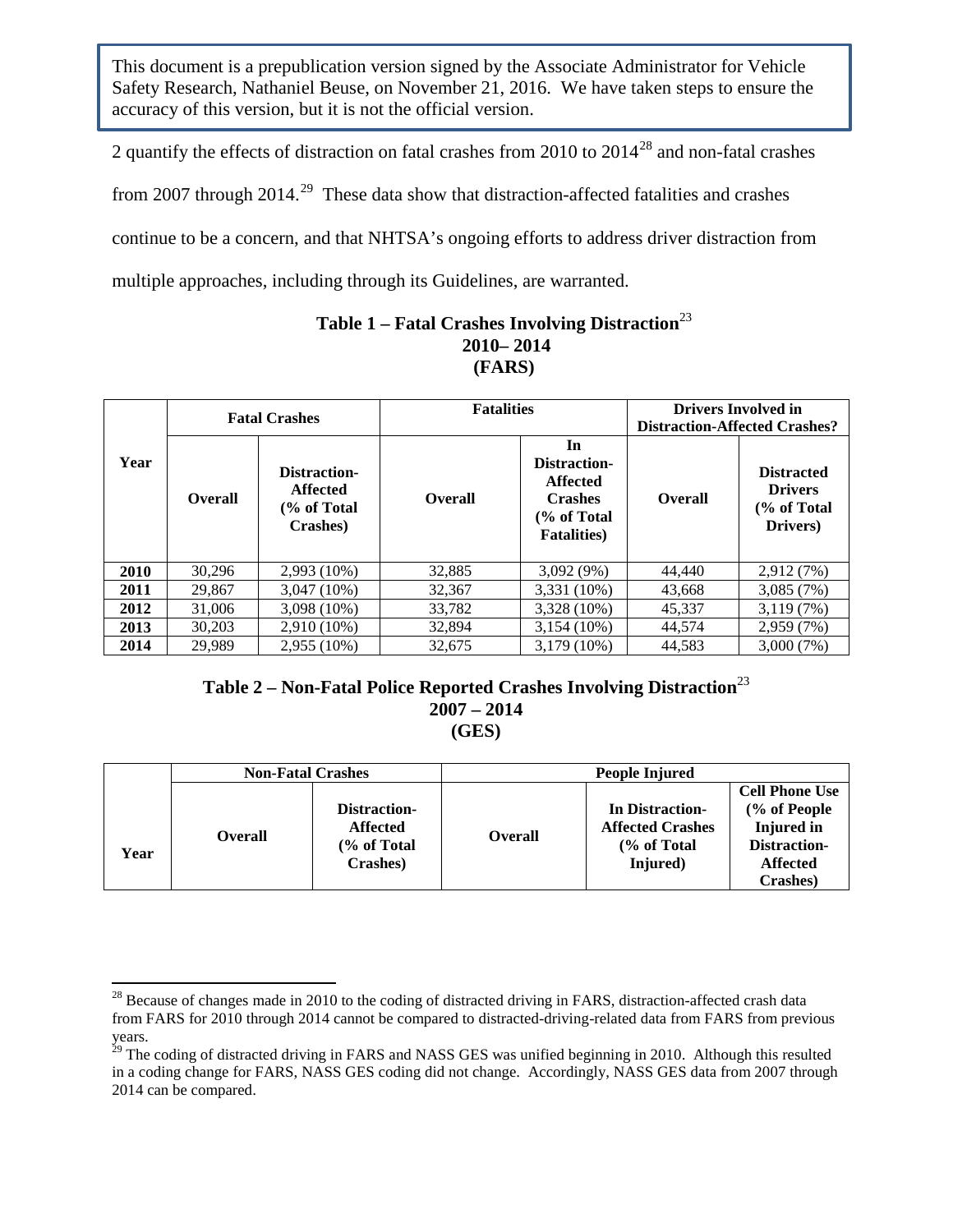| 2007 | 5,986,000 | 998,000 (17%) | 2.491,000 | 448,000 (18%) | Unavailable |
|------|-----------|---------------|-----------|---------------|-------------|
| 2008 | 5,776,000 | 964,000 (17%) | 2,346,000 | 466,000 (20%) | Unavailable |
| 2009 | 5.474,000 | 954,000 (17%) | 2.217,000 | 448,000 (20%) | Unavailable |
| 2010 | 5.389,000 | 897,000 (17%) | 2.239,000 | 416,000 (19%) | 24,000(6%)  |
| 2011 | 5.308,000 | 823,000 (15%) | 2.217,000 | 387,000 (17%) | 21,000 (5%) |
| 2012 | 5.584.000 | 905,000 (16%) | 2.362,000 | 421,000 (18%) | 28,000 (7%) |
| 2013 | 5,657,000 | 901,000 (16%) | 2,313,000 | 424,000 (18%) | 34,000 (8%) |
| 2014 | 6,035,000 | 964,000 (16%) | 2,338,000 | 431,000 (18%) | 33,000 (8%) |

#### **E. Driver Distraction and Portable Devices**

#### **1. Crash Data**

The crash data indicate that the use of portable and aftermarket devices, particularly cell phones, is often a leading distraction for drivers involved in crashes (note that smartphones reached significant market presence beginning in 2007). In 2014, there were 385 fatal crashes that involved the use of a cell phone, though it is possible that this is an underestimate due to the difficult nature in relating cell phone use to crashes at the crash scene. These cell phone fatal crashes represented 13 percent of the total distraction-affected fatal crashes. The data also indicate that there were 75 distraction-affected fatal crashes in 2014 that involved the driver using or reaching for a device or object brought into the vehicle. This catch-all category of fatal distraction crashes includes crashes that involved the use of portable devices such as navigation devices in addition to other types of objects (e.g., pocket cigarette lighters).

Of the 967,000 distraction-affected crashes in 2014, 8 percent (69,000 crashes) involved the use of cell phones, resulting in 33,000 people injured. The tables below quantify the effects of cell phone or other device use on fatal crashes from 2010 through 2014 and non-fatal crashes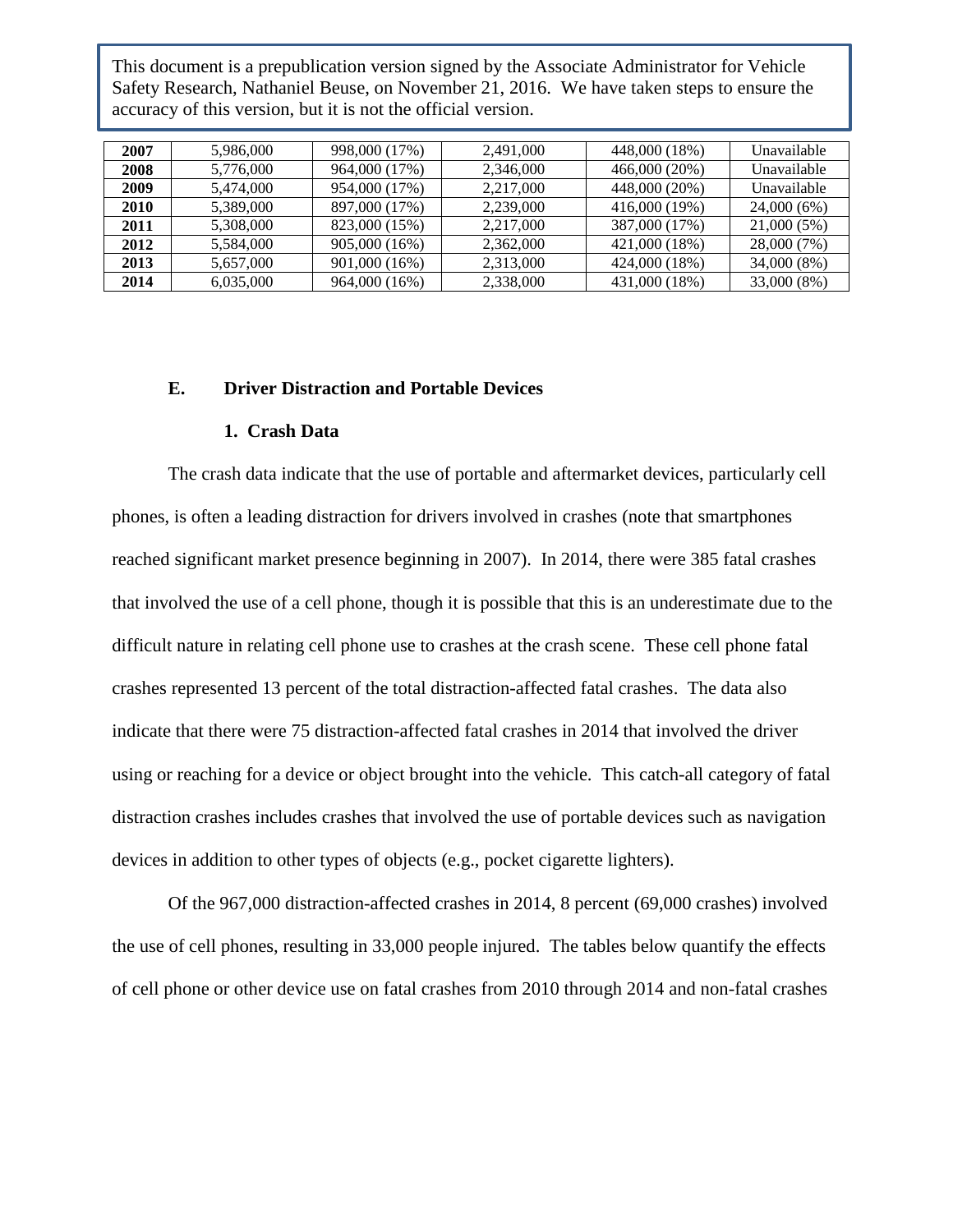that involved the use of cell phones or other devices from 2007 through  $2014.^{30}$  $2014.^{30}$  $2014.^{30}$  As with Tables 1

and 2, these data show that cell phone-affected fatalities and crashes continue to pose a risk to

motor vehicle safety.

## <span id="page-23-7"></span><span id="page-23-6"></span>Table 3 – Fatal Crashes Involving the Use of Cell Phones<sup>[31,](#page-23-1)[32,](#page-23-2)[33](#page-23-3),[34,](#page-23-4)[35](#page-23-5)</sup> **2010– 2014 (FARS)**

|      | Distraction-Affected Fatal Crashes Involving the Use of | <b>Fatal Crashes</b><br><b>Involving Use of a</b>           |                   |                                                                         |                                                                                   |
|------|---------------------------------------------------------|-------------------------------------------------------------|-------------------|-------------------------------------------------------------------------|-----------------------------------------------------------------------------------|
| Year | <b>Crashes</b>                                          | $%$ of<br>Distraction-<br><b>Affected</b><br><b>Crashes</b> | <b>Fatalities</b> | % of Fatalities<br>in Distraction-<br><b>Affected</b><br><b>Crashes</b> | Device/Object<br><b>Brought</b> into<br><b>Vehicle Other</b><br>than a Cell Phone |
| 2010 | 366                                                     | 12%                                                         | 408               | 13%                                                                     | 70                                                                                |
| 2011 | 354                                                     | 12%                                                         | 385               | 12%                                                                     | 53                                                                                |
| 2012 | 378                                                     | 12%                                                         | 415               | 12%                                                                     | 66                                                                                |
| 2013 | 411                                                     | 14%                                                         | 455               | 14%                                                                     | 70                                                                                |
| 2014 | 385                                                     | 13%                                                         | 404               | 13%                                                                     | 75                                                                                |

\* The attributes "Use of a Cell Phone" and "Use of or Reaching for Device/Object Brought into Vehicle" are not mutually exclusive and crashes may involve one or both of these attributes.

<span id="page-23-0"></span> $30$  Identification of specific distractions has presented challenges, both within NHTSA's data collection and on police accident reports. Therefore, a large portion of the crashes that are reported to involve distraction do not have a specific behavior or activity listed; rather they specify "distraction/inattention, details unknown." Some portion of these crashes could have involved a portable or aftermarket device.

<span id="page-23-1"></span><sup>&</sup>lt;sup>31</sup> NHTSA. (2012). *Traffic Safety Facts Research Note: Distracted Driving 2010* (DOT HS 811 650). Available at https://crashstats.nhtsa.dot.gov/Api/Public/ViewPublication/811650 (last accessed on 10/4/16).

<span id="page-23-2"></span><sup>&</sup>lt;sup>32</sup> NHTSA. (2013). *Traffic Safety Facts Research Note: Distracted Driving 2011* (DOT HS 811 737). Available at https://crashstats.nhtsa.dot.gov/Api/Public/ViewPublication/811737 (last accessed on 10/4/16).

<span id="page-23-3"></span><sup>&</sup>lt;sup>[33](https://crashstats.nhtsa.dot.gov/Api/Public/ViewPublication/811737)</sup> NHTSA. (2014). *Traffic Safety Facts Research Note: Distracted Driving 2012* (DOT HS 812 012). Available at https://crashstats.nhtsa.dot.gov/Api/Public/ViewPublication/812012 (last accessed on 10/4/16).

<span id="page-23-4"></span><sup>&</sup>lt;sup>[34](https://crashstats.nhtsa.dot.gov/Api/Public/ViewPublication/812012)</sup> NHTSA. (2015). *Traffic Safety Facts Research Note: Distracted Driving 2013* (DOT HS 812 132). Available at <https://crashstats.nhtsa.dot.gov/Api/Public/ViewPublication/812132>(last accessed on 10/4/16). [35](https://crashstats.nhtsa.dot.gov/Api/Public/ViewPublication/812132) *Traffic Safety Facts Research Note: Distracted Driving 2014*

<span id="page-23-5"></span>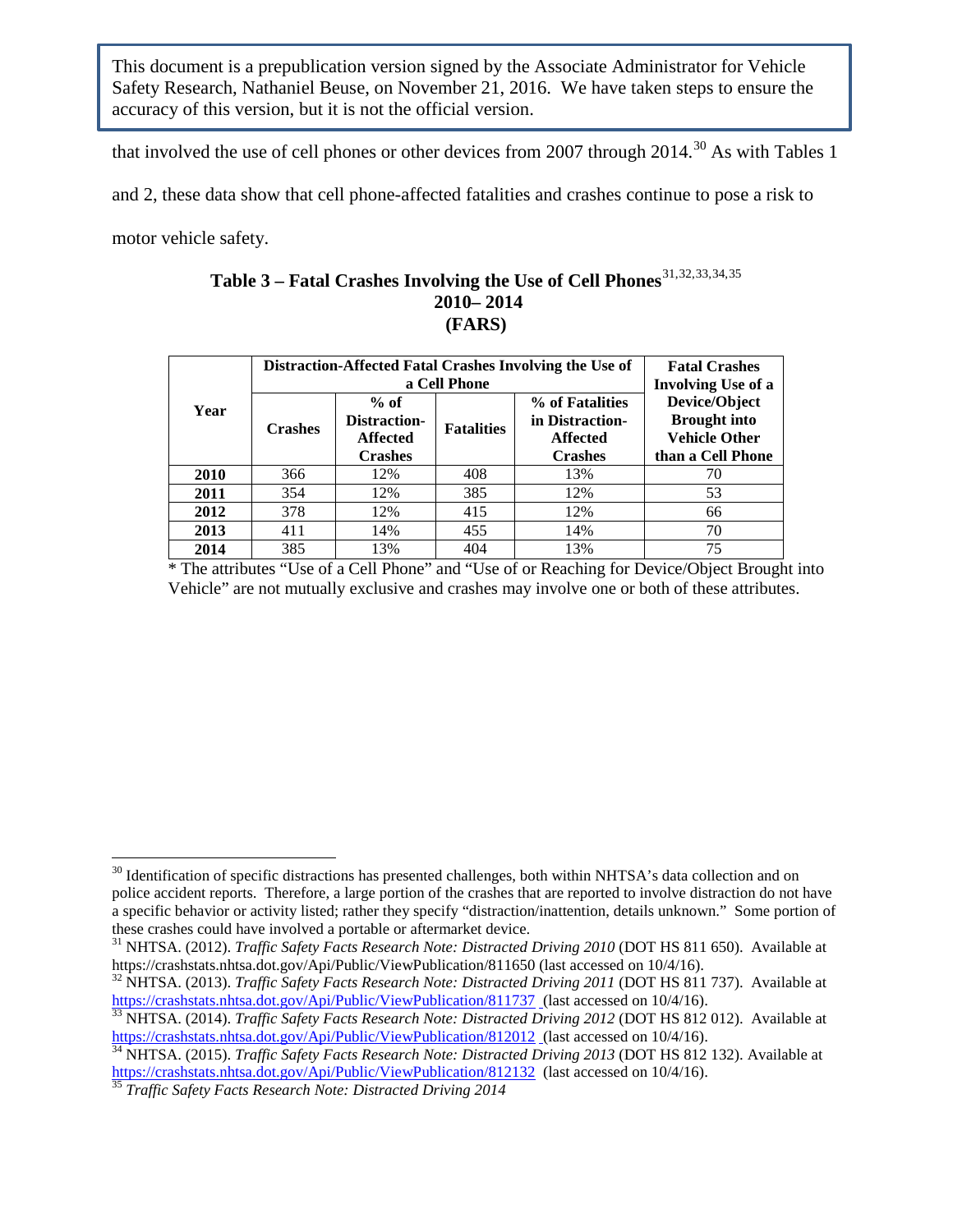## **Table 4 – Non-Fatal Police Reported Crashes Involving Distraction**[31,](#page-23-6)[34](#page-23-7) **2007 – 2014 (GES)**

|      | Distraction-Affected Non-Fatal Crashes Involving the Use<br>of a Cell Phone |                                                             |                                 |                                                                                       |  |  |  |  |
|------|-----------------------------------------------------------------------------|-------------------------------------------------------------|---------------------------------|---------------------------------------------------------------------------------------|--|--|--|--|
| Year | <b>Crashes</b>                                                              | $%$ of<br>Distraction-<br><b>Affected</b><br><b>Crashes</b> | <b>People</b><br><b>Injured</b> | % of People<br><b>Injured</b> in<br>Distraction-<br><b>Affected</b><br><b>Crashes</b> |  |  |  |  |
| 2007 | 49,000                                                                      | 5%                                                          | 24,000                          | 5%                                                                                    |  |  |  |  |
| 2008 | 49,000                                                                      | 5%                                                          | 29,000                          | 6%                                                                                    |  |  |  |  |
| 2009 | 46,000                                                                      | 5%                                                          | 24,000                          | 5%                                                                                    |  |  |  |  |
| 2010 | 47,000                                                                      | 5%                                                          | 24,000                          | 6%                                                                                    |  |  |  |  |
| 2011 | 50,000                                                                      | 6%                                                          | 21,000                          | 5%                                                                                    |  |  |  |  |
| 2012 | 60,000                                                                      | 7%                                                          | 28,000                          | 7%                                                                                    |  |  |  |  |
| 2013 | 71,000                                                                      | 8%                                                          | 34,000                          | 8%                                                                                    |  |  |  |  |
| 2014 | $69,000^{36}$                                                               | 7%                                                          | 33,000                          | 8%                                                                                    |  |  |  |  |

## **2. Crash Risk Associated with Portable Device Use**

The majority of crash risk data related to portable devices has focused on cell phones. However, it is important to note that cell phones have evolved from a portable hand-held phone designed specifically for voice calls to a device that can be used for various forms of communication, entertainment, and access to content. Examples include applications developed for messaging, photo-sharing, gaming, social networking, navigation, and other location-based services. While these features are not intended to be used while driving, they remain just as accessible to the driver in driving situations as any other feature on a smartphone. Whether on smartphones, tablet computers, or other portable electronic devices, access to more content can lead to more visual-manual distraction, which the studies summarized below consistently show is associated with higher levels of crash and near-crash risk, and decreased driving performance.

<span id="page-24-0"></span><sup>&</sup>lt;sup>36</sup> Possible reasons for the uptick between 2010 and 2014 include the increasing volume of smartphones in the market and better distraction-related crash reporting.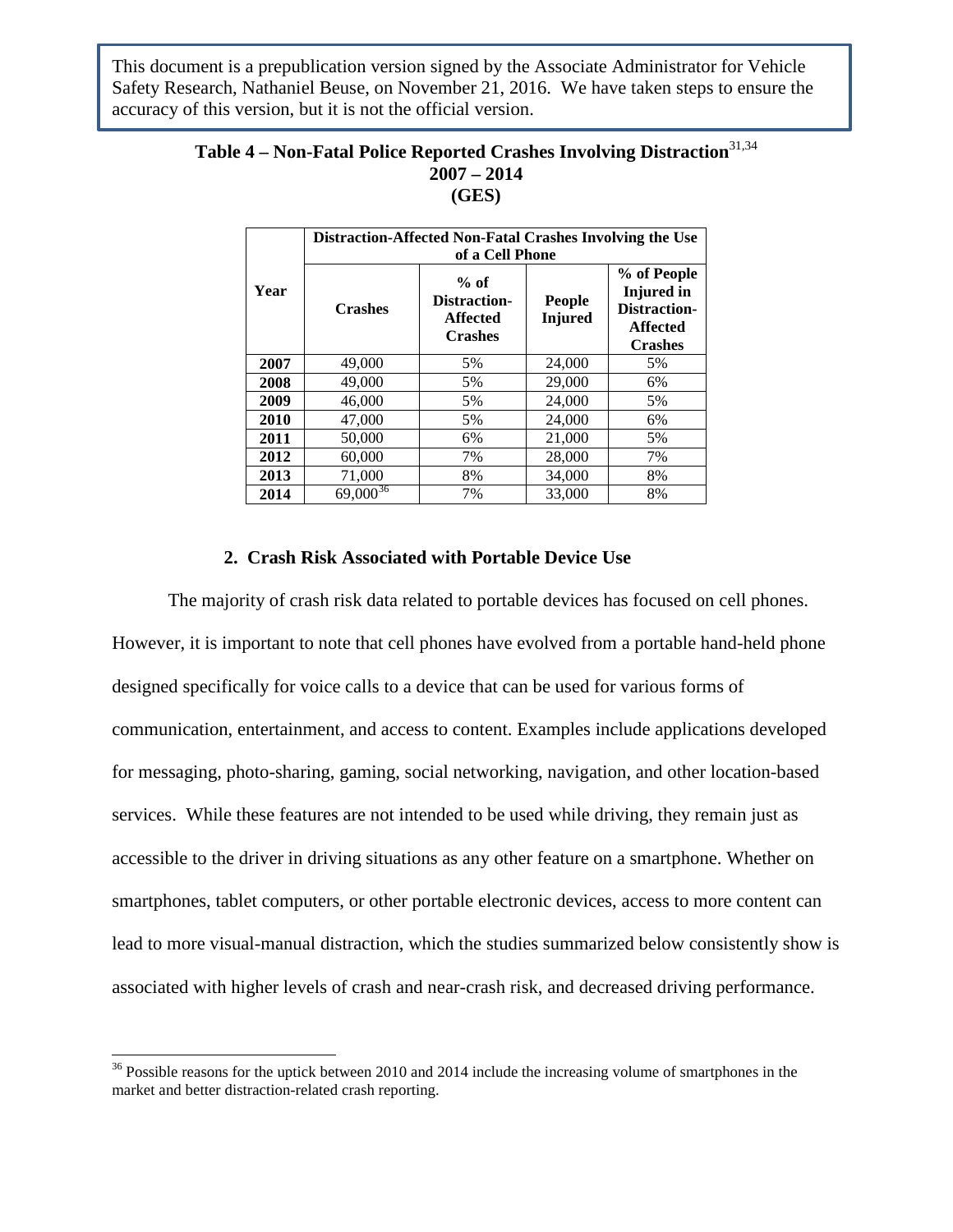The agency's distraction focus has been on research and test procedures that measure aspects of driver performance having the strongest connection to crash risk. As described below, interactions with a distraction task that require visual attention (i.e., eyes-off-road time) and manual operations (e.g., button presses) consistently show association with increased crash and near-crash risk in naturalistic driving studies and decreased driving performance in simulator and test-track studies. The research summarized below provides a brief overview of the distraction safety problem as manifested in crashes and the relationship between visual-manual distraction and crash risk. There are also many simulator and test-track studies that show the negative effects of distracted driving have on driving performance that are not included in the summary below.[37](#page-25-0)

A key component of the NHTSA distraction plan is to understand the crash risk of drivers using a cell phone while driving. Early epidemiological research reported that using a cell phone, hand-held or hands-free, was associated with a quadrupling of the risk of injury and property damage crashes.<sup>[38](#page-25-1),[39](#page-25-2)</sup> Subsequent naturalistic driving studies that investigated the risk of drivers performing specific cell phone subtasks all found that increased crash risk and safety critical event risk (SCE) were associated with visual-manual operations such as text messaging and dialing. An SCE was defined as a crash (where contact was made with another object), a nearcrash (where a crash was avoided by a rapid evasive maneuver), or a crash-relevant conflict (where a crash avoidance response was performed that was less severe than a rapid evasive

<span id="page-25-1"></span>

<span id="page-25-0"></span> $37$  A sample of simulator and test-track study reports can be found at www.distraction.gov.<br> $38$  McEvoy, S. P., Stevenson, M. R., McCartt, A. T., Woodward, M., Haworth, C. Palamara, P., et al. (2005). Role of portable phones in motor vehicle crashes resulting in hospital attendance: A case-crossover study. *British Journal of Medicine, 331, 428–434.*<br><sup>39</sup> Redelmeier, D. A., & Tibshirani, R. J. (1997). Association between cellular-telephone calls and motor vehicle

<span id="page-25-2"></span>collisions. *The New England Journal of Medicine, 336,* 453–458*.*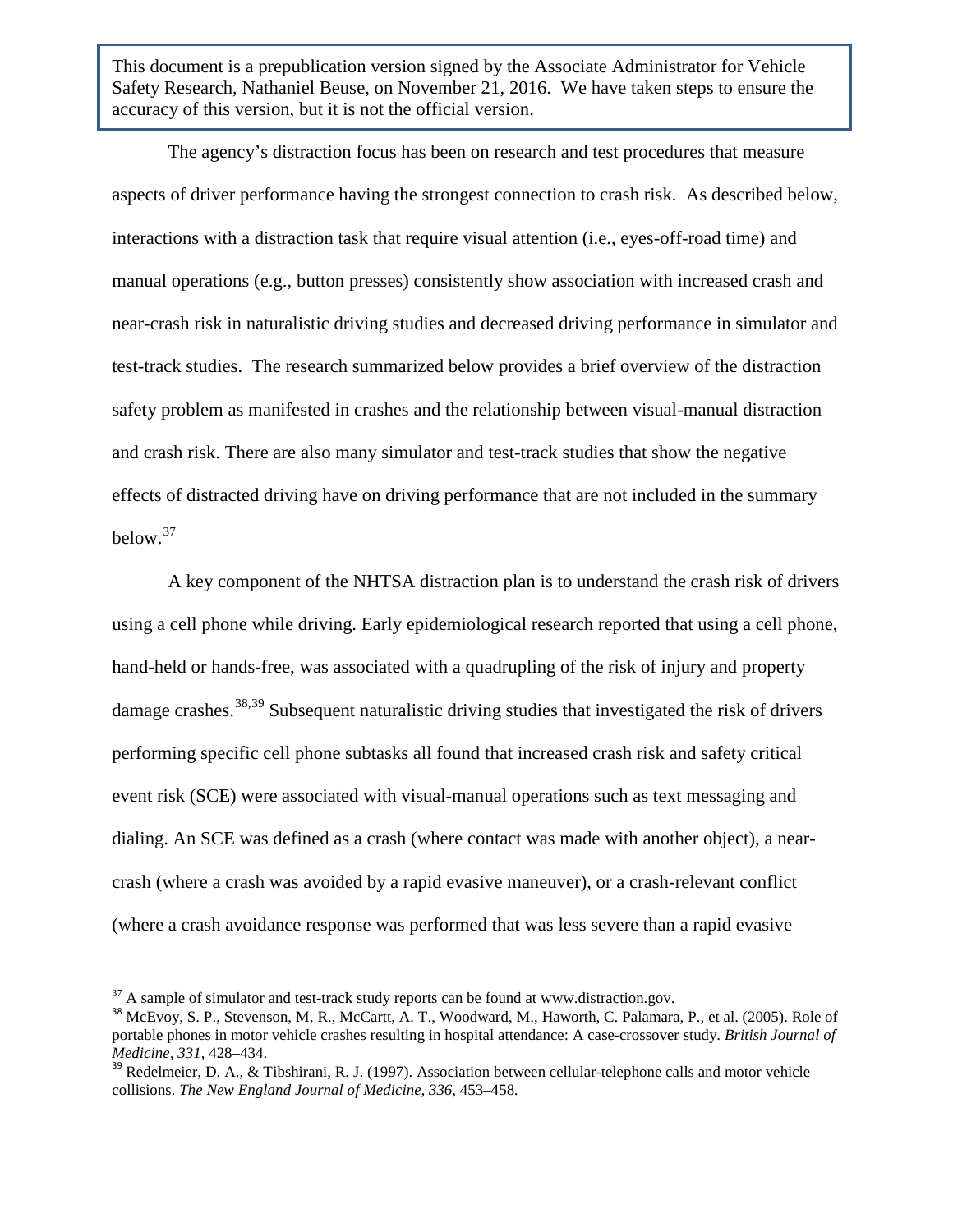maneuver, but greater in severity than a "normal maneuver"). However, in the naturalistic studies, non-visual-manual operations, such as conversing on a cell phone, were not found to be associated with an increase in crash risk. $40, 41, 42$  $40, 41, 42$  $40, 41, 42$  $40, 41, 42$  $40, 41, 42$  These results were observed for both commercial motor vehicle and light-vehicle drivers, as well as across broad classifications of low, moderate, and high driving task demands.<sup>[43](#page-26-3)</sup> In contrast, research conducted in simulators and on test tracks has found driving performance decrements when driving while talking on a cell phone.<sup>[44](#page-26-4), [45,](#page-26-5) [46,](#page-26-6) [47](#page-26-7)</sup> These experiments, however, cannot directly connect their results to SCE risk.

In April 2013, NHTSA published a study<sup>[48](#page-26-8)</sup> on the impact of hand-held and hands-free

cellular phone use on crash risk and driving performance. The study investigated the effects of

distraction from the use of three types of cell phones while driving: (1) hand-held (HH), (2)

portable hands-free (PHF), and (3) integrated hands-free (IHF). Seventy-five percent of the

phones used in the study could be classified as smartphones. Naturalistic driving data was

collected from 204 drivers who each voluntarily took part in the study for an average of 31 days

<span id="page-26-0"></span><sup>40</sup> Hickman, J. S., Hanowski, R. J., & Bocanegra, J. (2010). *Distraction in Commercial Trucks and Buses: Assessing Prevalence and Risk in Conjunction with Crashes and Near-Crashes* (FMCSA-RRR-10-049). Washington, DC: Federal Motor Carrier Safety Administration.

<span id="page-26-1"></span><sup>41</sup> Klauer, S. G., et al. (2006). *The Impact of Driver Inattention on Near-Crash/Crash Risk: An Analysis Using the 100-Car Naturalistic Driving Study Data* (DOT HS 810 594). Washington, DC: National Highway Traffic Safety Administration.

<span id="page-26-2"></span> $^{42}$  Olson, R. L., Hanowski, R. J., Hickman, J. S., & Bocanegra, J. (2009). Driver Distraction in Commercial Vehicle Operations: Final Report. Contract DTMC75-07-D-00006, Task Order 3. Washington, D.C.: Federal Motor Carrier Safety Administration.

<span id="page-26-3"></span> $43$  Fitch, G. M. & Hanowski, R. J. (2011). The risk of a safety-critical event associated with portable device use as a function of driving task demands. *Proceedings of the 2nd International Conference on Driver Distraction and* 

<span id="page-26-4"></span>*Inattention.*<br><sup>44</sup> Atchley, P. & Dressel, J. (2004). Conversation limits the functional field of view. *Human Factors: The Journal of the Human Factors and Ergonomics Society 46*(4), 664-673.

<span id="page-26-5"></span><sup>&</sup>lt;sup>45</sup> Drews, F. A., Pasupathi, M., & Strayer, D. L. (2004). Passenger and cell-phone conversations in simulated driving. *Proceedings of the Human Factors and Ergonomics Society 48th Annual Meeting 48*, 2210-2212.

<span id="page-26-6"></span><sup>&</sup>lt;sup>46</sup> Horrey, W. J., Lesch, M. F., & Garabet, A. (2008). Assessing the awareness of performance decrements in distracted drivers. *Accident Analysis & Prevention, 40(2)*, 675-682. doi: 10.1016/j.aap.2007.09.004.

<span id="page-26-7"></span><sup>&</sup>lt;sup>47</sup> Strayer, D. L., Drews, F. A., & Johnston, W. A. (2003). Cell phone-induced failures of visual attention during simulated driving. *Journal of Experimental Psychology: Applied, 9(1), 23 - 32.*<br><sup>48</sup> Fitch, G., et al. (2013). *The Impact of Hand-Held and Hands-Free Cell Phone Use on Driving Performance and* 

<span id="page-26-8"></span>*Safety-Critical Event Risk* (DOT HS 811 757). Washington, DC: National Highway Traffic Safety Administration.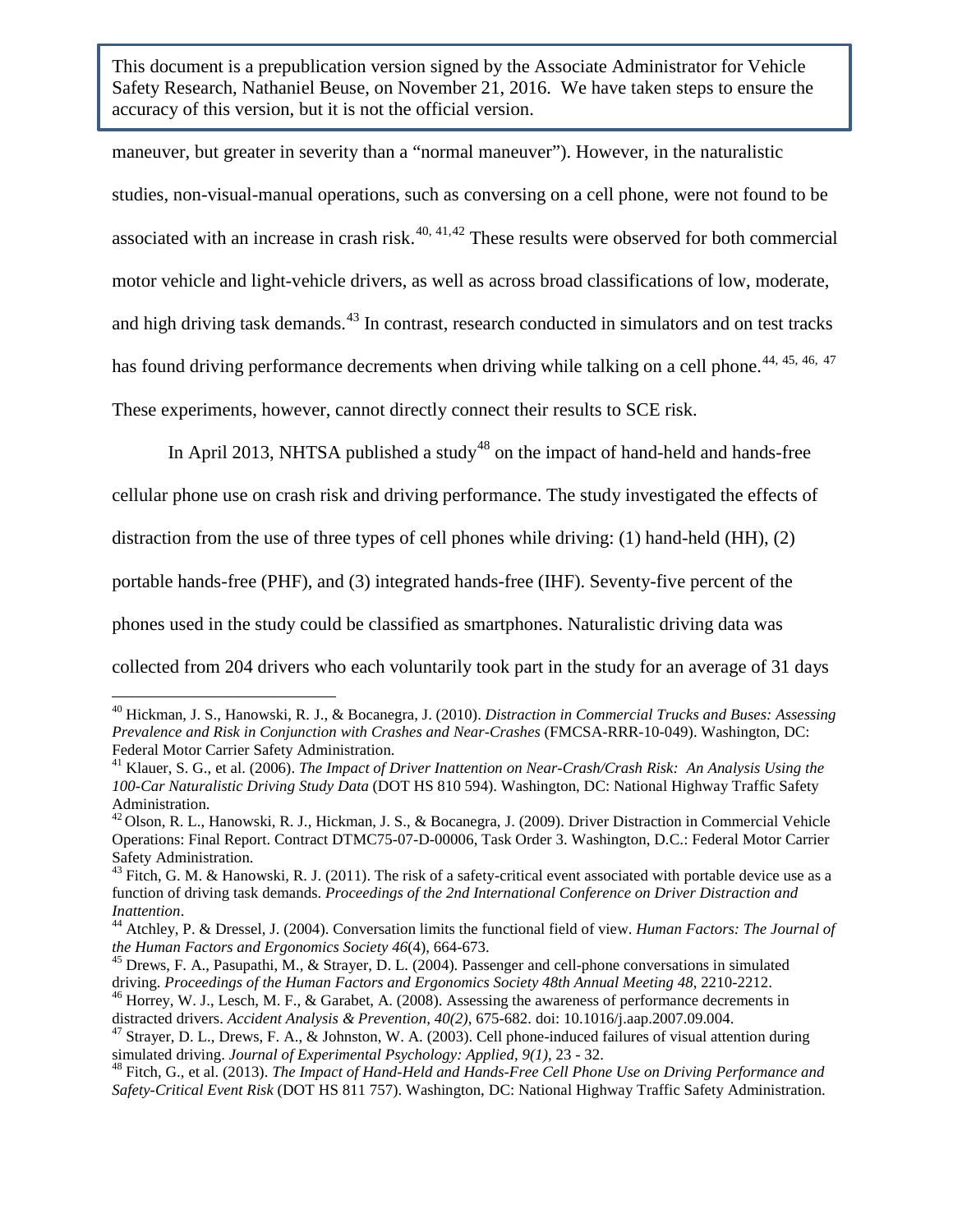from February 2011 to November 2011. All participants reported talking on a cell phone while driving at least once per day prior to entering the study. With the participants' knowledge, data acquisition systems were installed in their personal vehicles and continuously recorded video of the driver's face, the roadway, and various kinematic data such as the vehicle speed, acceleration, headway information to lead vehicles, steering, and location. This was the first naturalistic driving study to date in which participants provided their cell phone records for analysis. The cell phone records allowed the determination of when drivers used their cell phone, while the video data allowed the determination of the type of cell phone used, how long it was used for, and what subtasks were executed. The result was a rich data set of driver behavior and performance when using a cell phone.

SCE risk was investigated using two approaches: (1) a risk rate approach, which assessed the SCE risk relative to general driving (where non-cell-phone secondary tasks could occur), and (2) a case-control approach, which assessed the SCE risk relative to "just driving" (where nondriving-related secondary tasks did not occur). The risk rate results are shown below (see the full report for the case-control results along with driver performance results). The odds ratio indicates the relative risk of an SCE during the listed activity. An odds ratio value of 1.0 is considered equivalent to driving while not distracted. Odds ratio values above 1.0 indicate elevated risk and values below 1.0 indicate decreased risk, though the difference must be statistically significant (i.e., reliably different) for conclusions to be drawn about the associated risk of that activity.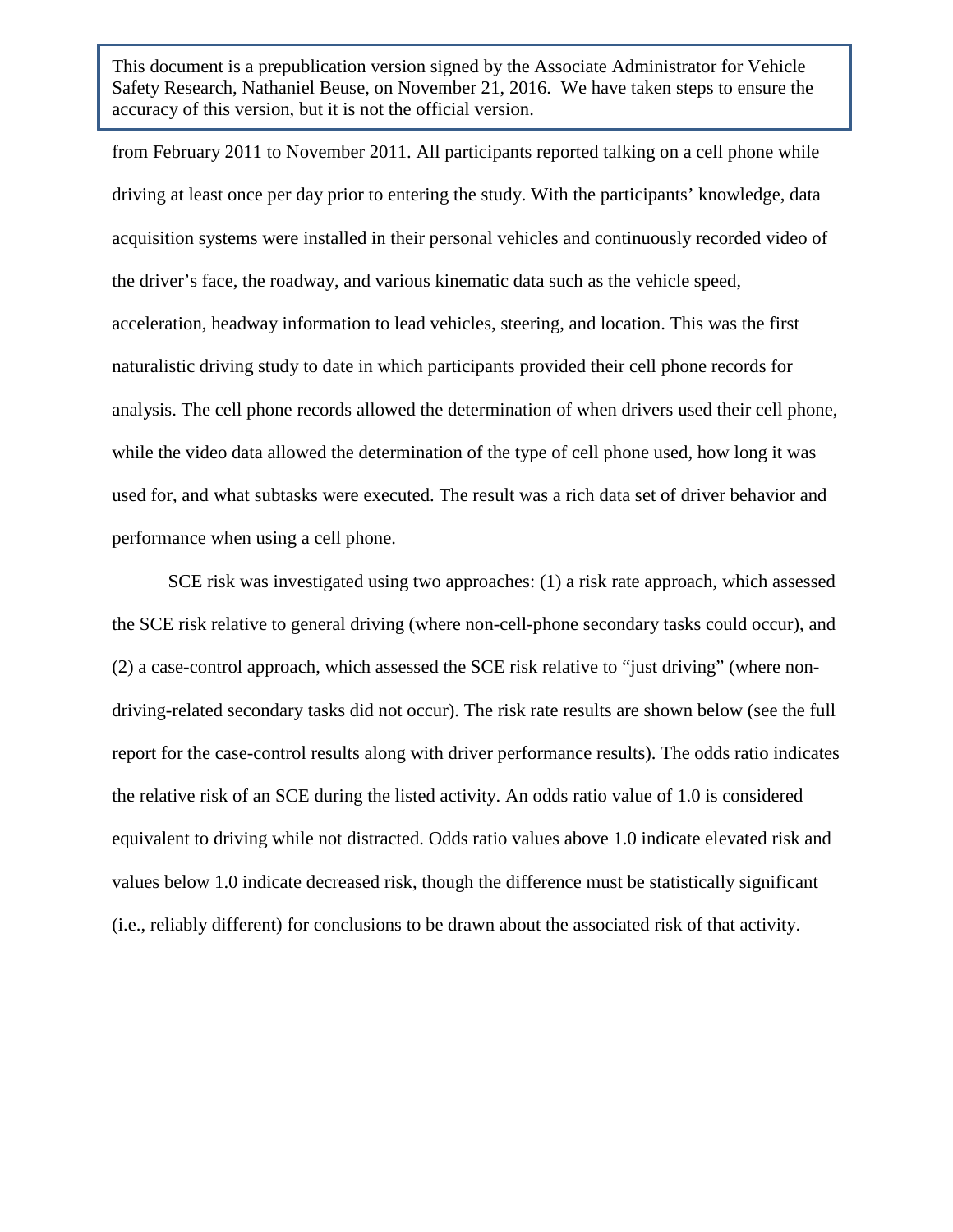| <b>Subtask</b>                          | <b>Odds</b><br><b>Ratio</b> | Lower<br>Confidence<br>Limit<br>(LCL) | <b>Upper</b><br>Confidence<br>Limit<br>(UCL) | p-value |
|-----------------------------------------|-----------------------------|---------------------------------------|----------------------------------------------|---------|
| Cell Phone Use – Collapsed across types | 1.32                        | 0.96                                  | 1.81                                         | .0917   |
| Visual-Manual                           | $2.93*$                     | 1.90                                  | 4.51                                         | < .0001 |
| Call-related Visual-Manual              | $3.34*$                     | 1.76                                  | 6.35                                         | .0003   |
| Text-related Visual-Manual              | $2.12*$                     | 1.14                                  | 3.96                                         | .0184   |
| Talking/Listening                       | 0.84                        | 0.55                                  | 1.29                                         | .4217   |
| Talking/Listening Hand-held             | 0.84                        | 0.47                                  | 1.53                                         | .5764   |
| Talking/Listening Portable Hands-free   | 1.19                        | 0.55                                  | 2.57                                         | .6581   |
| Talking/Listening Integrated Hands-free | 0.61                        | 0.27                                  | 1.41                                         | .2447   |
| HH Cell Phone Use (Collapsed)           | $1.73*$                     | 1.20                                  | 2.49                                         | .0034   |
| PHF Cell Phone Use (Collapsed)          | 1.06                        | 0.49                                  | 2.30                                         | .8780   |
| <b>IHF Cell Phone Use (Collapsed)</b>   | 0.57                        | 0.25                                  | 1.31                                         | .1859   |

#### **Table 5. SCE Risk Associated with Cell Phone Use as Computed through Risk Rate Approach**

*\* Indicates a difference at the .05 level of significance*

The risk rate approach generates a powerful estimate of risk by using all accounts of when cell phones were used while driving. However, it cannot assess the SCE risk relative to "just driving" (defined as driving void of all non-driving-related secondary tasks) without the availability of estimates of the propensity for each potential secondary task that is performed while driving. The case-control approach was thus used to address this limitation. A total of 2,308 baseline periods were randomly sampled based on each driver's driving time in the study. This number was selected to be at least four times the 342 SCEs that were identified. The odds of an SCE occurring during specific cell phone subtasks were then compared to the odds of an SCE occurring when just driving. Note that "just driving" was only found in 46 percent of the baseline periods. Table 6 presents the odds ratios (ORs) and 95-percent confidence limits for various cell phone subtasks. As in the previous risk analysis, only VM subtasks performed on an HH cell phone were found to be associated with an increased SCE risk. Conversing on a cell phone (i.e., any type of cell phone) was not found to increase SCE risk.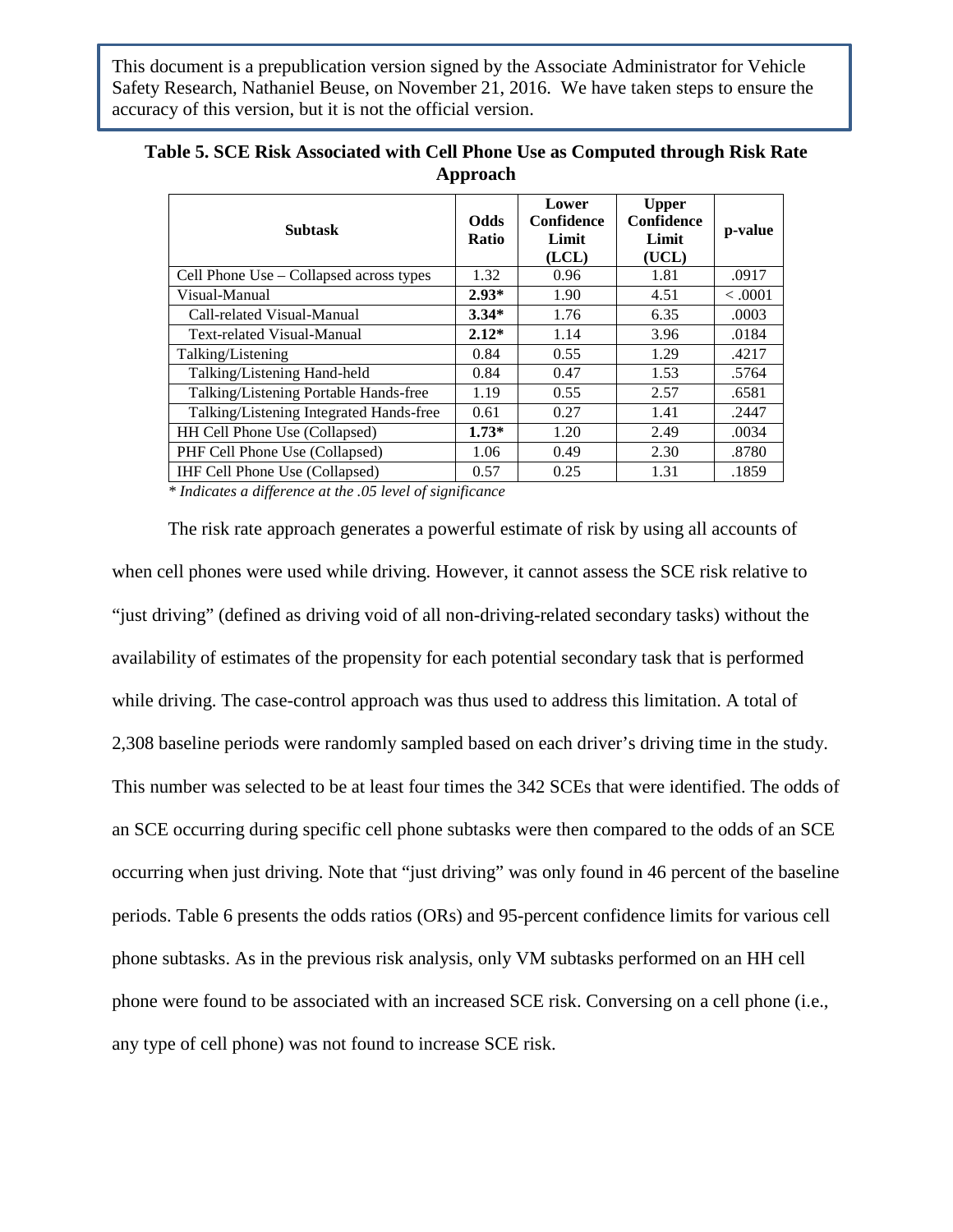| <b>Subtask</b>                           | <b>OR</b> | <b>LCL</b> | <b>UCL</b> | #SCE           | #Baseline<br>periods<br>(BL) | <b>SCE</b><br><b>Total</b> | BL<br><b>Total</b> | <b>Total</b> |
|------------------------------------------|-----------|------------|------------|----------------|------------------------------|----------------------------|--------------------|--------------|
| Cell Phone Use - Collapsed               | 1.1       | 0.8        | 1.53       | 57             | 358                          | 211                        | 1426               | 1637         |
| Visual-Manual Subtasks                   | $1.73*$   | 1.12       | 2.69       | 29             | 116                          | 183                        | 1184               | 1367         |
| Text messaging/Browsing                  | 1.73      | 0.98       | 3.08       | 16             | 64                           | 170                        | 1132               | 1302         |
| Locate/Answer                            | $3.65*$   | 1.67       | 8          | 10             | 19                           | 164                        | 1087               | 1251         |
| Dial                                     | 0.99      | 0.12       | 8.11       | 1              | 7                            | 155                        | 1075               | 1230         |
| Push to Begin/End Use                    | 0.63      | 0.08       | 4.92       | 1              | 11                           | 155                        | 1079               | 1234         |
| End HH Phone Use                         | 1.26      | 0.43       | 3.71       | $\overline{4}$ | 22                           | 158                        | 1090               | 1248         |
| Talking on Cell Phone                    | 0.75      | 0.49       | 1.15       | 28             | 259                          | 182                        | 1327               | 1509         |
| <b>HH</b> Talking                        | 0.79      | 0.43       | 1.44       | 13             | 114                          | 167                        | 1182               | 1349         |
| PHF Talking                              | 0.73      | 0.36       | 1.47       | 9              | 86                           | 163                        | 1154               | 1317         |
| <b>IHF</b> Talking                       | 0.71      | 0.3        | 1.66       | 6              | 59                           | 160                        | 1127               | 1287         |
| <b>HH Cell Phone Use</b><br>(Collapsed)  | 1.39      | 0.96       | 2.03       | 41             | 204                          | 195                        | 1272               | 1467         |
| PHF Cell Phone Use<br>(Collapsed)        | 0.79      | 0.4        | 1.55       | 10             | 88                           | 164                        | 1156               | 1320         |
| <b>IHF Cell Phone Use</b><br>(Collapsed) | 0.62      | 0.26       | 1.46       | 6              | 67                           | 160                        | 1135               | 1295         |

| Table 6. SCE Risk Associated with Cell Phone Use as Computed through Case-Control |
|-----------------------------------------------------------------------------------|
| Approach                                                                          |

*\* Indicates a difference at the .05 level of significance*

The overall results from the study presented a clear finding: visual-manual subtasks performed on hand-held cell phones degraded driver performance and increased SCE risk. Although current hands-free cell phone interfaces allow drivers to communicate with their voices, there is a concern that they still require visual-manual interactions. In fact, drivers in this study frequently initiated hands-free calls and performed other visual-manual operations (e.g., texted) with a hand-held cell phone. A notable finding was that approximately half of the handsfree cell phone interactions in this study were found to involve visual-manual interactions with the hand-held phone. These findings that implicate visual-manual distraction as the primary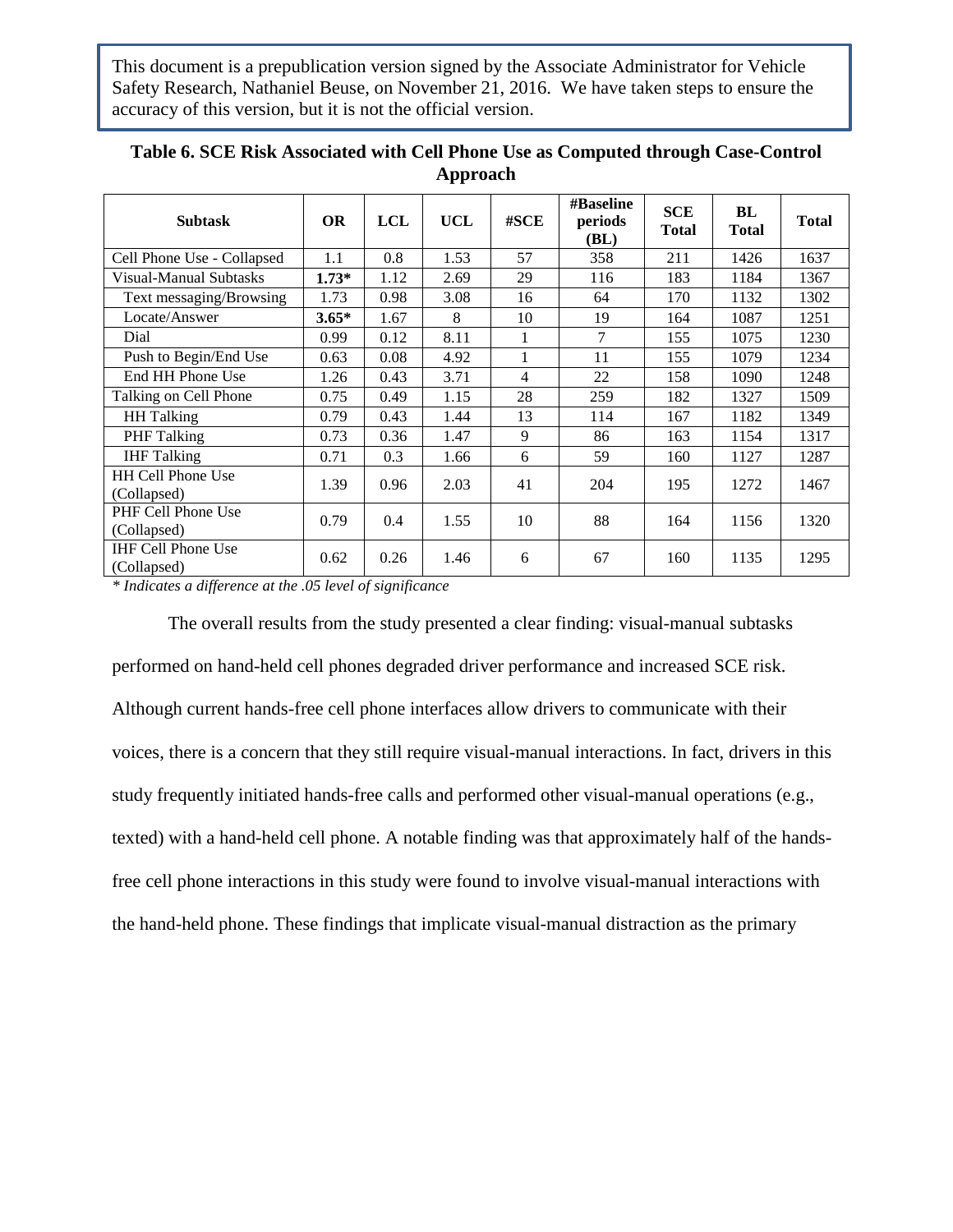distraction risk are consistent with previous naturalistic driving investigations of crash risk related to cell phone subtasks,  $49$  including the 100-Car Naturalistic Driving Study.<sup>[50](#page-30-1), [51](#page-30-2), [52,](#page-30-3) [53](#page-30-4)</sup>

## **F. Overview of Efforts to Combat Driver Distraction**

Recognizing the distraction safety issue outlined above, NHTSA published the

"Overview of the National Highway Traffic Safety Administration's Driver Distraction

Program,"<sup>[54](#page-30-5)</sup> in April 2010. This plan consisted of four main initiatives:

- 1. Improve the understanding of the extent and nature of the distraction problem. This includes improving the quality of data NHTSA collects about distractionrelated crashes and improving analysis techniques.
- 2. Reduce the driver workload associated with performing tasks using original equipment, aftermarket, and portable in-vehicle electronic devices by working to limit the visual, manual, and cognitive demand associated with secondary tasks performed using these devices. Better device interfaces will minimize the time and effort involved in a driver performing a task using the device. Minimizing the workload associated with performing secondary tasks with a device will

<span id="page-30-0"></span><sup>49</sup> Hickman, J. S., Hanowski, R. J., & Bocanegra, J. (2010). *Distraction in Commercial Trucks and Buses: Assessing Prevalence and Risk in Conjunction with Crashes and Near-Crashes* (FMCSA-RRR-10-049). Washington, DC: Federal Motor Carrier Safety Administration.

<span id="page-30-1"></span><sup>&</sup>lt;sup>50</sup> Neale, V. L., et al. (2005). An Overview of the 100-Car Naturalistic Study and Findings, ESV Paper 05-0400.<br><sup>51</sup> Dingus, T. A. et al. (2006). *The 100-Car Naturalistic Driving Study, Phase II – Results of the 100-Car* 

<span id="page-30-2"></span>*Experiment* (DOT HS 810 593). Washington, DC: National Traffic Safety Administration. <sup>52</sup> Klauer, S. G., et al. (2006). *The Impact of Driver Inattention on Near-Crash/Crash Risk: An Analysis Using the* 

<span id="page-30-3"></span>*<sup>100-</sup>Car Naturalistic Driving Study Data* (DOT HS 810 594). Washington, DC: National Traffic Safety Administration.

<span id="page-30-4"></span><sup>&</sup>lt;sup>53</sup> Klauer, S. G., et al. (2010). *An Analysis of Driver Inattention Using a Case-Crossover Approach On 100-Car Data: Final Report (DOT HS 811 334). Washington, DC: National Traffic Safety Administration.* 

<span id="page-30-5"></span><sup>&</sup>lt;sup>54</sup> NHTSA. (2010). *Overview of the National Highway Traffic Safety Administration's Driver Distraction Program*, (DOT HS 811 299). Available a[t http://www.nhtsa.gov/staticfiles/nti/distracted\\_driving/pdf/811299.pdf](http://www.nhtsa.gov/staticfiles/nti/distracted_driving/pdf/811299.pdf) (last accessed on 10/4/16).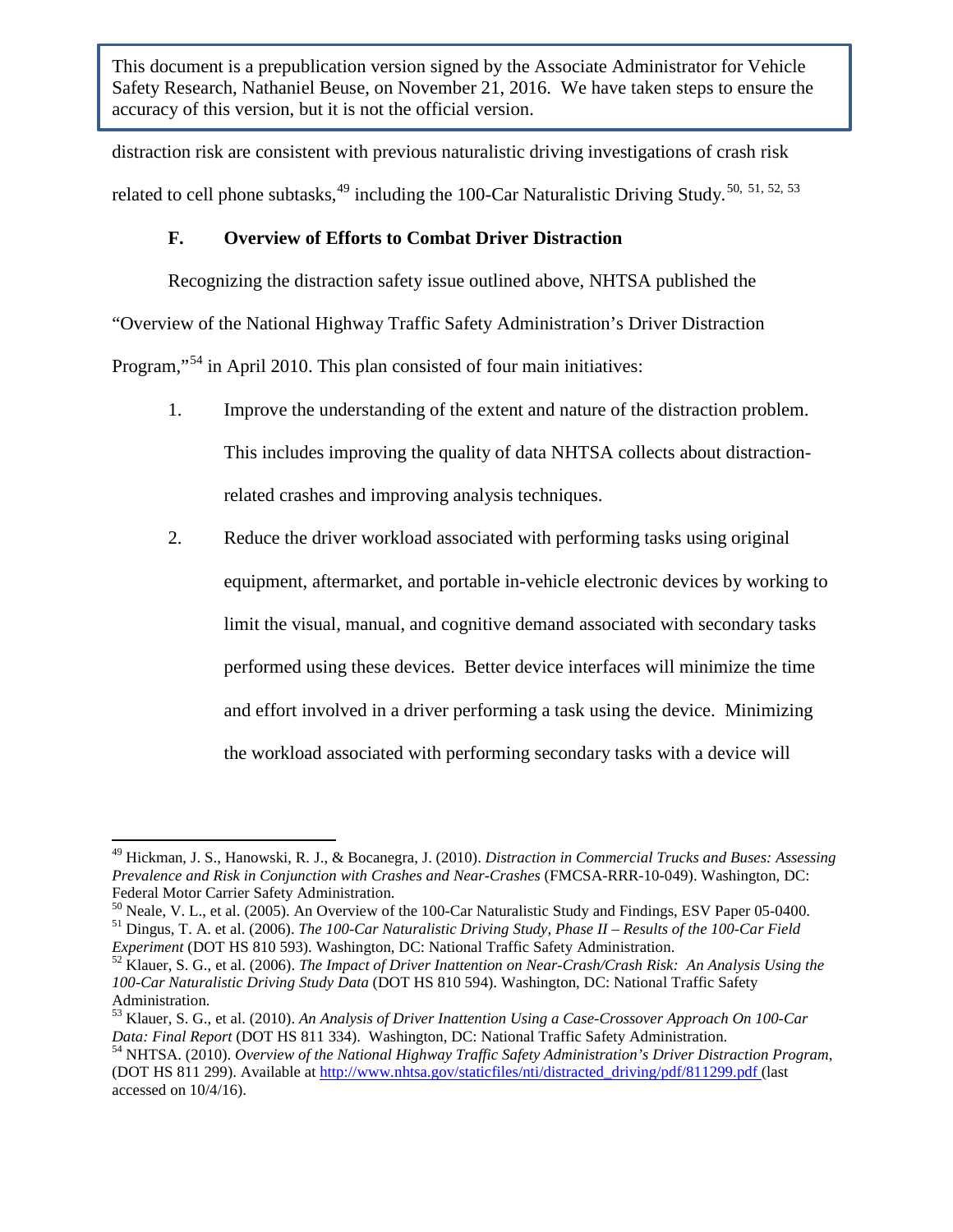> permit drivers to maximize the attention they focus toward the primary task of driving. NHTSA's Driver Distraction Guidelines fall under this initiative.

- 3. Keep drivers safe through the introduction of crash avoidance technologies. These include the use of crash warning systems to re-focus the attention of distracted drivers as well as vehicle-initiated (i.e., automatic) braking and steering to prevent or mitigate distraction-affected crashes. Research<sup>[55,](#page-31-0) [56](#page-31-1), [57](#page-31-2), [58](#page-31-3)</sup> on how best to warn distracted drivers in crash imminent situations is also supporting this initiative. NHTSA is also performing a large amount of research on automatic emergency braking technologies (e.g., crash warning systems or automatic braking systems) and dynamic brake support.
- 4. Educate drivers about the risks and consequences of distracted driving. This includes targeted media messages, drafting and publishing sample text-messaging laws for consideration and possible use by the states, testing high-visibility enforcement programs, and publishing guidance for a ban on text messaging by Federal government employees while driving.

In June 2012, the US DOT released a "Blueprint for Ending Distracted Driving."<sup>[59](#page-31-4)</sup> This was an update of the "Overview of the National Highway Traffic Safety Administration's Driver Distraction Program." These two documents summarize NHTSA's planned steps to "help in its

<span id="page-31-0"></span><sup>55</sup> Lerner, N., et al. (2011). *Crash Warning Interface Metrics: Final Report* (DOT HS 811 470a). Washington, DC: National Traffic Safety Administration.

<span id="page-31-1"></span><sup>56</sup> Robinson, E., et al. (2011). *Crash Warning Interface Metrics: Task 3 Final Report: Empirical Studies of Effects of DVI Variability* (DOT HS 811 470b). Washington, DC: National Traffic Safety Administration.<br><sup>57</sup> Robinson, E., et al. (2011). *Crash Warning Interface Metrics: Task 3 Report Appendices* (DOT HS 811 470c).

<span id="page-31-2"></span>Washington, DC: National Traffic Safety Administration.

<span id="page-31-3"></span><sup>58</sup> Forkenbrock, G., et al. (2011). *A Test Track Protocol for Assessing Forward Collision Warning Driver-Vehicle Interface Effectiveness* (DOT HS 811 501). Washington, DC: National Traffic Safety Administration.

<span id="page-31-4"></span><sup>59</sup> NHTSA. (2012). *Blueprint for Ending Distracted Driving* (DOT HS 811 629). Available at: <http://www.distraction.gov/downloads/pdfs/blueprint-for-ending-distracted-driving.pdf> (last accessed on 10/4/16).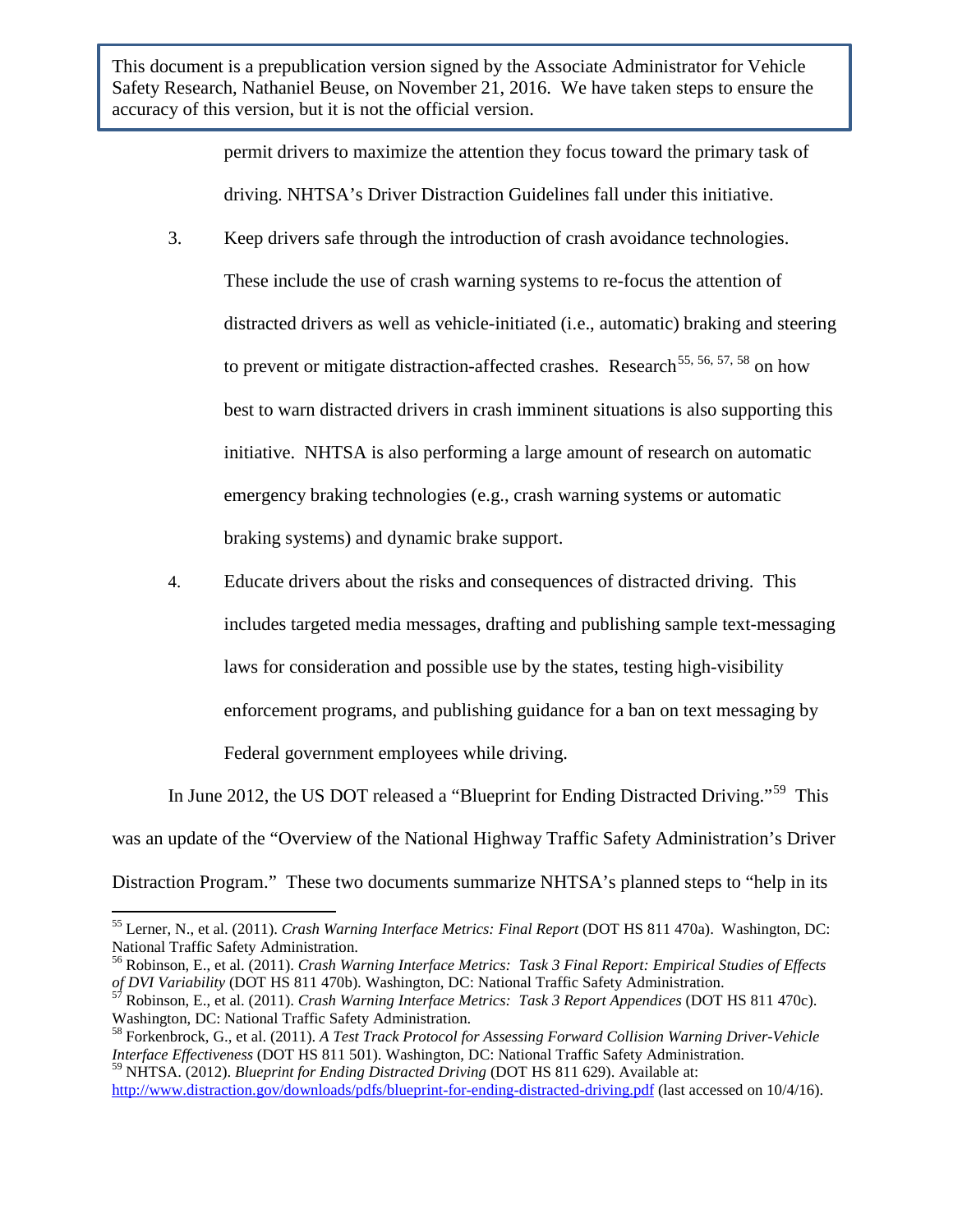long-term goal of eliminating a specific category of crashes—those attributable to driver distraction."

Industry and safety advocacy groups have also been working to eliminate driver distraction using education and public awareness campaigns, as well as through design guidance for built-in systems and other aftermarket solutions. The following sections highlight the efforts by NHTSA and the US DOT in legislative and enforcement approaches, education and public awareness approaches, and device-based solutions (e.g., guidelines or products), as well as similar efforts by industry and safety advocates

## **G. Efforts by States to Address Distracted Driving Involving the Use of Portable Devices**

Most states, with the support of NHTSA and the US DOT, have passed laws to limit the use of portable devices while driving. Currently, 46 states, D.C., Puerto Rico, Guam, and the U.S. Virgin Islands ban texting while driving for drivers of all ages. Fourteen states, D.C., Puerto Rico, Guam, and the U.S. Virgin Islands ban drivers of all ages from using hand-held cell phones while driving.

In 2012, NHTSA partnered with the State of California and the State of Delaware to initiate a high-visibility enforcement (increased police presence supported by paid and earned media) demonstration program in the Sacramento area of California and in the State of Delaware in support of laws banning the use of hand-held cell phones while driving. Three waves of enforcement were conducted between October 2012 and June 2013. The featured tagline for the public face of the program was "*Phone in one Hand, Ticket in the Other*." During the study period, a small percentage of crashes were coded as distraction-related, but the crash data analyses did not reveal any apparent effect of the high-visibility enforcement on the incidence of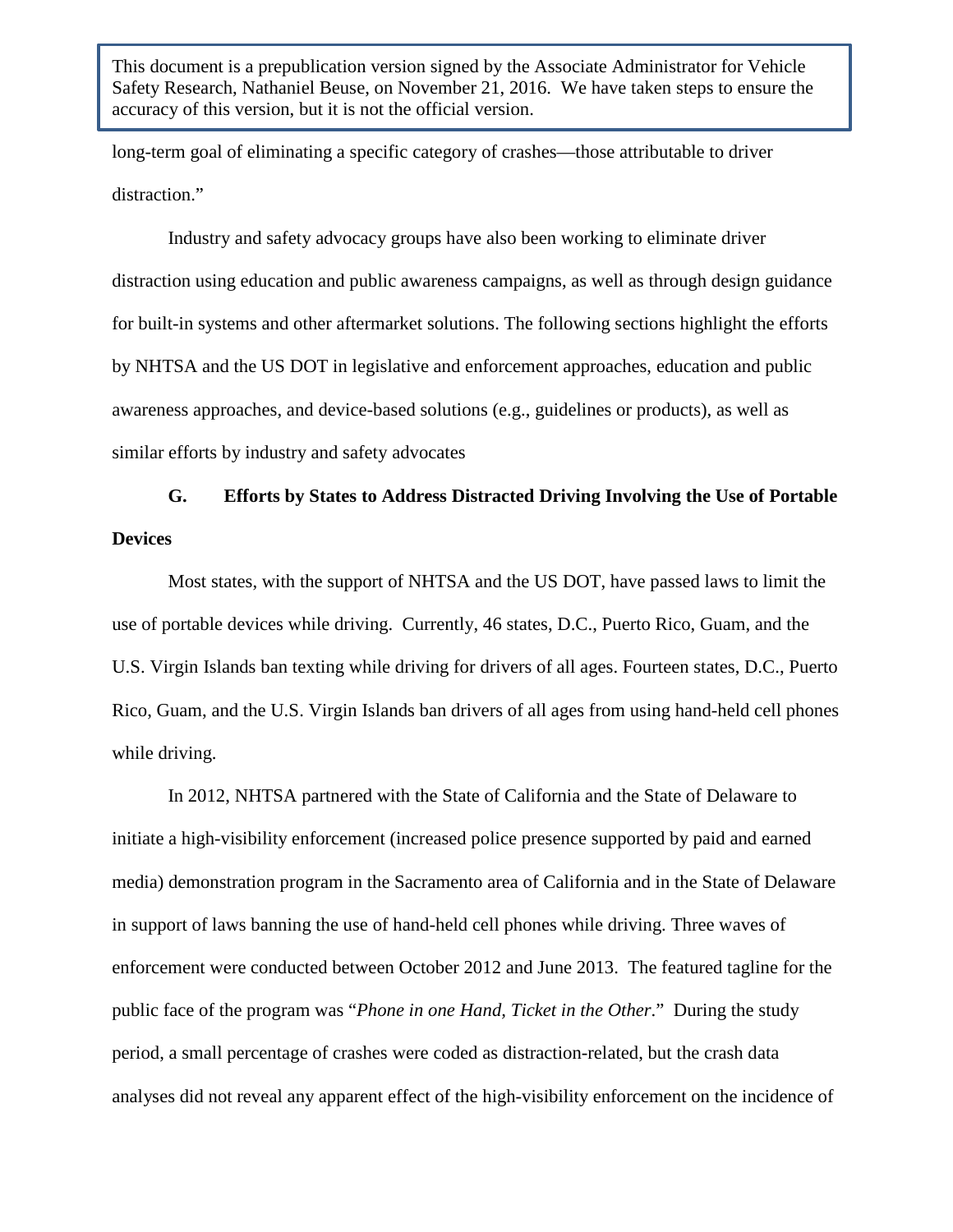distraction-related crashes. Driver surveys, however, showed an increase in awareness that cell phone laws were being enforced. Observed hand-held driver cell phone use dropped by one-third from 4.1 percent to 2.7 percent in California (a 34% reduction); and from 4.5 percent to 3.0 percent in Delaware (a 33% reduction). The study concluded that high-visibility enforcement can be implemented over wide-spread, multi-jurisdictional areas and reduce the number of people who use a hand-held cell phone while driving.<sup>60</sup>

#### **H. Education and Public Awareness Efforts**

#### **1. Government Programs and Efforts**

The US DOT and NHTSA have put considerable effort toward reaching out to the community and the various stakeholders since the emergence of distracted driving as a traffic safety concern. The US DOT and NHTSA conducted two national summits, one in 2009 and one in 2011, to bring attention to the issue.

Following these distraction summits, NHTSA has held several meetings with stakeholders such as representatives of the automotive and communications industries as well as researchers and other key leaders to continue the public policy discussion on the distracted driving issue. For the public, NHTSA has created a website, www.distraction.gov, to provide timely information on distracted driving and current information on related research and development activities.

NHTSA has had, and continues to use, public service messages to change the attitudes and behaviors of drivers through social norming and enforcement messages. Social norming messaging is designed to appeal to the individual to change their behavior because it is the

<span id="page-33-0"></span><sup>60</sup> Chaudhary, N. K., Connolly, J., Tison, J., Solomon, M., & Elliott, K. (2015*). Evaluation of the NHTSA distracted driving high-visibility enforcement demonstration projects in California and Delaware.* (DOT HS 812 108). Washington, DC: National Highway Traffic Safety Administration.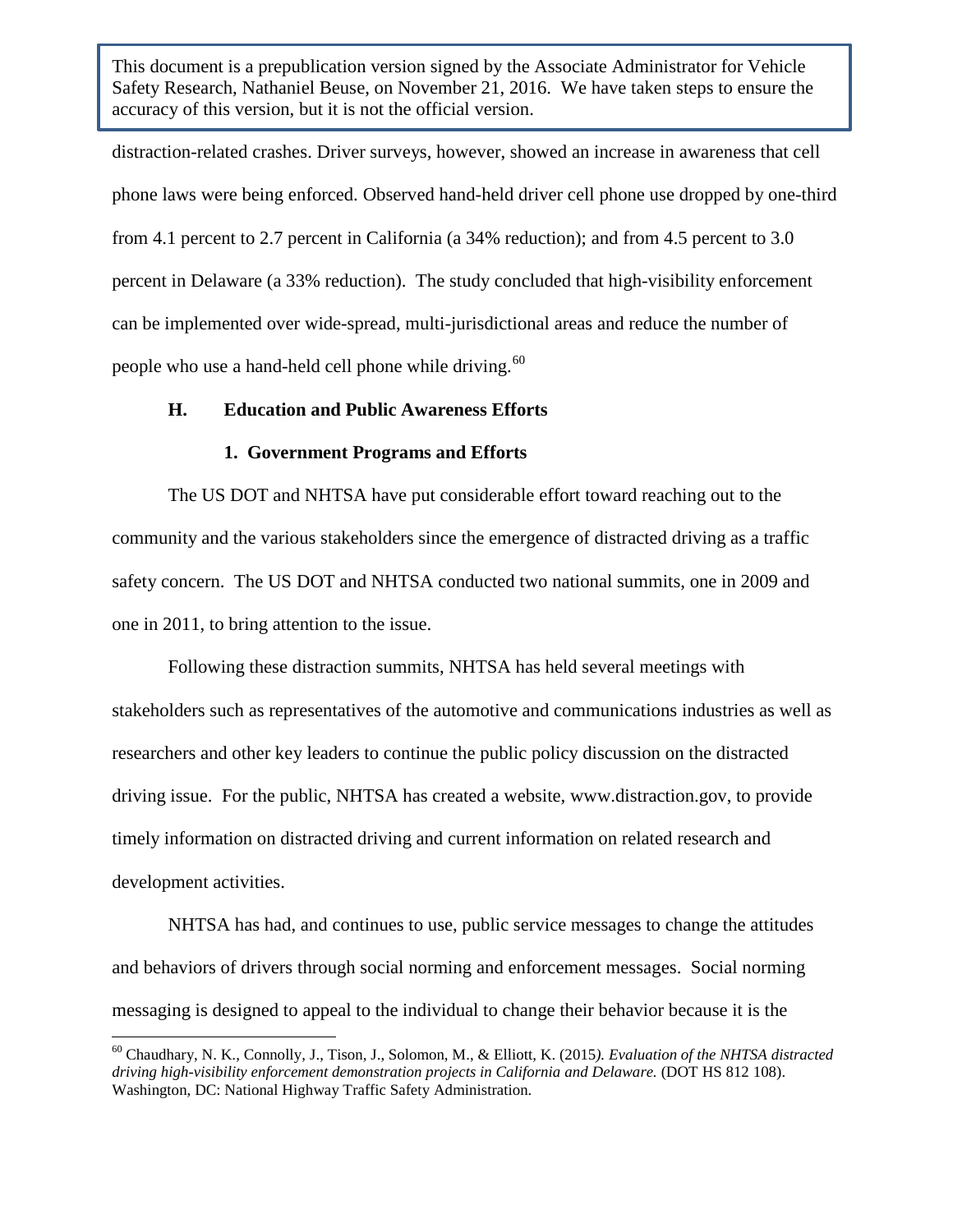socially acceptable thing to do without an underlying theme related to deterrence (e.g. "One text or call could wreck it all"). The enforcement messages were designed to be used in conjunction with high visibility enforcement programs to promote compliance with distracted driving laws or face the possible of an enforcement encounter (e.g. "U Drive U Text U Pay.") Several messages in each category have been used since the inception of the distracted driving prevention effort.

NHTSA has also made efforts to reach out into the community on the issue of distracted driving through social media (e.g. "Twitter parties") and blogs. There have also been a number of webinars for stakeholders and the public to familiarize them with recent developments in the effort to understand and reduce distractive driving behavior.

On February 6, 2014, the Senate Committee on Commerce, Science, and Transportation, led by Senator Jay Rockefeller (West Virginia), held a summit that focused on addressing potential technological solutions for minimizing driver distraction. The summit consisted of three roundtable sessions: 1) The State of Distracted Driving, 2) The State of Technology, and 3) Where do we go from there? Participants in all three of these roundtables consisted of Federal agencies, safety advocacy groups, industry associations, and companies from the automobile, consumer electronics, technology, and communications industries. The summit facilitated a dialogue between the various organizations, encouraging all participants to continue working together technologically to reduce the negative impacts of driver distraction.

#### **2. Industry Programs and Efforts**

A range of industry stakeholders have also put forth an effort to educate drivers on the dangers of distracted driving. While there are too many education and public service announcement campaigns from industry and information outlets to list in this notice, two recent efforts by the wireless industry are included as examples (see www.distraction.gov for a larger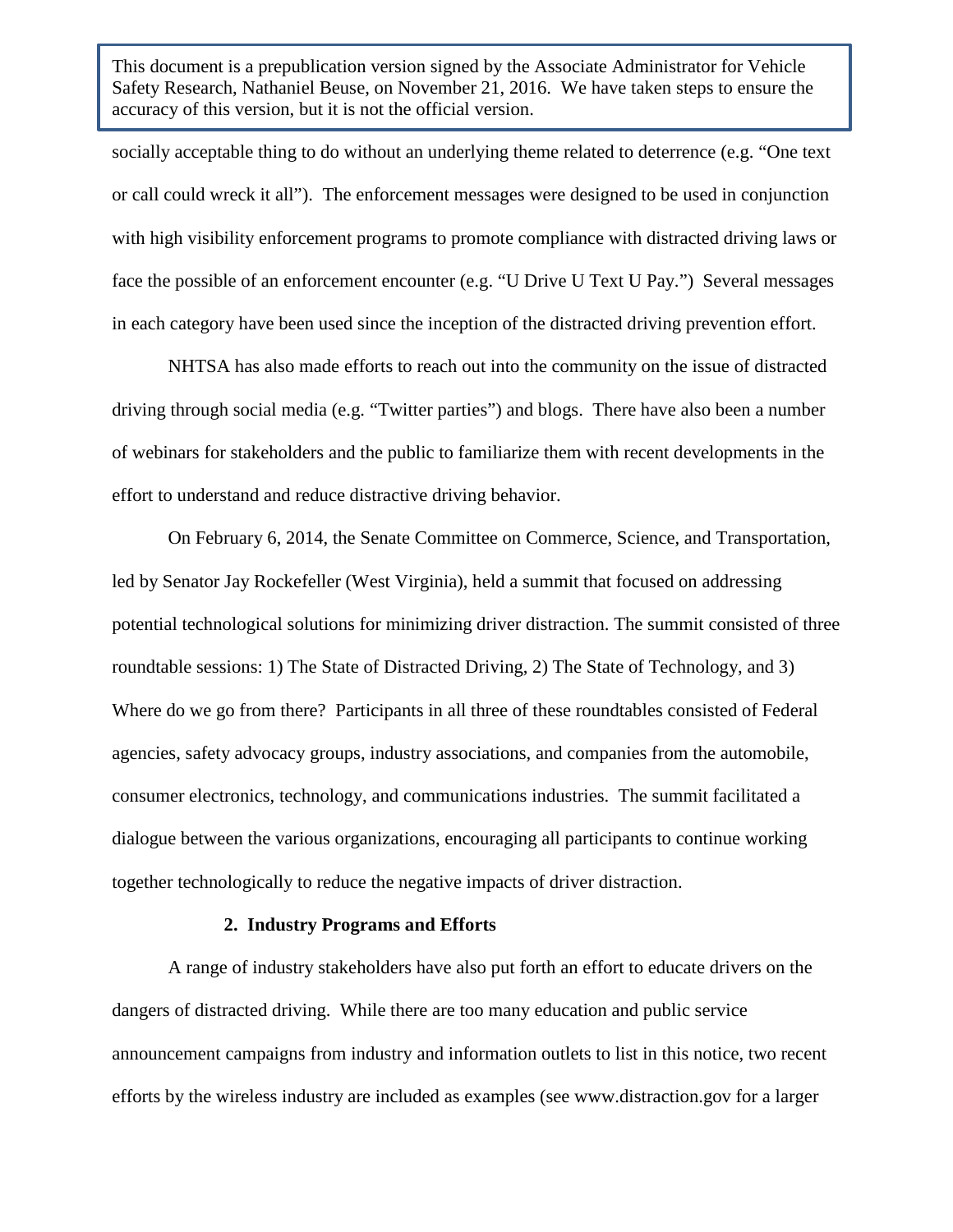set of examples). As early as 1999, the wireless industry expended considerable effort to promote driver education about distracted driving. Most recently, the wireless industry partnered with the National Safety Council for the "On the Road, Off the Phone" campaign, which was directed at parents and younger drivers and focused on the dangers of texting while driving. In another campaign, AT&T began the "It Can Wait" education and awareness initiative recently, and garnered partnerships with several wireless carriers including Verizon Wireless, Sprint, and T-Mobile, as well as an endorsement from the CTIA-The Wireless Association.

#### **I. Design Guideline Efforts**

## **1. NHTSA's Phase 1 Visual-Manual Driver Distraction Guidelines**

As part of NHTSA's efforts to reduce driver workload associated with performing tasks using devices within the vehicle (original equipment, aftermarket, and portable in-vehicle electronic devices) the agency has been developing Driver Distraction Guidelines for these devices. NHTSA issued its first phase of driver distraction guidelines on April 26, 2013, after notice and comment.<sup>61</sup> NHTSA's Phase 1 Visual-Manual Driver Distraction Guidelines cover OE in-vehicle electronic devices that are operated by the driver through visual-manual means (i.e., the driver looks at a device, manipulates a device-related control with his or her hand, and/or watches for visual feedback from the device). The Phase 1 Guidelines cover any OE electronic device that the driver can easily see and/or reach, even if intended for use solely by passengers. However, the Phase 1 Guidelines do not cover any device that is located fully behind the front seat of the vehicle or any front-seat device that cannot readily be reached or seen by the driver.

<span id="page-35-0"></span><sup>61</sup> 78 FR 24817 (Apr. 26, 2013).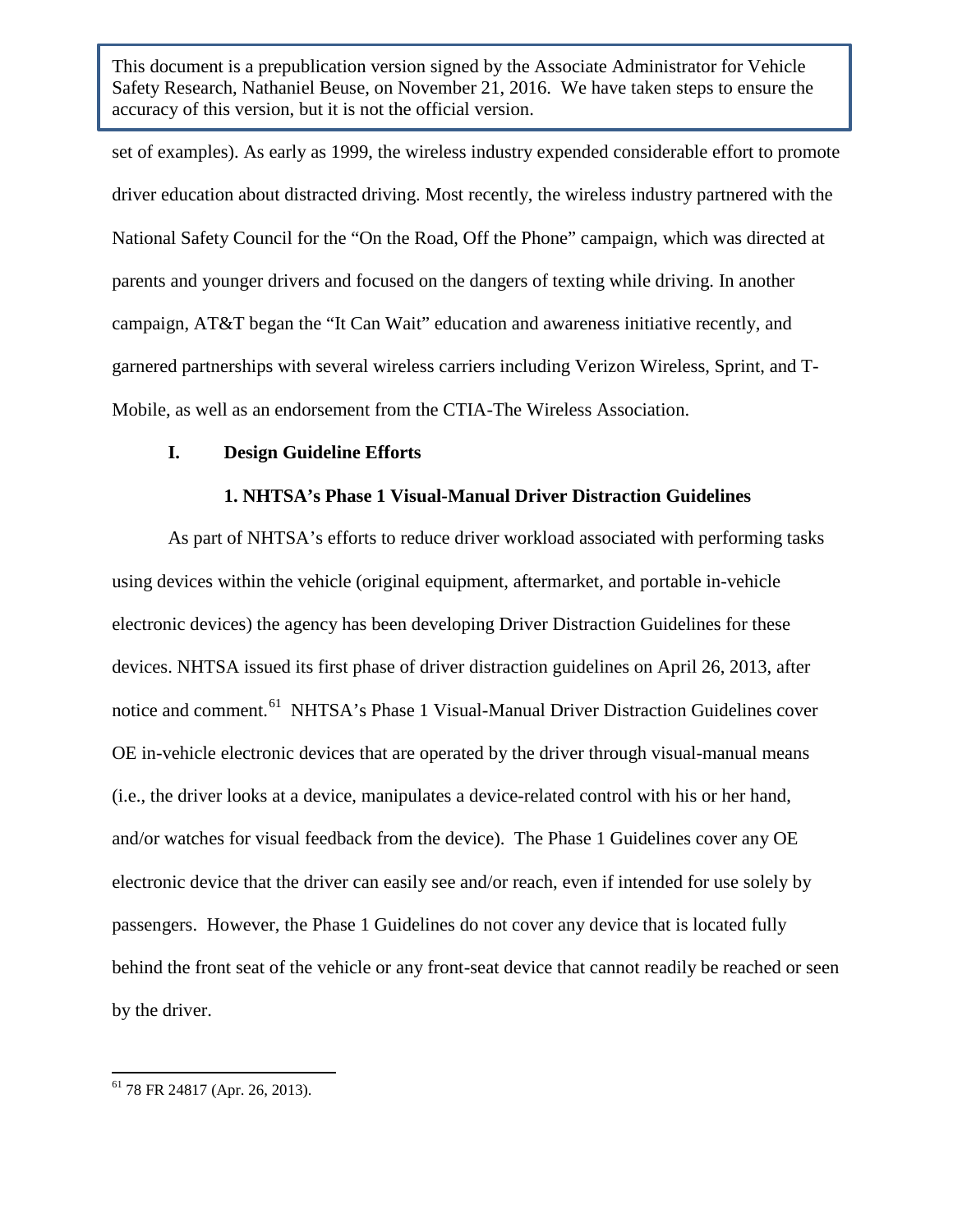To facilitate the development of these guidelines, NHTSA studied existing guidelines relating to driver distraction prevention and reduction and found the "Statement of Principles, Criteria and Verification Procedures on Driver-Interactions with Advanced In-Vehicle Information and Communication Systems" developed by the Alliance of Automobile Manufacturers (Alliance Guidelines) to be the most complete and up-to-date. The Alliance Guidelines provided valuable input in NHTSA's efforts to address driver distraction issues. Although NHTSA drew heavily on that input in developing the Phase 1 Guidelines, the agency identified a number of aspects that could be improved upon in order to further enhance driving safety, enhance guideline usability, improve implementation consistency, and incorporate the latest driver distraction research findings.

The Phase 1 Guidelines are based upon a number of fundamental principles. These principles include that:

- The driver's eyes should usually be looking at the road ahead;
- The driver should be able to keep at least one hand on the steering wheel while performing a secondary task (both driving-related and non-driving related);
- The distraction induced by any secondary task performed while driving should not exceed that associated with a baseline reference task (manual radio tuning);
- Any task performed by a driver should be interruptible at any time;
- The driver, not the system/device, should control the pace of task interactions; and
- Displays should be easy for the driver to see and content presented should be easily discernible.

The Phase 1 Guidelines list certain activities that inherently interfere with a driver's ability to safely control the vehicle, and the Guidelines recommend that in-vehicle devices be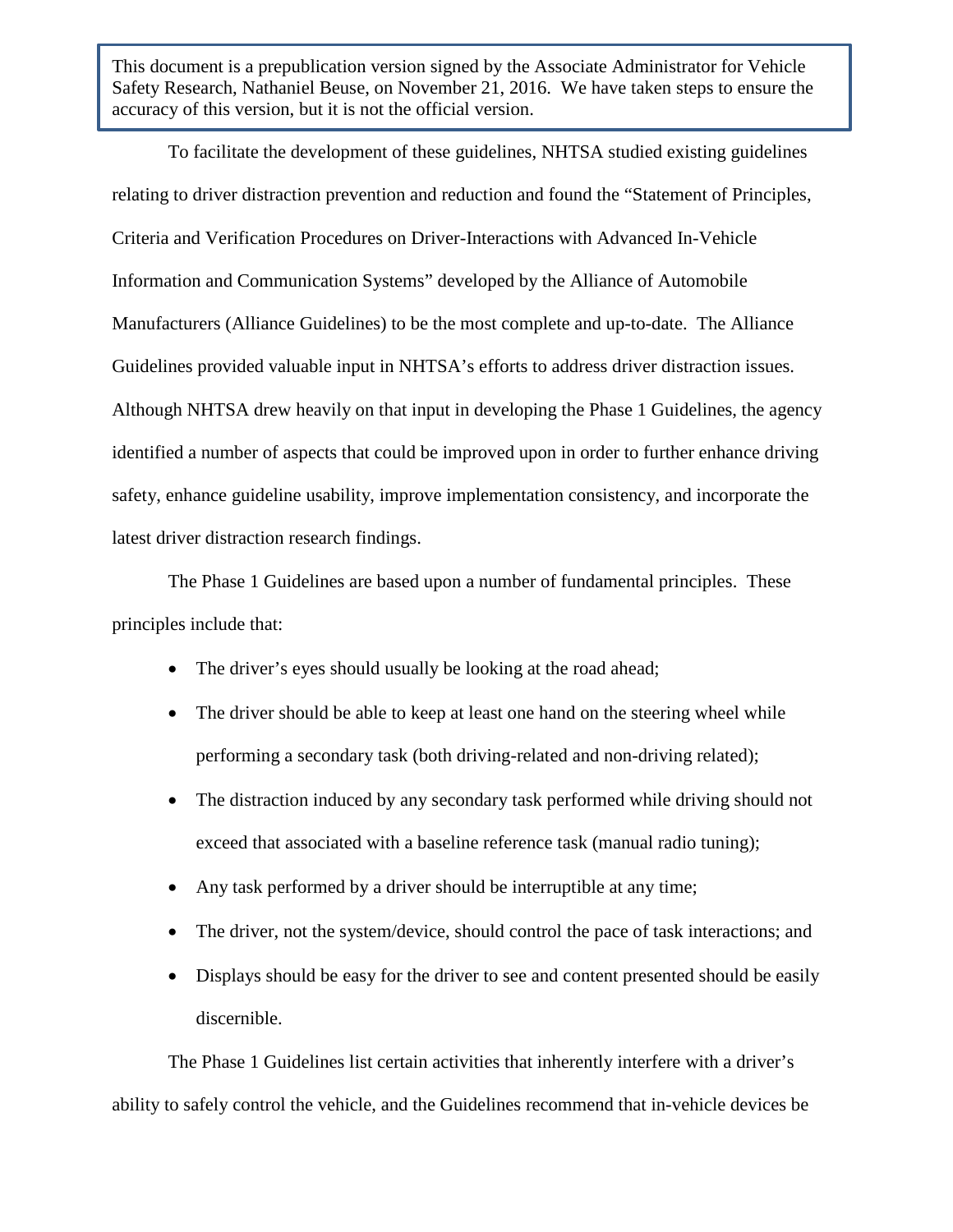designed so that they cannot be used by the driver to perform these inherently distracting activities while driving (referred to as "per se lock outs"). The basis for these lock outs includes activities that are discouraged by public policy and, in some instances, prohibited by Federal regulation and/or State law (e.g., entering or displaying text messages). They also include activities identified in industry driver distraction guidelines, which NHTSA agrees are likely to distract drivers significantly (e.g., displaying video or automatically scrolling text). Finally, the lock outs include activities that are extremely likely to be distracting due to their very purpose of attracting visual attention, but whose obvious potential for distraction cannot be measured using a task timing system because the activity could continue indefinitely (displaying video or certain images). The specific per se lock outs are as follows:

- Displaying video not related to driving:
- Displaying certain graphical or photographic images;
- Displaying automatically scrolling text;
- Manual text entry for the purpose of text-based messaging, other communication, or internet browsing; and
- Displaying text for reading from books, periodical publications, web page content, social media content, text-based advertising and marketing, or text-based messages.

The per se lock out recommendations are not intended to prevent the display of images related to driving such as simple, two-dimensional map displays for the purpose of navigation, which would conform to these Guidelines, as long as they are displayed in a safe manner. These recommendations are also not intended to prevent the display of internationally standardized symbols and icons, Trademark<sup>™</sup> and Registered® symbols (such as company logos), or images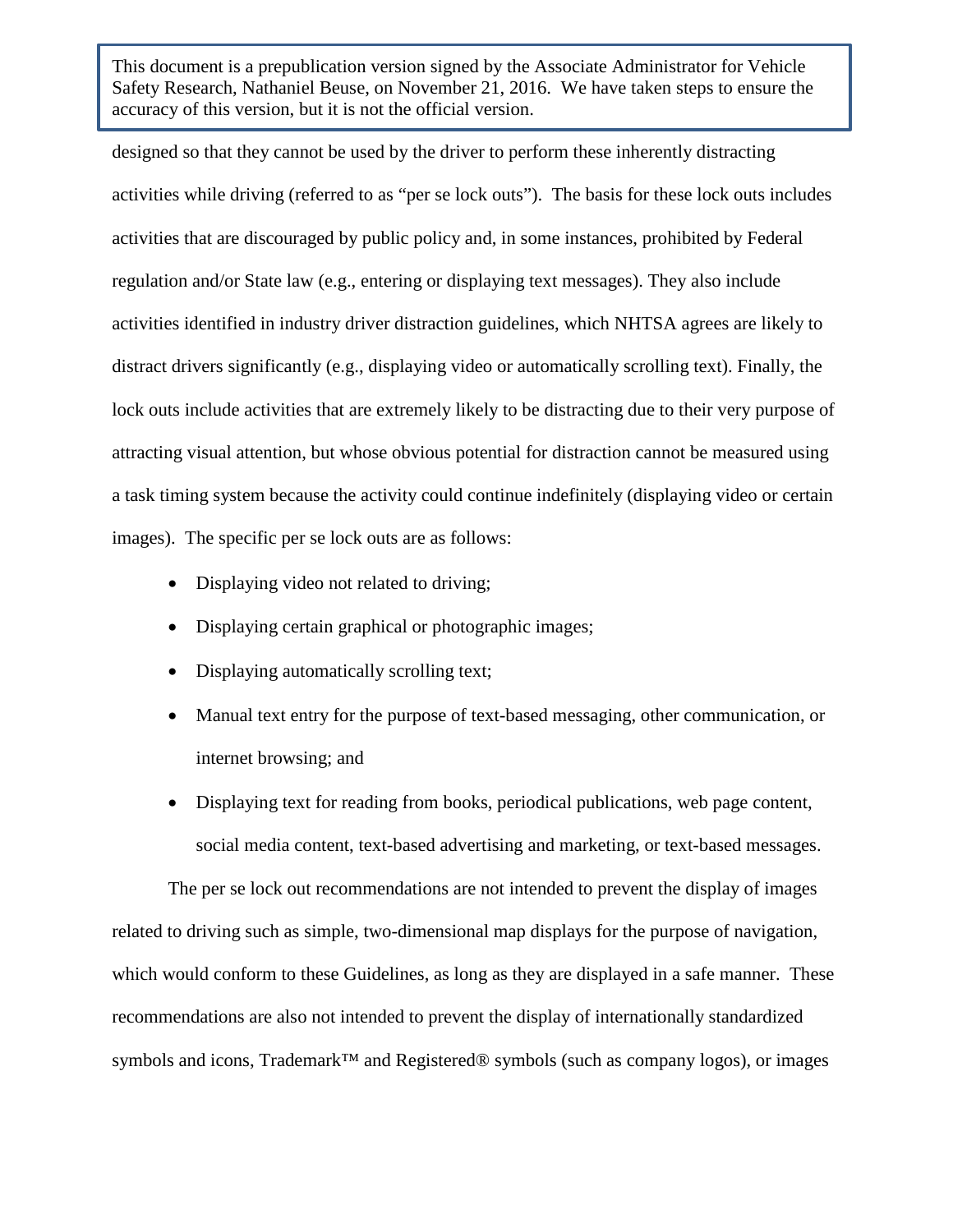intended to aid a driver in making a selection in the context of a non-driving-related task, provided that the images extinguish automatically upon completion of the task.

For all other visual-manual secondary tasks, the Phase 1 Guidelines specify two alternative test methods for measuring the impact of performing a task on driving safety, as well as time-based acceptance criteria for assessing whether a task interferes too much with driver attention. It should be noted that *secondary task* is a broad term that captures any interaction the driver has with an in-vehicle device that is not directly related to the safe operation and control of a vehicle, and thus captures all non-driving-related tasks as well as driving-related tasks that aid the driving task but not the safe operation or control of the vehicle. If a visual-manual secondary task does not meet the acceptance criteria, the Phase 1 Guidelines recommend that OE in-vehicle devices be designed so that the task cannot be performed by the driver while driving. Both of these test methods focus on the amount of visual attention necessary to complete a task. Eye-glance-based criteria were selected because the research on visual-manual distraction establishes a link between visual attention (eyes off the road) and crash risk.

The first recommended test method measures the amount of time that the driver's eyes are drawn away from the forward roadway while performing a task. The Phase 1 Guidelines recommend that devices be designed so that tasks can be completed by the driver while driving with individual glances away from the roadway of 2 seconds or less and a cumulative time spent looking away from the roadway of 12 seconds or less. The second test method uses a visual occlusion technique and involves participants performing a task using occlusion goggles that alternatively open and shut every 1.5 seconds. The Phase 1 Guidelines recommend that devices be designed so that tasks can be completed with a cumulative shutter open time of 12 seconds or less.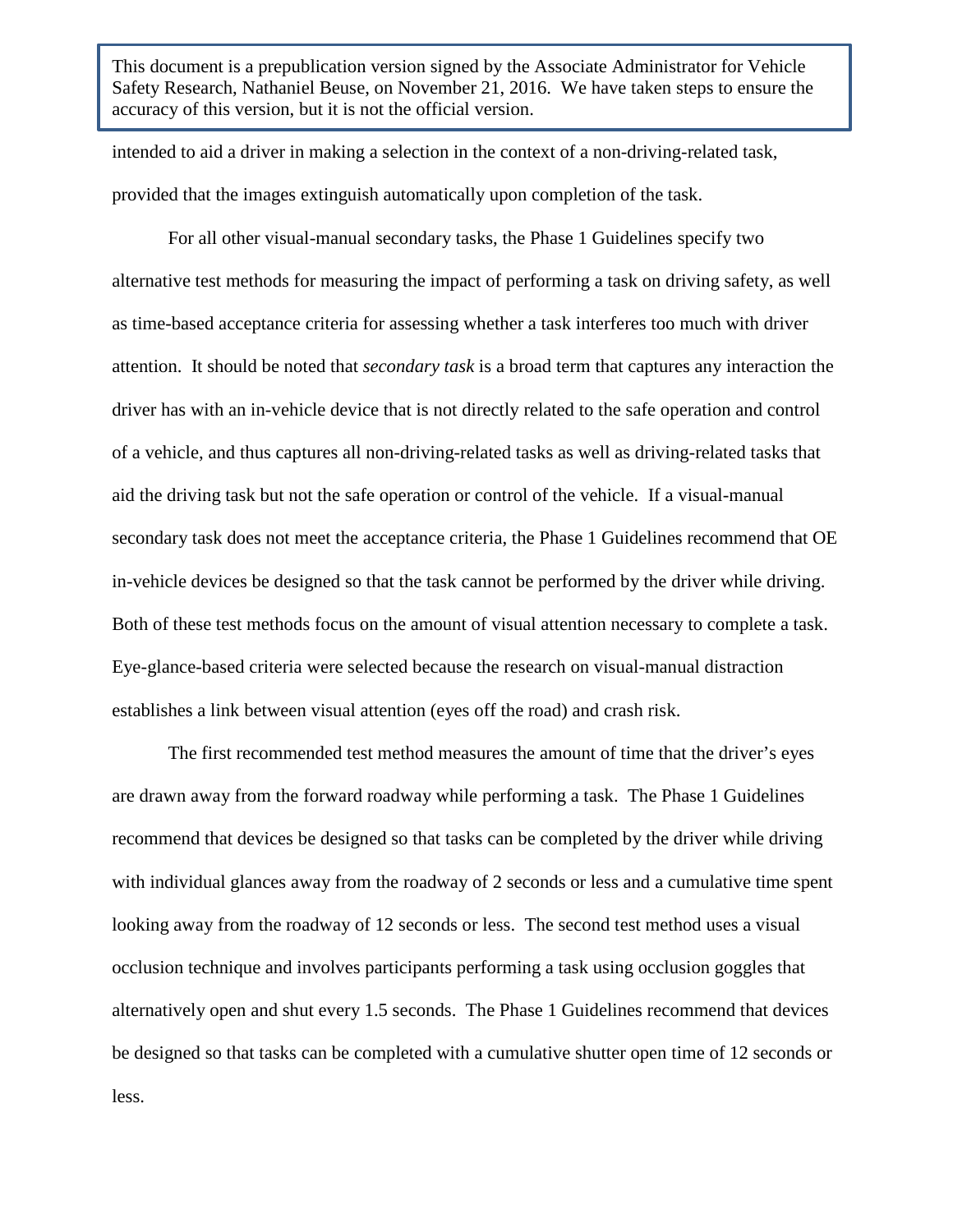In addition to identifying inherently distracting tasks and providing a means to measure and evaluate the level of distraction associated with other secondary tasks, the Phase 1 Guidelines contain other recommendations for in-vehicle devices designed to limit and reduce their potential for distraction. Examples include a recommendation that performance of visualmanual tasks should not require the use of more than one hand, a recommendation that each device's active display be located as close as practicable to the driver's forward line of sight, and a recommended maximum downward viewing angle to the geometric center of each display.

In the notice announcing the Phase 1 Guidelines, the agency clarified that because the Guidelines were voluntary and non-binding, NHTSA's normal enforcement procedures related to Federal Motor Vehicle Safety Standard (FMVSS) compliance were not applicable. However, NHTSA indicated that as part of its ongoing distraction research activities, the agency does intend to monitor manufacturers' voluntary adoption of the Phase 1 Guidelines.

#### **2. Efforts by Industry to Address Driver Distraction from Portable Devices**

Various efforts focused on portable and aftermarket devices have been initiated by industry to address driver distraction. In July 2013, the Consumer Technology Association (CTA), an association comprised of 2,000 companies within the consumer technology industry, initiated a Working Group focused on addressing portable and aftermarket electronic devices used by drivers in vehicles (formally named R6 WG18 Driver-Device Interface Working Group). Through mid-2014, the group had the goal of developing industry-based guidelines for portable device design that would address driver distraction. As indicated in a letter to the agency, the group had planned to use the NHTSA Phase 1 Guidelines as a starting point. The focus of this group had been to create a set of recommended practices by bringing together industry stakeholders and soliciting their technical input and expertise. These voluntary, industry-based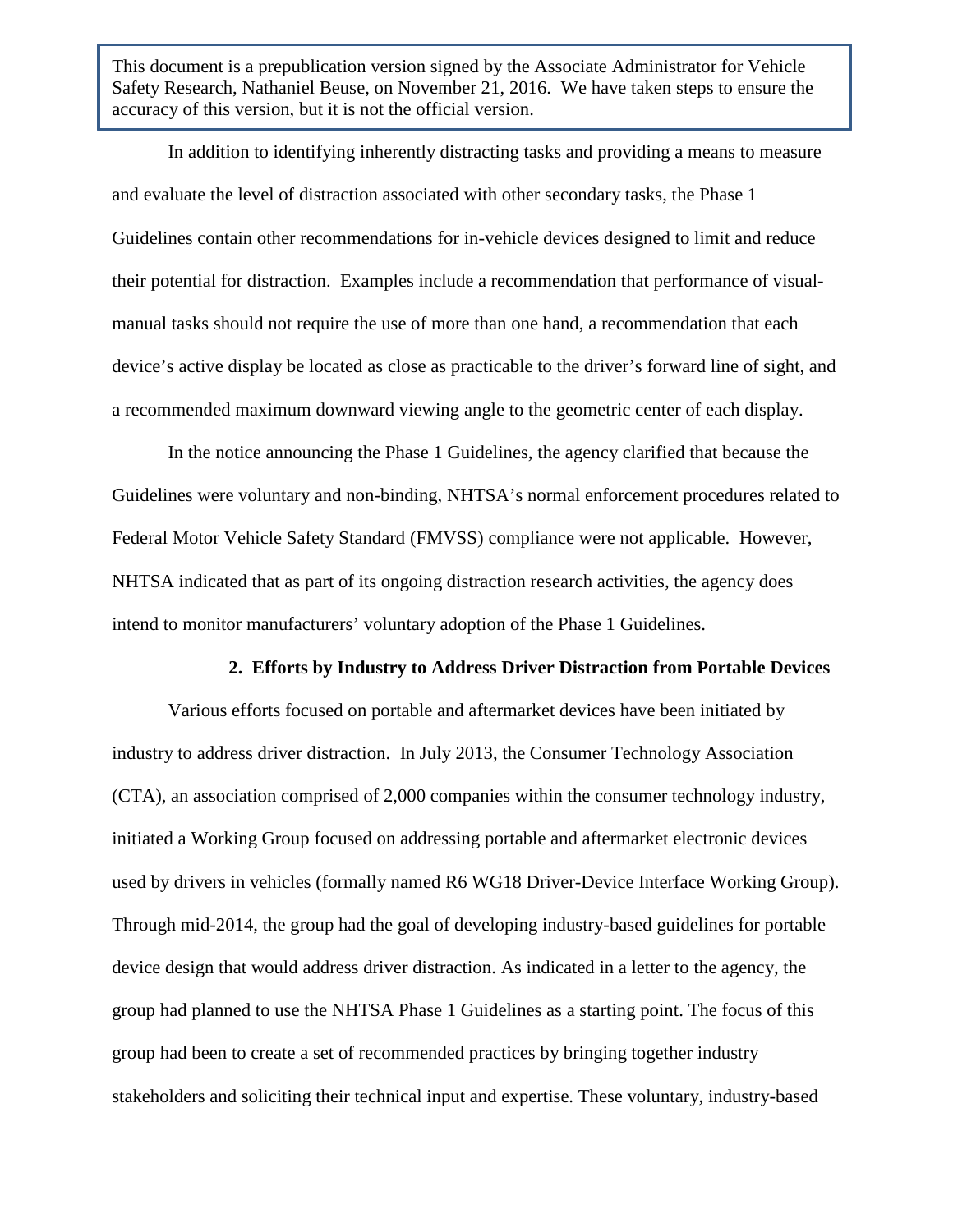recommended practices were intended to be used by portable electronic device manufacturers, software developers, and any other interested parties to improve the safety of driving and nondriving-related task performance. In mid-2014, the Working Group abandoned its work to develop industry-based guidelines due to liability concerns, instead modifying its overall objective to produce a technical report that categorizes "products and services offered by the consumer electronics (CE) industry that help make the driving experience safer."<sup>[62](#page-40-0)</sup> CTA's technical report surveying the existing driver mode technologies was released in January 2015.<sup>[63](#page-40-1)</sup> NHTSA has been participating in CTA's working group as a non-voting liaison since its inception. NHTSA has provided explanations and rationale for aspects of NHTSA's Phase 1 Visual-Manual Driver Distraction Guidelines, and participated in discussions regarding the application of the guideline's basic principles to the complex, multipart ecosystem of portable and aftermarket electronic devices.

There have also been efforts within the standardization sector of the International Telecommunications Union  $(ITU-T)^{64}$  $(ITU-T)^{64}$  $(ITU-T)^{64}$  to establish international consensus-based distraction standards for Information and Communications Technologies (ICTs). The ITU-T effort was intended to establish interoperability standards that enable the vehicle to safely manage driver interaction with ICT applications and services, regardless of if they are downloaded to a vehicle

<span id="page-40-0"></span><sup>&</sup>lt;sup>62</sup> Consumer Electronics (2014) CEA Cataloguing Driver Safety Products and Services [Press release]. Retrieved from [http://www.ce.org/News/News-Releases/Press-Releases/2014/CEA-Cataloguing-Driver-Safety-Products-and-](http://www.ce.org/News/News-Releases/Press-Releases/2014/CEA-Cataloguing-Driver-Safety-Products-and-Service.aspx?feed=Technology-Standards-Press-Releases)[Service.aspx?feed=Technology-Standards-Press-Releases](http://www.ce.org/News/News-Releases/Press-Releases/2014/CEA-Cataloguing-Driver-Safety-Products-and-Service.aspx?feed=Technology-Standards-Press-Releases) (last accessed on 10/4/16).<br><sup>63</sup> Consumer Electronics (2015). Keeping Your Eyes on the Road: What the CE Industry is Doing to Help You

<span id="page-40-1"></span>Drive Safely. CEA-TR-6. Avalaible for purchase at [http://www.techstreet.com/standards/cta-tr-](http://www.techstreet.com/standards/cta-tr-6?product_id=1888242)

<span id="page-40-2"></span> $\frac{6?product\_id=1888242}{}$  (last accessed on 10/4/16).<br><sup>64</sup> The International Telecommunication Union (ITU) is the United Nations specialized agency in the field of telecommunications, information and communication technologies (ICTs). The ITU Telecommunication Standardization Sector (ITU-T) is a permanent organ of ITU. ITU-T is responsible for studying technical, operating and tariff questions and issuing Recommendations on them with a view to standardizing telecommunications on a worldwide basis.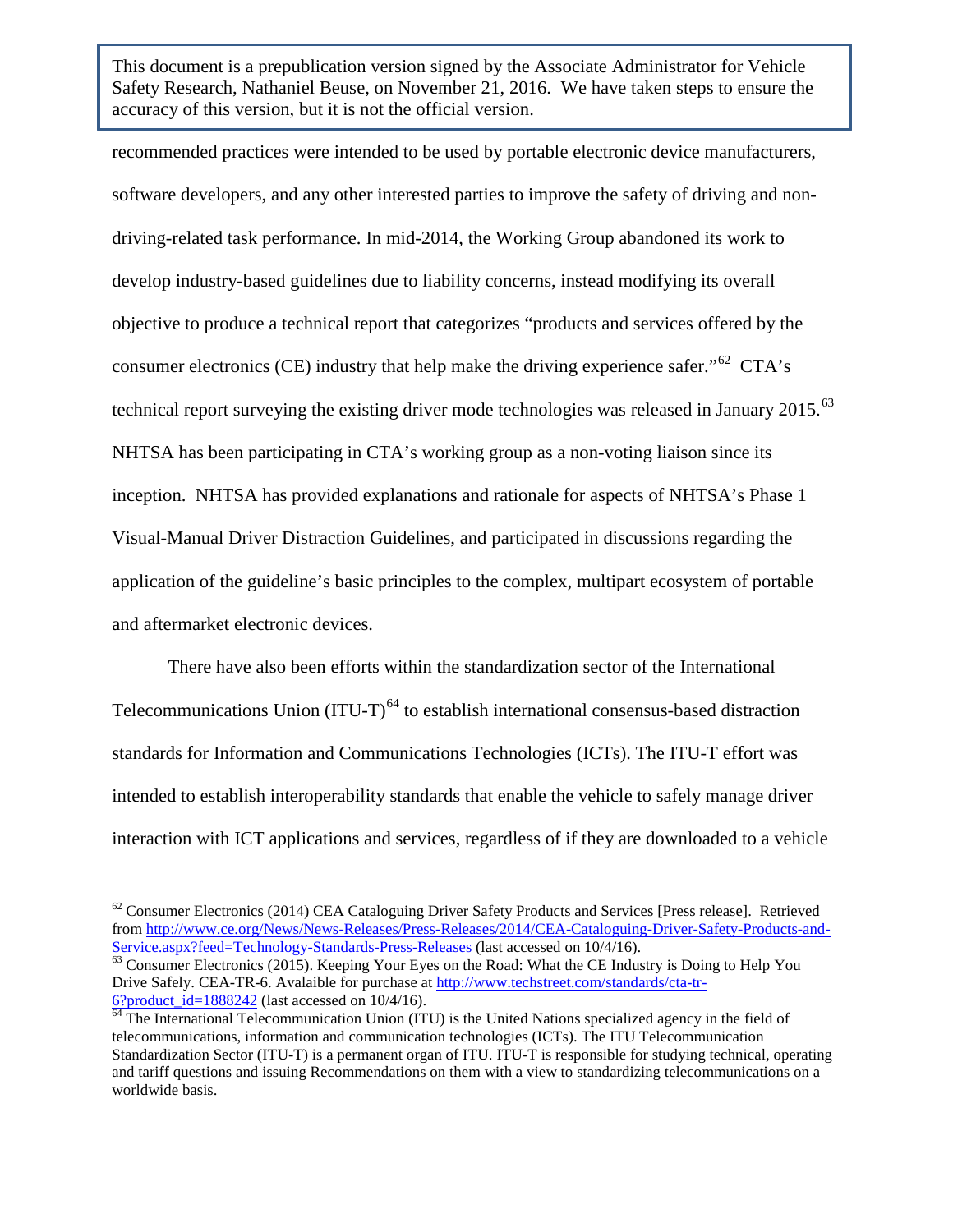or reside in a roadside station, portable device, cloud-based server, etc. These interoperability standards define functional mechanisms, data formats, and communications protocols. The proposed ITU-T "User Interface Requirements for Automotive Applications" (P.UIA Recommendation) would provide design guidance for user interfaces, as well as recommended test procedures and performance thresholds. As it stands, the published P.UIA Recommendation only proposes a structure for the guidance. The ITU-T's efforts were concluded in 2013 with the publication of several reports.<sup>[65](#page-41-0)</sup>

NHTSA is also participating as a liaison for a task group formed by the Car Connectivity Consortium (CCC), the developers of Mirror Link, to discuss the technical issues of device pairing, integration, testing, and certification. Mirror Link represents a major industry effort to enable and promote device pairing in vehicles. This effort began in November 2014.

In addition to these formal industry efforts to produce best practices, guidelines, and recommendations, several companies and groups have demonstrated various technical solutions for aspects of the distracted driving problem to NHTSA. These solutions include a driver mode for portable devices, anti-texting software applications that provide the capability to lock out the portable device screen, and driver distinction technologies that are both vehicle- and portabledevice based. Each of these topics was included in NHTSA's Phase 2 Public Meeting in March 2014.

#### **3. Public Meeting on the Phase 2 Distraction Guidelines**

On March 12, 2014, NHTSA hosted a public meeting to bring together vehicle manufacturers and suppliers, portable and aftermarket device manufacturers, portable and

<span id="page-41-0"></span><sup>&</sup>lt;sup>65</sup> See the ITU-T's website for the Focus Group on Distraction, which includes all reports that resulted from this effort. Available at<http://www.itu.int/en/ITU-T/focusgroups/distraction/Pages/default.aspx> (last accessed on 10/4/16).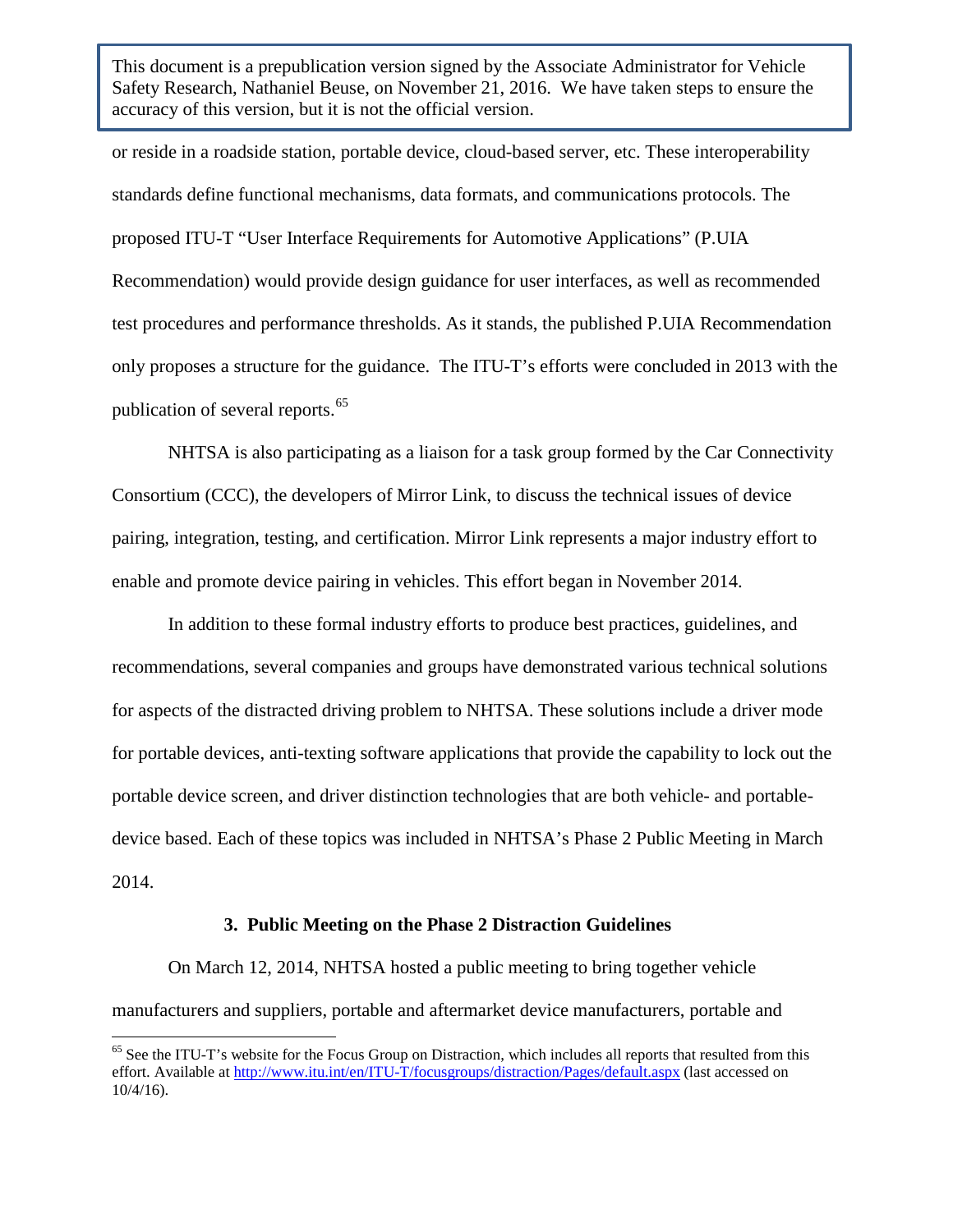aftermarket device operating system providers, cellular service providers, industry associations, application developers, researchers, and consumer groups to discuss technical issues regarding the agency's development of Phase 2 Driver Distraction Guidelines for portable and aftermarket devices. The transcript for the public meeting and webcast video can be found in the docket for today's proposed guidelines, <sup>[66](#page-42-0)</sup> along with copies of all presentations and spoken remarks.

In the public meeting, NHTSA presented an overview of the Phase 1 Driver Distraction Guidelines and the key technical issues in Phase 2. CTA presented a summary of its efforts to develop industry-based best practices for portable and aftermarket devices that could be used by drivers inside the vehicle. Following these presentations, there were three panels of invited experts who addressed the following technical topics: (1) vehicle and portable/aftermarket device pairing, (2) Driver Mode and advanced technologies, and (3) technologies that automatically distinguish between devices used by drivers and passengers.

In its presentation about the Distraction Guidelines, NHTSA highlighted the guiding principles for the guidelines along with the technical approaches to Phases 1 and 2. NHTSA emphasized pairing between the vehicle and portable devices as a means for incorporating portable and aftermarket devices under the Phase 1 Distraction Guidelines. NHTSA also discussed Driver Mode as an approach for unpaired portable devices. NHTSA encouraged the development of technology that can distinguish driver portable device use from passenger portable device use. NHTSA noted that similar test procedures and acceptance thresholds from Phase 1 would be applied to Phase 2. Other issues under consideration for the Phase 2 Distraction Guidelines included applicability to head-up displays and wearable devices, any

<span id="page-42-0"></span><sup>66</sup> Docket No. NHTSA-2013-0137, "Driver Distraction Guidelines (Phase 2) for Portable and After-Market Devices Public Meeting Agenda and Presentations " ID: NHTSA-2013-0137-0004. Available at <http://www.regulations.gov/#!docketDetail;D=NHTSA-2013-0137> (last accessed on 10/4/16).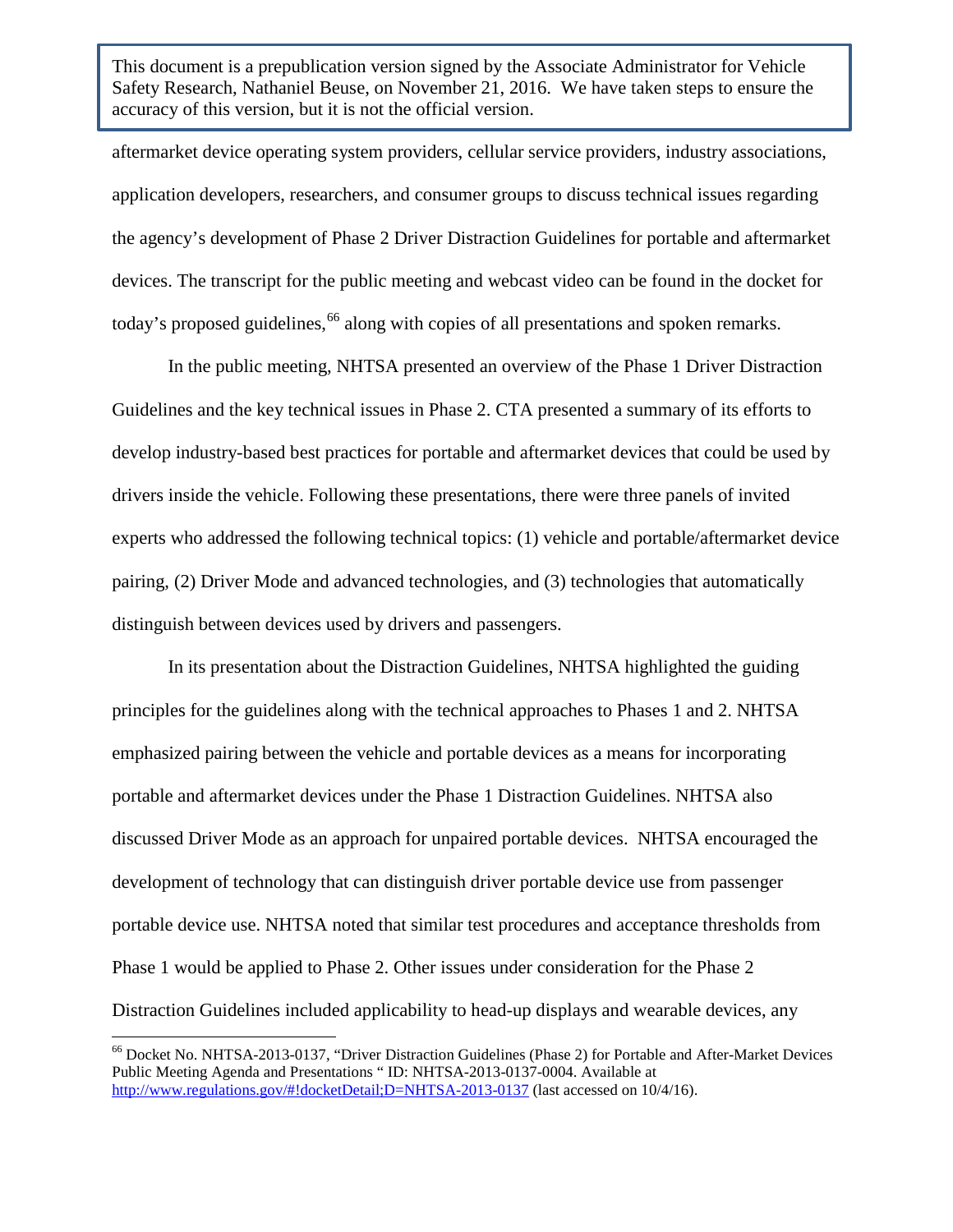additional per se lock outs that might be required for portable and aftermarket devices, placement of the portable device for testing, and continuous display information that does not meet the Phase 1 task definition. NHTSA concluded its presentation by highlighting the general process for publishing the Phase 2 Distraction Guidelines.

Following NHTSA's presentation, CTA gave a presentation on its Driver-Device Interface Working Group and activities for generating industry-based best practices. In its presentation at the public meeting, CTA noted that it believes best practices developed by industry collaboration have the greatest chance of success in the marketplace. Additionally, CTA recommended pairing. As of mid-2014, the Working Group modified its objective, choosing to develop a technology inventory instead of guidelines or recommendations.

The pairing panel consisted of presentations by General Motors, Toyota, Delphi, and the Car Connectivity Consortium. The Driver Mode and Advanced Technologies panel consisted of presentations by AT&T, Garmin, and Pioneer. The Driver-Passenger Distinction panel consisted of presentations by Cellcontrol, Cellepathy, and Lakeland Ventures Development-Takata. NHTSA conducted a period of questions and answers from the panelists after the presentations. NHTSA received additional comments from Consumers Union, Origo, and Vesstech that were read from the floor. Each of these presentations and spoken remarks can be found in the Phase 2 docket.<sup>[67](#page-43-0)</sup>

**Comments**: In response to the public meeting, eight comments were posted to the docket by the Alliance of Automobile Manufacturers (Alliance), Blackberry Limited, CTIA—The Wireless Association, General Motors, Life Apps, the National Safety Council, Vesstech, and

<span id="page-43-0"></span><sup>67</sup> Docket No. NHTSA-2013-0137, "Driver Distraction Guidelines (Phase 2) for Portable and After-Market Devices Public Meeting Agenda and Presentations" ID: NHTSA-2013-0137-0004. Available at <http://www.regulations.gov/#!docketDetail;D=NHTSA-2013-0137> (last accessed on 10/4/16).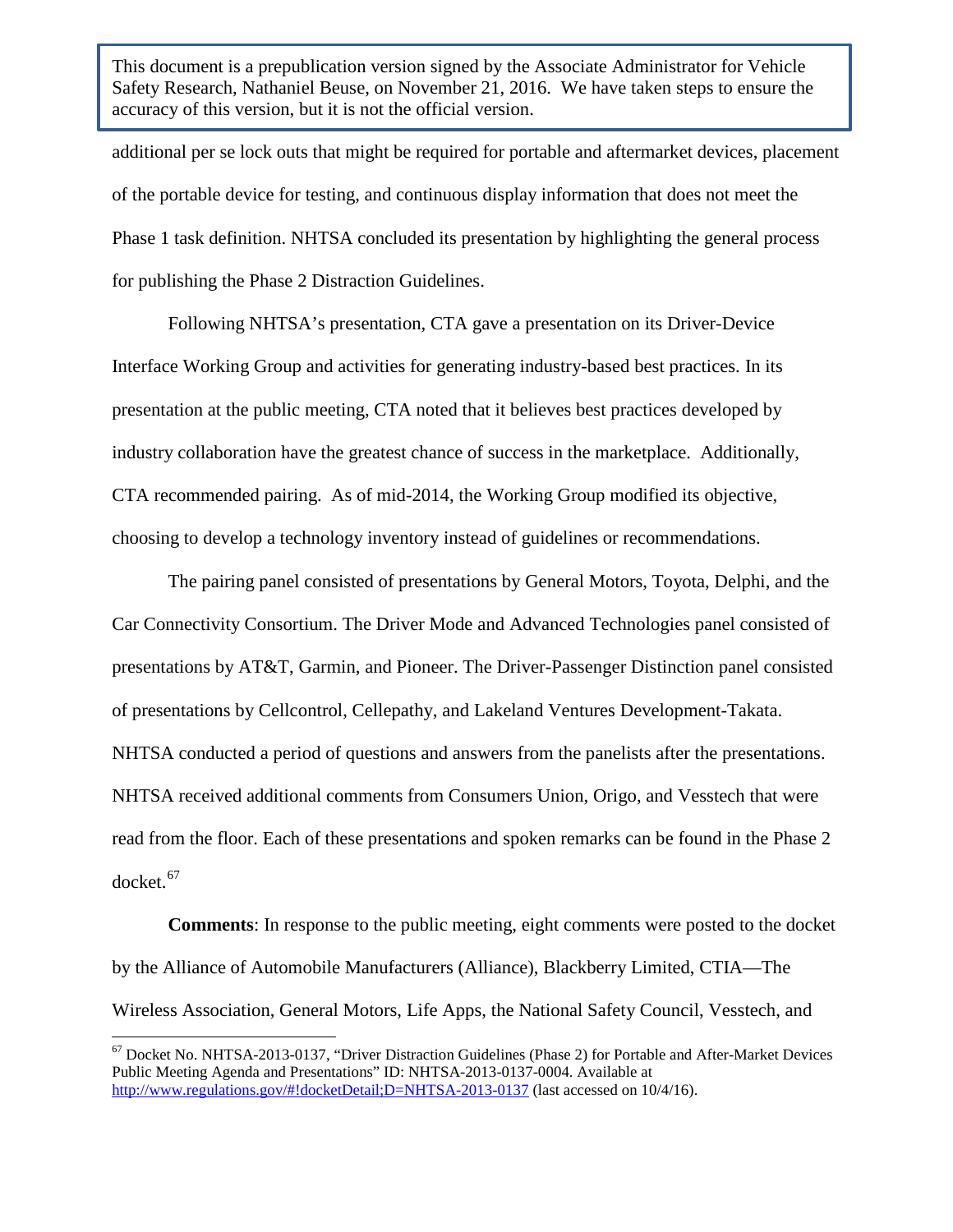Consumers Union. Seven of the eight commenters supported NHTSA's Phase 2 Distraction Guidelines, with only CTIA recommending that solutions to portable device-based driver distraction be left solely to industry collaborations. CTIA also challenged NHTSA's authority to issue regulations, or even voluntary guidelines, for portable devices. The Alliance and General Motors urged NHTSA to complete Phase 2 as soon as possible, and the Alliance suggested NHTSA combine Phases 1 and 2 into a single set of NHTSA Distraction Guidelines. The National Safety Council requested NHTSA reconsider the three-phase approach to the distraction guidelines and to consider the full body of driver distraction literature rather than focusing solely on visual-manual distraction. Specifically, the National Safety Council urged NHTSA to include cognitive distraction issues in Phase 2 along with the visual-manual that were the focus of the Phase 1 Distraction Guidelines. CTIA commented that translating the Phase 1 Distraction Guidelines to portable devices is infeasible, partly due to the complex ecosystem surrounding portable devices, and that education and legislative approaches to the distraction problem should be the government's focus.

The Alliance, Blackberry Limited, General Motors, and Consumers Union all supported NHTSA's emphasis on paired solutions. The Alliance reiterated findings from research that quantified the extent to which consumers are "connected" in their daily lives, including while driving. The Alliance highlighted this research, which was posted to the Phase 1 Docket, as additional support for pairing or tethering solutions. The Alliance also highlighted that some of its members were already working towards pairing solutions, and that the Car Connectivity Consortium was a formal industry organization working towards that end. General Motors mentioned its own efforts towards paired solutions. Blackberry Limited urged NHTSA to consider the ITU-T draft set of industry-generated recommendations for information and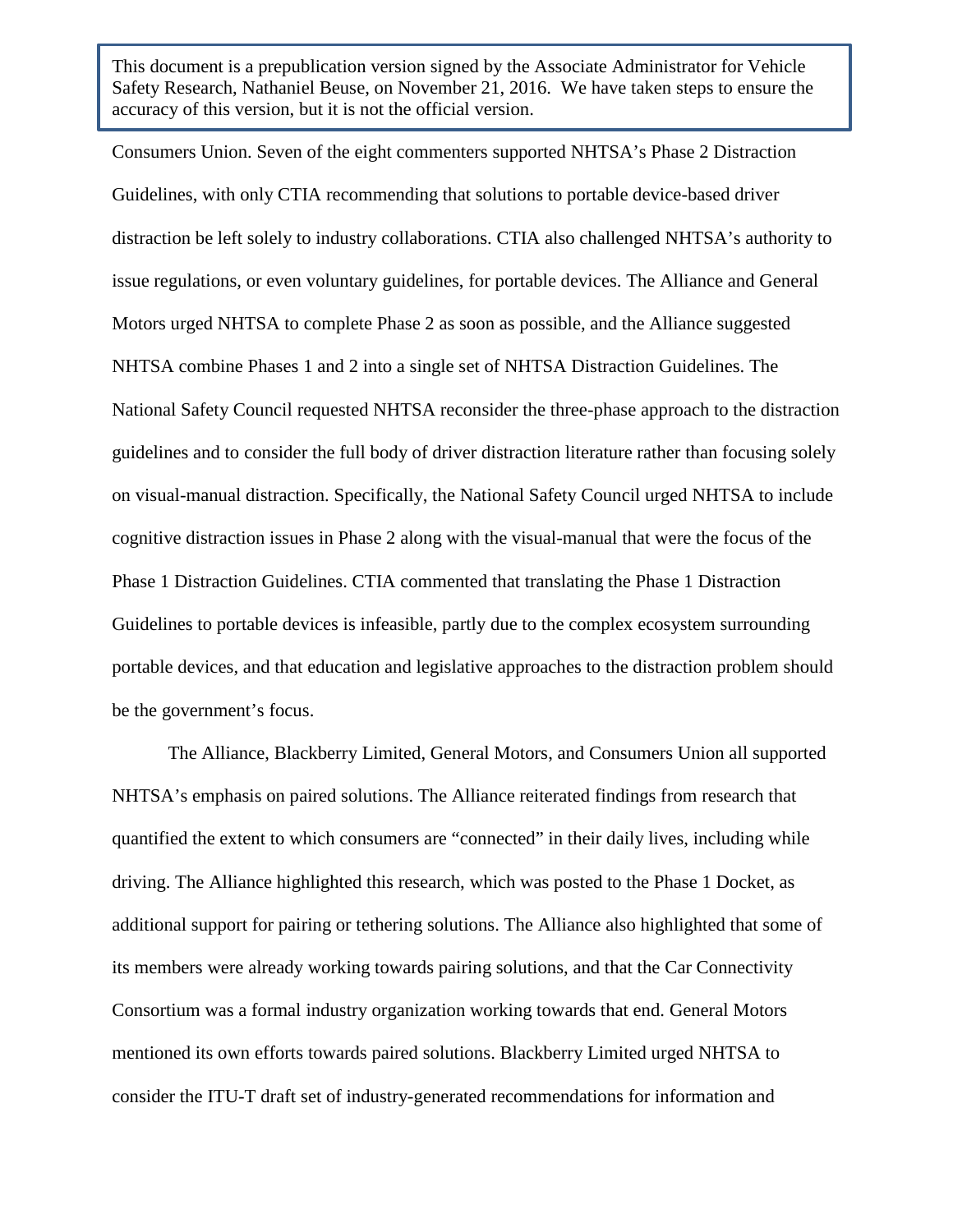communications technologies. Consumers Union described its findings on various existing pairing solutions, and specifically how easy or user-friendly the pairing process was for drivers. Blackberry Limited offered several specific suggestions for NHTSA to consider about pairing solutions and Driver Mode.

The response to Driver Mode solution was mixed, with the Alliance stating that the only acceptable Driver Mode was the portable device in the "off" setting, and that Driver Mode "apps" that drivers must choose to engage are not realistic solutions. Blackberry Limited, Consumers Union, and Life Apps provided specific recommendations or support for Driver Mode implementations. Blackberry Limited had specific suggestions regarding pairing and Driver Mode, and urged NHTSA to not recommend less stringent guidelines for Driver Mode, but also not to include specific technological approaches (i.e., the specific wireless communication protocol between the portable device and the vehicle) in the Phase 2 Distraction Guidelines. CTIA also noted the fact that several driver mode "apps," or applications that otherwise limit portable device functionality while driving, are currently available is evidence that industry is working towards solutions to the distraction problem with portable devices, and therefore NHTSA's guidelines are unnecessary.

The Alliance supported NHTSA's inclusion of driver-passenger distinction technology and urged NHTSA to establish a cooperative research program with industry to foster technological development in this area.

Some commenters in the public meeting had specific implementation suggestions for portable device-use while driving. For example, the National Safety Council suggested NHTSA require portable devices have an option to quickly turn the portable device off while driving. Life Apps highlighted an approach that uses the portable device only, which does not require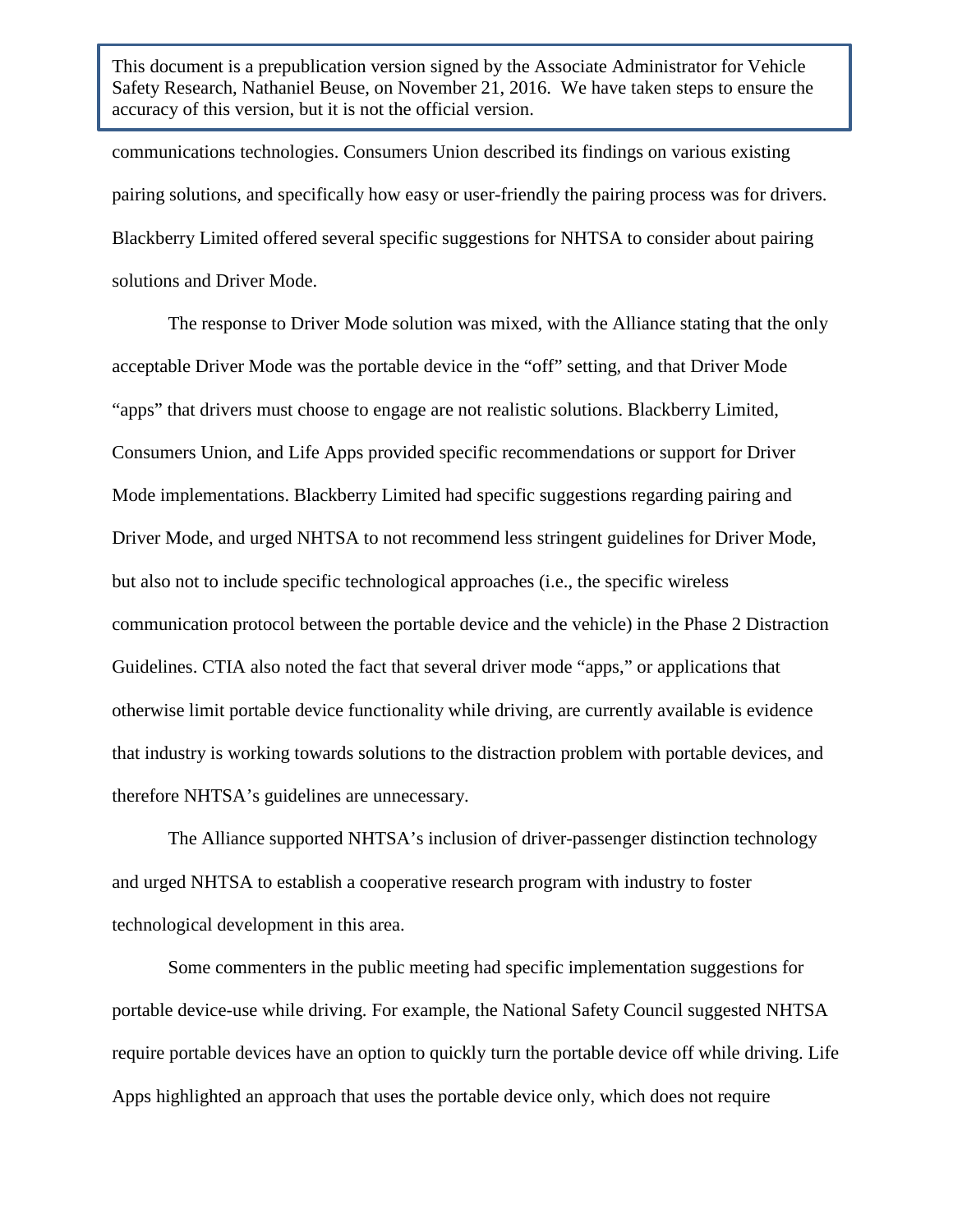hardware components to detect that the driver is using the device when driving. Vesstech argued for a solution that included mandatory vocal warnings to be automatically spoken to drivers. It suggested that the emotional content relayed by the human voice would be an effective deterrent that would discourage portable device use while driving. CTIA argued that education, legislation, and technical innovation are the best ways to address distraction from portable devices, and listed the ways in which they have been active in each area.

**Agency Response**: NHTSA is considering combining Phase 1 and 2 Guidelines, to the extent practicable. As discussed previously, we seek comment on the combination of the Phase 1 and 2 Guidelines. A statement of NHTSA's authority to issue voluntary, non-binding guidance is included in Section V of this notice.

NHTSA provided a detailed explanation and rationale for the focus on visual-manual distraction in the Phase 1 Guidelines, <sup>[68](#page-46-0)</sup> which addresses the National Safety Council's suggestion that NHTSA include the full-range of distraction and associated research literature, namely cognitive distraction. NHTSA recognizes the importance of experimental research findings, such as those using driving simulators, that show decreased driving performance for distractions of all types. Both naturalistic driving studies (such as NHTSA's 2013 cell phone naturalistic driving study<sup>69</sup>) and experimental studies consistently show that visual-manual distraction contributes to degraded driving performance and a significantly elevated crash risk. While the full body of research data is less conclusive with respect to cognitive distraction, the agency continues to be actively engaged in reviewing the latest research findings. In May 2015,

<span id="page-46-1"></span><span id="page-46-0"></span><sup>&</sup>lt;sup>68</sup> 78 FR 24817 (Apr. 26, 2013), pp. 24836-24838.<br><sup>69</sup> Fitch, G., et al. (2013). *The Impact of Hand-Held and Hands-Free Cell Phone Use on Driving Performance and Safety-Critical Event Risk* (DOT HS 811 757). Washington, DC: National Highway Traffic Safety Administration.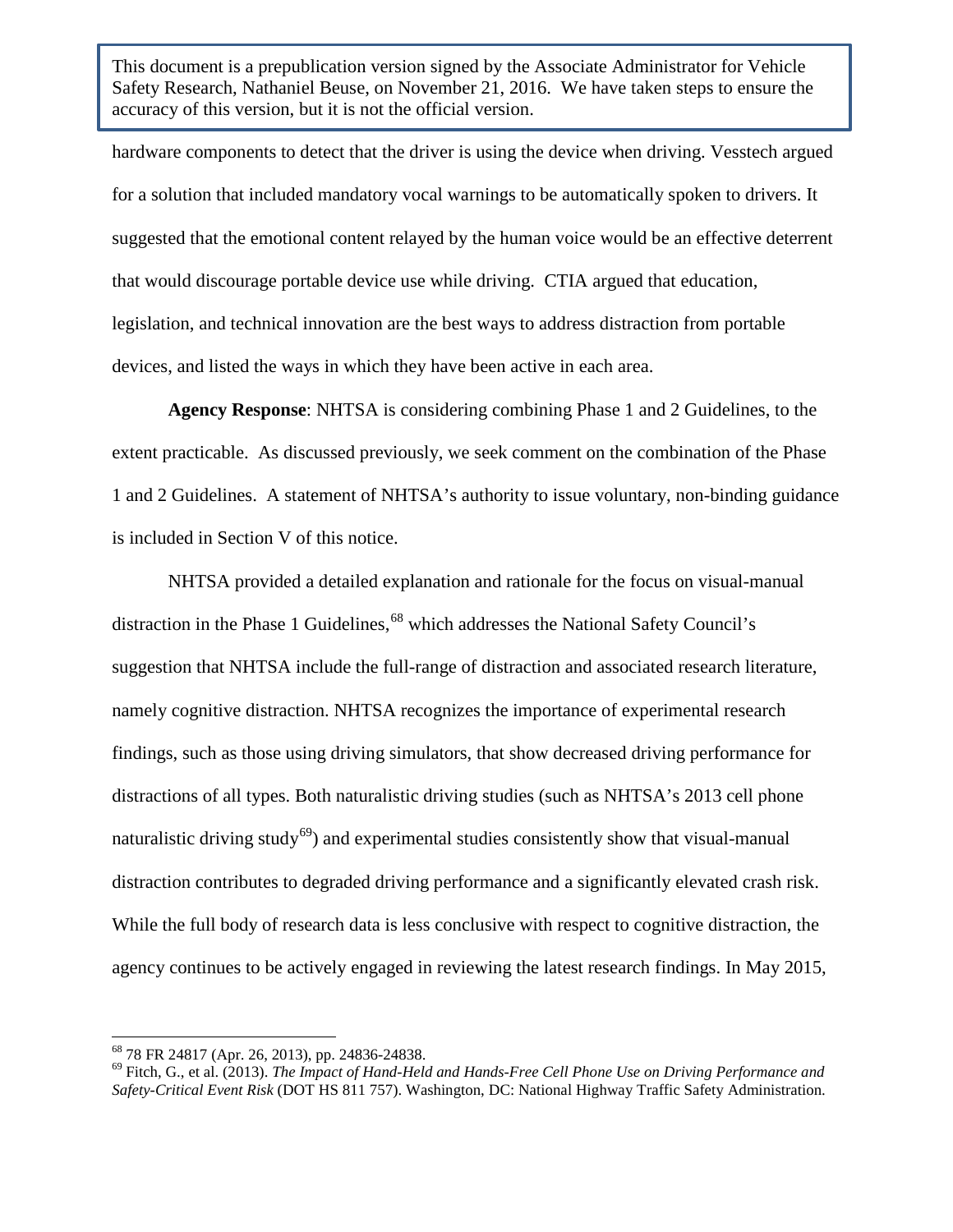NHTSA hosted an event called "Cognitive Distraction: What Were You Thinking?"[70](#page-47-0) that brought members of the international research community and safety advocates together to discuss what cognitive distraction is, how to measure it, and what to do about it. NHTSA is also currently conducting a significant amount of research related to auditory-vocal (i.e., voice-based) system interfaces, as well as a study to explore ways of measuring internal cognitive distraction (e.g., mind wandering) while driving.

NHTSA has reviewed each of the detailed recommendations from the various commenters on both pairing and driver mode. Some of those recommendations are consistent with NHTSA's goal of remaining neutral regarding specific technological approaches to pairing and to Driver Mode activation, and therefore are reflected in these proposed Phase 2 Guidelines. At NHTSA's public meeting, participants on the Driver-Passenger Distinction panel presented different technological approaches to identifying which vehicle occupant is using a portable device. Most approaches use a combination of hardware and software installed in the vehicle and on the portable device to determine whether the device user is a driver or passenger.

One approach involved a piece of hardware that creates zones within a vehicle by emitting signals. The driver's seating position would have a different signal that could be identified by software and/or hardware on a portable device. Identifying the driver's position with this method would potentially allow the device to activate the driver mode only for the driver while he or she is driving. This signal could vary depending on the transmission state.

Another driver-passenger distinction technology uses capacitive sensors within the seats that allow the vehicle to detect where portable devices are being used within a vehicle. These

<span id="page-47-0"></span> $70$  Presentations and video recording of the event can be found at the NHTSA website: <http://www.nhtsa.gov/nhtsa/symposiums/may2015/index.html> (last accessed on 10/4/16).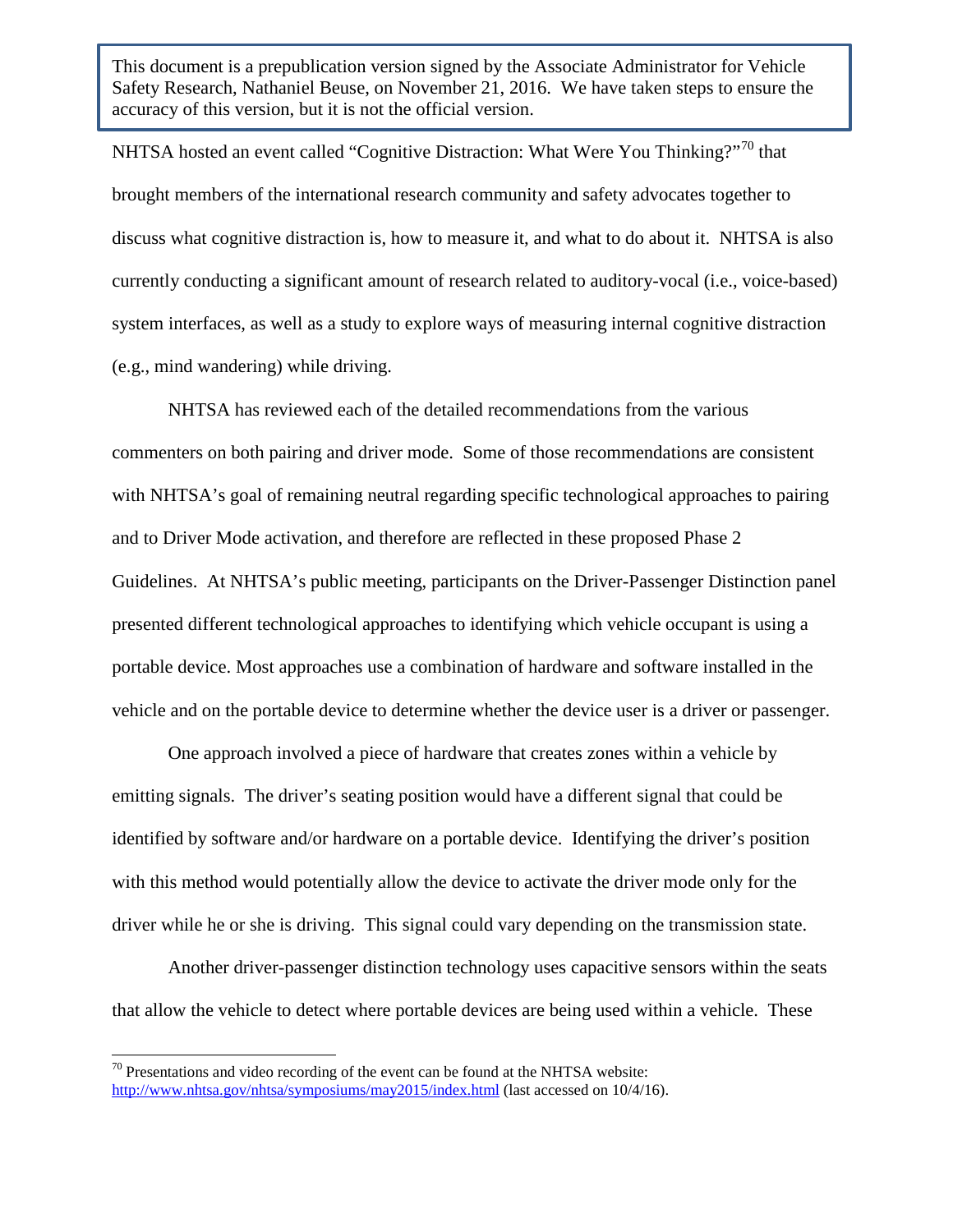sensors are able to determine if each occupant is holding and using a portable device by utilizing the conductivity of the human body. By detecting if a driver is using a portable device, the vehicle can tell the portable device to activate the driver mode. Driver Mode can be activated depending on the state of the vehicle's transmission (i.e., park vs. drive).

Finally, a device-only solution uses an authentication task approach where a device automatically goes into a limited use state (e.g., Driver Mode) at a speed threshold, and a quick, but challenging task is required to re-enable full functionality on the device. These authentication tasks are designed to be quick and easy for non-drivers, but nearly impossible to complete successfully within the short time limit for drivers.

NHTSA recognizes that there may be other concepts to achieve driver-passenger distinction that were not presented in the Public Meeting, but those presented provide an example of how this capability can be achieved technologically. Accordingly, NHTSA continues to monitor the development and progress of driver-passenger distinction technologies, and seeks input on how to foster the refinement of that technology to enhance reliable and automatic Driver Mode solutions for unpaired portable devices. For example, the Alliance recommended establishing a cooperative research program. The agency seeks comments from all stakeholders on what specific research needs remain to progress driver-passenger distinction technology to full maturity.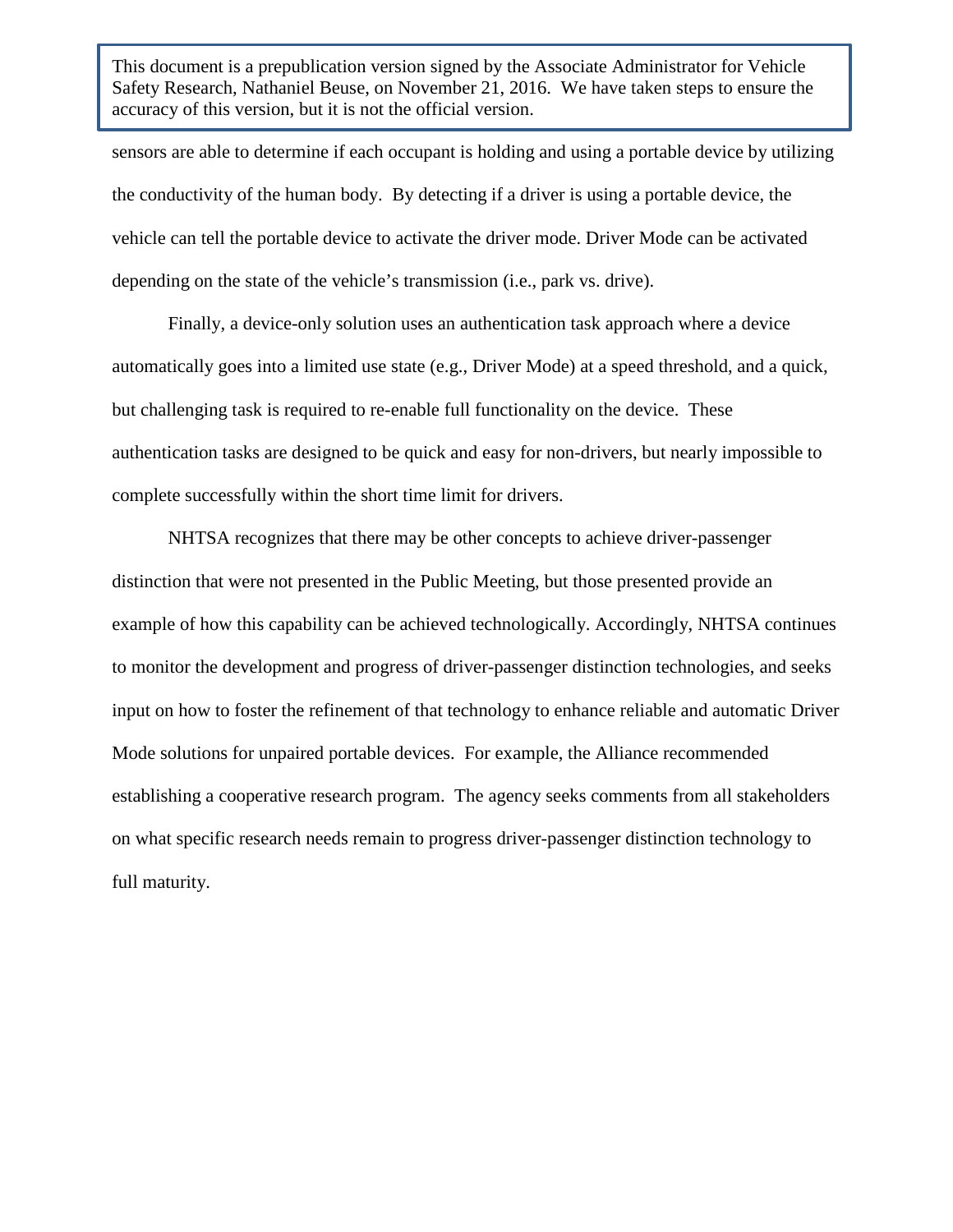All presentations and comments from the NHTSA Phase 2 Public Meeting are available for download in the Phase 2 docket,<sup>[71](#page-49-0)</sup> along with the transcript of the meeting and a link to the recorded webcast of the meeting.

# **III. Distraction Guidelines for Portable and Aftermarket Devices**

**A. Scope**

# **1. Devices/Device Interfaces**

The proposed Phase 2 Guidelines would apply to the visual-manual interfaces of portable and aftermarket devices that may be used by a driver. A "portable device" is defined as a device that can reasonably be expected to be brought into a vehicle on a trip-by-trip basis and used in the vehicle by a driver while driving, that is electrically powered, and that has one or more of the following capabilities:

- Allows user interaction
- Enters, sends, and/or receives information
- Displays information in a visual and/or auditory manner, or
- Displays graphical, photographic, and/or video images

The agency has tentatively concluded that this definition sets out the appropriate scope for the types of device interfaces that should be covered by the Phase 2 Guidelines, i.e., the interfaces of portable electronic devices that are likely to be used by drivers when driving. Examples of portable devices covered by the proposed Phase 2 Guidelines are smartphones, tablets, and navigation devices. The recommendations to manufacturers in these guidelines are

<span id="page-49-0"></span><sup>71</sup> Docket No. NHTSA-2013-0137, "Driver Distraction Guidelines (Phase 2) for Portable and After-Market Devices Public Meeting Agenda and Presentations " ID: NHTSA-2013-0137-0004. Available at <http://www.regulations.gov/#!docketDetail;D=NHTSA-2013-0137> (last accessed on 10/4/16).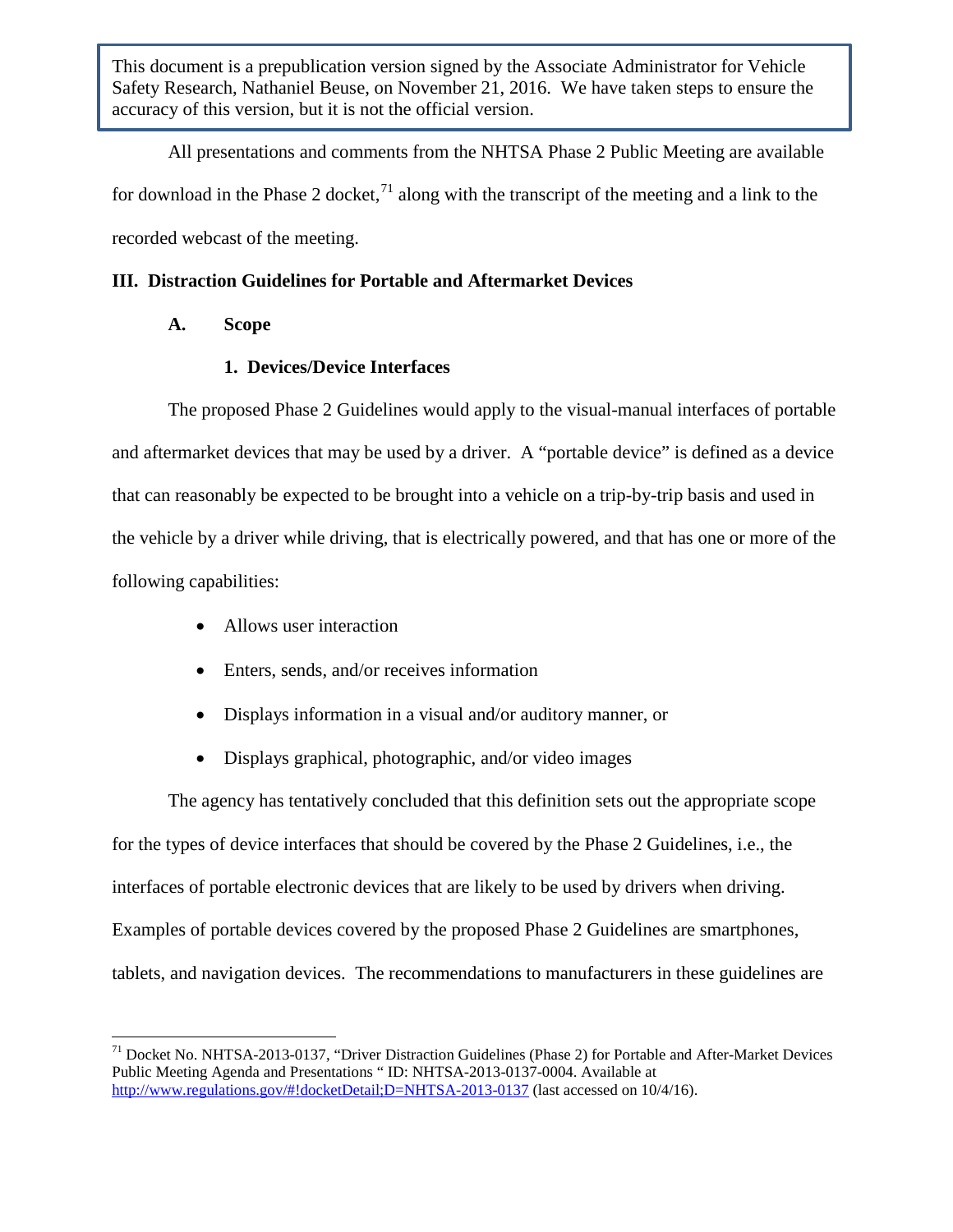intended to focus on devices used by drivers while driving. NHTSA seeks comment on whether clarification/revisions to the provisions in this guidance document are necessary to ensure that passengers/non-drivers are not inadvertently impacted by this guidance document. In other words, NHTSA seeks to ensure that passengers (including front passengers) are able to use their devices and applications without disruption.

Additionally, this definition would include some of the new portable technology that is beginning to appear, such as wearable technology (electronic devices with interfaces that are worn on and move with the body) and certain non-OE, head-up displays  $(HUDs)$ .<sup>72</sup> Wearable technology includes wristwatch computers and optical head-mounted displays (OHMD). Although OHMD and HUD interfaces are classified as portable or aftermarket devices and would therefore be covered by the Phase 2 Guidelines, the agency notes that there are issues with applying the Phase 1 glance-based metrics to measure the level of visual distraction associated with the use of these devices. The most significant issue with applying Phase 1 acceptance tests to OHMD and HUD is that the performance criteria for measuring distraction is eyes-off-road time and the information from these technologies is displayed either directly in front of the driver's eyes (OHMD) or on the windshield in front of the driver (HUD). While the driver may appear to be looking toward the forward roadway, the driver's eyes would actually be focused at a different focal distance that corresponds to the displayed OHMD/HUD information. This means that in testing it may not be possible to reliably discern whether the driver's eyes are focused on the roadway or the information displayed on the OHMD/HUD, which confounds the ability to evaluate eye glance behavior to the task acceptance criteria. The agency is concerned

<span id="page-50-0"></span> $72$  HUDs for motor vehicles project information onto the windshield in front of the driver.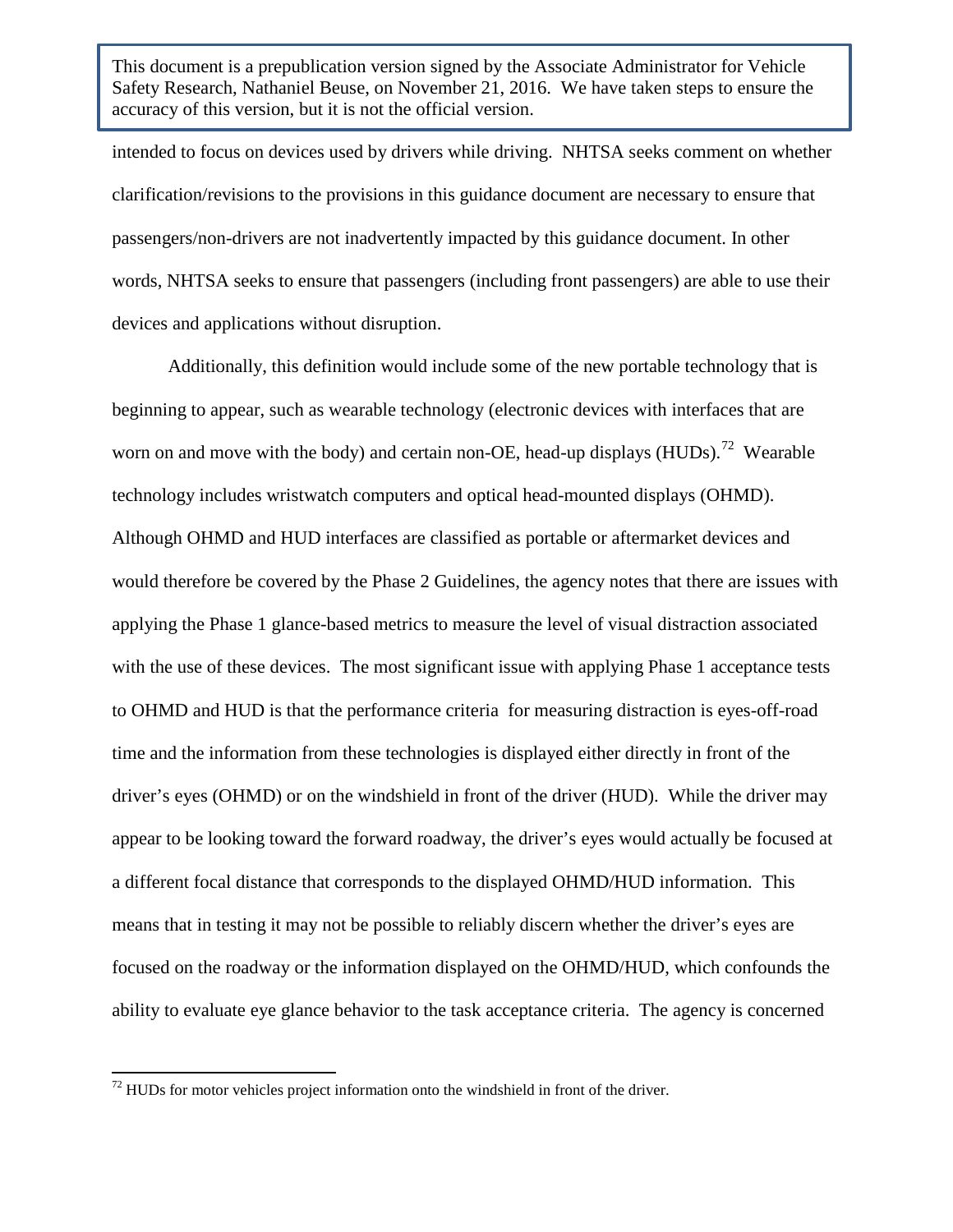that although these devices might tend to keep the eyes oriented toward the forward roadway, the presentation of information in front of the driver may still result in visual distraction causing the eyes to be focused on the displayed information rather than on the road (e.g., visual accommodation changes to view the presented information could result in the driver's view of the forward roadway being out of focus). Accordingly, the agency has begun research on these devices to determine whether their use impacts vehicle safety and, if so, what visual attention metrics might be used to explain the effects.

Finally, NHTSA recognizes that many of these new portable devices are released as preproduction versions, thereby allowing the market to update, refine, and shape the maturation of the technology. NHTSA seeks comment on portable device product cycles along with software updating processes to better understand the evolving stakeholder landscape.

For the purposes of this Phase 2 proposal, an "aftermarket device" is defined as a device designed to be or reasonably expected to be installed or integrated into a vehicle after the vehicle is manufactured, is electrically powered, and has one or more of the following capabilities:

- Allows user interaction
- Enters, sends, and/or receives information
- Displays information in a visual and/or auditory manner, or
- Displays graphical images, photographic images, and/or video.

An example of an aftermarket device would be a non-OE head unit, such as in-dash car audio/video systems or in-dash navigation systems.

NHTSA requests comments on its proposed definitions in the proposed Phase 2 Guidelines.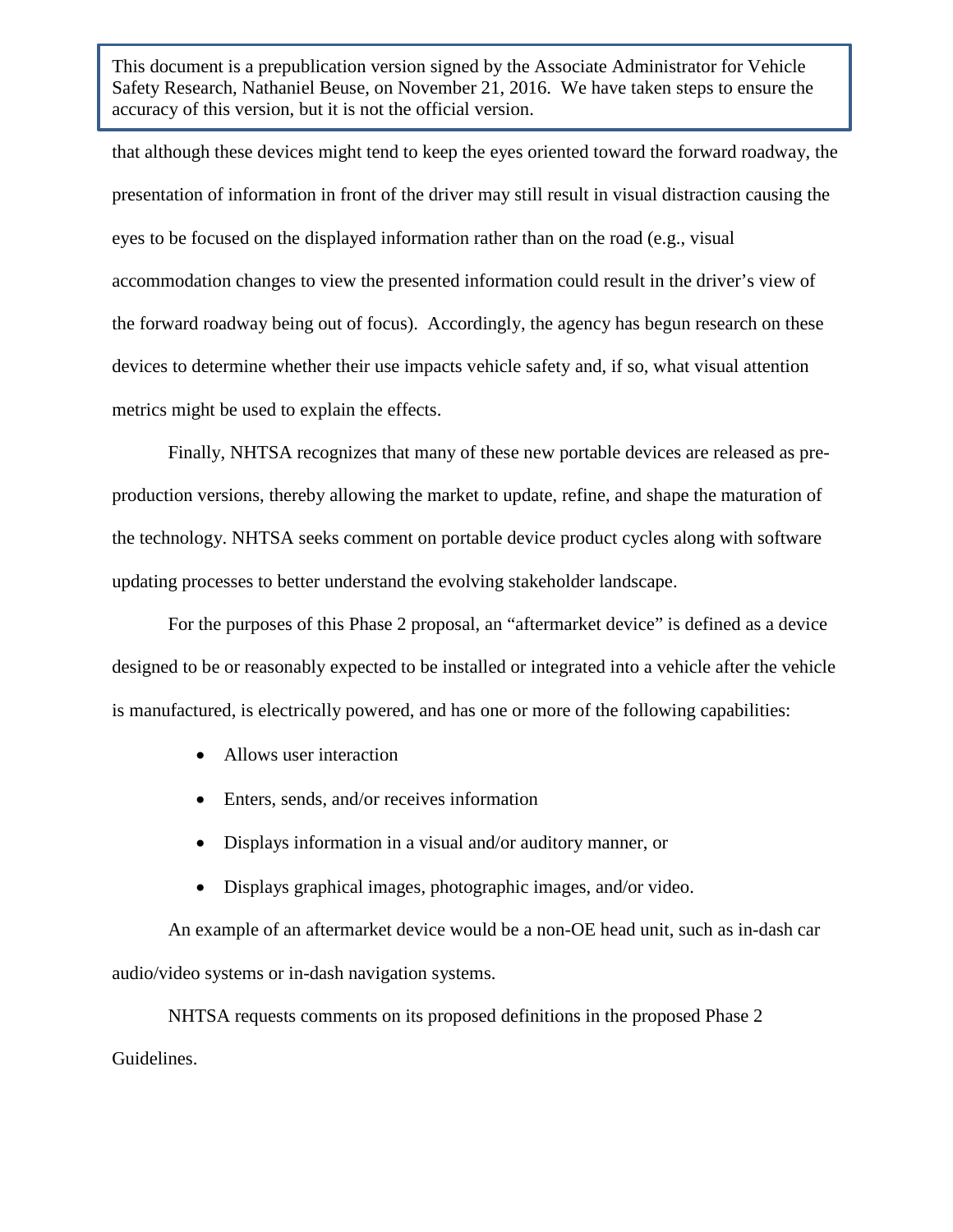The proposed Phase 2 Guidelines exclude several devices/device interfaces, including the auditory-vocal portions of a portable or aftermarket device interface,  $\frac{73}{12}$  $\frac{73}{12}$  $\frac{73}{12}$  device or device functions specified by law or government regulation, or devices manufactured primarily for emergency response vehicles. These exclusions mirror those listed in the Phase 1 Guidelines for OE invehicle interfaces. However, in contrast to the Phase 1 Guidelines, NHTSA believes that the proposed Phase 2 Guidelines do not necessarily need to be restricted by vehicle weight and would apply to the interfaces of portable and aftermarket devices used in medium and heavy vehicles (i.e., those with a gross vehicle weight rating (GVWR) over 10,000 pounds). The Phase 1 Guidelines excluded OE in-vehicle interfaces in these vehicles because they are different than the interfaces in light vehicles (GVWR of 10,000 pounds or less) and additional research would be needed to develop guidelines for medium and heavy vehicles. In contrast, NHTSA does not believe that the same types of differences, if any, exist between portable and aftermarket devices used in light vehicles versus those used in heavy vehicles, and, therefore such an exclusion is not warranted for the Phase 2 Guidelines.

The agency also seeks comment on device interfaces that should or should not be covered by the proposed Phase 2 Guidelines.

### **2. Tasks**

The proposed Phase 2 Guidelines would be applicable to the same types of visual-manual secondary tasks covered by the Phase 1 Guidelines, including all non-driving-related tasks and some driving-related tasks (as noted earlier), specifically those that are neither related to the safe operation and control of the vehicle nor involve the use of a system required by law. Table 1 of

<span id="page-52-0"></span> $^{73}$  NHTSA recognizes that current auditory-vocal interfaces are multi-modal and include a combination of auditoryvocal and visual-manual interactions. All visual-manual interactions are subject to Phases 1 and 2 of the Distraction Guidelines.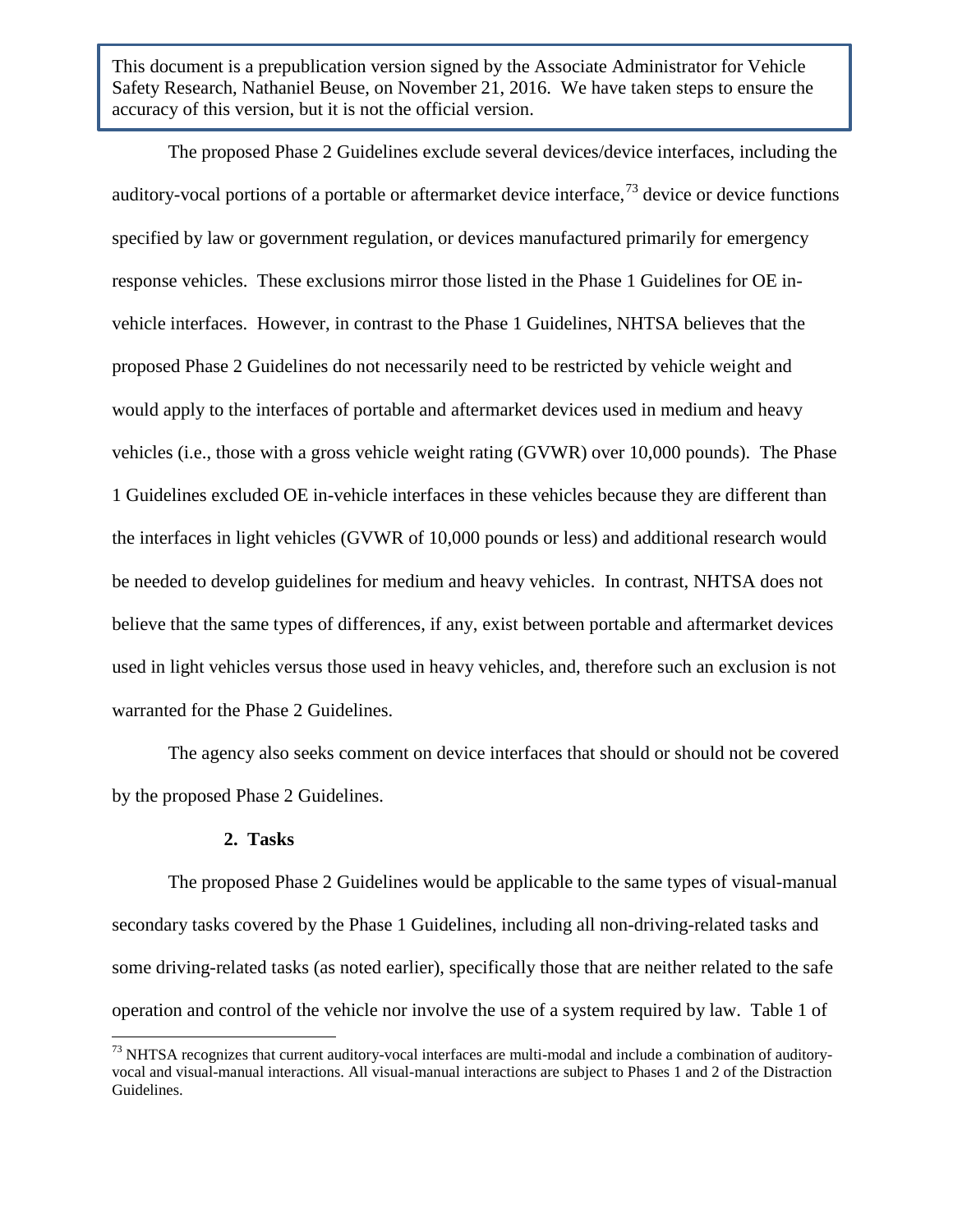the updated Phase 1 Guidelines<sup>[74](#page-53-0)</sup> published on September 14, 2014, contains a non-exhaustive

list of the types of non-driving-related tasks to which the Guidelines would be applicable,

including various communications, entertainment, and information tasks. This table is repeated

in Table 7 below.

| <b>Type of Task</b> | <b>Task/Device</b>                          |  |  |  |  |  |
|---------------------|---------------------------------------------|--|--|--|--|--|
| Communications      | <b>Caller Identification</b>                |  |  |  |  |  |
|                     | <b>Incoming Call Management</b>             |  |  |  |  |  |
|                     | Initiating and Terminating Phone Calls      |  |  |  |  |  |
|                     | Conference Phoning                          |  |  |  |  |  |
|                     | Two-Way Radio Communications                |  |  |  |  |  |
|                     | Paging                                      |  |  |  |  |  |
|                     | <b>Address Book</b>                         |  |  |  |  |  |
|                     | Reminders                                   |  |  |  |  |  |
|                     | <b>Text-Based Communications</b>            |  |  |  |  |  |
|                     | Social Media Messaging or Posting           |  |  |  |  |  |
| Entertainment       | Radio (including but not limited to AM, FM, |  |  |  |  |  |
|                     | and Satellite)                              |  |  |  |  |  |
|                     | Pre-recorded Music Players, All Formats     |  |  |  |  |  |
|                     | Television                                  |  |  |  |  |  |
|                     | Video Displays                              |  |  |  |  |  |
|                     | Advertising                                 |  |  |  |  |  |
|                     | <b>Internet Browsing</b>                    |  |  |  |  |  |
|                     | <b>News</b>                                 |  |  |  |  |  |
|                     | <b>Directory Services</b>                   |  |  |  |  |  |
| Information         | Clock                                       |  |  |  |  |  |
|                     | Temperature                                 |  |  |  |  |  |

|  |  |  | Table 7. Non-Driving-Related Tasks/Devices to Which These Guidelines Apply |
|--|--|--|----------------------------------------------------------------------------|
|  |  |  |                                                                            |

Like the Phase 1 Guidelines, the Phase 2 Guidelines would not apply to tasks performed by the driver as part of the safe operation and control of the vehicle, including any task related to the proper use of a driver safety warning system. Although the agency did not define the term

<span id="page-53-0"></span><sup>&</sup>lt;sup>74</sup> Docket No. NHTSA-2014-0088. "Guidelines for Reducing Visual-Manual Driver Distraction during Interactions with Integrated, In-Vehicle, Electronic Devices Version 1.01" ID: NHTSA-2014-0088-0002. Available at https://www.regulations.gov/document?D=NHTSA-2014-0088-0002 (last accessed on 10/4/16).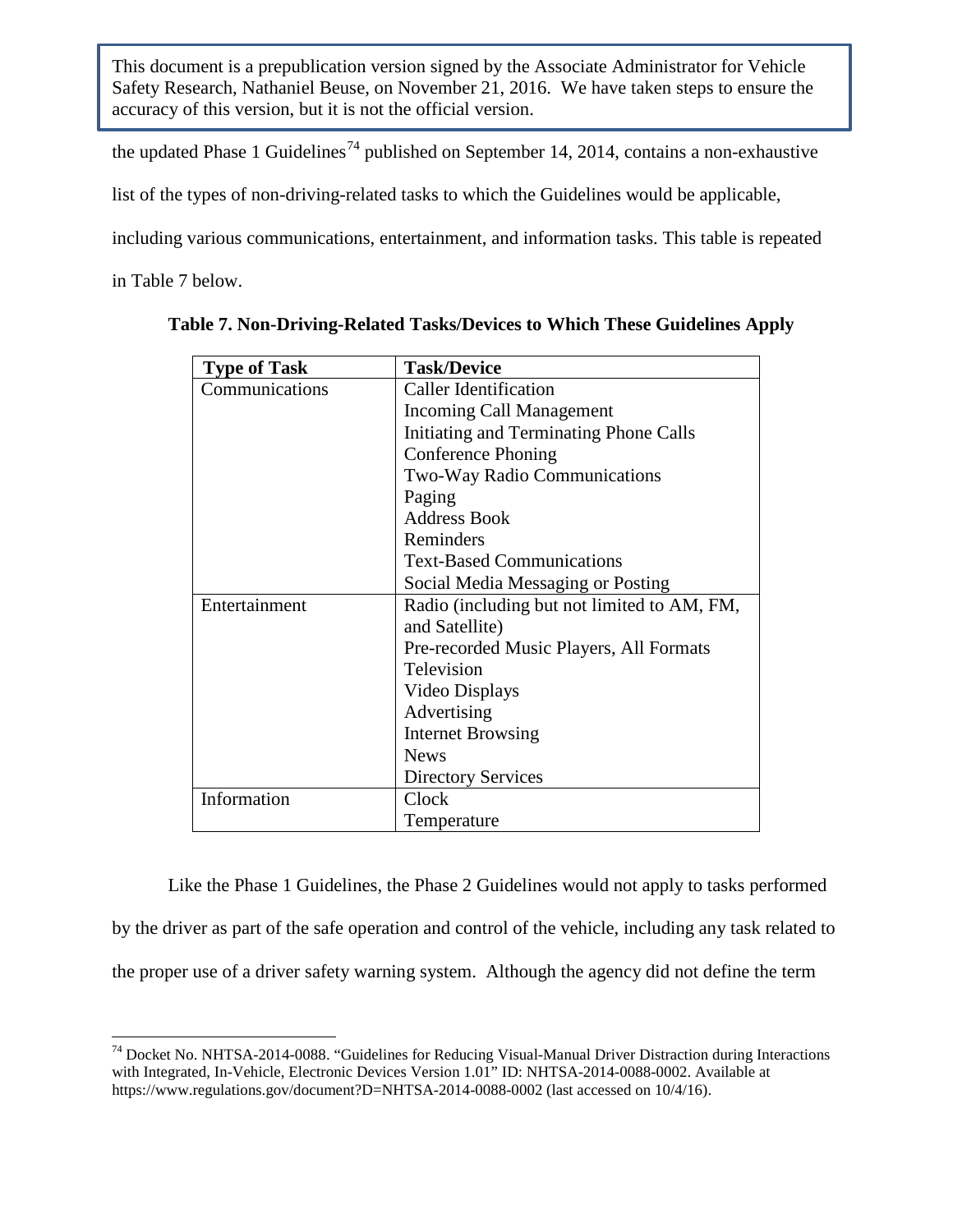driver safety warning system in the Phase 1 Guidelines, the agency is including a definition in the proposed Phase 2 Guidelines (that also shall apply to Phase 1) because of the wide variety of portable and aftermarket device applications that exist and the agency's concern that applications with a questionable link to safety might be labeled as driver safety warning systems. Accordingly, the proposed Phase 2 Guidelines define "driver safety warning system" as "a system or application that is intended to assist the driver in the avoidance or mitigation of crashes." An example of a system that would fall within this definition is a portable device application that uses the device's features (e.g., GPS, accelerometer, or camera) to alert drivers of lane departures or potential collisions.

Finally, the Phase 2 Guidelines apply to tasks that are clearly bounded by start and end states as is discussed in the Phase 1 Guidelines (see section IV.B.9 on p. 24884). Displays that continuously report a system state like speed or fuel economy status are unbounded and are therefore not subject to the Phase 1 or 2 Guidelines.

# **B. Overview of the Phase 2 Guidelines**

In order to address the vehicle safety problem posed by driver distraction due to aftermarket and portable device usage, NHTSA tentatively recommends the following in its Phase 2 Guidelines:

- Portable device manufacturers incorporate pairing capabilities and Driver Mode functions into their devices to reduce driver distraction.
- OEMs incorporate pairing capabilities into the design of their vehicles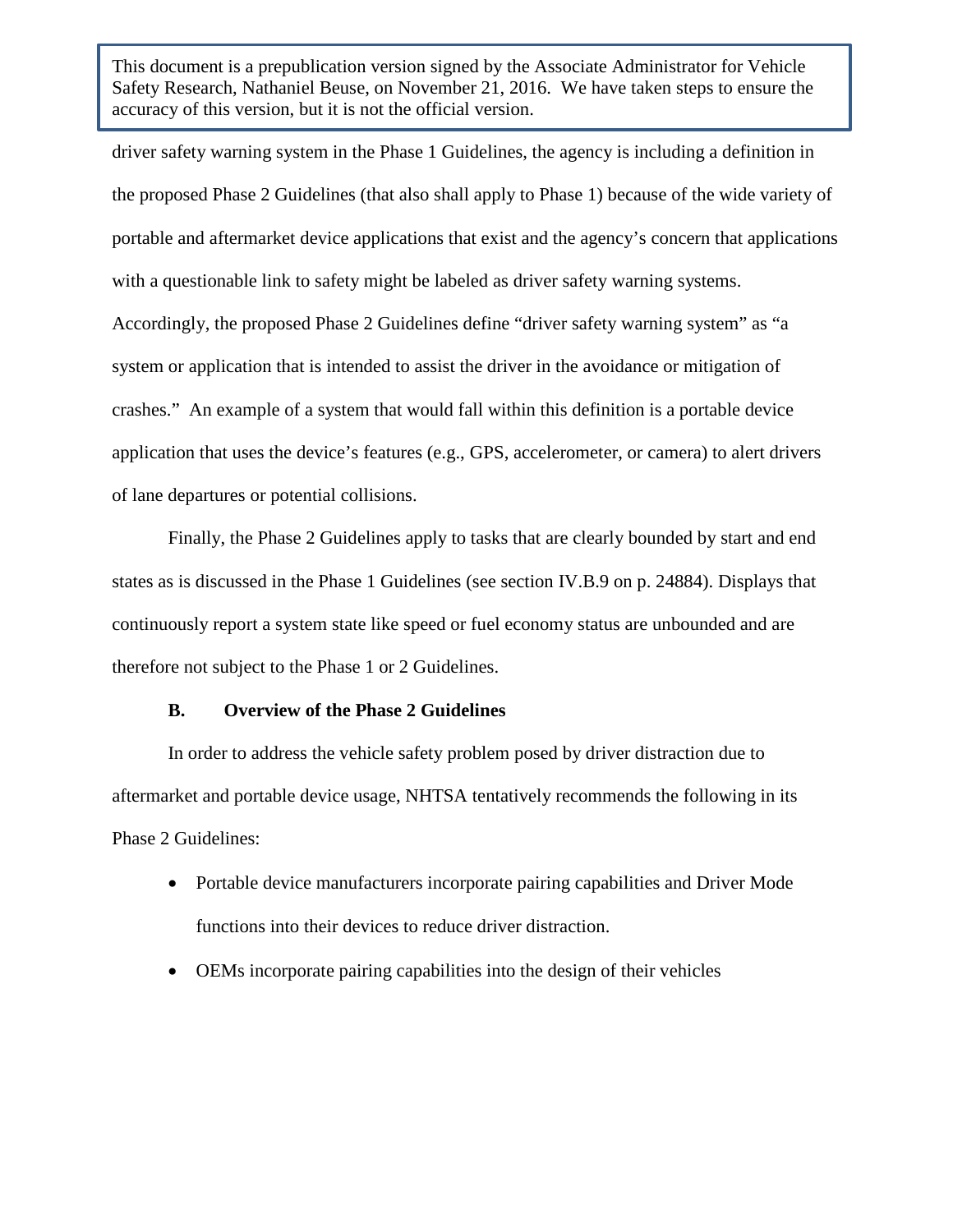• Manufacturers of aftermarket devices meet the requirements as specified for OE interfaces in Phase 1.[75](#page-55-0) 

Figure 1 depicts how the Phase 2 Guidelines apply to both portable and aftermarket

devices, including pairing and Driver Mode configurations.



**Figure 1. Flow diagram summarizing the overall recommendations for both portable and aftermarket devices.**

NHTSA recommends pairing a portable device with the in-vehicle system (i.e., OE or

installed aftermarket systems) to minimize the potential distraction associated with operating a

visual-manual interface on a portable device. Vehicle manufacturers and the portable device

industry are already working together to incorporate pairing between devices and vehicles, and

<span id="page-55-0"></span> $75$  While the recommendation is that aftermarket devices meet the Phase 1 Guidelines, this recommendation will be made in the Phase 2 document. Therefore, aftermarket manufacturers would look to the Phase 2 guidelines for recommendations.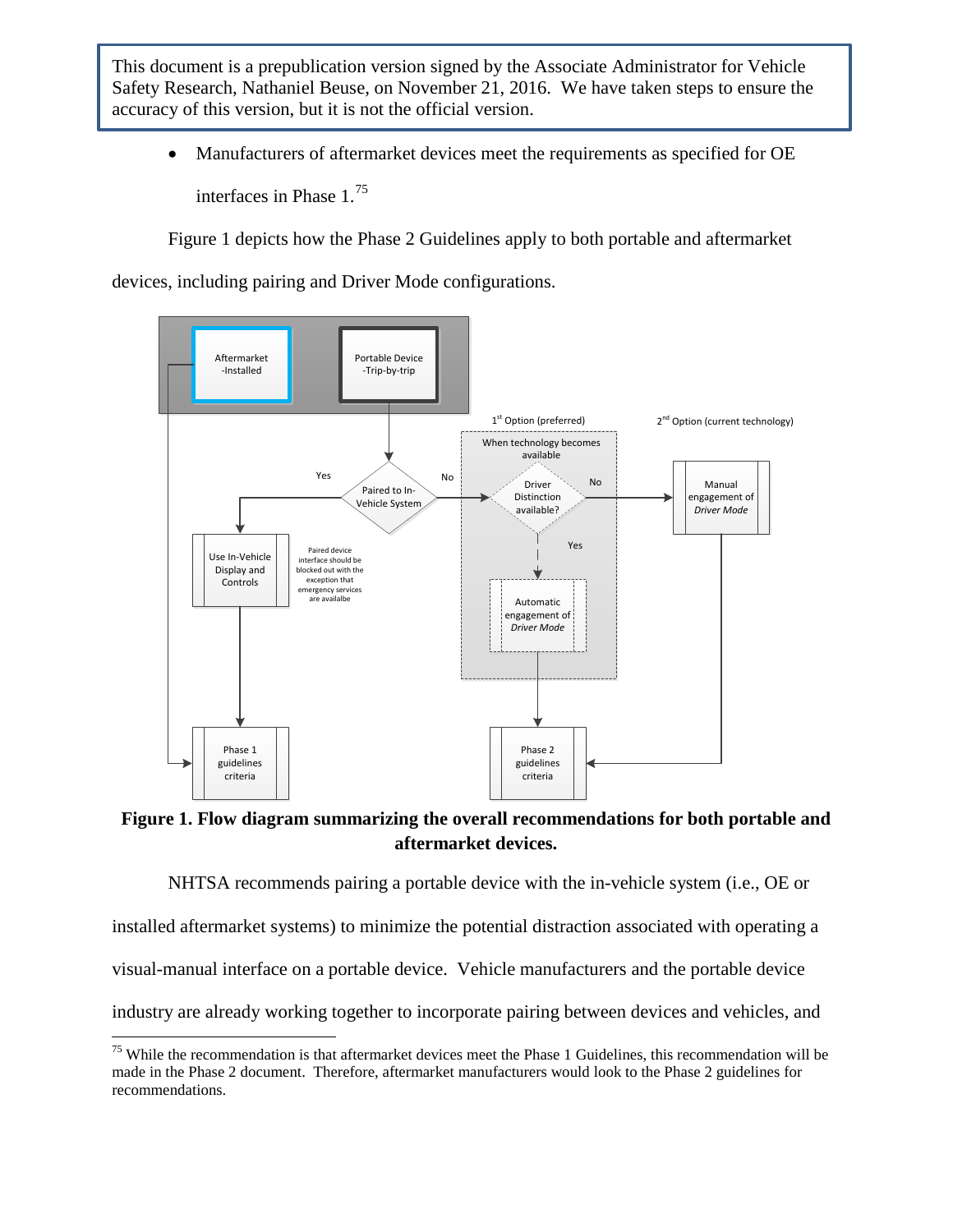the agency hopes that the Phase 2 Guidelines will accelerate those efforts.<sup>[76](#page-56-0)</sup> Pairing the device to the vehicle would allow the driver to use the built-in displays and controls. Assuming that the vehicle conforms to the Phase 1 Guidelines, pairing would ensure that the visual-manual secondary tasks performed by the driver while driving meet the time-based, eye-glance task acceptance criteria specified in the Phase 1 Guidelines that is intended to mitigate the risk of distracted driving. Pairing would also ensure that certain activities that would inherently interfere with the driver's ability to safely control the vehicle would be locked out while driving (i.e., the "per se lock outs" referred to in the Phase 1 Guidelines and the proposed Phase 2 Guidelines).

Although NHTSA recommends that pairing a portable device with the in-vehicle interface is the best way to mitigate the distraction associated with operating a visual-manual portable device interface, the agency acknowledges that there will be situations when pairing does not occur, either because the in-vehicle system and/or portable device does not possess the capability for pairing or because the driver chooses not to pair with the in-vehicle system. In order to mitigate the additional distraction associated with the use of an unpaired portable device, the agency recommends that portable devices include a Driver Mode that, when activated, will present an interface that conforms with the Phase 1 Guidelines recommendations for electronic devices used by the driver while driving. In particular, when a portable device is in Driver Mode, the device should lock out tasks that are among the Phase 1 Guidelines per se lock outs or do not meet Phase 1 task acceptance criteria.

<span id="page-56-0"></span><sup>76</sup> <http://www.engadget.com/2014/10/02/apple-carplay-comes-to-pioneer-stereos-as-spotify-adds-support/> (last accessed on 10/4/16).

<http://www.engadget.com/2014/10/03/hondas-in-car-connect-system-does-android-its-own-way-hands-on/> (last accessed on 10/4/16).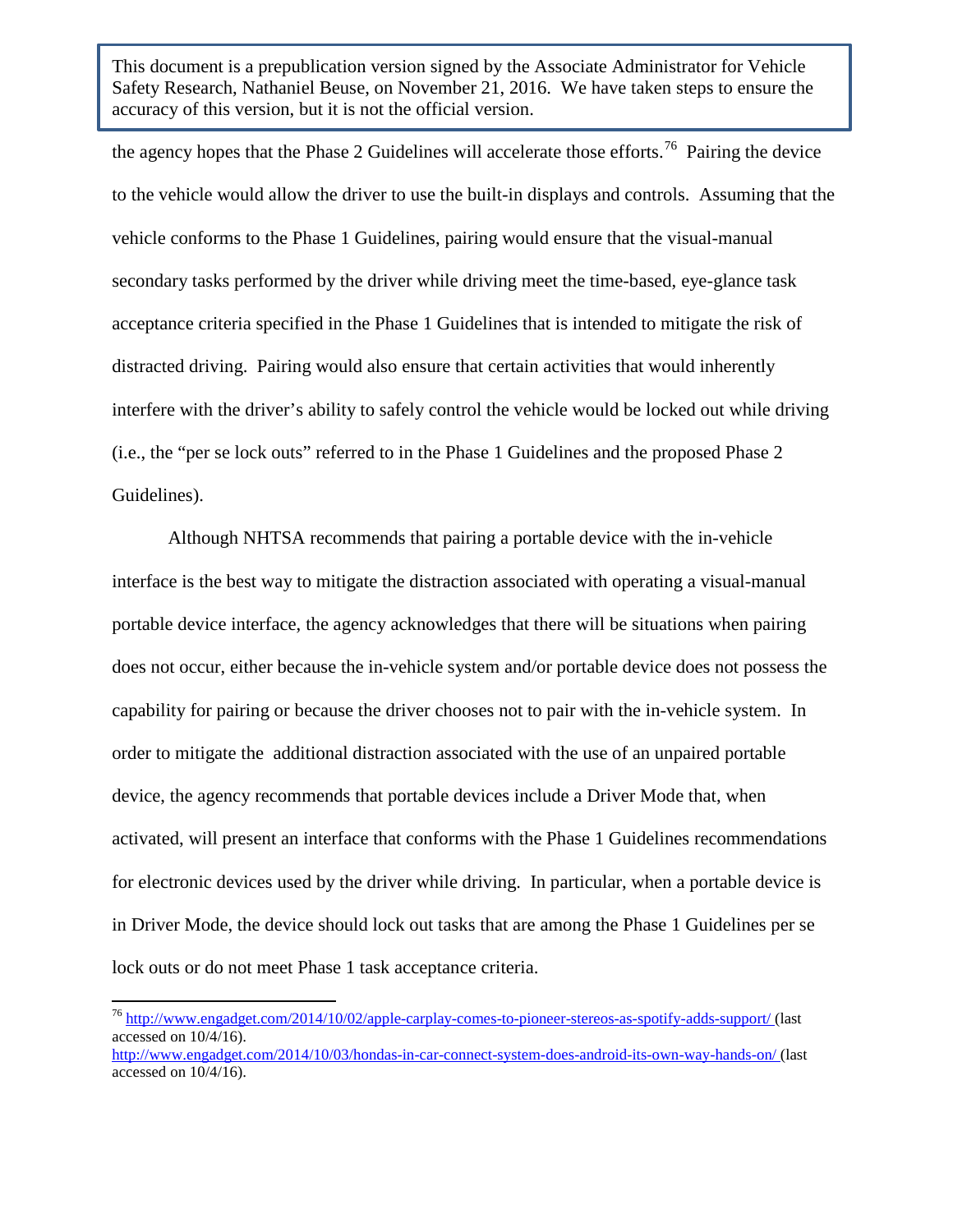NHTSA seeks comment on this approach and whether additional per se lock outs are appropriate for portable and aftermarket devices, whether paired with the in-vehicle system or in Driver Mode.

NHTSA acknowledges that some devices, such as standalone portable navigation devices, are designed for, and exist primarily for use in a single context (e.g. navigation in a motor vehicle). These devices are useful because they package both the hardware and a user interface in one compact portable unit. For such a device designed primarily for use while driving, pairing the device with the vehicle would not provide any benefit since its native interface should meet the Driver Mode recommendations and pairing is not required. For this reason, portable navigation devices that do not have pairing capability would not be expected to have a separate Driver Mode. NHTSA requests comments on whether the assumptions for this recommendation are reasonable and appropriate.

## **C. Pairing**

### **1. Pairing Recommendations**

The proposed Phase 2 Guidelines recommend that vehicle manufacturers and portable device manufacturers should provide the necessary mechanisms to easily enable pairing between the portable device and the vehicle/in-vehicle system.<sup>[77](#page-57-0)</sup> In order to reduce the potential for distraction associated with pairing while also encouraging drivers to pair their devices, pairing should be an easy-to-understand task that allows the driver to set up the portable device to communicate with the in-vehicle system in the fewest number of steps possible, even automatically if feasible. If a portable device and vehicle pair easily, it is less likely that a user

<span id="page-57-0"></span> $^{77}$  For purposes of this discussion, "in-vehicle system" includes both OE and aftermarket headunits installed in a motor vehicle.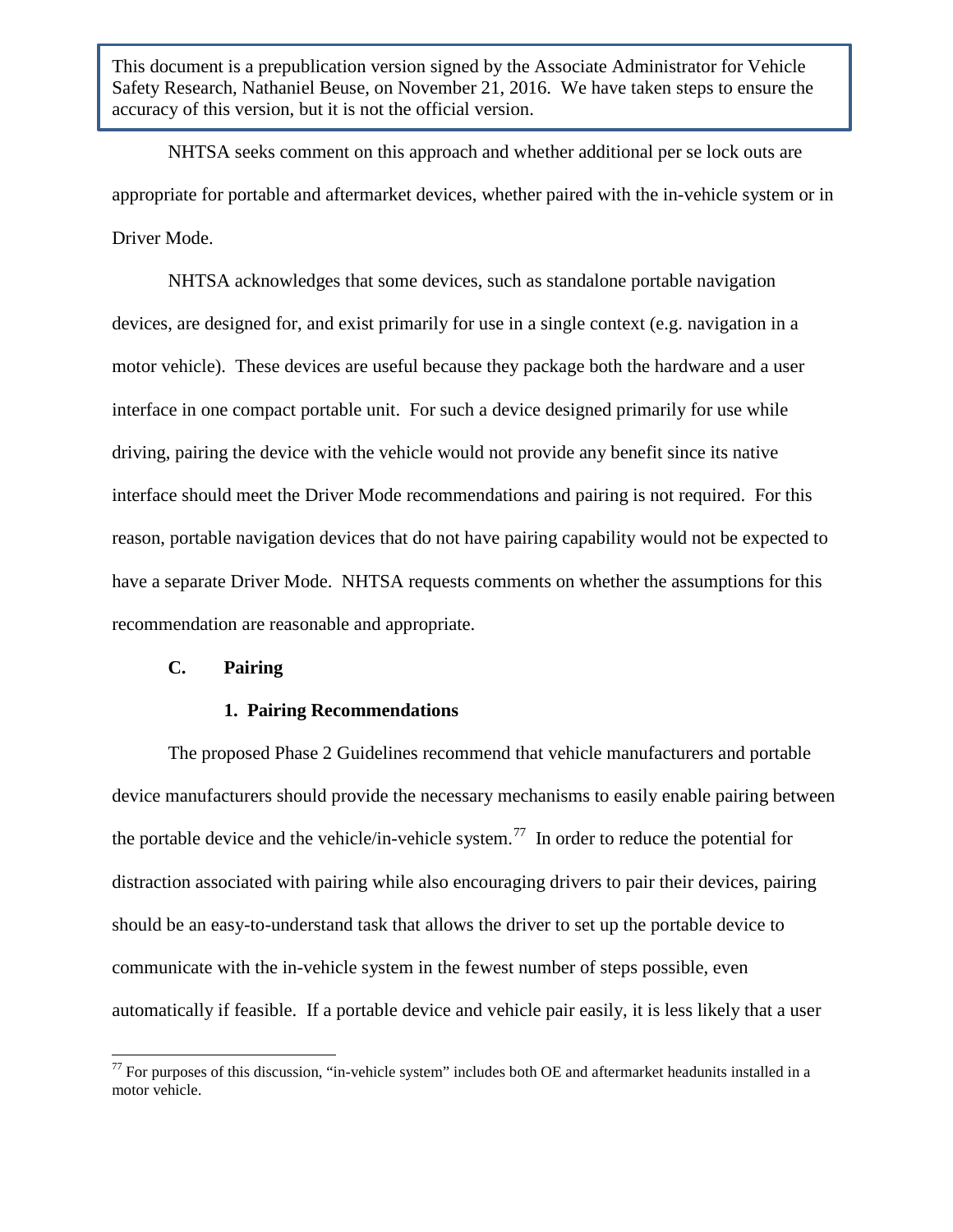will become discouraged and not attempt to pair a device with a vehicle. NHTSA encourages all entities involved with the engineering and design of pairing technologies to jointly develop compatible and efficient processes that focus on improving the usability of connecting a portable device with the in-vehicle system. The proposed Guidelines further recommend that any required visual-manual interactions necessary to pair the device should be disabled while driving in order to avoid potential driver distraction. The agency encourages automatic pairing between the portable device and in-vehicle system during and after the initial setup.

In order to ensure that a paired portable device's functions are operated through the invehicle interface, which is intended and designed specifically for the driving environment, the proposed Phase 2 Guidelines recommend that the visual interface of the portable device be locked out when the portable device is paired to the in-vehicle system, with the exception of access to emergency services and emergency notifications. All non-emergency functions and applications of the portable device should be operable exclusively through the in-vehicle system's interface. A paired system with a compelling user experience and features should discourage the need for the driver to access or interact with the portable device while driving. NHTSA seeks comment on displaying and operating all non-emergency paired device functions through the in-vehicle interface and whether doing so creates unintended consequences. NHTSA also seeks comment on how best to accommodate passenger use of a paired portable device.

#### **2. Privacy and Data Sharing for Paired Devices**

The primary purpose of this document is to address driver distraction and vehicle safety. However, NHTSA acknowledges that the pairing recommendations may touch on potential privacy concerns regarding the possibility of data transfer, sharing, and storage between the vehicle, device, and off-board systems. The proposed Guidelines do not recommend any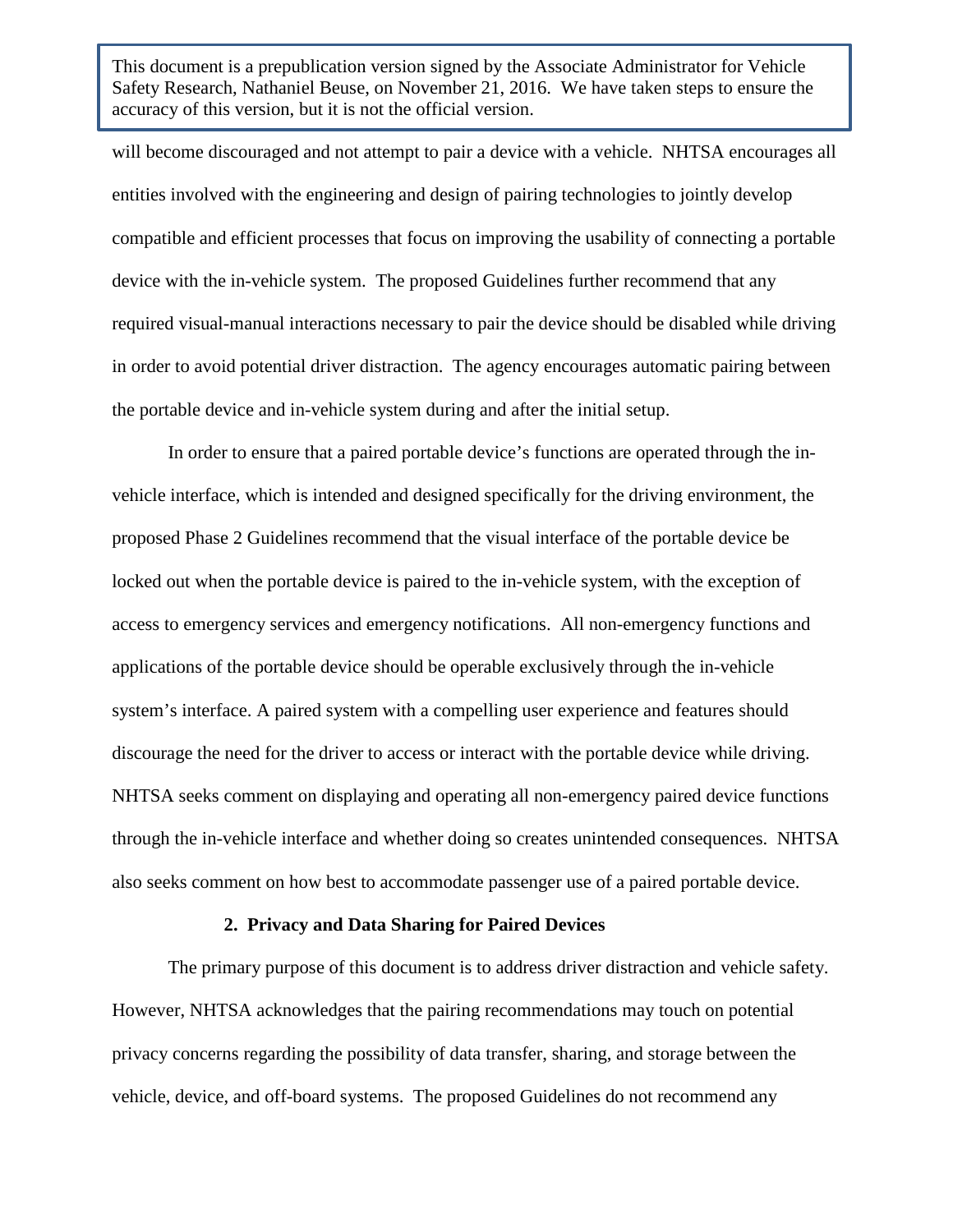particular method of pairing or specify how automakers and the portable and aftermarket device industries should address how information is shared and used. The agency encourages industry to consider how privacy risks can be minimized as part of the development and improvement of pairing systems.

Industry groups have begun to address the issue of privacy as the Alliance of Automobile Manufacturers and Global Automakers published a set of principles on November 12, 2014.<sup>[78](#page-59-0)</sup>

In light of these potential issues, NHTSA seeks comment on how information is shared between the vehicle, device, and off-board systems when devices are paired with the vehicle, how the type of information that is shared may change in the future, how this information sharing effects privacy, and what role the Guidelines can and should play in addressing these privacy issues.

## **3. Cybersecurity for Paired Devices**

Designing portable devices so that they can be paired with motor vehicles must be accompanied by appropriate cybersecurity measures. Unless such care is taken, adding another Internet-connected device to a vehicle's electronics system can introduce additional cybersecurity vulnerabilities into a vehicle's computer systems.

Safeguarding the traveling public through a combination of measures requiring and/or encouraging the incorporation of safety features and systems in motor vehicles and motor vehicle equipment as well as measures to protect the performance of those features and systems is part of NHTSA's core mission. Equally important is identifying motor vehicles or items of motor

<span id="page-59-0"></span> $^{78}$  Alliance of Automobile Manufacturers and Association of Global Automakers (2014). Consumer Privacy Protection Principles: Privacy Principles for Vehicle Technologies and Services. Retrieved from <http://www.autoalliance.org/index.cfm?objectid=CC629950-6A96-11E4-866D000C296BA163> (last accessed on 10/4/16).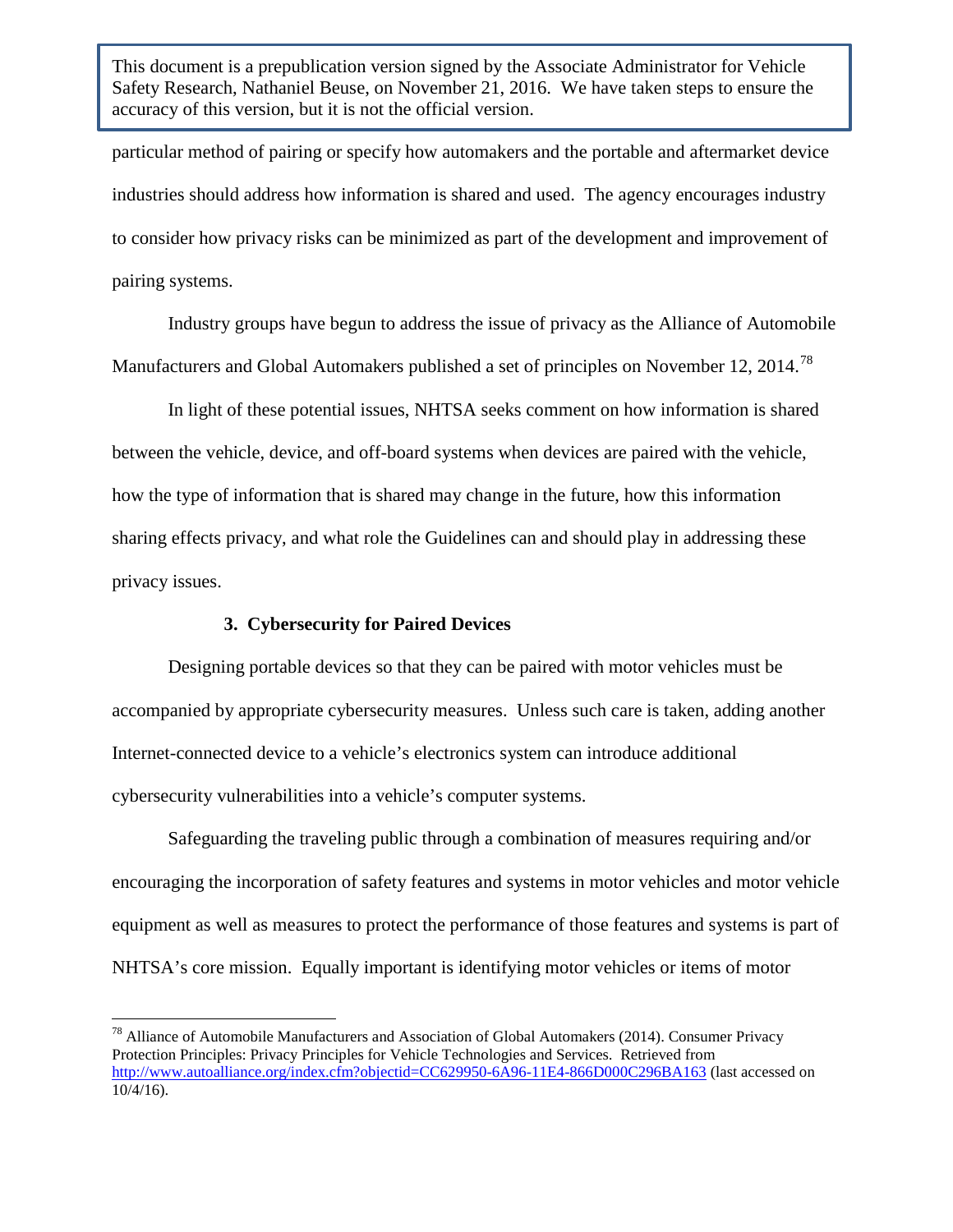vehicle equipment that create an unreasonable risk of accidents occurring or unreasonable risk of death or injury occurring in an accident because of deficiencies in design, construction, or performance and requiring their recall and remedy.

These Guidelines do not suggest or recommend particular methods for creating and maintaining an effective level of cybersecurity in motor vehicles or in portable or aftermarket devices. NHTSA expects that OEMs, portable device manufacturers, and aftermarket manufacturers to be proactive and take the steps necessary to protect against present and future motor vehicle cybersecurity threats. We seek comment on the continuing steps that must be taken to ensure that pairing does not adversely affect vehicle cybersecurity.

## **D. Driver Mode**

Ideally, a Driver Mode would not be necessary since NHTSA believes those functions related to the driving task should occur when the device is paired with an in-vehicle system that conforms with the Phase 1 Guidelines. However, our data confirms what everyday observation indicates: many drivers routinely use their portable device(s) while driving. The agency believes that over time as pairing becomes easier, increased device pairing may help reduce this behavior, but is unlikely to eliminate it, because not all vehicles will have been designed to allow pairing and drivers may not choose to pair their devices. The agency, therefore, believes it is necessary to propose guidelines that attempt to reduce the risk associated with using an unpaired portable device while driving. The agency believes that the proposed Driver Mode outlined below, which suggests that the device's interface follow the Phase 1 principles to the extent possible, is the best way to minimize the distraction posed by these devices.

## **1. Driver Mode Recommendations**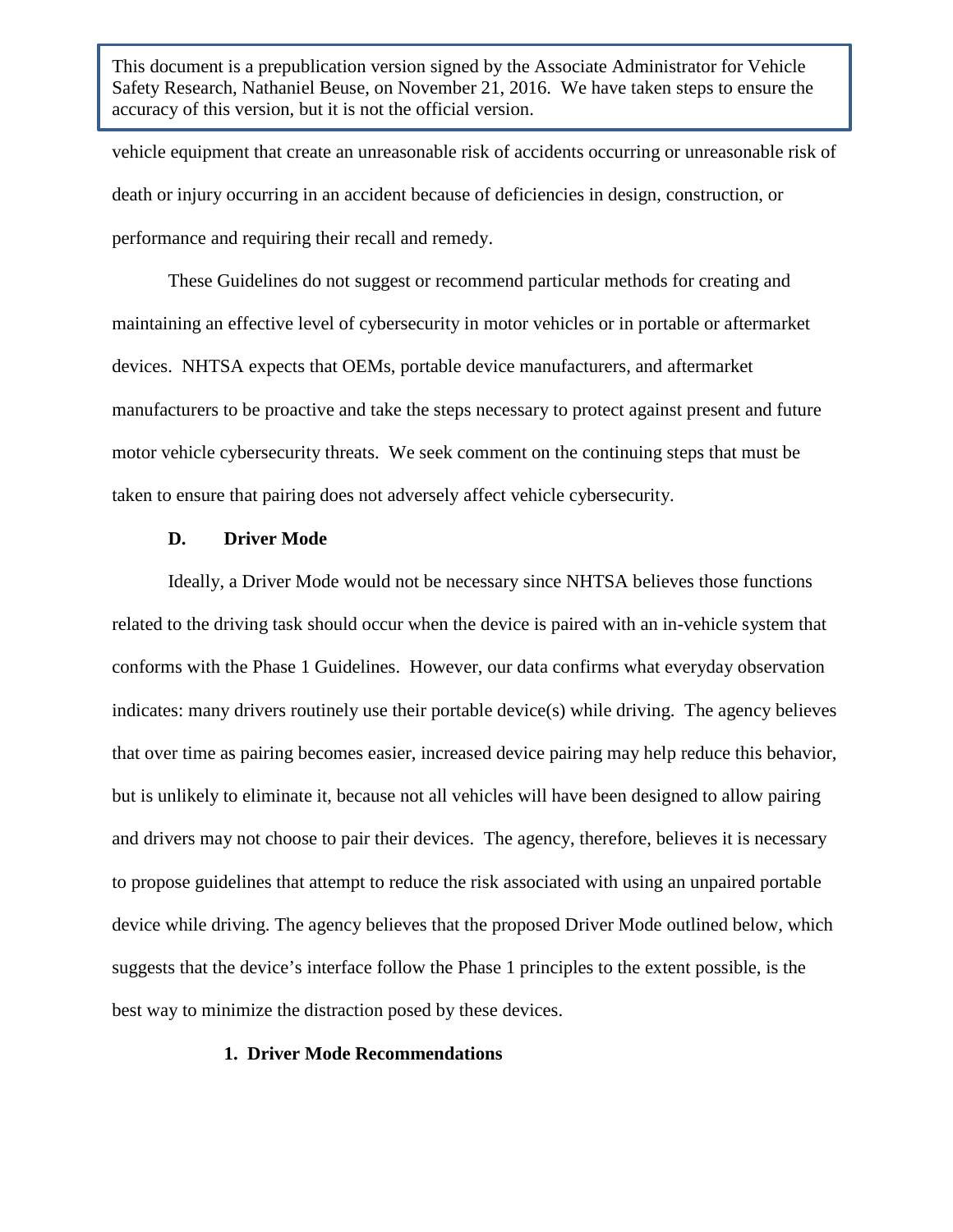Driver Mode is a simplified interface for unpaired devices that conforms to the Phase 1 Guidelines when being used by a person who is driving. When in Driver Mode, the portable device should lock out any visual-manual secondary tasks that do not meet the Phase 1 Guidelines, either because they are per se lockouts or because they do not meet the eye-glancebased task acceptance criteria using a modified version of the Phase 1 task acceptance testing procedures described in Section V of the Phase 2 Guidelines.

The Phase 1 Guidelines specify two different test options for measuring the impact of performing a task on driving safety and acceptance criteria for assessing whether a task interferes enough with driver attention to be unsuitable for performance while driving. Either test may be run to assess conformance with the guidelines. Both of these test methods focus on the amount of visual attention necessary to complete a task because existing research on visual-manual distraction establishes a link between visual attention (eyes off the road) and crash risk.

The first recommended test method measures the amount of time that the driver's eyes are drawn away from the roadway during the performance of the task. The proposed Phase 2 Guidelines, like the Phase 1 Guidelines, recommend that devices be designed so that tasks can be completed by the driver while driving with glances away from the roadway of 2 seconds or less and a cumulative time spent glancing away from the roadway of 12 seconds or less. NHTSA anticipates that stakeholders (e.g., OS developers, portable device developers, and application developers) will work together to ensure that applications and features on portable devices intended for use while driving meet the Phase 2 Guidelines. NHTSA requests comments on how this industry process will develop and function.

The second test method uses a visual occlusion technique, and both the Phase 1 and proposed Phase 2 Guidelines recommend that, when tested with this method, devices be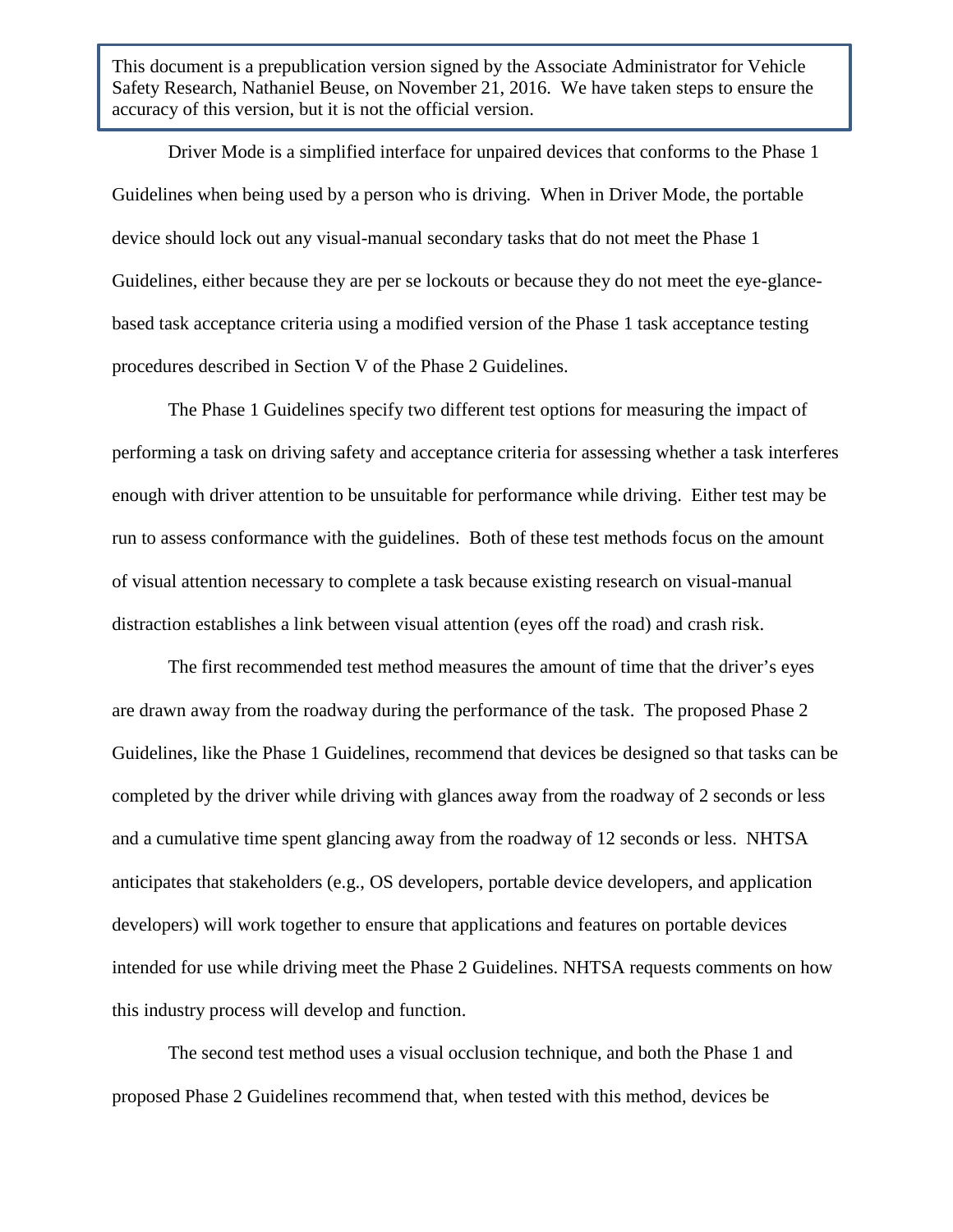designed so that tasks can be completed in a series of 1.5-second glances with a cumulative time of not more than 12 seconds.<sup>[79](#page-62-0)</sup> Both of these tests are part of the Phase 1 NHTSA Guidelines and the Alliance of Automobile Manufacturers (Alliance) guidelines.

Detailed discussions of how these thresholds were developed are contained in the proposed Phase 1 Guidelines notice $80$  and the final Phase 1 Guidelines notice. $81$  In summary, glances away from the forward road scene greater than 2 seconds at a time are associated with an increased risk of a crash or near crash. The total eyes off road time criterion is based on the principle that a visual-manual secondary task performed while driving should not exceed that associated with a baseline reference task (in this case, the manual tuning of a radio). NHTSA selected radio tuning as the reference task<sup>[82](#page-62-3)</sup> and determined that the  $85<sup>th</sup>$  percentile total eyes off road time (TEORT) associated with radio tuning is 12 seconds. Recent testing conducted by the agency to assess the proposed acceptance criteria for both the simulator and occlusion procedures supports the use of 2-second individual glance duration criterion and a12-second TEORT criterion (i.e., a " $2/12$  Rule").<sup>83</sup>

NHTSA has tentatively concluded that because the crash risk associated with distraction caused by vehicle OE interfaces and portable devices is borne out of similar visual-manual interaction between the driver and the device, the Phase 2 Guidelines should apply the Phase 1

<span id="page-62-0"></span> $79$  As explained in detail in the Phase 1 Guidelines notices, the 1.5-shutter open time periods used in the occlusion method correspond to 2 second off-road glances.

<span id="page-62-3"></span><span id="page-62-2"></span>

<span id="page-62-1"></span> $^{80}$  77 FR 11199 (Feb. 24, 2012).<br> $^{81}$  78 FR 24817 (Apr. 26, 2013).<br> $^{81}$  The concept of a reference task and the use of radio tuning originated with the Alliance Guidelines, Driver Focus-Telematics Working Group, "Statement of Principles, Criteria and Verification Procedures on Driver-Interactions with Advanced In-Vehicle Information and Communication Systems," June 26, 2006 version, Alliance of Automobile Manufacturers, Washington, DC<br><sup>83</sup> Ranney, T., Baldwin, S., Smith, L., Martin, J., & Mazzae, E. (2013). *Driver Behavior During Visual-Manual* 

<span id="page-62-4"></span>*Secondary Task Performance: Occlusion Method Versus Simulated Driving* (DOT HS 811 726). Washington, DC: National Highway Traffic Safety Administration.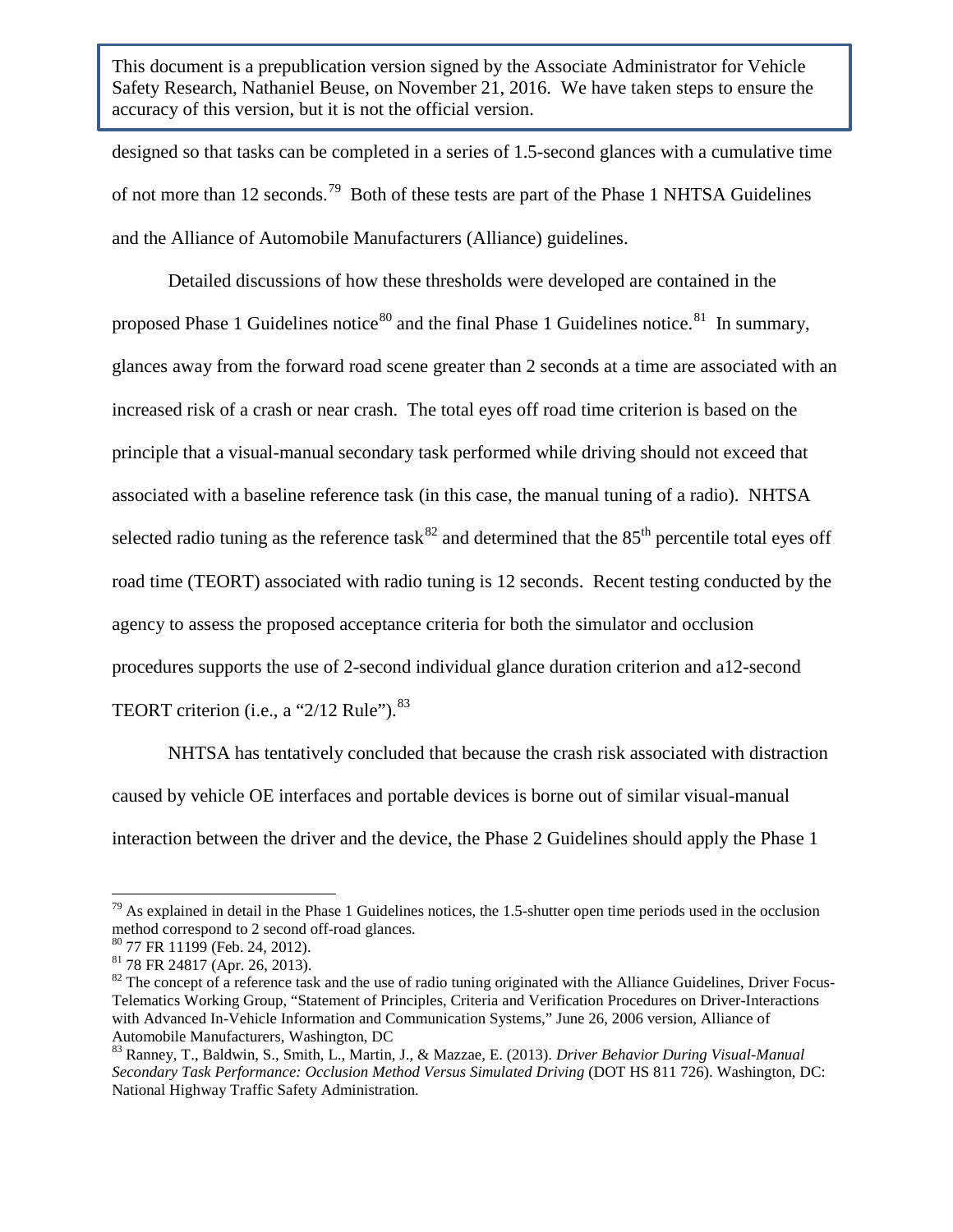Guidelines to the proposed Driver Mode. In other words, because a driver would be diverting his or her attention away from the road to an area within reach and view of the driver compartment, a recommendation for a portable device in Driver Mode should be similar to that of in-vehicle systems.

In addition to the recommendations regarding per se lock outs and the task acceptance criteria, the proposed Phase 2 Guidelines recommend that when in Driver Mode, portable device interfaces conform to the following Phase 1 Guidelines recommendations:

- No Obstruction of View
- Easy to See and Reach
- Sound Level
- Single-Handed Operation
- Interruptibility
- Device Response Time
- Disablement
- Distinguish Tasks of Functions not intended for use while driving
- Device Status

Due to the differences between integrated OE interfaces and portable devices, the proposed Phase 2 Guidelines do not include the Phase 1 recommendations related to maximum downward viewing angle, lateral position of visual displays, and minimum size of displayed text information. These recommendations relate to the placement of the interface or the size of the interface text given that placement. Because the placement of a portable device in a vehicle is determined by the owner or driver of the vehicle rather than the device manufacturer or software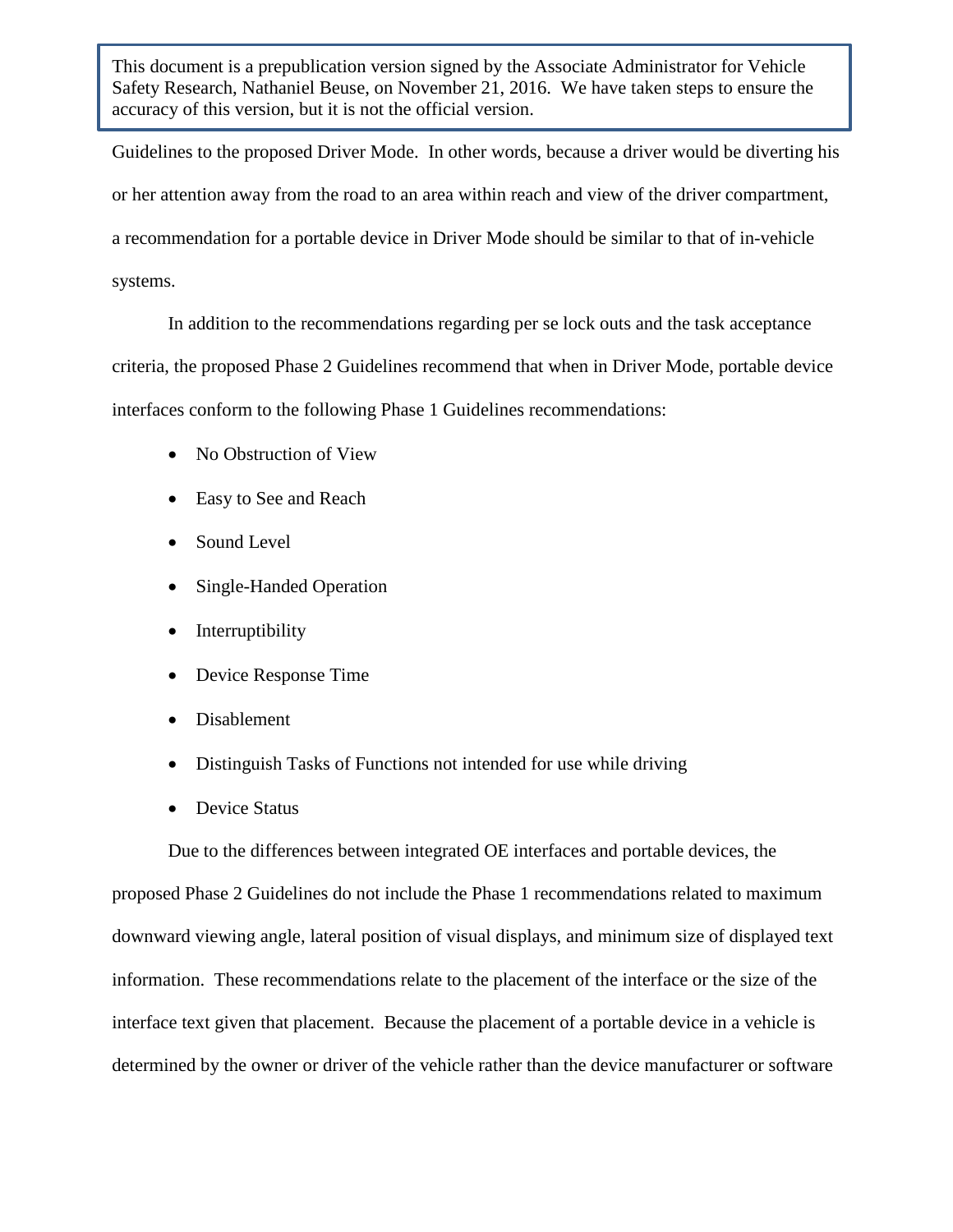designer, the agency has tentatively concluded that, as it cannot know for certain where, how, or if the device will be mounted, these recommendations are not appropriate for portable devices.

Despite this fact, the agency still believes it is necessary to propose a repeatable test that would allow the agency to determine what devices conform with the proposed Driver Mode. Such a test, even if it does not reflect how all drivers use portable devices in all circumstances, would, nevertheless, provide the agency with a benchmark to measure conformance across a wide variety of different devices. The agency proposes that manufacturers test unpaired portable devices, including those in Driver Mode, in a location within a vehicle that, to the greatest extent possible, conforms to the recommendations enumerated in Phase 1 (i.e. no obstruction of view, easy to see and reach) and do not result in the portable device interfering with airbag deployment zones or safe operation of the vehicle controls. The agency believes that this is a repeatable means to address Driver Mode conformance, which may be representative of how the device may be mounted in the vehicle by a driver. The agency acknowledges that some drivers may not mount their portable device and, instead use it while holding it in their hand. However, the agency does not believe it is possible or desirable to create a repeatable test based on in-hand use.

The agency requests comments on differences between vehicle OE interfaces and portable devices. Specifically, NHTSA would like to know what, if any testing methods, stakeholders currently use (or suggest using) to address the varying placements of a portable device inside an automobile.

The Phase 1 Guidelines per se lock outs include activities that are discouraged by public policy and, in some instances, prohibited by Federal regulation or State law (e.g., entering or displaying text messages), and activities identified in industry driver distraction guidelines that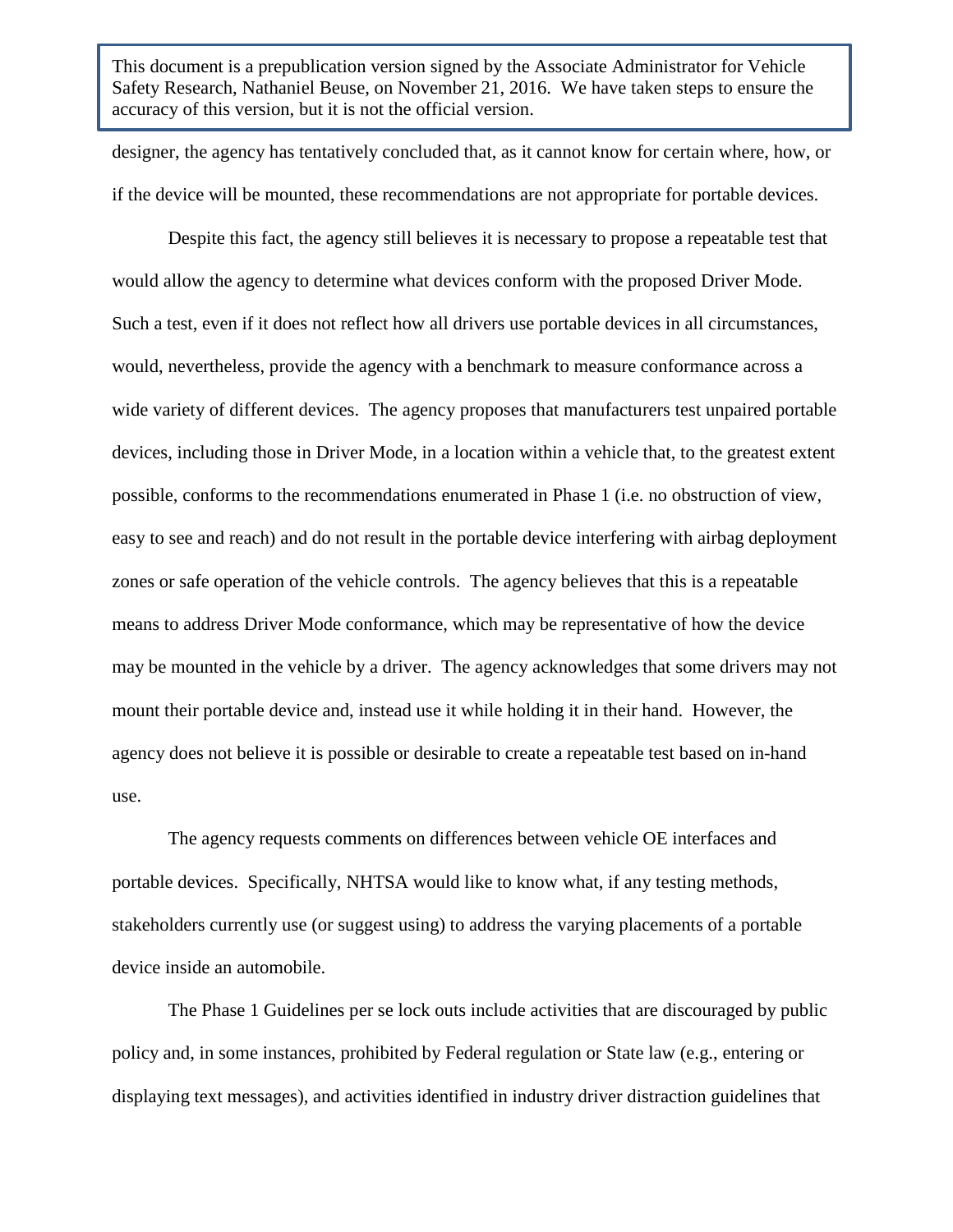NHTSA agrees are likely to distract drivers significantly (e.g., automatically scrolling text). The per se lock outs also address activities that are extremely likely to be distracting due to their very purpose of attracting visual attention, but whose obvious potential for distraction cannot be measured using a task timing system because the activity could continue indefinitely (e.g., displaying video or certain images). Below is a detailed description of the per se lock outs taken from the Phase 1 Guidelines<sup>84</sup>:

- Device functions and tasks not intended to be used by a driver while driving.
- Manual Text Entry. Manual text entry by the driver for the purpose of text-based messaging, other communication, or internet browsing.
- Displaying Video. Displaying (or permitting the display of) video including, but not limited to, video-based entertainment and video-based communications including video phoning and videoconferencing.
	- Exceptions:  $85$ 
		- Map displays. The visual presentation of dynamic map and/or location information in a two-dimensional format, with or without perspective, for the purpose of providing navigational information or driving directions when requested by the driver (assuming the presentation of this information conforms to all other recommendations of these Guidelines). However, the display of informational detail not critical

<span id="page-65-0"></span><sup>&</sup>lt;sup>84</sup> 78 FR 24817 (Apr. 26, 2013), available at https://www.federalregister.gov/articles/2013/04/26/2013-09883/visual-<br>manual-nhtsa-driver-distraction-guidelines-for-in-vehicle-electronic-devices (last accessed on 10/4/16).

<span id="page-65-1"></span> $\frac{85}{16}$  $\frac{85}{16}$  $\frac{85}{16}$  Certain exceptions to the video per se lock out are not listed here because it is unlikely that a portable or aftermarket device's interface would include that type of functionality (e.g., rearview images used to aid the driver performing a maneuver in which the vehicle's transmission is in reverse gear). However, all of the display of video per se lock out exceptions listed in the Phase 1 Guidelines would also be applicable to portable and aftermarket devices.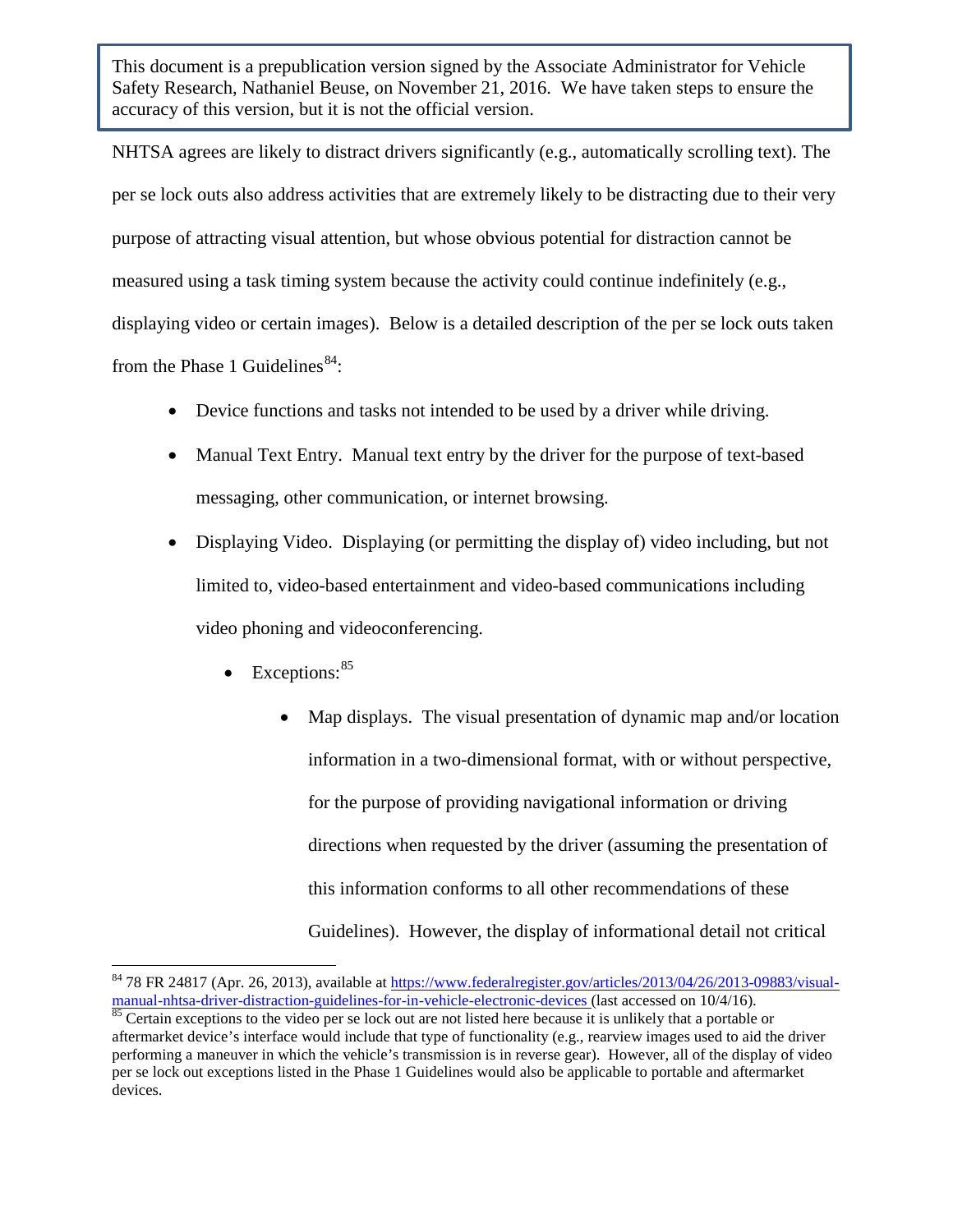> to navigation, such as photorealistic images, satellite images, or threedimensional images is not recommended.

- Displaying Images. Displaying (or permitting the display of) non-video graphical or photographic images.
	- Exceptions:
		- Displaying driving-related images including maps (assuming the presentation of this information conforms to all other recommendations of these Guidelines). However, the display of map informational detail not critical to navigation, such as photorealistic images, satellite images, or three-dimensional images is not recommended.
		- Static graphical and photographic images displayed for the purpose of aiding a driver to efficiently make a selection in the context of a nondriving-related task (e.g., music) is acceptable if the image automatically extinguishes from the display upon completion of the task. If appropriate, these images may be presented along with short text descriptions that conform to these Guidelines.
		- Internationally standardized symbols and icons, as well as Trademark™ and Registered® symbols, are not considered static graphical or photographic images.
- Automatically Scrolling Text. The display of scrolling (either horizontally or vertically) text that is moving at a pace not controlled by the driver.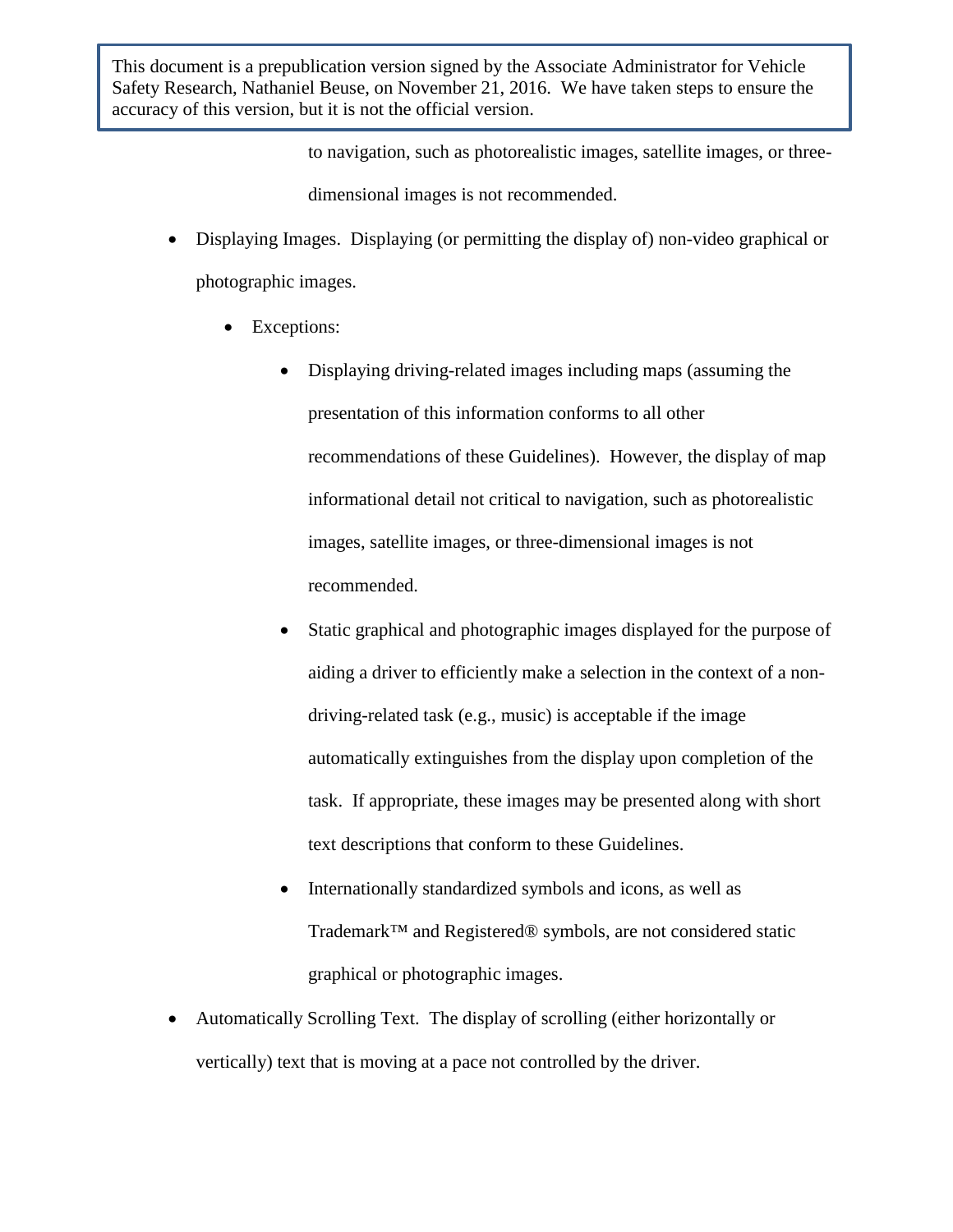- Displaying Text to Be Read. The visual presentation of the following types of nondriving-related task textual information:
	- Books
	- Periodical publications (including newspapers, magazines, articles)
	- Web page content
	- Social media content
	- Text-based advertising and marketing
	- Text-based messages (see definition) and correspondence
	- Exception:
		- The visual presentation of limited amounts of other types of text during a testable task is acceptable. The maximum amount of text that should be visually presented during a single testable task is determined by the eye-glance-based acceptance tests.

The agency requests comment on the applicability of the Phase 1 per se lock outs to portable devices. Are additional exceptions needed for certain portable device tasks? Are there additional portable device tasks that should be included in the per se lock outs if the device has a Phase 1 Guidelines-conforming Driver Mode interface?

# **2. Driver Mode Activation**

The Phase 2 Guidelines' proposed recommendations regarding the activation of the Driver Mode would differ significantly from the Phase 1 Guideline's recommendations in terms of when OE in-vehicle devices should lock out certain tasks and meet certain other device recommendations.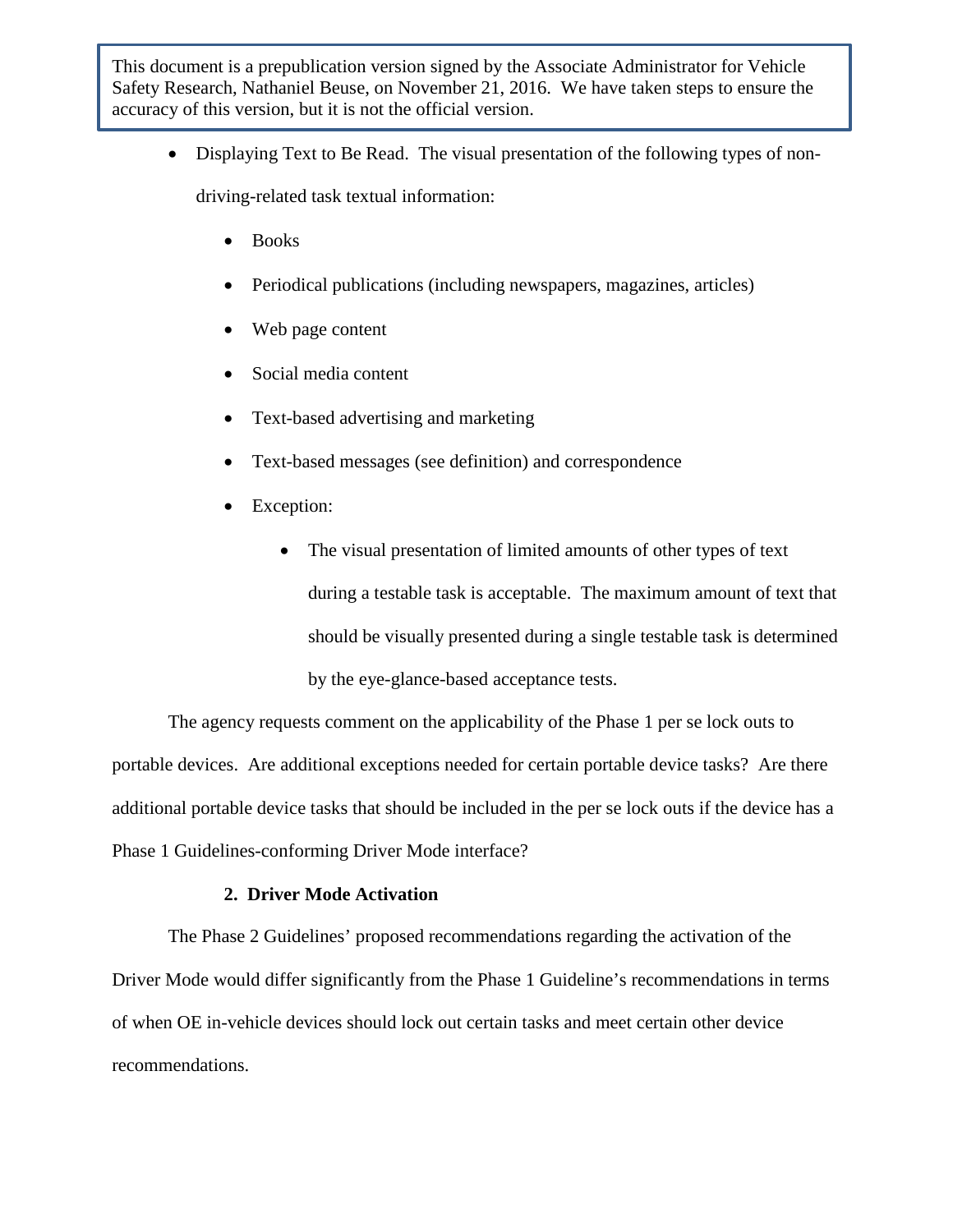In particular, the Phase 1 Guidelines recommend that OE in-vehicle devices should lock out certain tasks from performance by the driver while "driving." "Driving" is defined as whenever a vehicle's means of propulsion is activated unless the vehicle's transmission is in the "Park" position or, for manual transmission vehicles, the vehicle's transmission is in the "neutral" position, the parking brake is engaged, and the vehicle's speed is less than 5 mph.

This definition was based on definitions used in various statutes, regulations, and Executive Orders related to distracted driving,<sup>[86](#page-68-0)</sup> which defined driving as operating a vehicle on an active roadway with the motor running, including while temporarily stationary because of traffic, traffic control devices, etc. The agency was also concerned that limiting "driving" to when a vehicle is traveling above a certain speed could result in drivers performing distracting tasks at low speeds, creating an increased risk of a crash at signal- or sign-controlled intersections and in traffic. Accordingly, by using existing definitions as a foundation, the agency developed a definition that is based on information known to, or able to be detected by vehicle systems: transmission position, vehicle speed, and the status of the parking brake.

In analyzing how to apply the Phase 1 Guidelines to portable and aftermarket devices, the agency has determined activation of Driver Mode is dependent upon the technologies and features present, as well as the level of communication between a portable/aftermarket device and a vehicle. Based on these considerations, the agency has developed two alternative methods for activating Driver Mode.

The first option, and the one encouraged by the agency, is automatic activation, meaning that Driver Mode automatically engages within a reasonable period of time when the portable

<span id="page-68-0"></span> $86$  23 U.S.C. 405(e)(9)(A); 49 CFR 392.80, Executive Order 13513, "Federal Leadership on Reducing Text Messaging While Driving," October 1, 2009; MAP-21 Public Law 112–114, 126 Stat. 405 (July 6, 2012).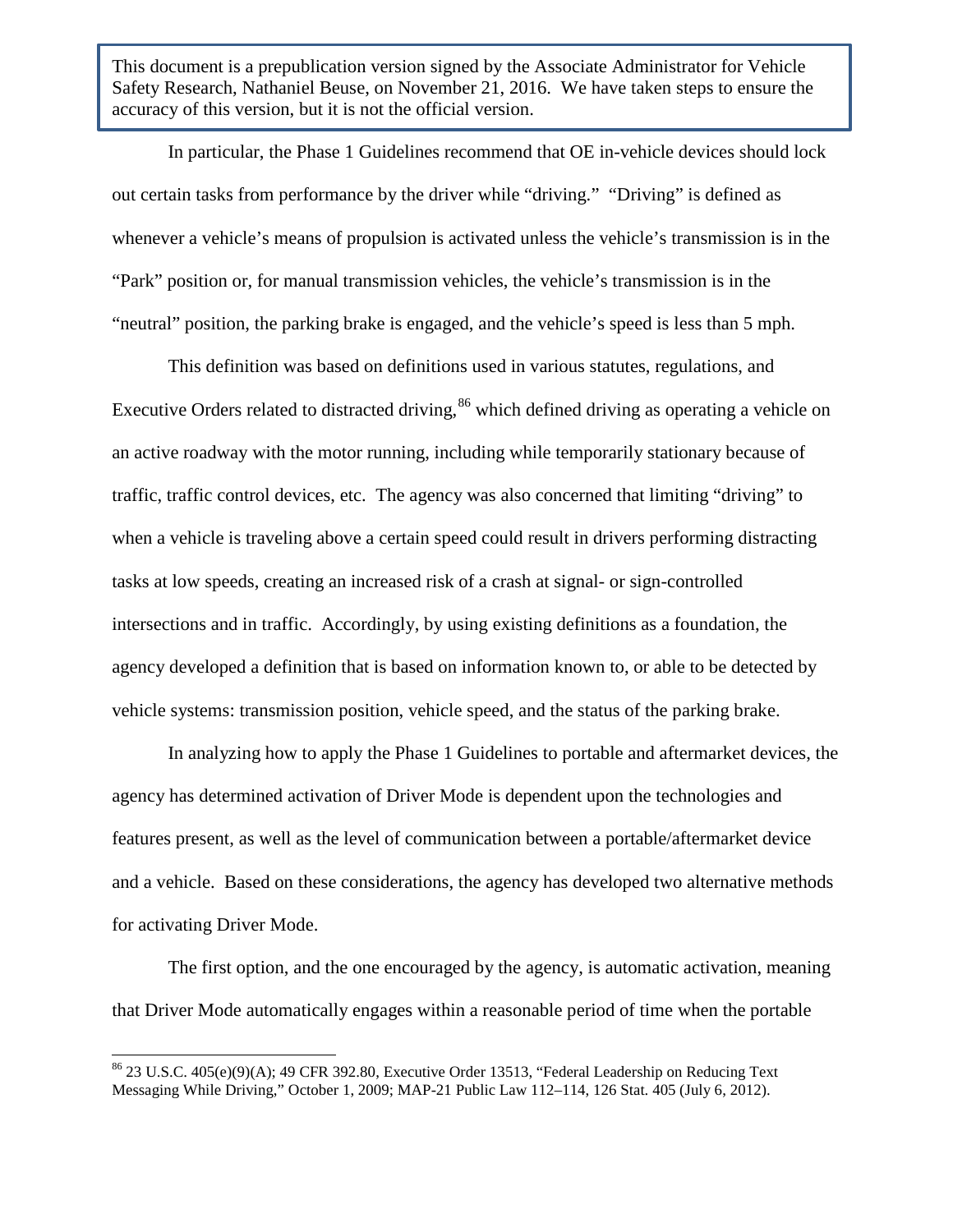device by itself or in conjunction with the vehicle distinguishes that it is being used by a driver while driving. If desired, the user would have the ability to deactivate or opt-out of automatic engagement of Driver Mode. Like the "driving" condition described in the Phase 1 Guidelines, this definition is based on information (e.g., vehicle speed) that can be determined by the portable device if it has the appropriate sensors like GPS to measure the speed of the motor vehicle, or if the information is transmitted from the vehicle to the portable device. The Phase 1 definition of driving may be suitable if the automatic distinction technology can also access speed or transmission state information directly from the vehicle. Examples of automatic distinction technologies that had direct connection to the vehicle, and therefore could have access to vehicle speed or transmission state, were presented at NHTSA's Phase 2 Public Meeting.<sup>[87](#page-69-0)</sup> The agency requests comment on whether the final guidelines should include specific triggering factors or a specific timeframe for Driver Mode to automatically activate, such as the vehicle speed (e.g., a speed that can reasonably be attributed to a motor vehicle as opposed to nonmotorized transportation) at which an automatic activation would engage, as well as other potential triggering factors. Additionally, NHTSA requests comment on the 5 mph speed threshold applicable to the definition of "driving" for vehicles without a "Park" position (e.g. manual transmission vehicles).

The agency recognizes that automatic activation technologies are still in the process of being refined, and, without the ability to reliably detect whether the device user is the driver or a passenger, may be overly annoying to device users. Accordingly, the agency is proposing a second option, voluntary activation, meaning that the Driver Mode is activated in a simple

<span id="page-69-0"></span><sup>87</sup> Docket No. NHTSA-2013-0137, "Driver Distraction Guidelines (Phase 2) for Portable and After-Market Devices Public Meeting Agenda and Presentations" ID: NHTSA-2013-0137-0004. Available at <http://www.regulations.gov/#!docketDetail;D=NHTSA-2013-0137> (last accessed on 10/4/16).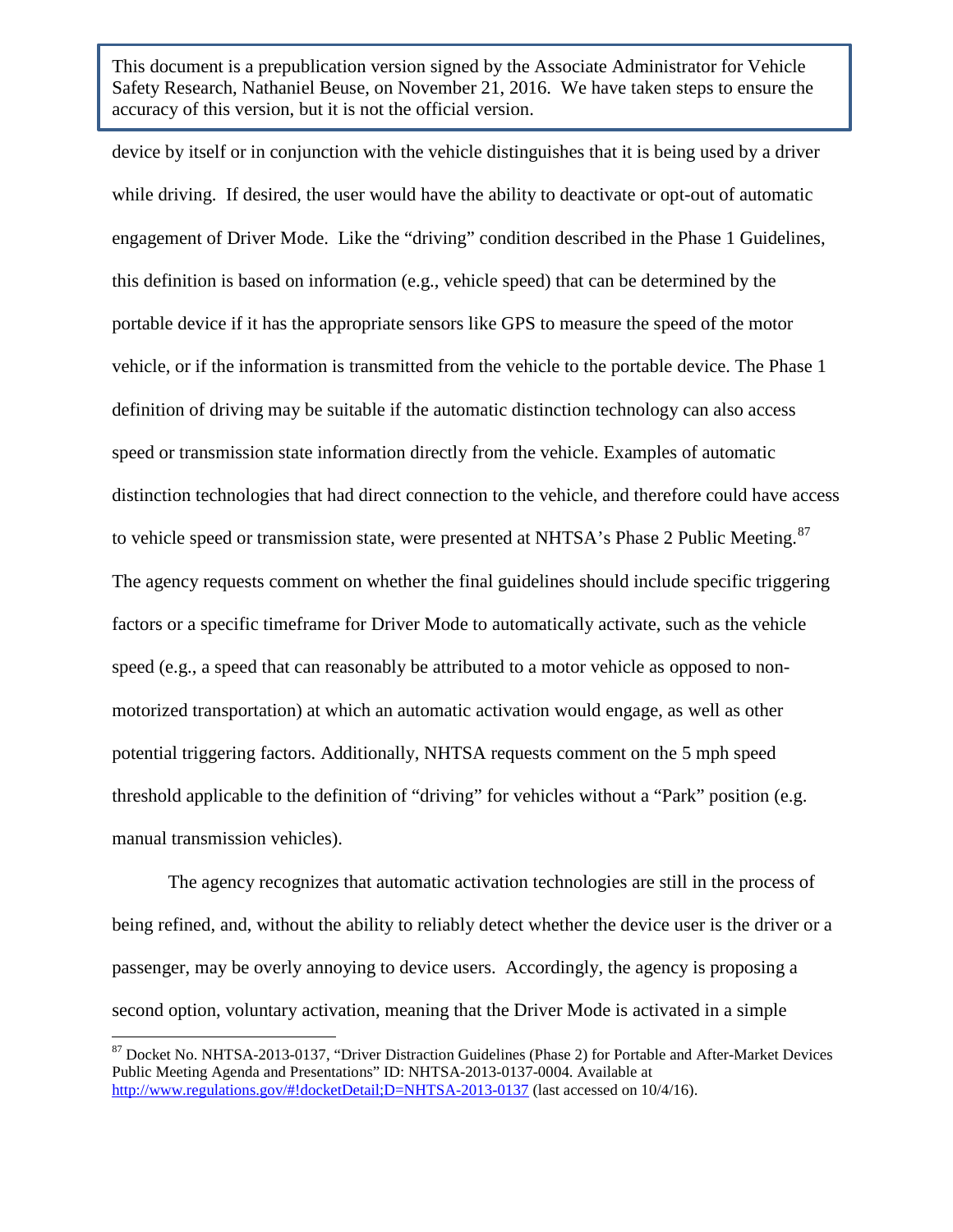manner by the user. In other words, under this option, Driver Mode is manually activated by the driver rather than automatically. The agency expects technologies that support automatic Driver Mode activation to be implemented as soon as practicable. In order to provide flexibility, NHTSA has not included any additional specific recommendations on how activation of Driver Mode should be designed. The agency requests comment on whether additional specification should be included in the final guidelines.

Recognizing that some drivers may choose not to activate Driver Mode, and accordingly, not reduce the distraction potential of the portable device, the agency foresees driver-initiated activation being a temporary option in the Phase 2 Guidelines until driver-passenger distinction technology is more developed and widely available. The agency expects such technology to be implemented as soon as practicable. The agency recognizes the inherent limitations of a driveractivated Driver Mode and seeks comment on alternative approaches to Driver Mode activation as a temporary option until driver-passenger distinction technology is implemented.

#### **E. Aftermarket Devices**

The US DOT's Blueprint for ending Distracted Driving specified that aftermarket electronic devices would be addressed in NHTSA's Phase 2 Guidelines. In line with the Blueprint, the Phase 2 Guidelines propose to make recommendations for aftermarket devices. Tentatively, the agency concludes that recommendations applicable to OE manufacturers in the Phase 1 Guidelines shall be recommendations to aftermarket electronic device manufacturers.

Aftermarket devices include communication, entertainment, or navigation devices that are designed to be or would be reasonably expected to be installed or integrated after the vehicle is manufactured, are often incorporated into existing OE slots in the dashboard or are permanently affixed to the top surface of the dashboard. Examples of aftermarket devices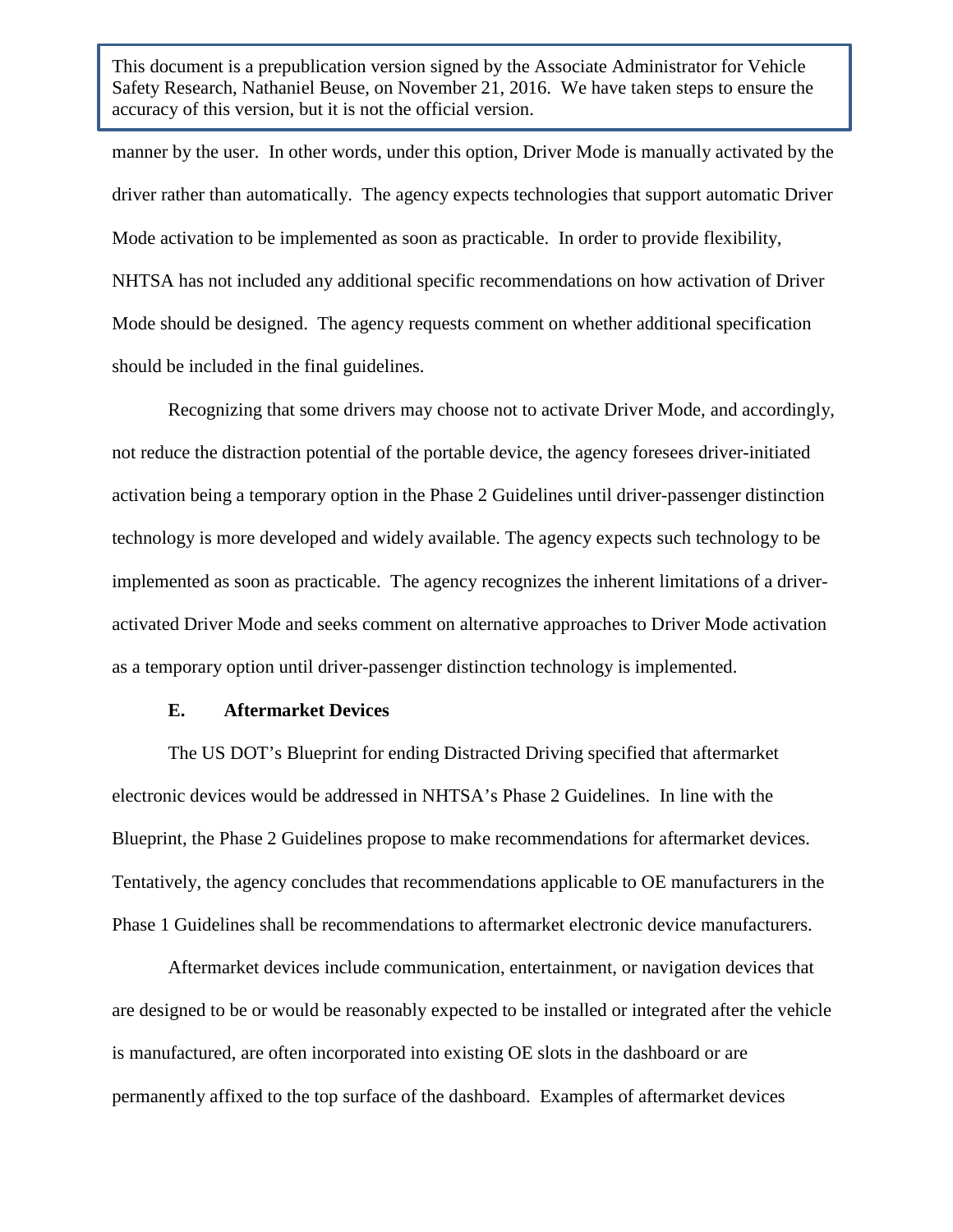include in-dash car stereos/receivers and in-dash navigation devices. While aftermarket devices are addressed in the same guideline document as portable devices, there are notable differences between portable and aftermarket devices. As aftermarket devices are typically hardwired into a vehicle, they are not likely to be moved in and out of a vehicle like portable devices. Additionally, because there is a physical link between an aftermarket device and the vehicle, there is no need for any pairing recommendation, as the vehicle and aftermarket device are linked by virtue of installation.

With regard to placement within the vehicle, the installation location of an aftermarket device is likely to be either on the dashboard or in a vacated spot in the dash previously occupied by an OE interface. NHTSA has tentatively concluded that because the crash risk associated with distraction caused by OE interfaces and aftermarket devices is borne out of similar visualmanual interaction from the same location in a vehicle, the Phase 2 Guidelines should apply the Phase 1 guidelines to aftermarket devices. In many cases, aftermarket devices serve as replacement devices for vehicle OE systems, replacing the function of OE units while occupying the same location within a vehicle. NHTSA is seeking comment on this approach.

### **IV. Expected Effects of the Phase 2 Guidelines**

NHTSA's overall expectation for the Phase 2 Distraction Guidelines is to provide a safety framework for developers of portable and aftermarket electronic devices and applications to use when developing their systems that will reduce driver distraction through two specific technological means. First, NHTSA envisions easy pairing solutions for users of portable devices in their vehicles that will result in accelerated growth and acceptance of pairing, leading to pairing implementations throughout entire vehicle lineups and trim levels. Pairing solutions should become seamless, thereby fostering highly efficient interactions between the drivers,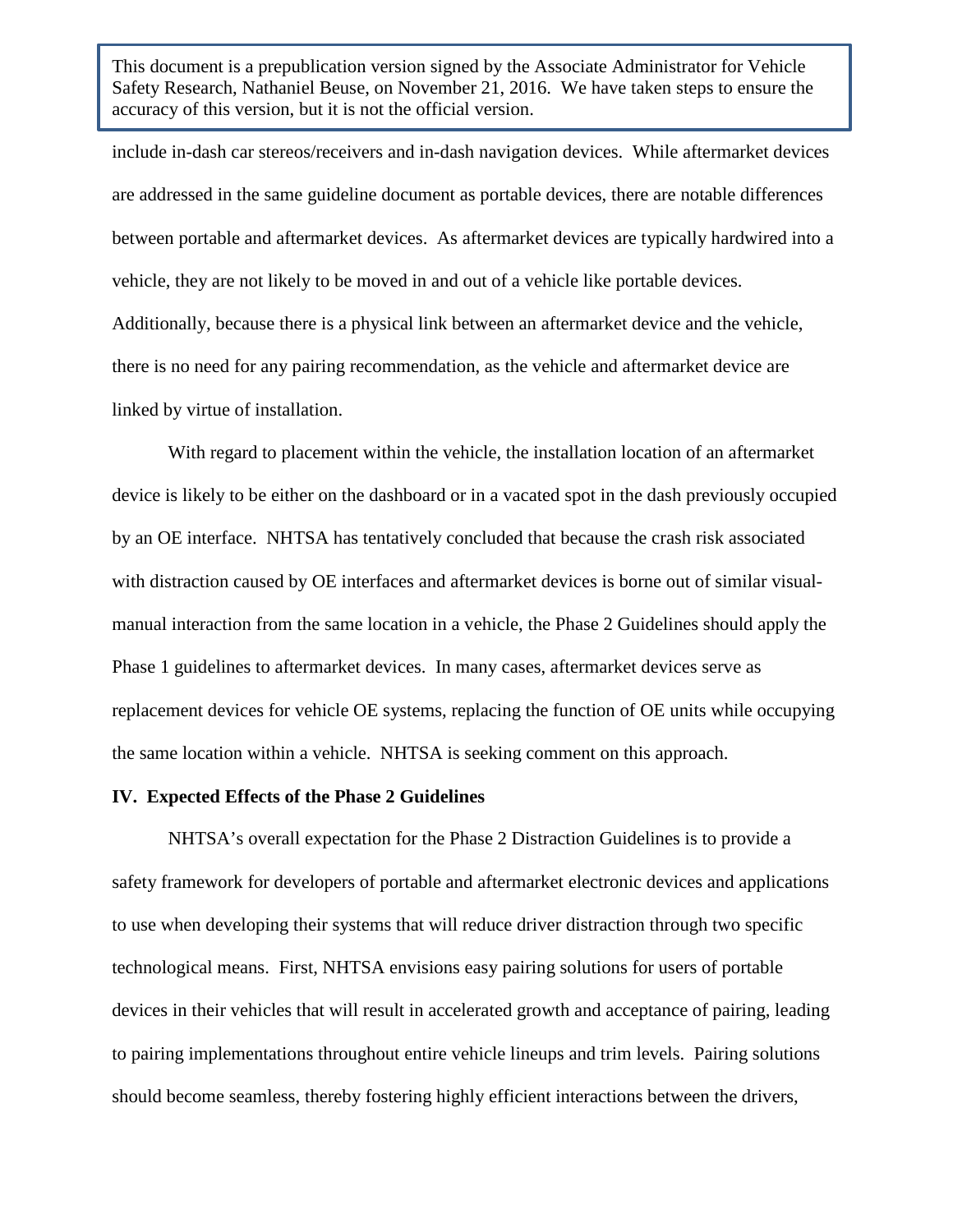portable devices, and in-vehicle electronics systems. Second, NHTSA expects these guidelines will encourage the further growth and innovation of automatic driver distinction technologies that will enable more practical and pervasive Driver Mode implementations for portable devices in unpaired scenarios. The development of automatic driver distinction technologies and consequently Driver Mode interfaces should result in reduced distraction when used by drivers while driving. Again, the agency's goal is that information available to the driver inside the vehicle will not cause an unsafe level of distraction to the driver (either by functions being locked out or conforming to the applicable Phase 1 Guidelines' 2/12 performance criteria).

In addition, NHTSA expects that through these guidelines, automotive OEMs, application developers, portable and aftermarket device manufacturers, operating system providers, wireless carriers, and all involved stakeholders will jointly work together with the primary goal of reducing fatalities, injuries, and crashes attributable to the use of portable and aftermarket devices by drivers. NHTSA expects that the proposed guidelines will serve as a framework for stakeholders to continue developing a variety of technologies and designs that reduce visual-manual distraction while driving. Ultimately, these proposed Guidelines will raise awareness of driver distraction and elevate vehicle safety to a top priority within the product development processes for these wide-ranging organizations.

#### **A. Estimated Time for Conformance**

NHTSA wants to make it absolutely clear that since its Driver Distraction Guidelines are voluntary and non-binding, they do not have a "lead time" in the same way that a FMVSS or other regulation has a lead time. Portable and aftermarket device manufacturers, application developers, and vehicle manufacturers are not required to meet the NHTSA Guidelines.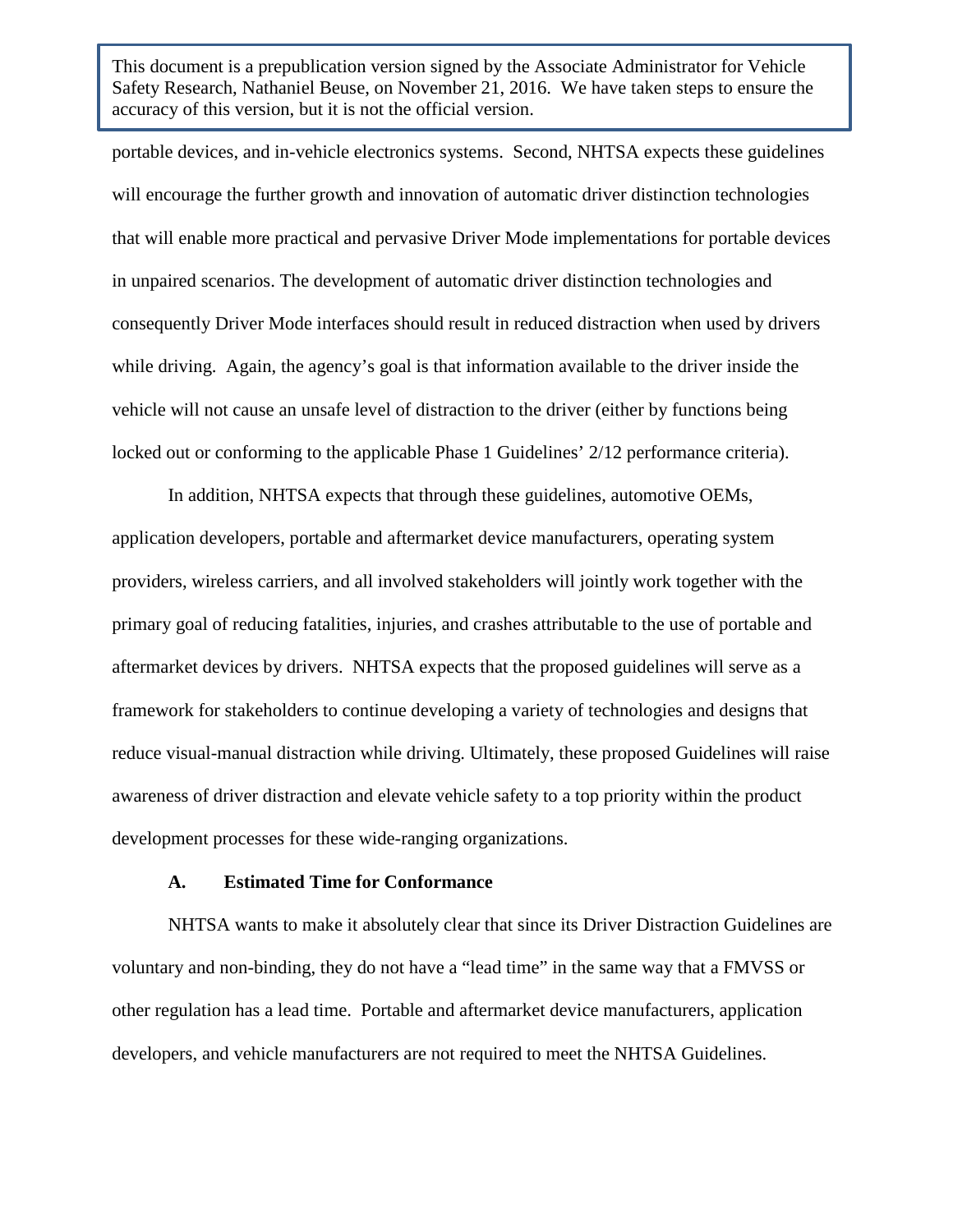NHTSA stated that it anticipated vehicle manufacturers would incorporate Phase 1 conformance into their normally scheduled production cycles, and therefore NHTSA anticipates seeing production vehicles that conform to Phase 1 Guidelines no sooner than three years from the publication of Phase 1. NHTSA recognizes that the production cycles for portable devices are dramatically shorter than for vehicles; therefore NHTSA seeks comment on reasonable conformance testing timing for Phase 2. We believe 16 months is appropriate given the speed at which technology changes and the time needed to benchmark product against the final guidelines. We understand that a portable device's ability to pair with a vehicle inherently requires some coordination with vehicle OEMs. We request comment on the appropriateness of this timeframe.

The agency also notes that the Guidelines are just one of many efforts by both government and industry to address the distracted driving problem. The NHTSA Distraction Plan<sup>[88](#page-73-0)</sup> describes the Agency's comprehensive approach to the distraction problem. NHTSA has approached the driver distraction problem from multiple fronts, from a better understanding of the issue of distraction by improving the quality of data on the incidence, prevalence, and crash risk from distraction, to public service messages (e.g., "One text or call could wreck it all"), to working with states on enforcement programs and improving laws, to producing the Distraction Guidelines. Industry has also worked hard to promote anti-driver-distraction awareness and message campaigns, as well as working toward guidance and tools for less distracting devices and built-in user interfaces. NHTSA's Guidelines are an important complementary effort against driver distraction.

<span id="page-73-0"></span><sup>88</sup> NHTSA. (2010). *Overview of the National Highway Traffic Safety Administration's Driver Distraction Program*,(DOT HS 811 299). Available at [http://www.nhtsa.gov/staticfiles/nti/distracted\\_driving/pdf/811299.pdf](http://www.nhtsa.gov/staticfiles/nti/distracted_driving/pdf/811299.pdf) (last accessed on 10/4/16).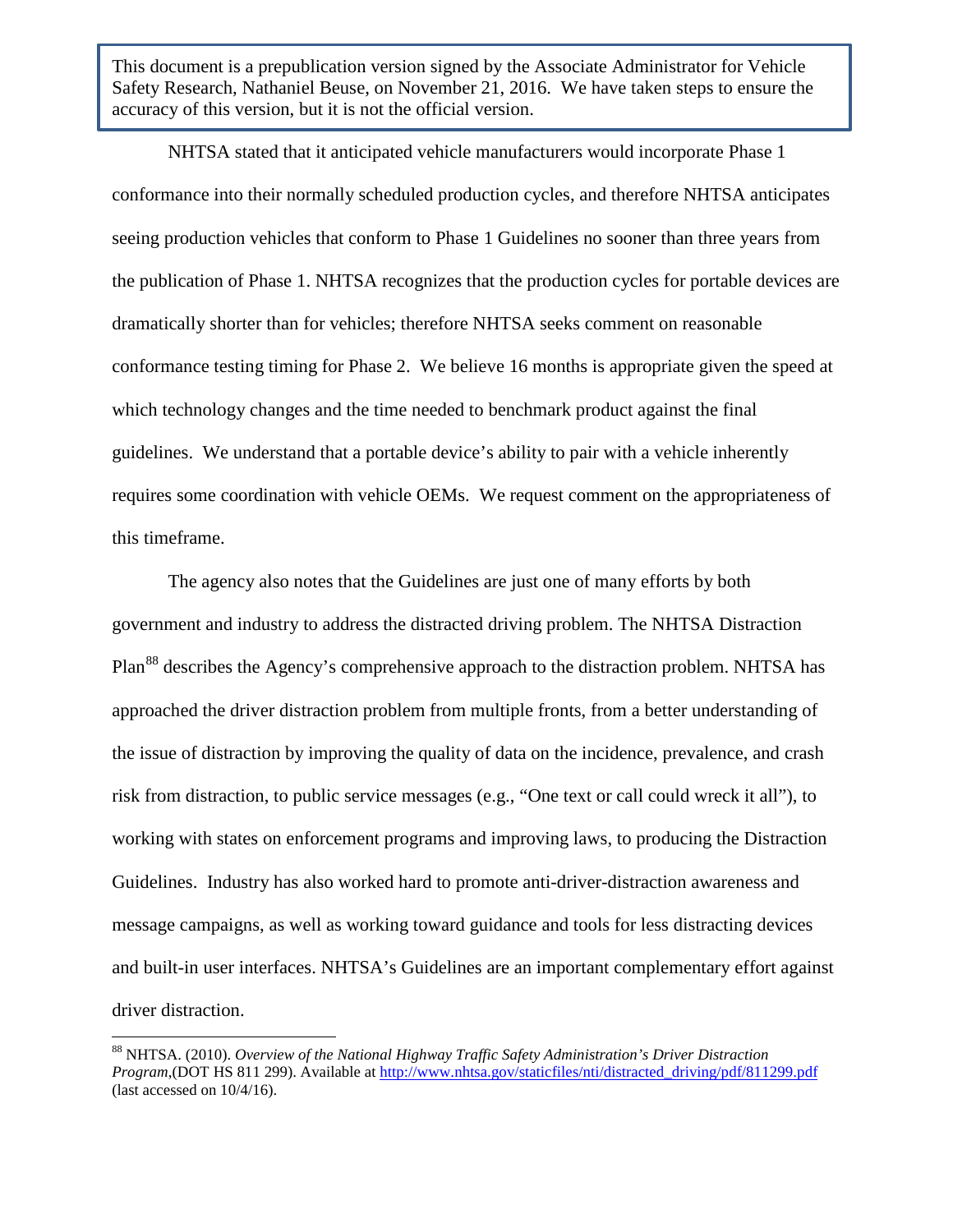# **B. NHTSA Monitoring of Portable and Aftermarket Device Conformance with**

# **the Guidelines**

NHTSA's Office of Vehicle Safety Research intends to perform future monitoring to assess conformance to our Driver Distraction Guidelines. Whereas the details of this monitoring have yet to be determined, we plan to test actual production vehicles, and production portable and aftermarket devices. Vehicles, portable and aftermarket devices, and applications will be selected for such monitoring so that they represent a representative portion of makes and models available for public consumption. NHTSA envisions that these test results would be made available to the public.

# **V. Authority to Issue the Phase 2 Guidelines**

The agency's authority to issue the voluntary, non-binding<sup>[89](#page-74-0)</sup> Phase 2 Guidelines is clear under both the Highway Safety Act and the Vehicle Safety Act.<sup>[90](#page-74-1)</sup> NHTSA's statutory mandate is to reduce traffic accidents and deaths and injuries resulting from traffic accidents.<sup>91</sup> To carry out this mandate, NHTSA is authorized to conduct and act on both behavioral safety and vehicle safety research. Congress directed the Secretary of Transportation, through amendments to the Highway Safety Act, to *assist and cooperate with private industry* (among others) to increase

<span id="page-74-0"></span><sup>89</sup> *See* Fixing America's Surface Transportation Act, Pub. L. No. 114-94, § 24406 (2015) ("No guidelines issued by the Secretary with respect to motor vehicle safety shall confer any rights on any person, State, or locality, nor shall operate to bind the Secretary or any person to the approach recommended in such guidelines").

<span id="page-74-2"></span><span id="page-74-1"></span> $90$  We note that questions have been raised by, among others, CTA and CTIA concerning NHTSA's authority to regulate portable devices and applications. Although not at issue in these voluntary guidelines, the agency points out that it has such authority to the extent these technologies function as "motor vehicle equipment" as defined by the Vehicle Safety Act. That said, NHTSA does not have any current plans to develop such regulations and, as we explain throughout, the guidelines proposed today are not regulations, but are rather voluntary and non-binding.  $91\overline{49}$  U.S.C. § 30101 ("The purpose of this chapter is to reduce traffic accidents and deaths and injuries resulting from traffic accidents. Therefore it is necessary-- (1) to prescribe motor vehicle safety standards for motor vehicles and motor vehicle equipment in interstate commerce; and (2) to carry out needed safety research and development."). Delegated to NHTSA at 49 CFR 1.95.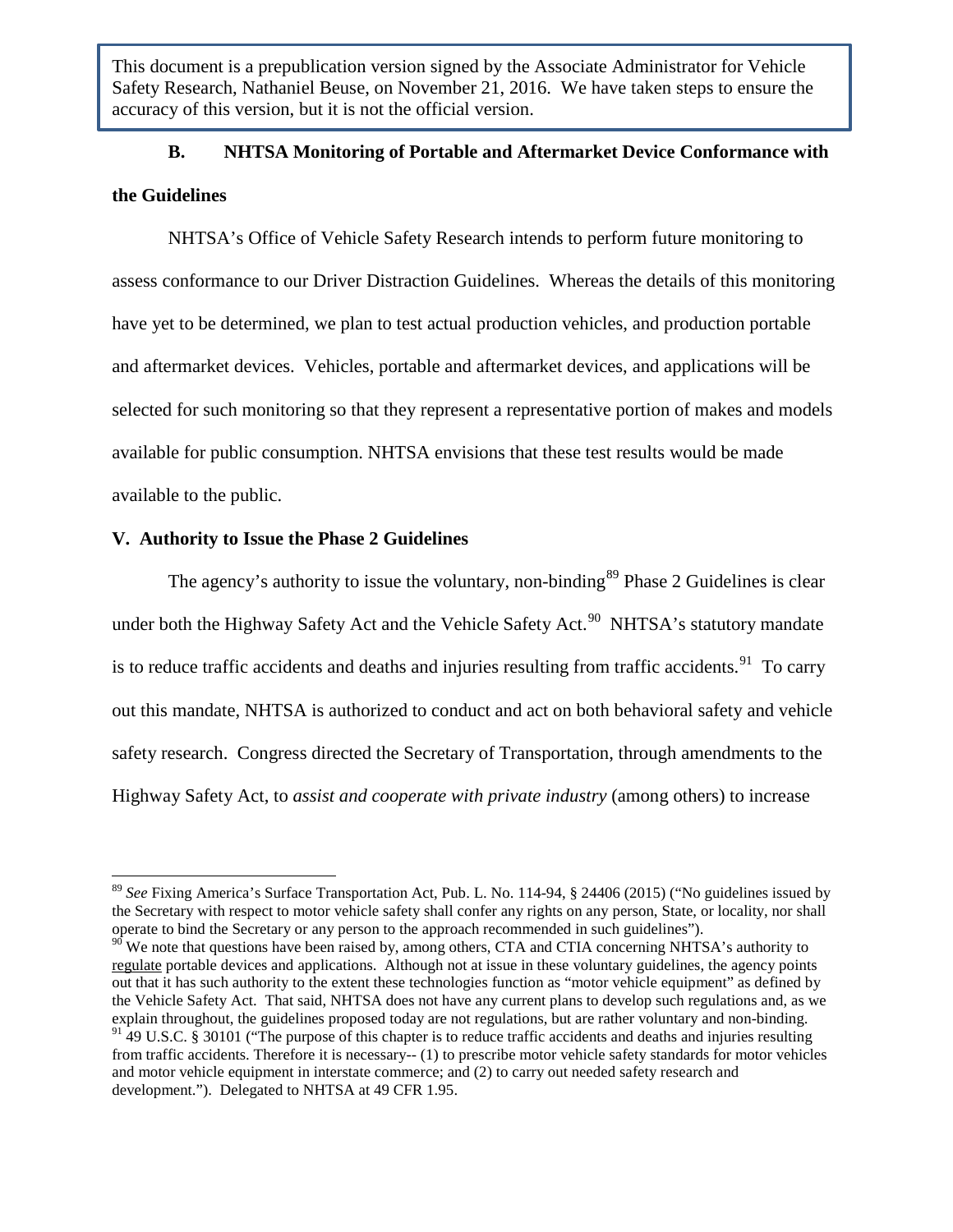highway safety.<sup>92</sup> Additionally, the Vehicle Safety Act states NHTSA "shall conduct research, development, and testing on any area or aspect of motor vehicle safety necessary to carry out this chapter."<sup>[93](#page-75-1)</sup> More specifically, NHTSA "shall . . . conduct motor vehicle safety research, development, and testing programs and activities, including activities related to new and emerging technologies that impact or may impact motor vehicle safety."<sup>94</sup>

By issuing these Guidelines, NHTSA seeks to fulfill its duties under both the Highway Safety Act and the Vehicle Safety Act. The foundation for these Guidelines is the agency research on distraction caused by portable and aftermarket devices, and our evaluation of research from other experts. The agency believes that today's guidelines are an effective way of expressing NHTSA's research conclusions. Encapsulating and publishing research results in the form of recommendations, best practices, or guidelines is not novel for this agency.<sup>95</sup> Further, these Guidelines are a way for NHTSA to provide private industry with assistance on practical ways of applying the existing research to their portable application/device designs so as to encourage their customers to use these devices and applications appropriately when in the motor vehicle. Moreover, by releasing these guidelines for public comment, we are cooperating with private industry and other members of the public toward increasing highway safety in this important area.

<span id="page-75-0"></span> $92$  23 U.S.C. § 401. Delegated to NHTSA at 49 CFR 1.95.

<span id="page-75-1"></span><sup>93</sup> 49 U.S.C. § 30181. Delegated to NHTSA at 49 CFR 1.95.

<span id="page-75-2"></span><sup>&</sup>lt;sup>94</sup> 49 U.S.C. § 30182 ("Powers and duties"). Sections 30181-30182 were added to the Safety Act by the Moving Ahead for Progress in the 21st Century Act (MAP-21), Pub. L. No. 112-141, § 31204 (2012). Prior to this, the Safety Act provisions authorizing NHTSA's motor vehicle safety research and development were contained in § 30168. MAP-21 deleted § 30168 as redundant material. *See* MAP-21 § 31204. Delegated to NHTSA at 49 CFR 1.95.

<span id="page-75-3"></span><sup>95</sup> *See, e.g.*, Effectiveness and Acceptance of Enhanced Seat Belt Reminder Systems: Characteristics of Optimal Reminder Systems Final Report, DOT HS 811 097, § 5.4 ("Recommended System Characteristics") (2009).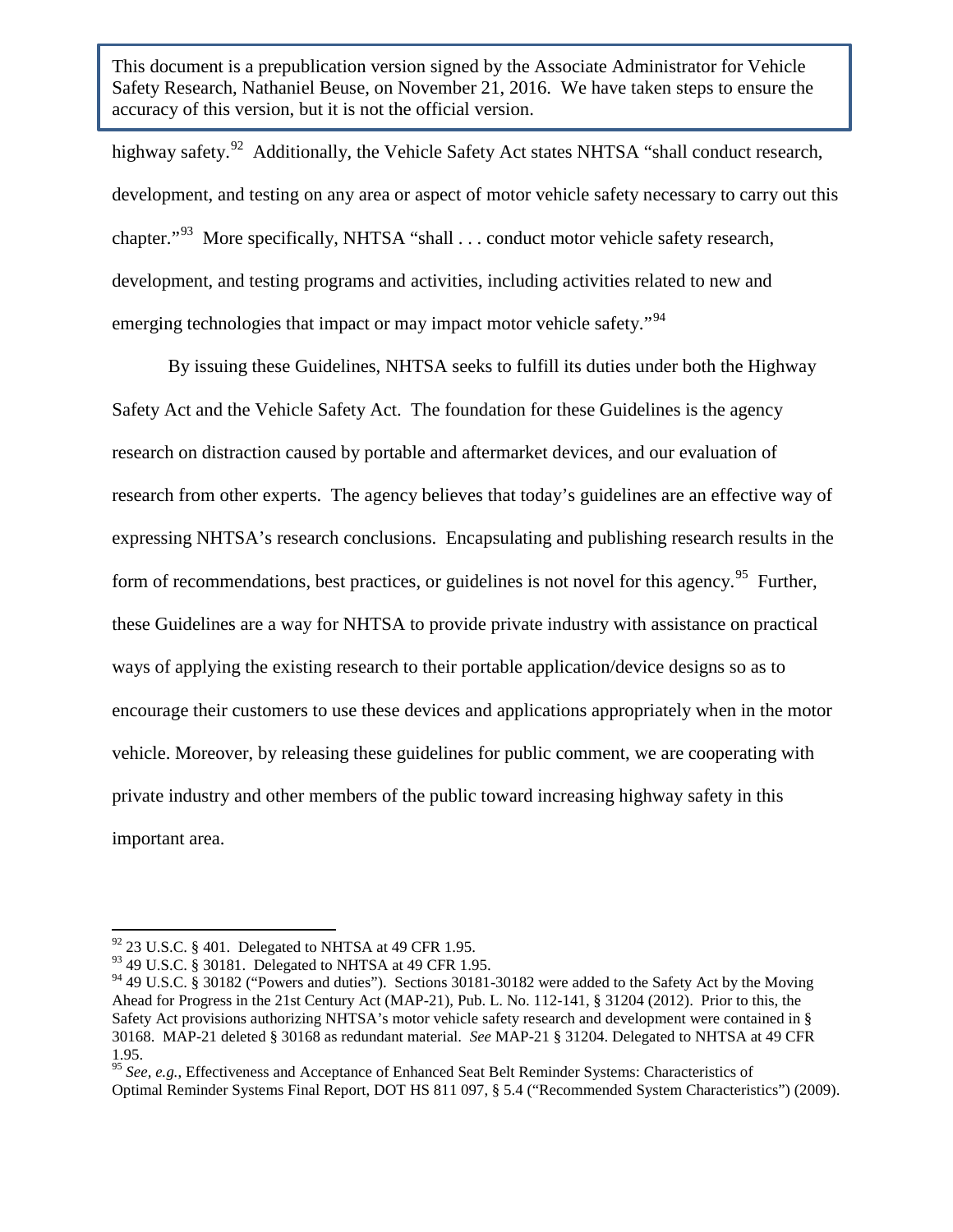Additionally, we note that in recently enacting the Fixing America's Surface Transportation Act, <sup>[96](#page-76-0)</sup> Congress included a provision regarding the agency's ability to issue nonbinding guidance. While the provision provides that "[n]othing in the subsection shall be construed to confer any authority upon or negate any authority of the Secretary to issue guidelines under this chapter," we note that the only such guidelines that the agency has issued or announced plans to issue in recent years are those relating to distraction.

As NHTSA has stated in various agency documents, the guidelines for portable devices are a crucial part of a *comprehensive, multi-pronged effort* to address driver distraction. Taking a comprehensive approach that addresses behavioral, technological, and environmental risk factors is standard practice in the injury prevention field.<sup>97</sup> While the states' achievements in addressing the behavioral aspects of distracted driving are commendable, we believe more needs to be done to address the other two types of risk factors. As we mentioned earlier, the 2014 statistics show that, taking account of all different types of distractions, a substantial portion (10%) of all fatal crashes still involves at least one distracted driver. Further, a substantial portion of distraction-affected fatal crashes (13%) involve cell phone use. NHTSA estimates that 404 lives were lost in cell phone-involved fatal crashes in that year. This represents 1.2 percent of traffic fatalities for that year.

Accordingly, we believe that private industry could effectively complement the state efforts by addressing the technological risk factors related to portable application/device use and driving. Furthermore, the relationship between portable devices/applications and driver

<span id="page-76-0"></span> $96$  Pub. L. No. 114-94, § 24406 (2015).

<span id="page-76-1"></span> $97$  The interrelationship of the elements of this practice is graphically depicted in the well-known analytical and planning tool known as the Haddon Matrix.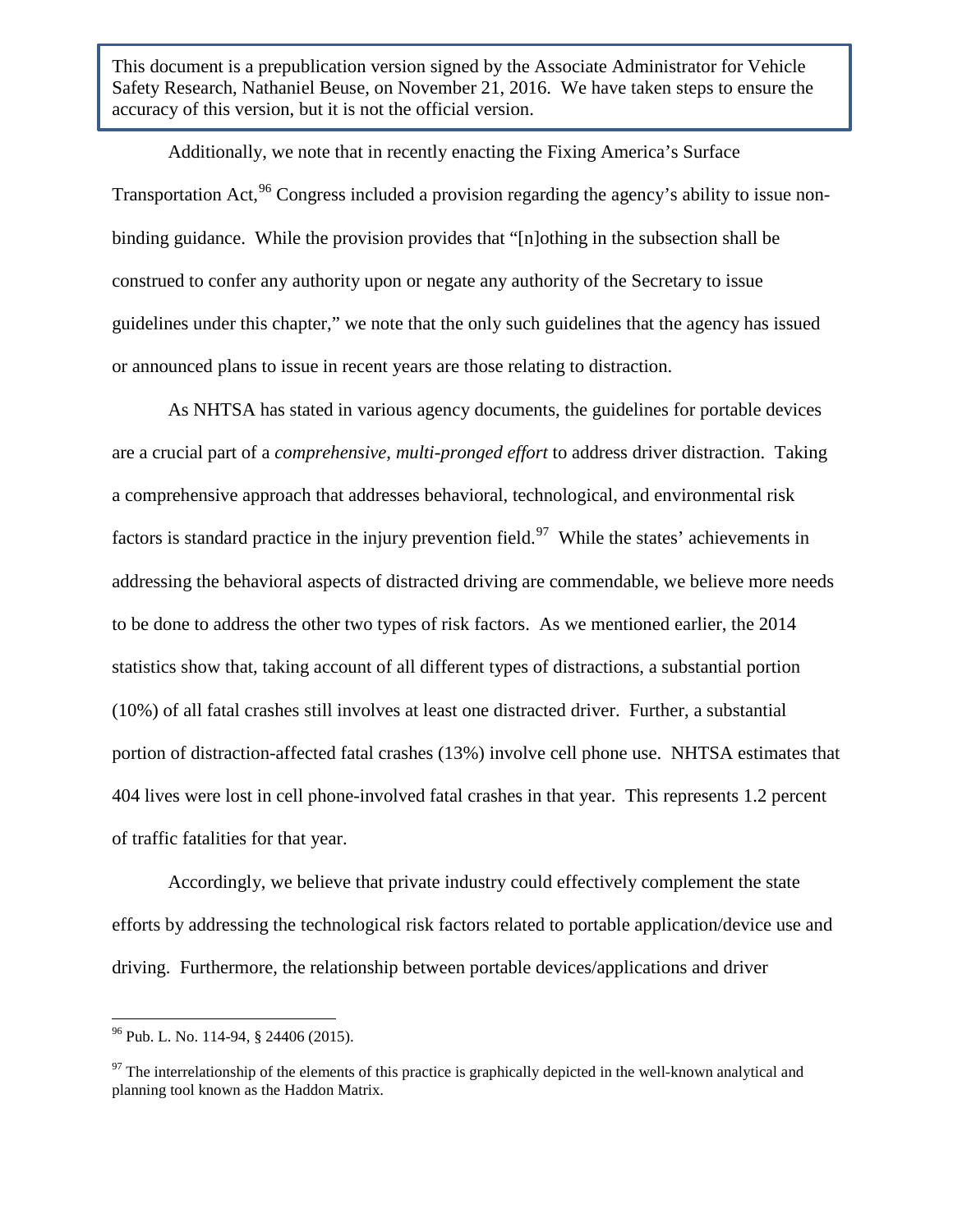distraction makes it incumbent upon the US DOT to utilize NHTSA's safety expertise to assist private industry in understanding and addressing issues related to the effects of portable application/device design on driver behavior. The contribution of these devices to driver distraction is an important and growing motor vehicle safety challenge. However, manufacturers of these products generally do not have motor vehicle safety expertise, or do not design their products with full knowledge of the potential effects on driving, especially those devices designed for general use, rather than specifically for use while driving. In developing these guidelines in consultation with industry and the public, NHTSA is using its expertise regarding the variety of factors<sup>[98](#page-77-0)</sup> that adversely affect driver performance to assist private industry in improving portable devices/applications in ways that increase highway safety by making it easier for the driver to avoid engaging in distracting behaviors.

#### **VI. Public Participation**

#### **How do I prepare and submit comments?**

Your comments must be written and in English. To ensure that your comments are correctly filed in the Docket, please include the docket number of this document in your comments.

Your comments should not be more than 15 pages long. (See 49 CFR 553.21.) We established this limit to encourage you to write your primary comments in a concise fashion. However, you may attach necessary additional documents to your comments. There is no limit on the length of the attachments.

<span id="page-77-0"></span><sup>&</sup>lt;sup>98</sup> In addition to distraction, these factors include problems like fatigue, sleepiness, and intoxication.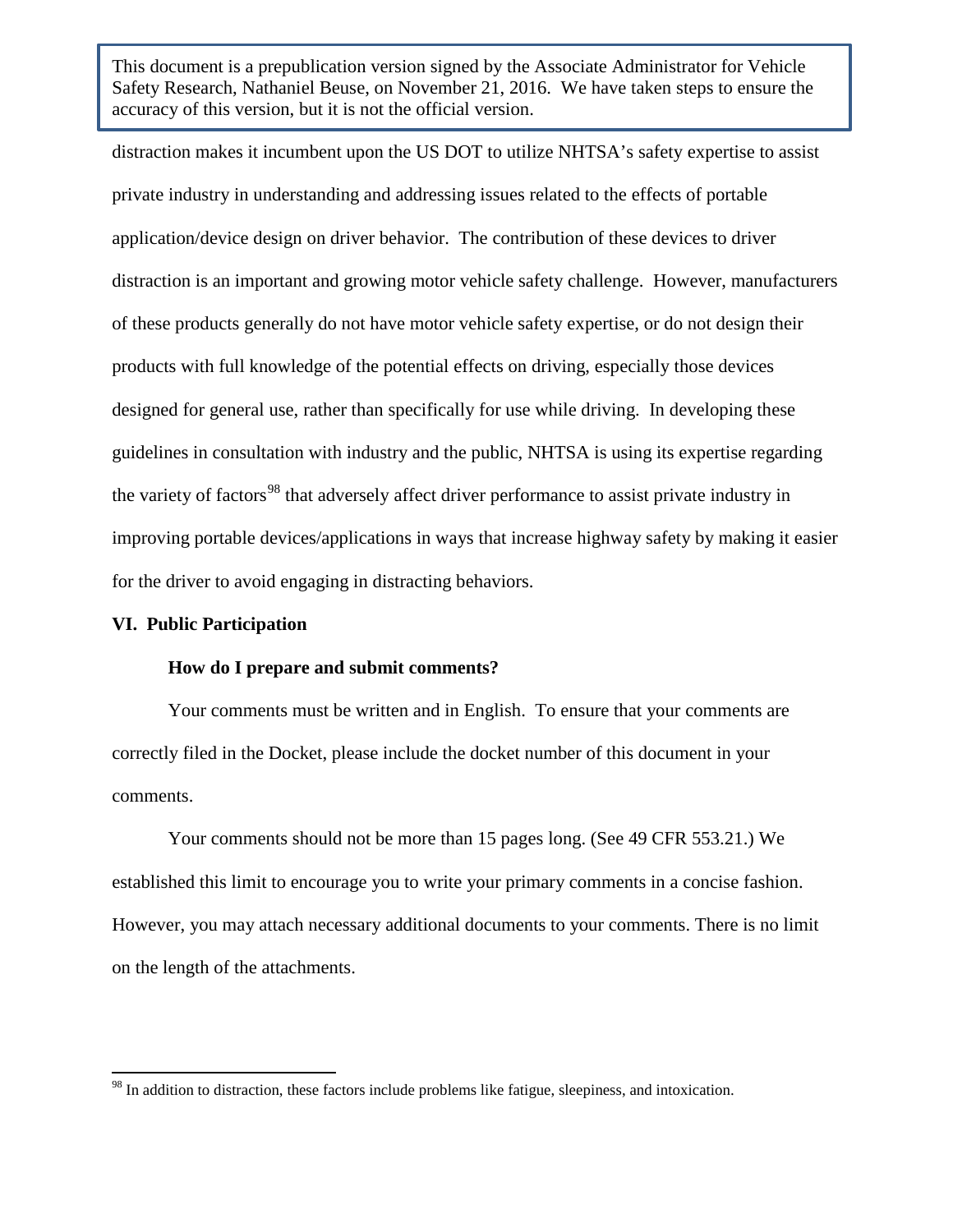Comments may be submitted to the docket electronically by logging onto the Docket Management System website at http://www.regulations.gov. Follow the online instructions for submitting comments.

You may also submit two copies of your comments, including the attachments, to Docket Management at the address given above under ADDRESSES.

Please note that pursuant to the Data Quality Act, in order for substantive data to be relied upon and used by the agency, it must meet the information quality standards set forth in the Office of Management and Budget (OMB) and US DOT Data Quality Act guidelines. Accordingly, we encourage you to consult the guidelines in preparing your comments. OMB's guidelines may be accessed at http://www.whitehouse.gov/omb/fedreg/reproducible.html. The US DOT's guidelines may be accessed at

https://www.rita.dot.gov/bts/sites/rita.dot.gov.bts/files/subject\_areas/statistical\_policy\_and\_resea rch/data\_quality\_guidelines/html/guidelines.html

#### **How can I be sure that my comments were received?**

If you wish Docket Management to notify you upon its receipt of your comments, enclose a self-addressed, stamped postcard in the envelope containing your comments. Upon receiving your comments, Docket Management will return the postcard by mail.

# **How do I submit confidential business information?**

If you wish to submit any information under a claim of confidentiality, you should submit three copies of your complete submission, including the information you claim to be confidential business information, to the Chief Counsel, NHTSA, at the address given above under FOR FURTHER INFORMATION CONTACT. In addition, you should submit two copies, from which you have deleted the claimed confidential business information, to Docket Management at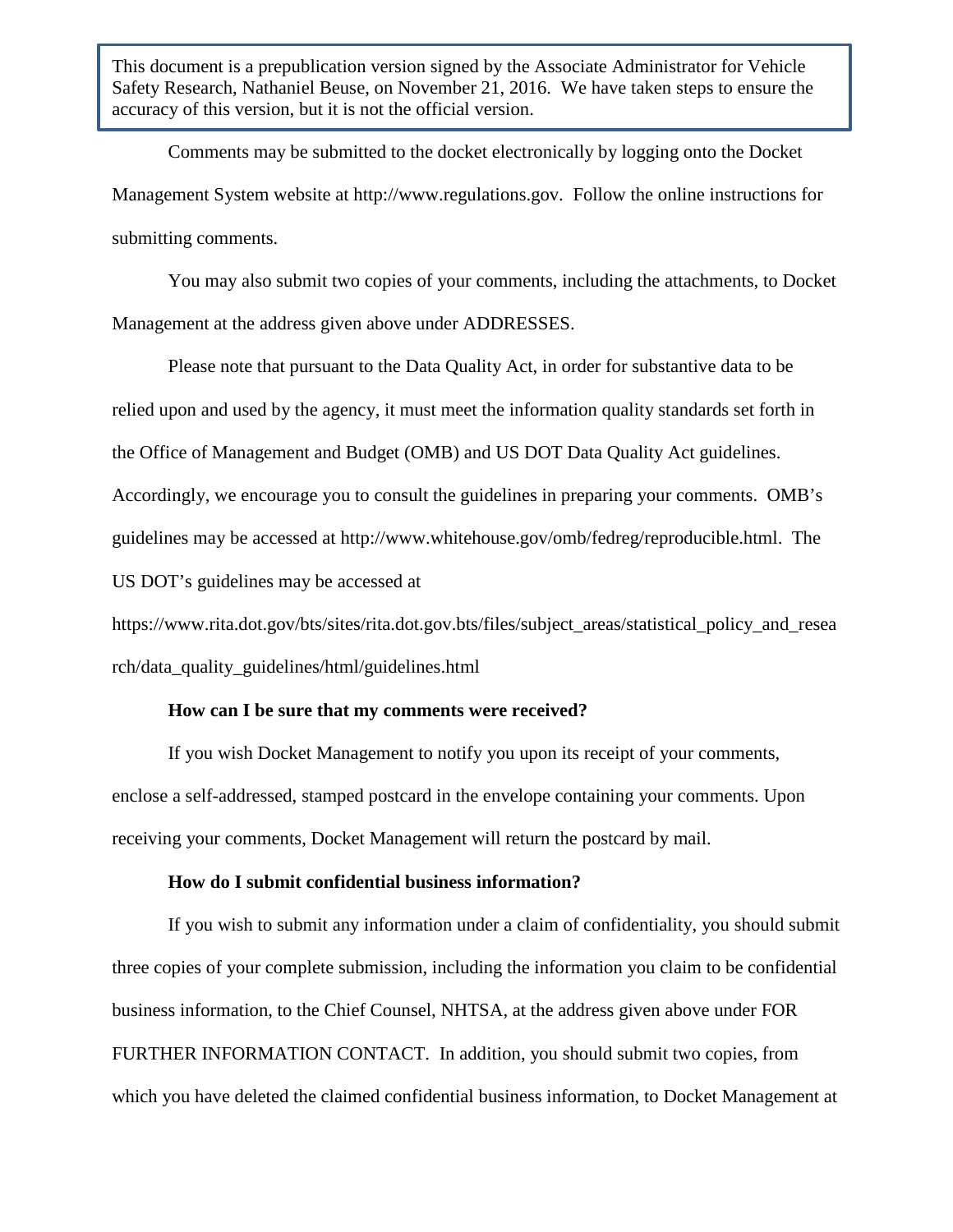the address given above under ADDRESSES. When you send a comment containing information claimed to be confidential business information, you should include a cover letter setting forth the information specified in our confidential business information regulation. (49 CFR Part 512.)

#### **Will the agency consider late comments?**

We will consider all comments that Docket Management receives before the close of business on the comment closing date indicated above under DATES. To the extent possible, we will also consider comments that Docket Management receives after that date. If a comment is received too late for us to consider in developing the final guidelines, we will consider that comment as an informal suggestion for future guidelines.

# **How can I read the comments submitted by other people?**

You may read the comments received by Docket Management at the address given above under ADDRESSES. The hours of the Docket are indicated above in the same location. You may also see the comments on the Internet. To read the comments on the Internet, go to http://www.regulations.gov. Follow the online instructions for accessing the docket.

Please note that even after the comment closing date, we will continue to file relevant information in the Docket as it becomes available. Further, some people may submit late comments. Accordingly, we recommend that you periodically check the Docket for new material.

## **VII**. **National Technology Transfer and Advancement Act of 1995 (NTTAA)**

Under the National Technology Transfer and Advancement Act of 1995 (NTTAA) (Public Law 104-113), all Federal agencies and departments must use technical standards that are developed or adopted by voluntary consensus standards bodies, using such technical standards as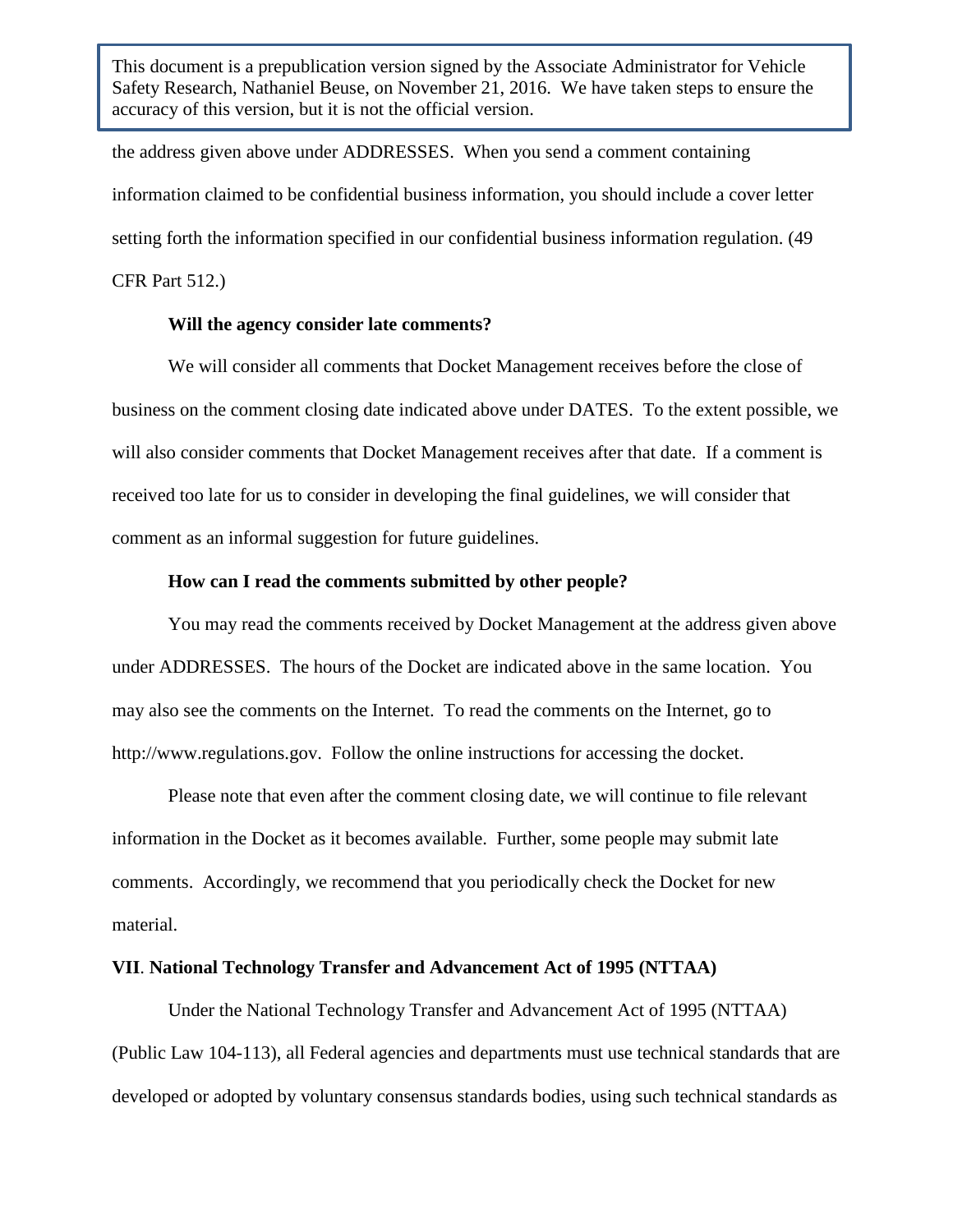a means to carry out policy objectives or activities determined by the agencies and departments, except when use of such a voluntary consensus standard would be inconsistent with the law or otherwise impractical. Voluntary consensus standards are technical standards (e.g., materials specifications, test methods, sampling procedures, and business practices) that are developed or adopted by voluntary consensus standards bodies, such as SAE International (SAE). The NTTAA directs agencies to provide Congress, through OMB, explanations when the agency decides not to use available and applicable voluntary consensus standards.

As part of the Phase 1 Guidelines, NHTSA identified a number of voluntary consensus standards related to distracted driving. After careful consideration, the agency incorporated several of these standards into the test methods in the Phase 1 Guidelines: ISO International Standard 15008:2003, "Road vehicles — Ergonomic aspects of transport information and control systems — Specifications and compliance procedures for in-vehicle visual presentation"; ISO International Standard 16673:2007(E), "Road Vehicles – Ergonomic Aspects of Transport Information and Control Systems – Occlusion Method to Assess Visual Demand due to the use of In-Vehicle Systems"; and multiple versions of SAE Recommended Practice J941, "Motor Vehicle Drivers' Eye Locations," including SAE J941 (June 1992), SAE J941 (June 1997), SAE J941 (September 2002), SAE J941 (October 2008), and SAE J941 (March 2010). Because the proposed Phase 2 Guidelines involve the use of the Phase 1 Guidelines test procedure, with several modifications, as described in detail above, these standards are, by extension, included by reference in the Phase 2 Guidelines.

The agency requests comment on any other voluntary consensus standards appropriate for use in these Guidelines.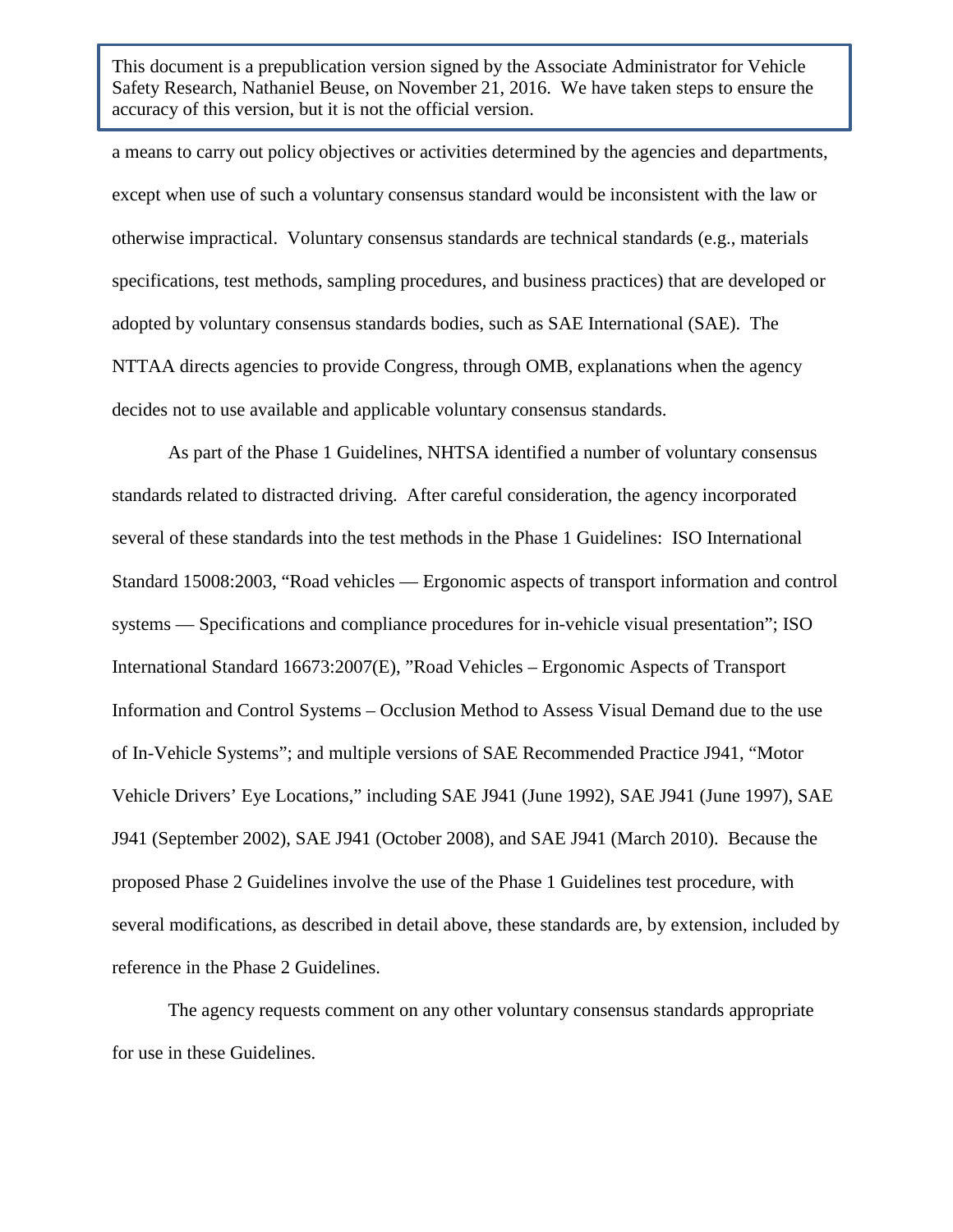# **VISUAL-MANUAL NHTSA DRIVER DISTRACTION GUIDELINES FOR PORTABLE AND AFTERMARKET DEVICES (PHASE 2 GUIDELINES)**

#### **I. PURPOSE**

The purpose of the NHTSA driver distraction guidelines is to reduce the number of motor vehicle crashes and the resulting deaths and injuries that occur due to a driver being distracted from the primary driving task while performing secondary activities with a portable or aftermarket device within the vehicle.

Phase 2 extends and tailors the recommendations specified in the Phase 1 Visual-Manual NHTSA Driver Distraction Guidelines for In-Vehicle Electronic Devices (henceforth referred to as "Phase 1 Guidelines") to cover portable and aftermarket devices. These Guidelines are presented as an aid to vehicle manufacturers, portable and aftermarket device manufacturers, developers, carriers, and application developers in designing products that discourage unsafe driver distraction resulting from use of the devices. Adherence to these guidelines is voluntary and conformance with them is not required.

#### **A. Driver Responsibilities.**

These Guidelines are meant to reduce the potential distraction associated with portable and aftermarket device interfaces. A portable or aftermarket device's conformance with these Guidelines does not mean that the device is safe to use while driving. It remains the driver's responsibility to ensure the safe operation of the vehicle under all operating conditions and to comply with all traffic laws, including those that ban texting and/or the use of hand-held devices while driving.

#### **II. Scope**

# **A. Devices and Interfaces**.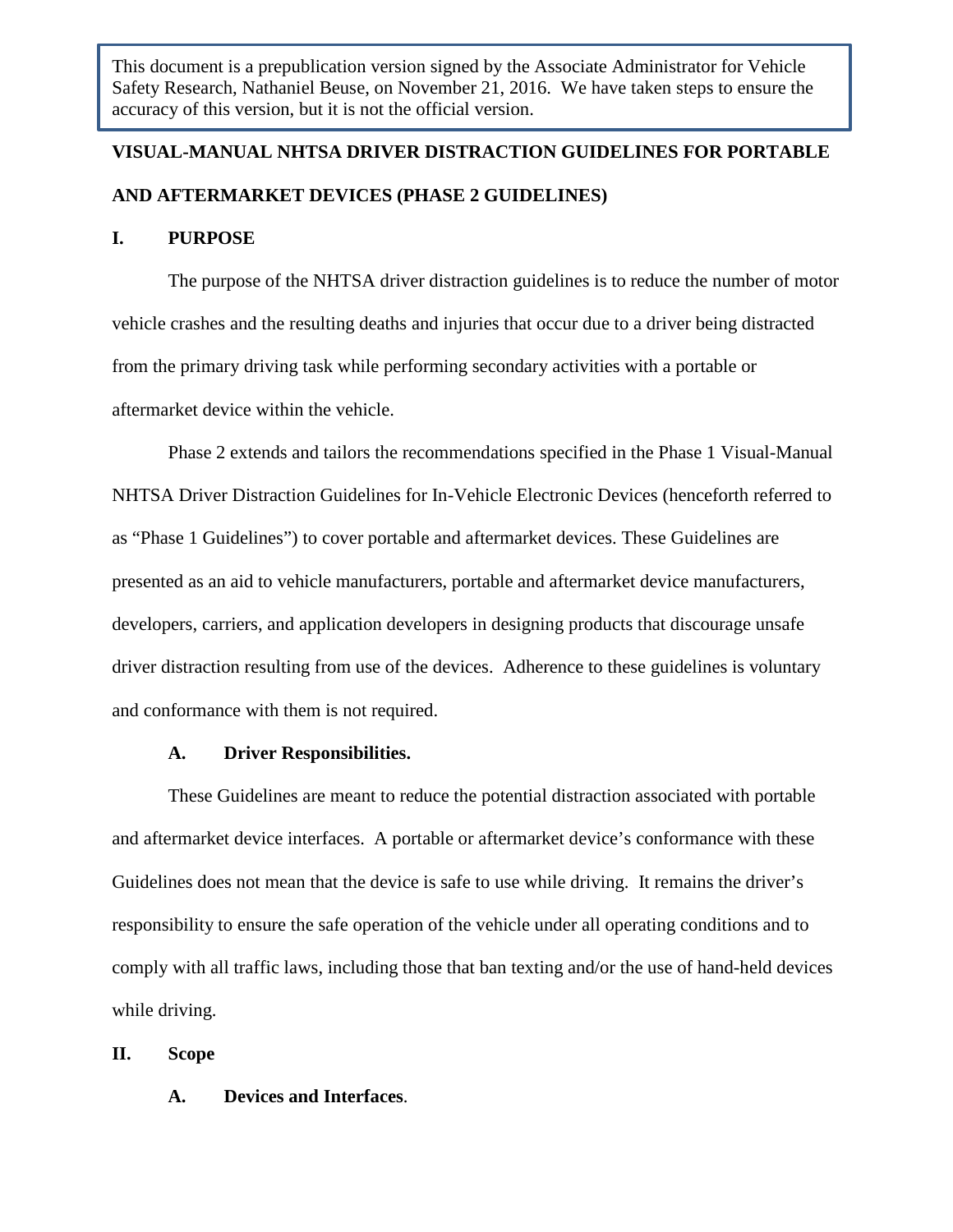- 1. *General Device and Interface Applicability*. These Guidelines are applicable to the visual-manual portions of a portable or aftermarket device's human-machine interface. These Guidelines are applicable to device interfaces regardless of the class or size of the vehicles in which the portable or aftermarket devices may be used.
- 2. *Exclusions*.

These Guidelines are not applicable to:

- a. The auditory-vocal portions of a portable or aftermarket device's humanmachine interface.
- b. A device manufactured primarily for use in one of the following:
	- 1. Ambulances
	- 2. Firefighting vehicles
	- 3. Military vehicles
	- 4. Vehicles manufactured for use by the United States Government or a State or local government for law enforcement, or
	- 5. Vehicles manufactured for other emergency uses as prescribed by regulation by the Secretary of Transportation.
- c. A device or device function, control, and/or display specified by Federal, State, or local law or regulation.
- **B. Tasks**.
- 1. *General Task Applicability*. These Guidelines are applicable to the same types of tasks covered by the Phase 1 Guidelines, including all *non-driving-related tasks*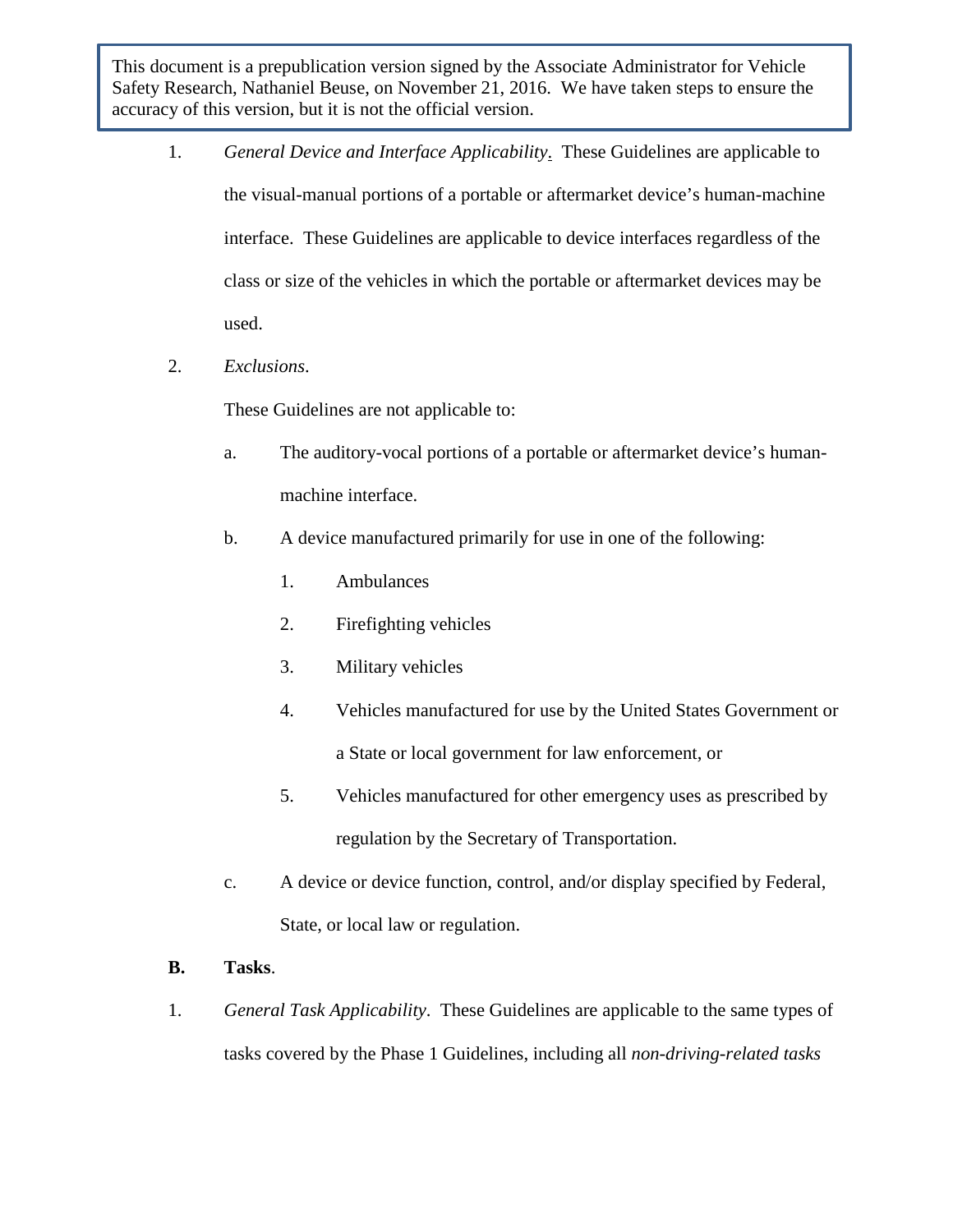and some *driving-related tasks*. Table 1 contains a non-exhaustive list of the

types of non-driving-related tasks to which these Guidelines are applicable.

|  |  | Table 1 - Non-Driving-Related Tasks/Devices to Which These Guidelines Apply |  |
|--|--|-----------------------------------------------------------------------------|--|

| <b>Type of Task</b> | <b>Task/Device</b>                          |  |  |  |
|---------------------|---------------------------------------------|--|--|--|
| Communications      | <b>Caller Identification</b>                |  |  |  |
|                     | Incoming Call Management                    |  |  |  |
|                     | Initiating and Terminating Phone Calls      |  |  |  |
|                     | <b>Conference Phoning</b>                   |  |  |  |
|                     | Two-Way Radio Communications                |  |  |  |
|                     | Paging                                      |  |  |  |
|                     | <b>Address Book</b>                         |  |  |  |
|                     | Reminders                                   |  |  |  |
|                     | <b>Text-Based Communications</b>            |  |  |  |
|                     | Social Media Messaging or Posting           |  |  |  |
| Entertainment       | Radio (including but not limited to AM, FM, |  |  |  |
|                     | Internet, and Satellite)                    |  |  |  |
|                     | Pre-recorded Music Players, All Formats     |  |  |  |
|                     | Television                                  |  |  |  |
|                     | Video Displays                              |  |  |  |
|                     | Advertising                                 |  |  |  |
|                     | <b>Internet Browsing</b>                    |  |  |  |
|                     | <b>News</b>                                 |  |  |  |
|                     | <b>Directory Services</b>                   |  |  |  |
| Information         | Display and other information settings and  |  |  |  |
|                     | preferences                                 |  |  |  |

These Guidelines are also applicable to *driving-related tasks* that are neither related to the safe operation and control of the vehicle nor involve the use of a system required by law. Examples of *driving-related tasks* to which these Guidelines are applicable include:

- 1. Driver Information functions
- 2. Route navigation functions.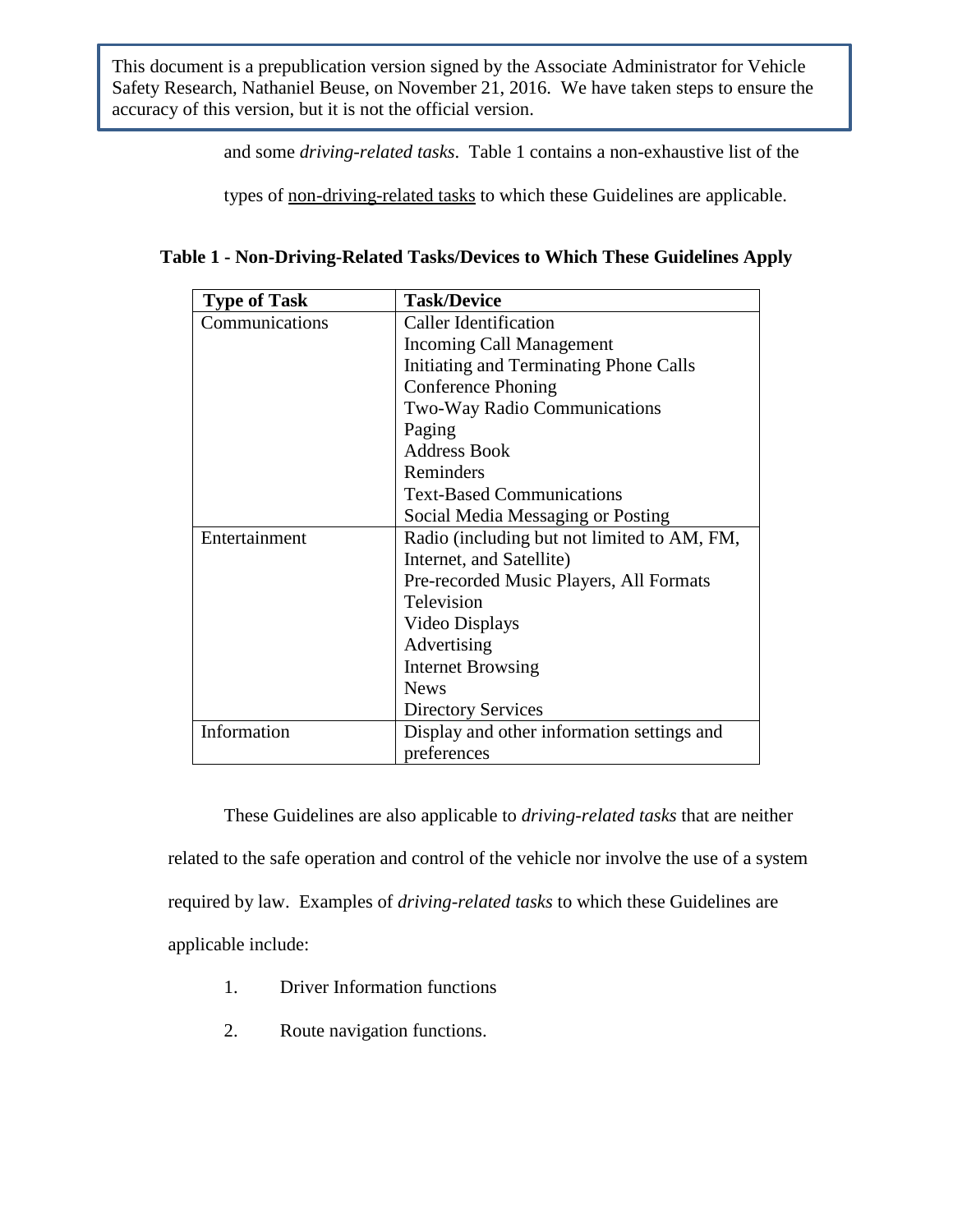2. *Exclusions*. These Guidelines are not applicable to the *driving-related tasks* that are performed by the driver as part of the safe operation and control of the vehicle, including any task relating to the proper use of a driver safety warning system (e.g., lane departure warning and forward collision warning systems). These include applications for portable and aftermarket devices that assist the driver in the mitigation and avoidance of crashes.

# **III. DEFINITIONS**

# **A. Definitions from the Phase 1 Guidelines**. The following terms are defined in the Phase 1 Guidelines, and have the same meaning in these Guidelines:

- 1. *Device* means all components that a driver uses to perform secondary tasks (i.e., tasks other than the primary task of safe operation and control of the vehicle); whether stand-alone or integrated into another device.
- 2. *Distraction* means the diversion of a driver's attention from activities critical for safe operation and control of a vehicle to a competing activity.
- 3. *Driving* means whenever the vehicle's means of propulsion (engine and/or motor) is activated unless one of the following conditions is met:
	- a. For a vehicle equipped with a transmission with a "Park" position The vehicle's transmission is in the "Park" position.
	- b. For a vehicle equipped with a transmission without a "Park" position All three of the following conditions are met:
		- i. The vehicle's parking brake is engaged, and
		- ii. The vehicle's transmission is known (via direct measurement with a sensor) or inferred (by calculating that the rotational speed of the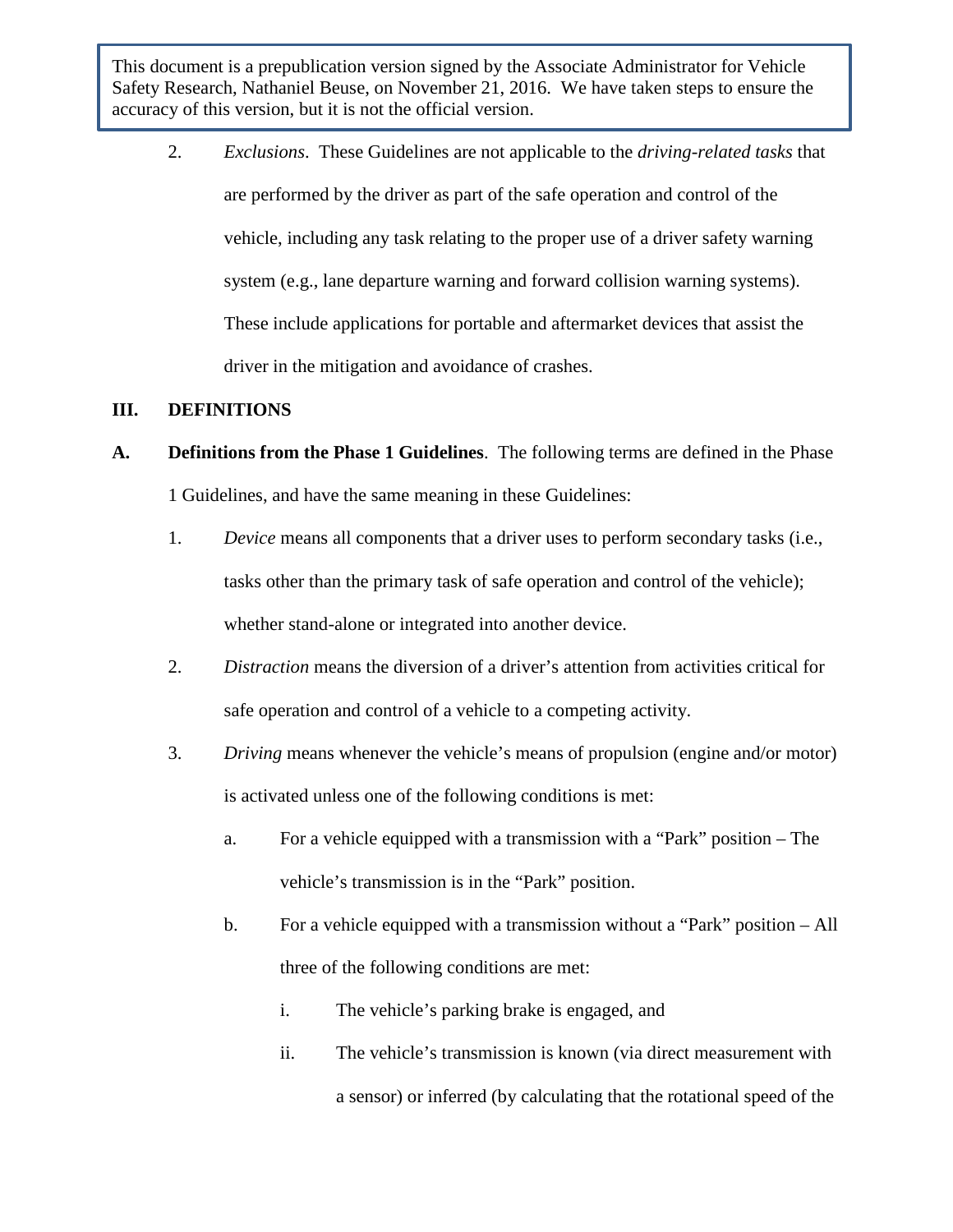> engine divided by the rotational speed of the driven wheels does not equal, allowing for production and measurement tolerances, one of the overall gear ratios of the transmission/vehicle) to be in the neutral position, and

- iii. The vehicle's speed is less than 5 mph.
- 4. *Function* means an individual purpose which the device is designed to fulfill. A device may have one or more functions.
- 5. *Interaction* means an input by a driver to a device, either at the driver's initiative or as a response to displayed information. Interactions include control inputs and data inputs (information that a driver sends or receives from the device that is not intended to control the device). Depending on the type of task and the goal, interactions may be elementary or more complex. For the visual-manual interfaces covered by this version of these Guidelines, interactions are restricted to physical (manual or visual) actions.
- 6. *Lock Out* means the disabling of one or more functions or features of a device so that the related task cannot be performed by the driver while driving.
- 7. *Manual Text Entry* means manually inputting individual alphanumeric characters into an electronic device. For the purposes of these Guidelines, digit-based phone dialing is not considered manual text entry.

# **B. Additional Definitions**

1. *Aftermarket Device* means a Device that is designed to be or can reasonably be expected to be installed or integrated into a vehicle after the vehicle is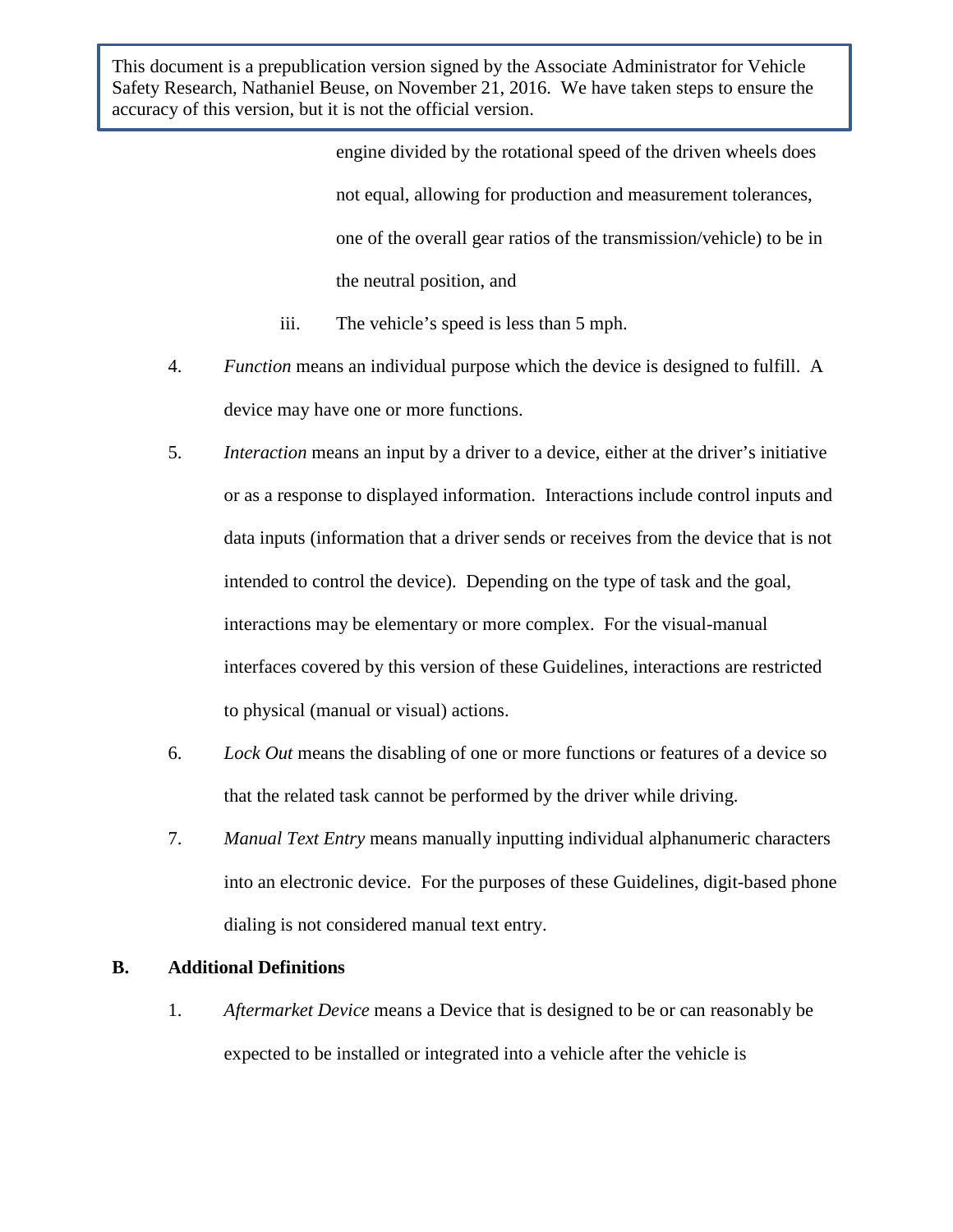> manufactured, is electrically powered, and has one or more of the following capabilities:

- a. Allows user interaction;
- b. Enters, sends, and/or receives information;
- c. Enables communication with other people, devices, or machines;
- d. Displays information in a visual and/or auditory manner; or
- e. Displays graphical images, photographic images, and/or video.
- 2. *Application,* or *App,* means a specialized software program that is installed on an OEM, portable or aftermarket device.
- 3. *Driver Mode* means a simplified user interface for an unpaired portable device that is designed for operation by a driver while driving.
- 4. *Driver safety warning system* means a system or application that is intended to assist the driver in the avoidance or mitigation of crashes.
- 5. *Human-Machine Interface (HMI)* means the input and output mechanisms that mediate the interactivity between an electronic system and human operator. User Interface (UI) is another commonly used term for HMI.
- 6. *In-Vehicle System* means an OEM or aftermarket system that is permanently installed.
- 7. *PAD* means a portable or aftermarket device.
- 8. *Paired* means integrated, connected, or coupled to an in-vehicle system's visual display, audio system, and/or controls through either wired or wireless connection methods so that the in-vehicle system has control over the portable device's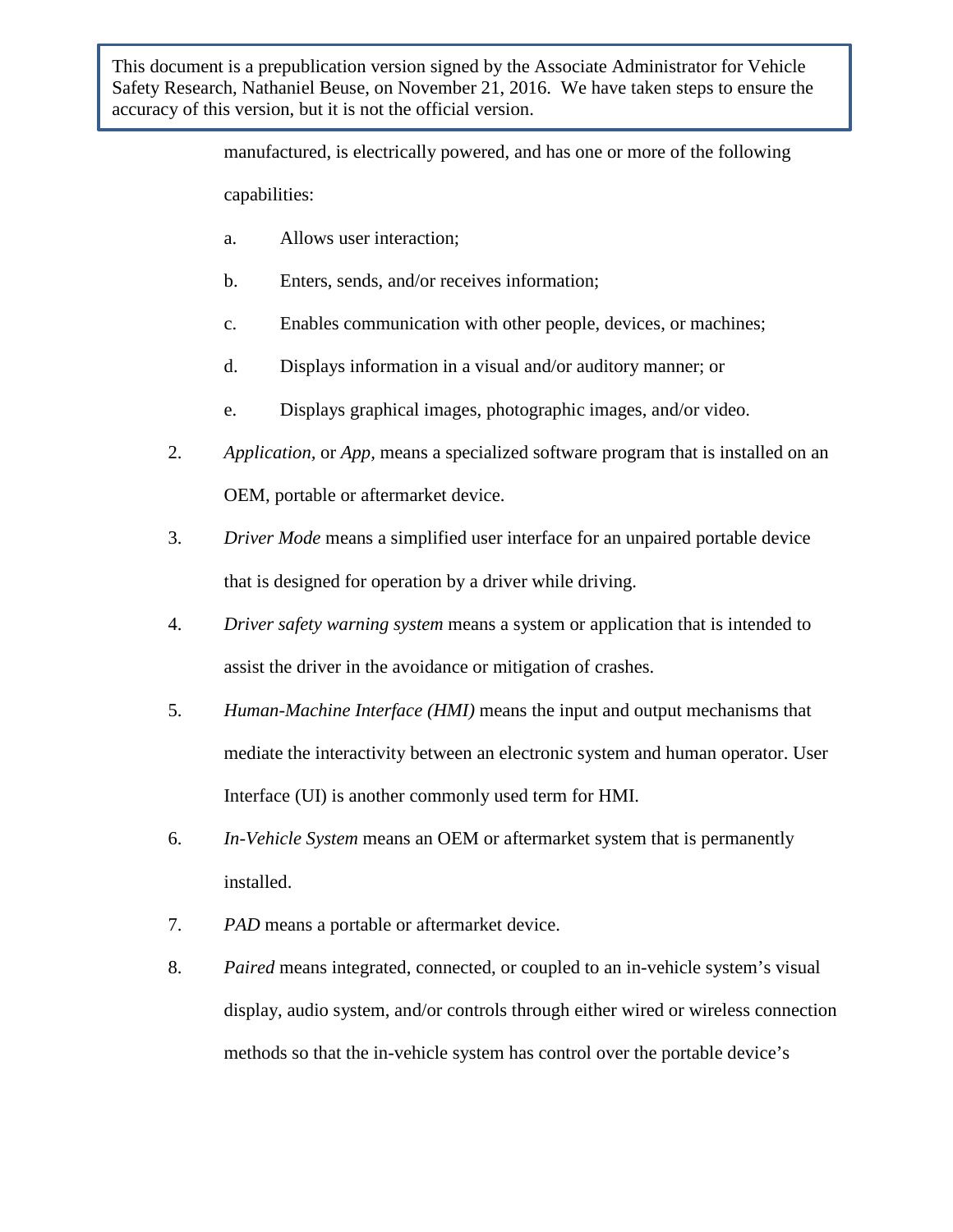> prioritization, manipulation, and the presentation of information that originates from both local and/or off-board sources.

- 9. *Portable Device* means a device that can reasonably be expected to be brought into a vehicle on a trip-by-trip basis and to be used by a driver while driving, that is electrically powered, and that has one or more of the following capabilities:
	- a. Allows user interaction
	- b. Enters, sends, and/or receives information
	- c. Displays information in a visual and/or auditory manner, or
	- d. Displays graphical images, photographic images, and/or video

# **IV.** *DEVICE INTERFACE RECOMMENDATIONS*

## **A. Overview of Device Interface Recommendations**

Figure 2 below is a flow diagram that summarizes the overall recommendations for both portable and aftermarket devices. For the Driver Mode recommendation, the diagram depicts the preferred automatic activation with the recognition that driver distinction technology is not currently available in a product-level state. When the distinction technology matures to an implementable state, NHTSA strongly recommends that it be applied to managing the interaction of unpaired portable devices. Manual activation of Driver Mode by the driver, also depicted in Figure 2, is NHTSA's temporary recommendation until the preferred automatic activation configuration is available. For the remainder of this section, the recommendations for aftermarket and portable devices are presented separately.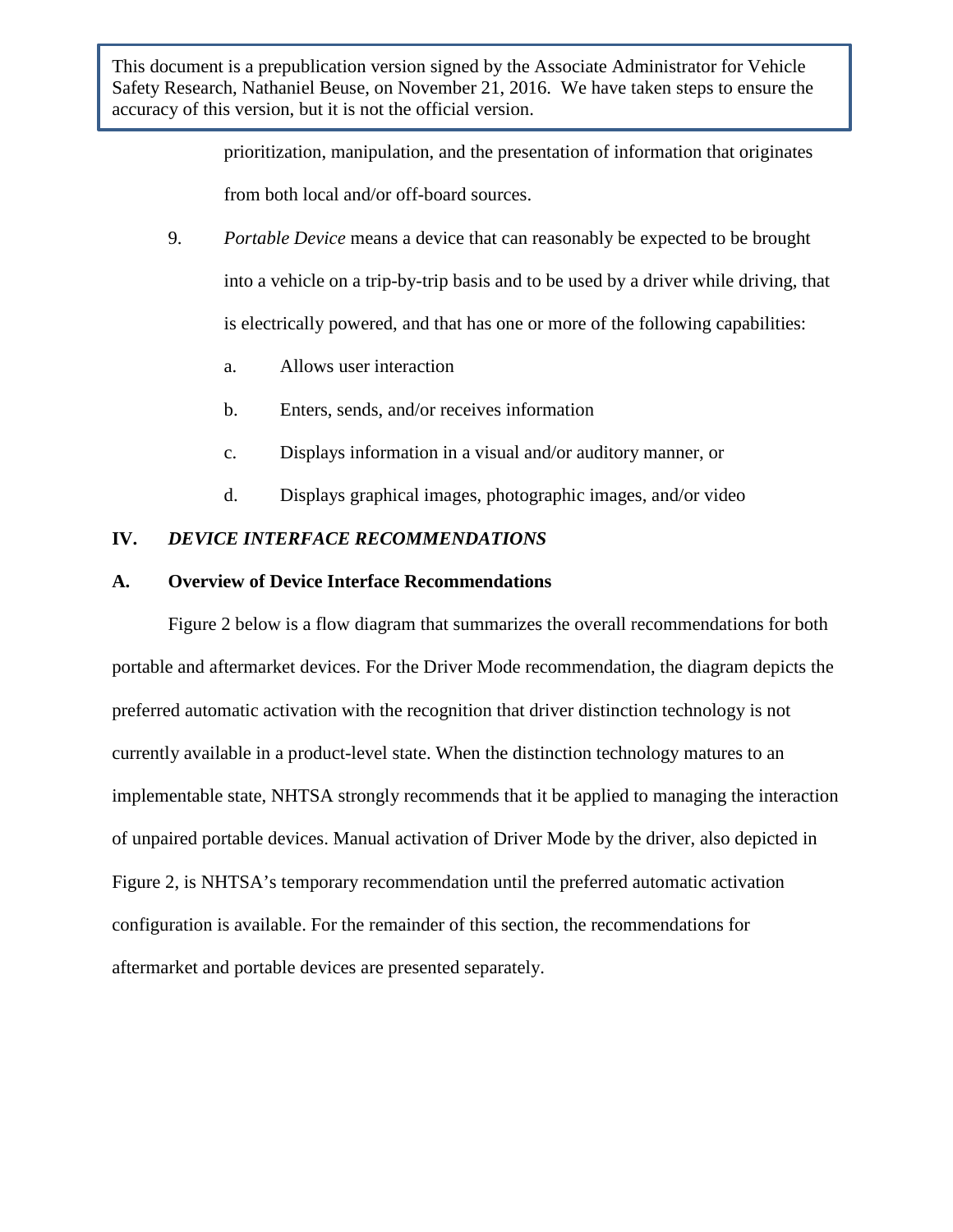

# **Figure 2. Flow diagram that summarizes the overall recommendations for both portable and aftermarket devices.**

# **B. Aftermarket Devices**

Installed aftermarket devices should meet the requirements as specified for OE interfaces in the Phase 1 Guidelines.

# **C. Portable Devices Should Be Paired**

#### 1. *Ease of Pairing*

Vehicle manufacturers and portable device manufacturers should provide the necessary mechanisms to enable pairing between the portable device and in-vehicle system. Pairing should be an easy-to-understand task that allows the driver to set up their portable device with their in-vehicle system with the fewest number of steps possible.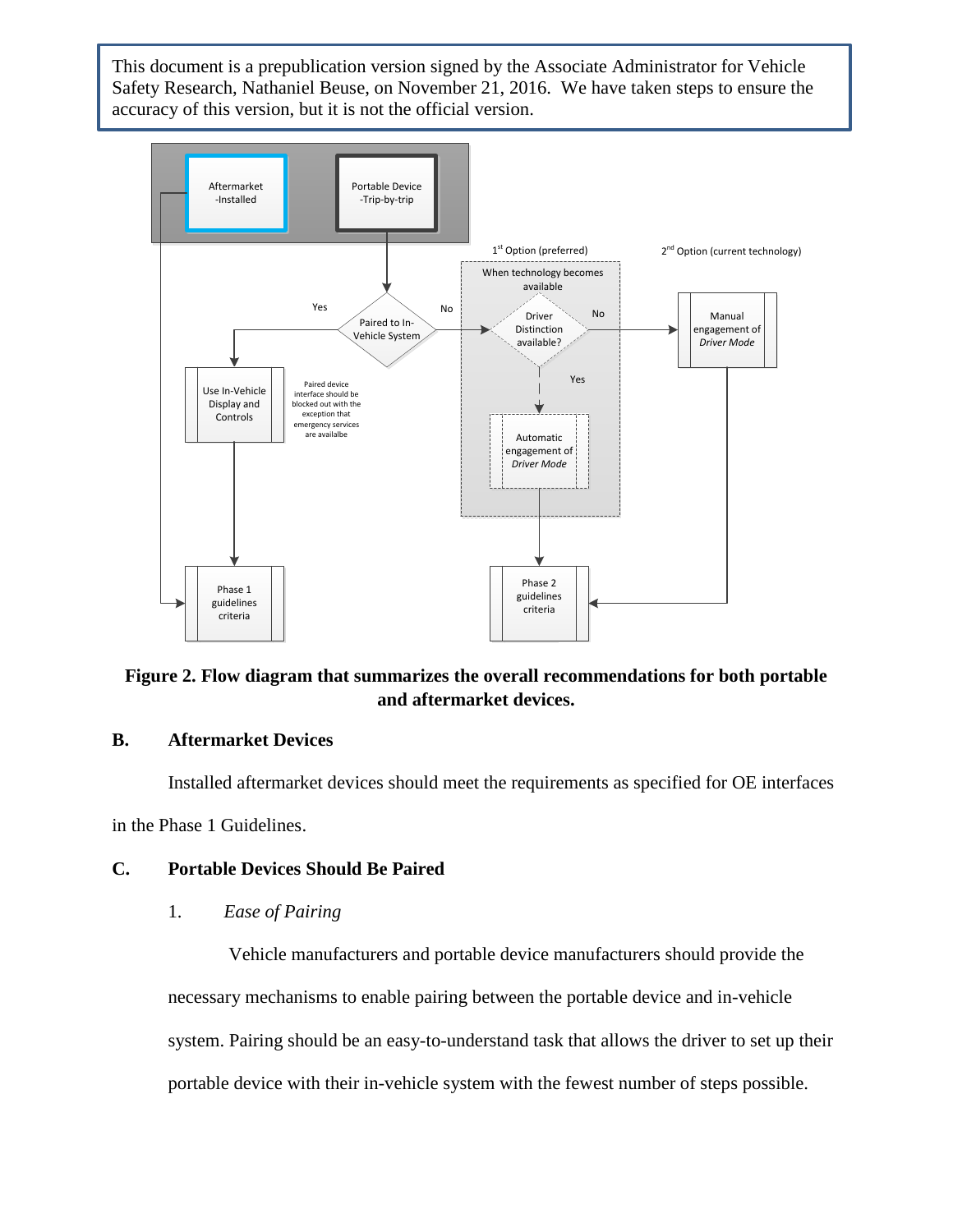#### 2. *Disablement of Pairing Process*

If the initial or subsequent pairing process between the portable device and invehicle system requires visual-manual interaction by the driver, the initial process of pairing should be disabled while driving.

#### 3. *Portable Device Interface Lock Outs while Paired*

Portable device control input means should be locked out when the portable device is paired to the in-vehicle system and Driver mode on the device is activated. The functions and applications on the portable device should be operable exclusively through the in-vehicle system's interface with the exception of accessing emergency services and messages.

# 4. *Emergency Services, Alerts, and Notifications*

In the event that emergency services are required, access through the locked out paired portable device interface should be quick and easily accessible for the driver. Along with access to emergency services, the receiving of emergency notifications and alerts as text messages should be allowable for display on the paired portable device interface. All emergency messaging and alert services should follow the standard protocol as specified by the Wireless Emergency Alerts (WEA) system which is managed by the Federal Communications Commission (FCC) and the Federal Emergency Management Agency (FEMA).

# **D. Portable Devices Should Incorporate Driver Mode for Unpaired Use**

#### 1. *Driver Mode*

Portable devices should have a Driver Mode that consists of a simplified interface that is available to the driver when the device is unpaired, either because the in-vehicle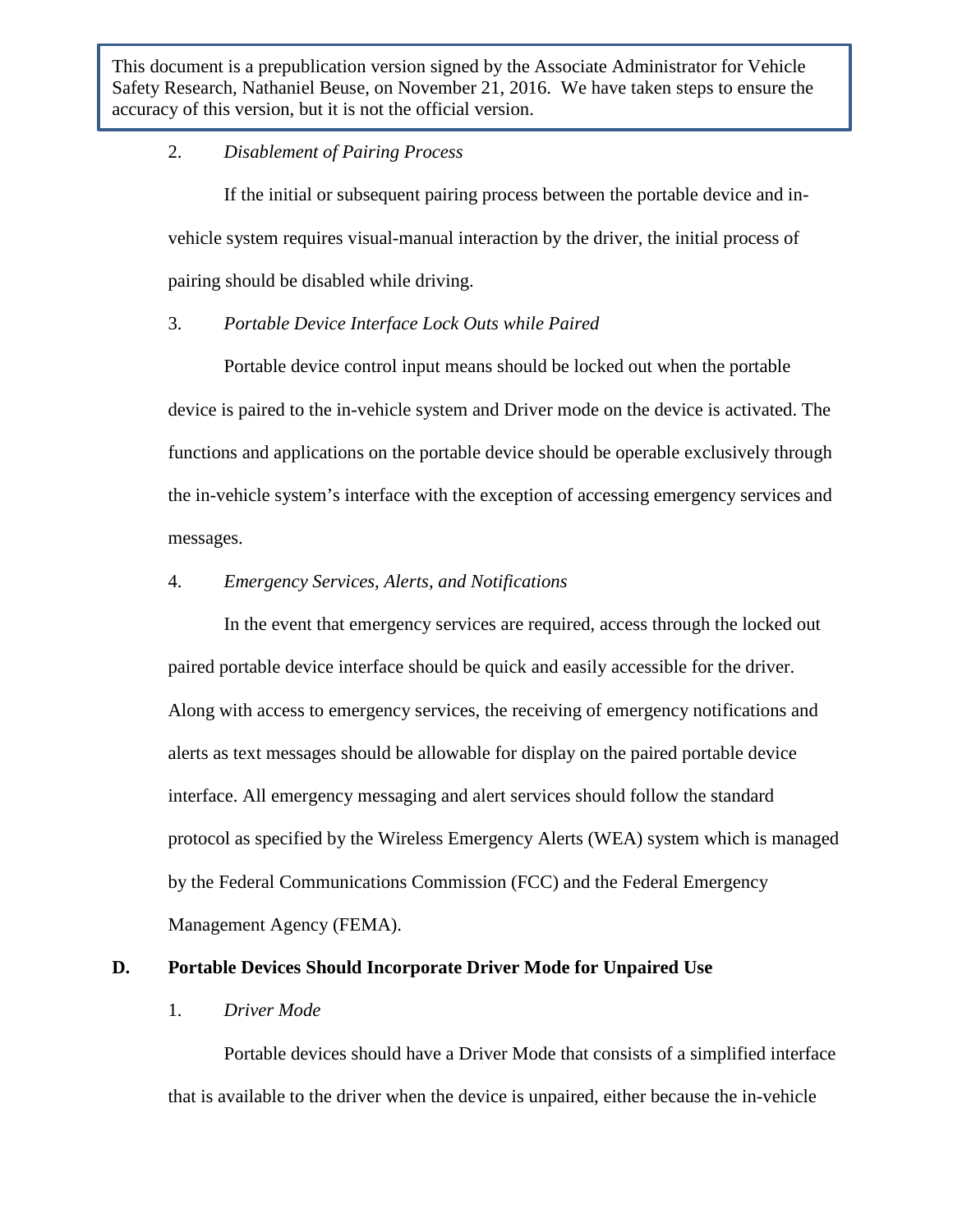system and/or portable device does not possess the capability for pairing or because the driver chooses not to pair with the in-vehicle system. However, a portable device designed primarily for use while driving and whose native interface design conforms to the Phase 1 Guidelines recommendations can be considered to essentially always be in driver mode and therefore would not warrant a separate mode for use while driving.

The Driver Mode interface should conform to the Phase 1 Guidelines for electronic devices used by the driver while driving. Specifically, while in Driver Mode, the portable device should adhere to the per se lock out tasks listed in sections V.F.1 through V.F.6 of the Phase 1 Guidelines.

- 1. Device functions and tasks not intended to be used by a driver while driving
- 2. Manual text entry
- 3. Displaying video
- 4. Displaying images
- 5. Automatically scrolling text
- 6. Displaying text to be read

Driver Mode should also lock out any *non-driving-related task* or *driving-related task* that does not conform to one of the task acceptance methods in Section VI of these Guidelines. The portable device should also conform to the following subsections of the Phase 1 Guidelines Section V:

- A. No Obstruction of View
- B. Easy to See and Reach
- F. Per Se Lock Outs (listed in previous paragraph)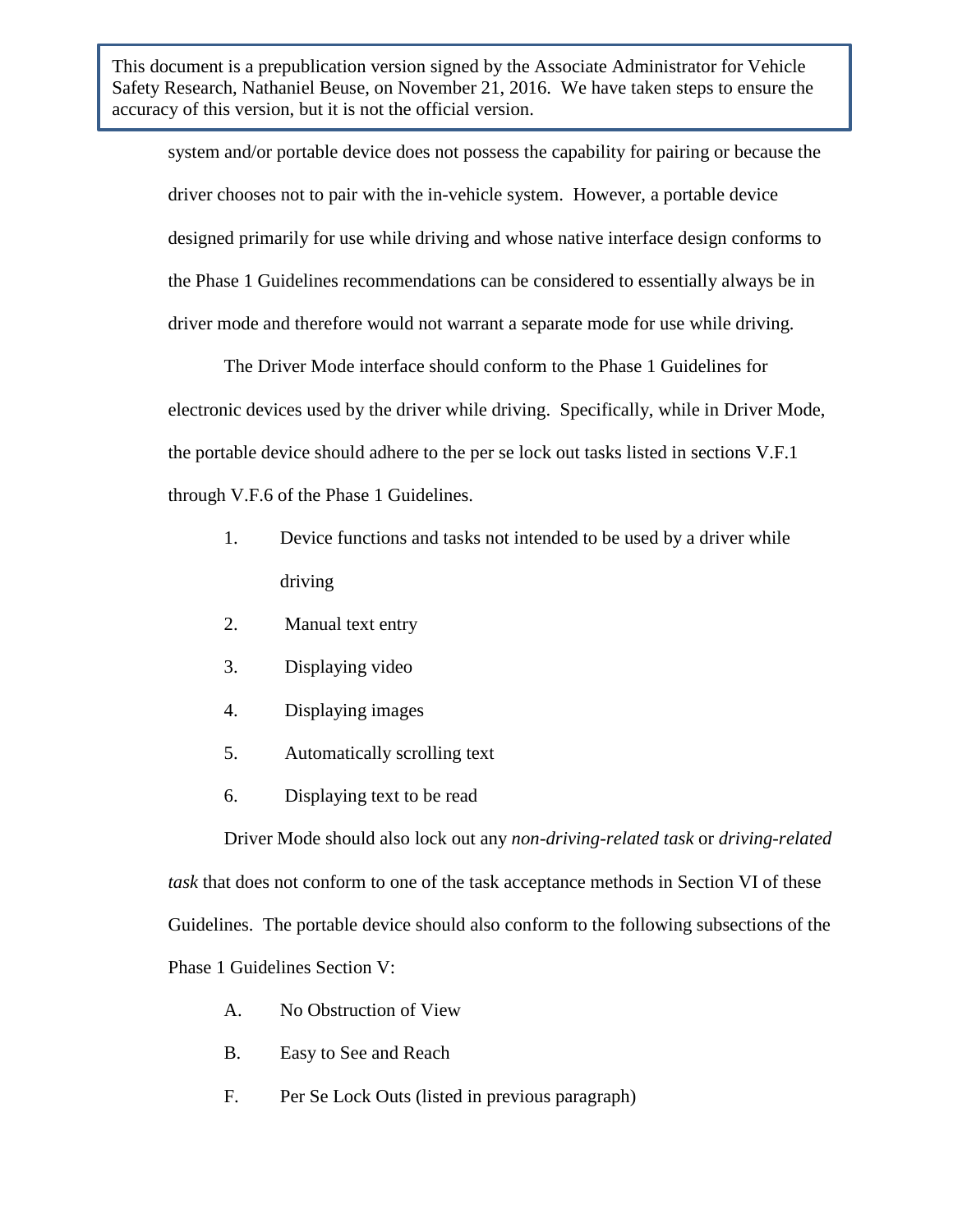- G. Acceptance Test-Based Lock Out of Tasks
- H. Sound Level
- I. Single-Handed Operation
- J. Interruptibility
- K. Device Response Time
- L. Disablement
- M. Distinguish Tasks or Functions not intended for use while driving
- N. Device Status

#### *2. Emergency Services, Alerts, and Notifications*

In the event that emergency services are required, access through the portable device Driver Mode interface should be quick and easily accessible for the user. Along with access to emergency services, the receiving of emergency notifications and alerts as text messages should be allowable for display on the Driver Mode interface. All emergency messaging and alert services shall follow the standard protocol as specified by the WEA system which is managed by the FCC and the FEMA.

- *3. Driver Mode Activation* 
	- a. Option 1 Automatic Activation. Driver mode automatically activates within a reasonable period of time when the portable device: (1) is not paired with the in-vehicle system, and (2) by itself, or in conjunction with the vehicle in which it is being used, distinguishes that it is being used by a driver who is driving. The driver mode does not activate when the device is being used by a non-driver.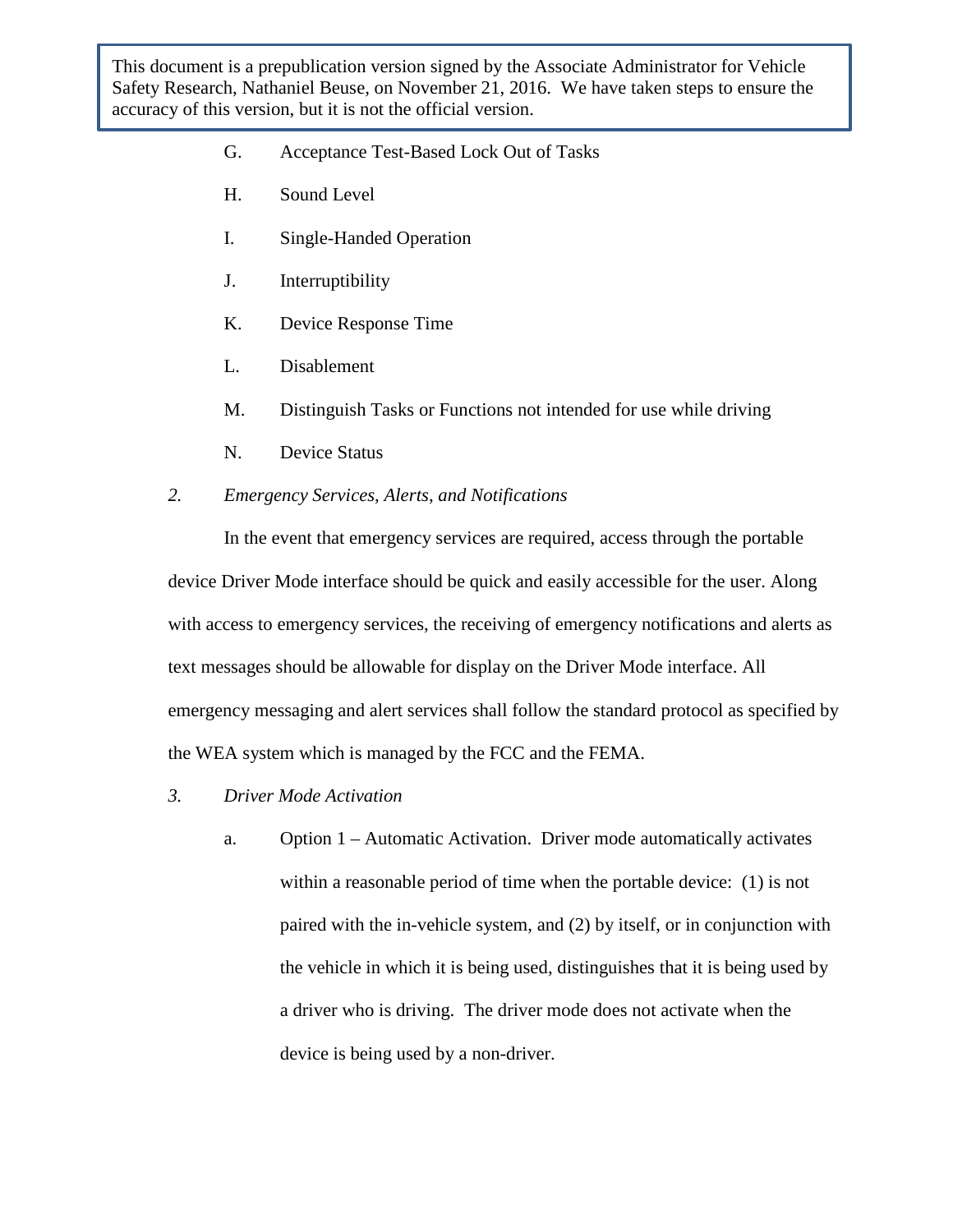- i. Development of technologies that can distinguish between a device being used by a driver and a device being used by a passenger and appropriately alter, limit, or eliminate their visual-manual interfaces when used by a driver is encouraged. In the case in which Driver Mode is automatically activated in a moving vehicle, the technology should be able to distinguish the driver-operated devices from the passenger-operated devices to a high-degree of accuracy and reliability; and be executed in a prompt manner relative to the starting motion of the driver's vehicle.
- b. Option  $2$  Driver Activation. Driver Mode is activated by the driver before driving. If this option is used, Driver Mode should be easily accessible via the portable device's software or hardware user interface, enabling the driver to engage Driver Mode quickly and with the fewest number of steps possible.

#### 4. *Unpaired Portable Device Location*

A specific location for an unpaired portable device (e.g., mounting location) is not specified in these guidelines. The test location described in the Task Acceptance Testing section is for testing purposes only and not considered a recommendation for device placement.

# **V.** *TASK ACCEPTANCE TESTING*

Task acceptance testing for portable devices should use the same test methods as those described in the Phase 1 Guidelines Section VI. The specific procedures for Eye Glance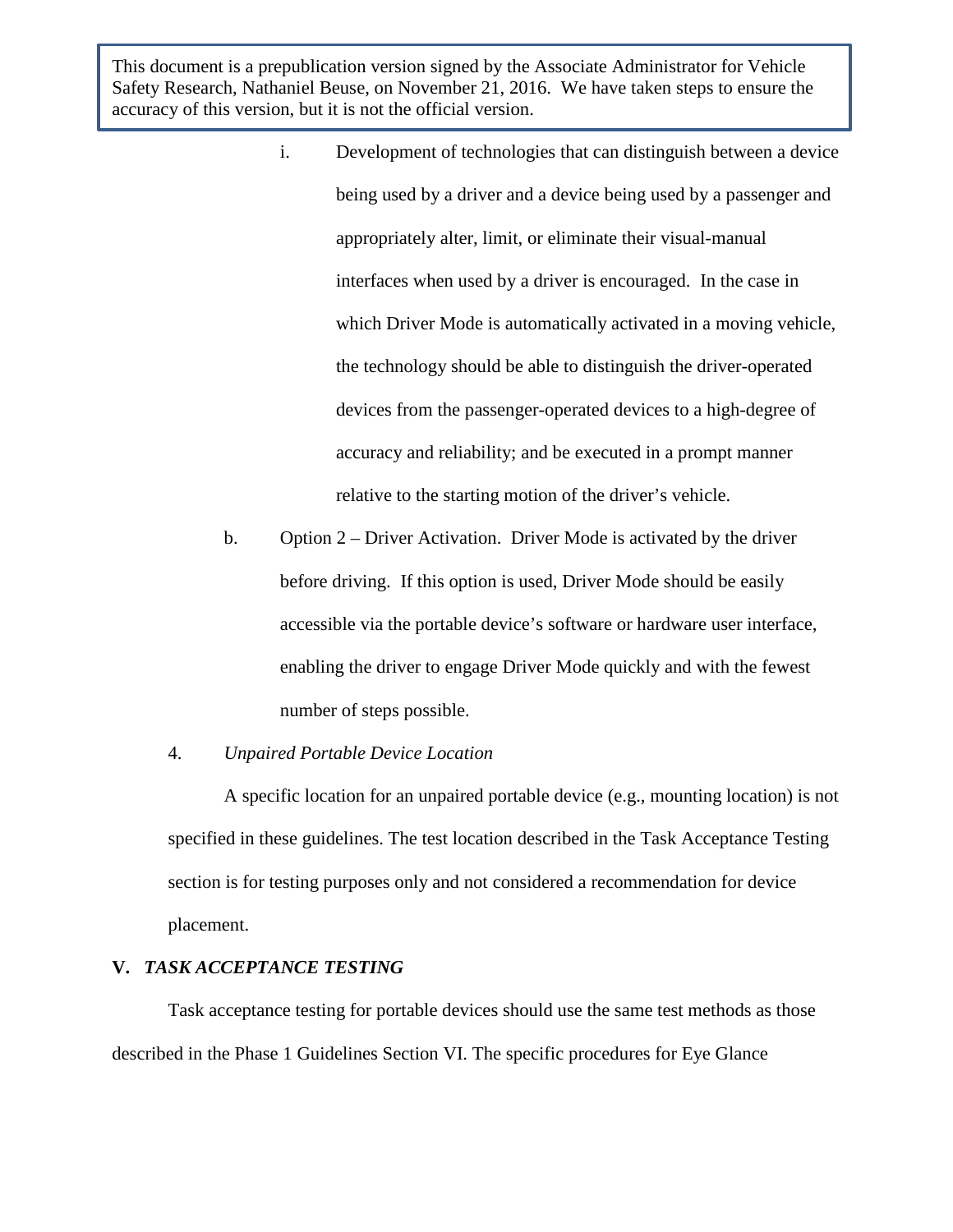Measurement Using Driving Simulator Testing and Occlusion Testing are incorporated by

reference, as detailed in the following subsections of the Phase 1 Guidelines Section VI:

- A. Test Participant Recommendations.
- B. Test Participant Training Recommendations.
- C. Driving Simulator Recommendations.
- D. Recommended Driving Simulator Scenario.
- E. Eye Glance Measurement Using Driving Simulator Test Procedure.
- F. Eye Glance Characterization.
- G. Occlusion Testing.
- H. Text Performance Errors During Testing.

The Acceptance Criteria detailed in the Phase 1 Guidelines for both the Simulator

(Section VI.E.14) and Occlusion (Section VI.G.17) test methods are also applicable for testing portable devices.

# **A. Additional Test Procedures for Portable and Aftermarket Devices.**

- 1. Permanently Installed Aftermarket Devices. Devices that are intended to be permanently installed in the vehicle should be tested in the location prescribed by the device manufacturer, and according to the test procedures noted above. Such prescribed installation locations should conform to the guidelines specified in the following subsections from Phase 1 Guidelines Section V:
	- A. No Obstruction of View.
	- B. Easy to See and Reach.
	- C. Maximum Display Downward Angle.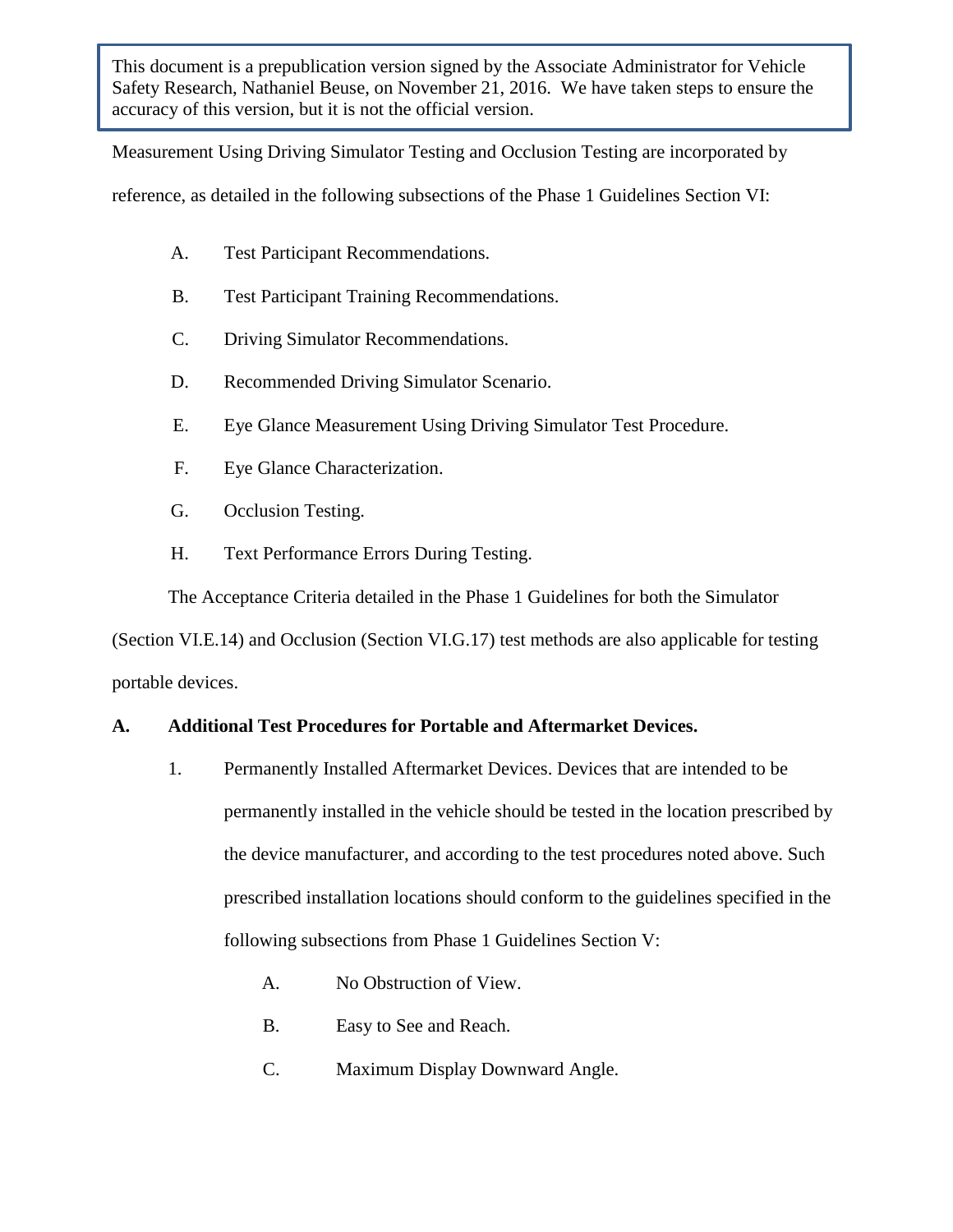D. Lateral Position of Visual Displays.

- 2. Paired Devices: Testing procedures assume the portable device is already paired to the vehicle system, as defined in Section III. Because the testing of the paired portable device will use the built-in display and controls system, the location of the paired portable device itself is not specified.
- 3. Unpaired Devices: Unpaired portable devices should only be tested in a mounted location using tasks that are accessed through the Driver Mode interface. NHTSA recognizes that there are substantial variations in portable device mounting hardware options and vehicle interior designs that are available to drivers. As such, unpaired portable devices should be mounted within a vehicle to the greatest extent possible to the following recommendations:
	- a. The mount location should conform to the recommendations specified in the Phase 1 Guidelines Section V.A through Section V.D noted above.
	- b. The mounting location should not result in the portable device interfering with airbag deployment zones or safe operation of the vehicle controls (e.g., steering wheel, gear shifter, etc.).

# **VI.** *DRIVER DISTRACTION GUIDELINES INTERPRETATION LETTERS*

NHTSA intends to clarify the meaning of its Driver Distraction Guidelines in response to questions posed through the issuance of interpretation letters.

# **A. Guideline Interpretation Letter Procedure.**

1. Guidelines interpretation letters will only be issued in response to specific written requests for interpretation of the NHTSA Guidelines.